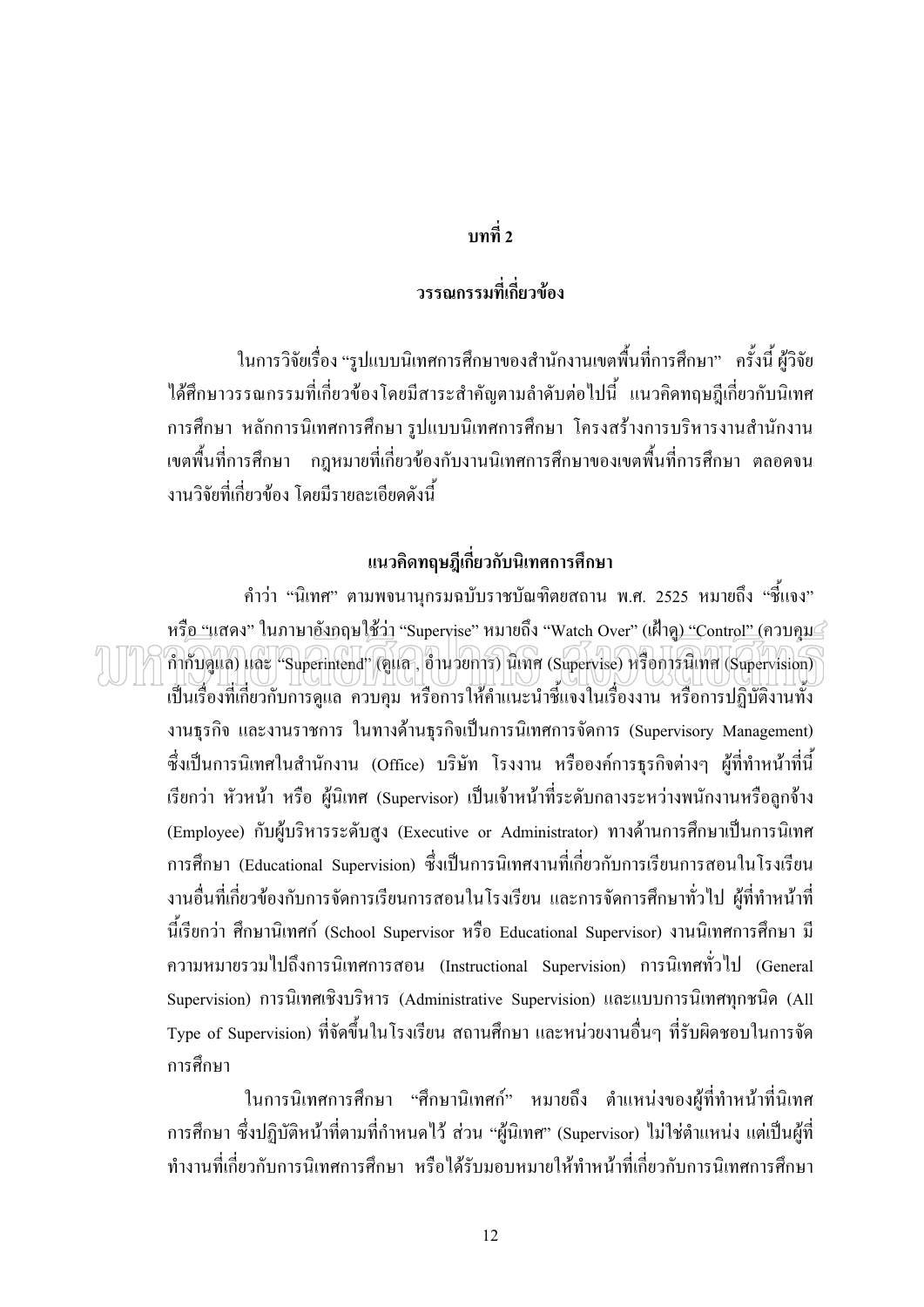ได้แก่ ผู้บริหารโรงเรียนทำหน้าที่ผู้นิเทศ (Principal as Supervisor) หัวหน้าหมวดวิชา (Head Department) ครูแม่แบบ (Master Teacher) ครูนิเทศ (Supervisor Teacher) และครูที่ได้รับมอบหมาย ให้นิเทศการศึกษา เป็นต้น <sup>24</sup>

#### ่ ความหมายของการนิเทศการศึก**ษา**

การนิเทศการศึกษามีความหมายแตกต่างกันตามแนวความกิด ความเชื่อ จุดมุ่งหมาย  $\vdots$ และแนวทางการจัดการศึกษาที่ได้เปลี่ยนแปลงไปแต่ละยุคแต่ละสมัย ดังนั้น ความหมายของการ Ï นิเทศการศึกษาจึงมีลักษณะต่างๆ กัน ดังที่นักการศึกษาได้ให้ความหมายไว้ดังนี้

ไวส์ (Wiles) มองการนิเทศเป็นการแนะนำซึ่งกันและกัน วางแผนร่วมกัน ปรึกษาหารือ  $\ddot{\phantom{a}}$ กัน เพื่อหาทางปรับปรุงการเรียนการสอนให้ดีขึ้น<sup>25</sup> ซึ่ง บริกส์ และ จัสท์แมน (Briggs and Justman)  $\ddot{\phantom{a}}$ มีความเห็นที่คล้ายกันว่า การนิเทศเป็นการร่วมมือ กระตุ้น และชี้แนะเพื่อความเจริญงอกงามของครู  $\overline{a}$  $\ddot{\phantom{a}}$ ให้ครูเกิดพลังที่จะกระตุ้นและชี้แนะให้นักเรียนใด้ใช้สติปัญญา โดยการเข้าร่วมกิจกรรมร่วมกัน $^{\rm 26}$ 

สเปียร์ส (Spears ) มองการนิเทศเป็นกระบวนการ (Process) และวิธีการ (Method) ที่ ก่อให้เกิดการปรับปรุงการสอนโดยทำงานร่วมกันกับบุคลากรที่ทำงานกับนักเรียนเป็นกระบวนการ ที่เร่งเร้าให้เกิดความเจริญเติบโต และเป็นวิธีการที่ช่วยให้ครูช่วยตัวเองได้? <u>น 1955 เบอร์ตัน และ บรู</u>คเนอร์ (Burton and Brueckner) ก็ยังคงยืนยันความคิดเดิม ที่ว่า การนิเทศเป็นการบริการทางวิชาการที่มีจุดมุ่งหมายเพื่อการศึกษาและการปรับปรุงสภาพ การเรียนการสอนที่มีผลต่อความเจริญก้าวหน้า และการพัฒนาของเด็ก<sup>28</sup>

 $^{24}$  ดุสิต ทิวถนอม, <u>การนิเทศการศึกษา หลักการและการปฏิบัติ</u> (นครปฐม : โรงพิมพ์ มหาวิทยาลัยศิลปากร, 2540), 1.

<sup>25</sup> Kimball Wiles, Supervision for Better Schools (New Jersey : Prentice-Hall, Inc., 1950), 5.

<sup>26</sup> T.H. Briggs and Joseph Justman, Improving Instruction Through Supervision (New York : McMillan, 1952), 12.<br><sup>27</sup> Harold.Spears, <u>Improving the Supervision of Instruction</u> (New Jersey : PrenticeHall,

Inc., 1953), 15.<br><sup>28</sup>William H. Burton and Leo J. Brueckner, Supervision : A Social Process, 2<sup>nd</sup> ed.

(New York : Appleton-Century Crofts, 1955), 11.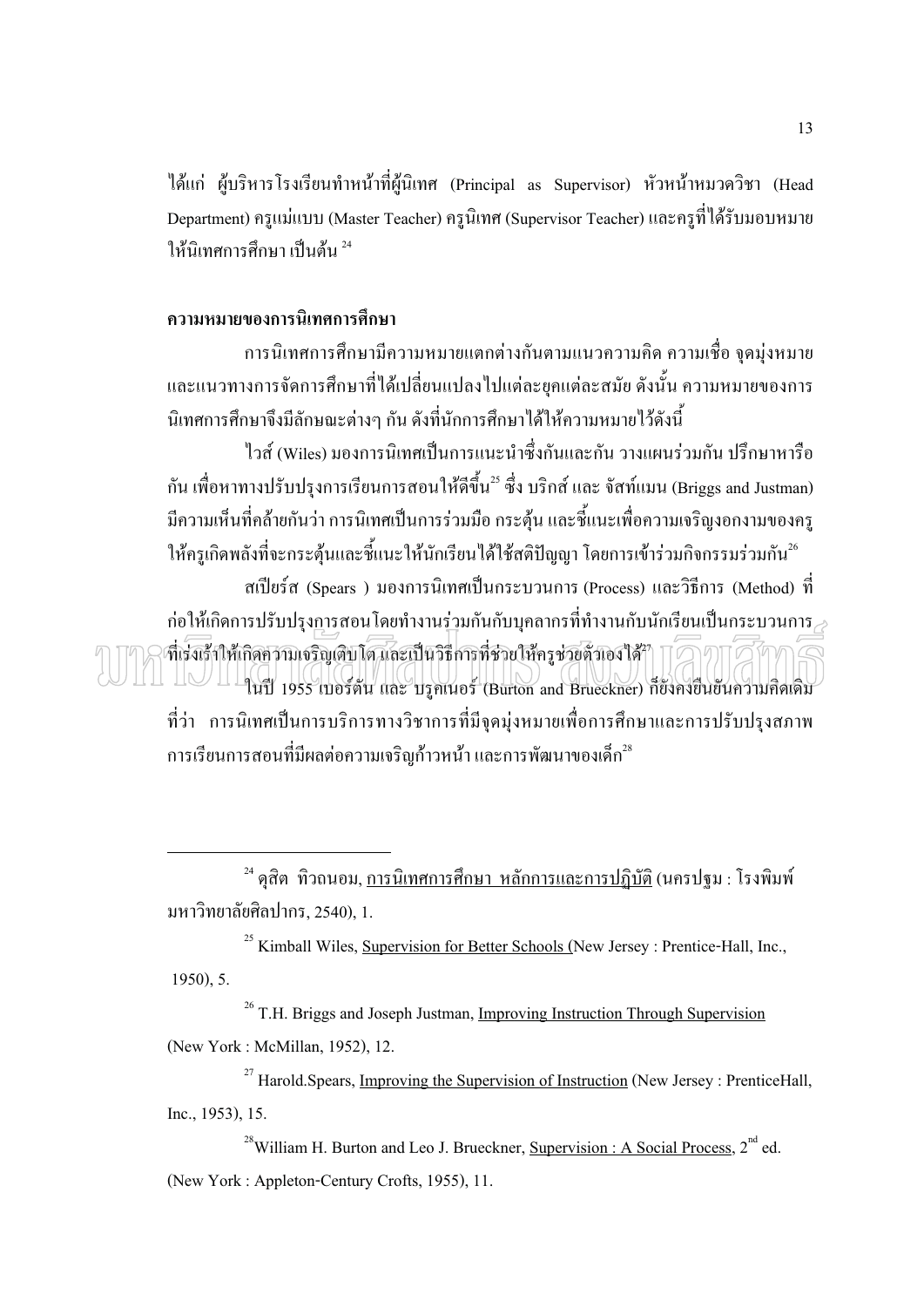้กู๊ด (Good) มองการนิเทศเป็นงานและการจัดการของผู้ที่มีหน้าที่นิเทศในการแนะนำครู หรือผู้ที่เกี่ยวข้องกับการศึกษาให้รู้วิธีปรับปรุงการสอน หรือการให้การศึกษา<sup>29</sup>

ในปี 1967 ไวส์ ได้ให้ความเห็นที่สอดคล้องกับเบอร์ตัน และ บรคเนอร์ในส่วนที่ว่า การ ้นิเทศเป็นบริการที่จัดขึ้นเพื่อช่วยเหลือครูให้ปฏิบัติงานดีขึ้นแต่เน้นการบริการครูที่เป็นรายบุคคล และเป็นกลุ่ม ช่วยครูเป็นการเฉพาะ โดยมีจุดมุ่งหมายเพื่อปรับปรุงการสอนของครู ซึ่งโอลิวา  $\left( \text{Oliva,} \right)^{\text{30}}$ และ คุลล์ (Dull) ก็มีความคิดเห็นเช่นเดียวกัน $^{\text{31}}$ 

้สำหรับนักการศึกษาไทยมีหลายท่านที่ได้ให้ความหมายของการนิเทศการศึกษาไว้ เช่น ดุสิต ทิวถนอมใด้สรุปความหมายของการนิเทศการศึกษาไว้ว่า การนิเทศการศึกษาเป็น ้กระบวนการซึ่งประกอบด้วยกิจกรรม การบริการ และวิธีการต่างๆที่มีการจัดการอย่างเป็นระบบ ของที่เกี่ยวข้องกับการจัดการศึกษา โดยมีจุดประสงค์เพื่อการปรับปรุงการเรียนการสอนและการ ทำงานของครให้มีประสิทธิภาพ<sup>32</sup>

ี สำนักงานเขตพื้นที่การศึกษานครปฐม เขต 2 ได้สรปการนิเทศการศึกษาหมายถึง ึกระบวนการทำงาน ที่เกิดจากความร่วมมือที่เกิดจากความร่วมมือของคณะครู และบุคลากร ทางการศึกษา โดยการแนะนำให้คำปรึกษา หารือช่วยเหลือและเสริมสร้างและกำลังใจ ให้ครูได้ ทัฒนาความรู้ความสามารถและพฤติกรรมการสอนด้วยคนเอง ให้สามารถปฏิบัติภารกิจทางด้านการ 

้กรมสามัญศึกษา มองการนิเทศการศึกษาเป็นการจัดการ โดยได้ให้ความหมายว่า การ นิเทศการศึกษาเป็นการจัดการให้เกิดความร่วมมือประสานกันของบุคลากรที่เกี่ยวข้อง เพื่อ

<sup>30</sup> Peter F. Oliva, Supervision for Today's Schools (New York: Harper and Row Publisher, Inc., 1976), 7.

<sup>31</sup> Lloyd W. Dull , Supervision : School Leadership Handbook (Ohio : Charles E. Merrill Publishing Co., 1981), 5.

<sup>32</sup>ดุสิต ทิวถนอม<u>, การนิเทศการศึกษา หลักการและการปฏิบัติ</u>, 4

<sup>33</sup> สำนักงานเขตพื้นที่การศึกษานครปฐม เขต 2, การพัฒนาแบบจำลองการนิเทศปฏิรูป การเรียนรู้ที่ม่งเน้นโรงเรียนเป็นฐาน (นครปฐม : โรงพิมพ์เพชรเกษม, 2546).72.

<sup>&</sup>lt;sup>29</sup>Carter V. Good, Dictionary of Education (New York: McGraw-Hill Bok Company, Inc., 1959) ,539.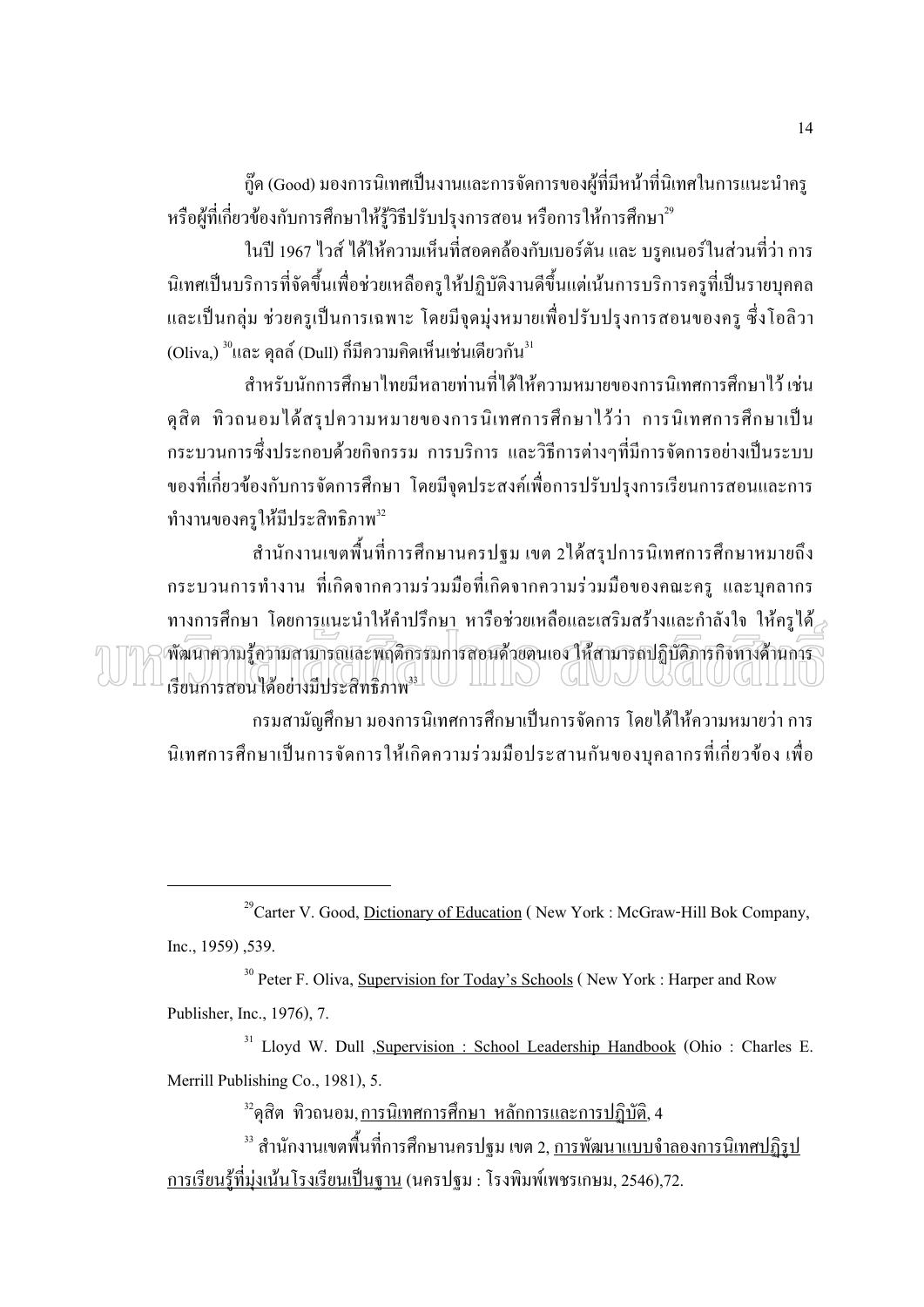ประโยชน์ต่อการศึกษาในอันที่จะพัฒนา หรือปรับปรุงคุณภาพการจัดการเรียนการสอนของครู ให้มี ประสิทธิภาพสูงสุด ซึ่งจะส่งผลไปถึงคุณภาพการจัดการศึกษาให้เป็นไปตามเป้าหมาย<sup>34</sup>

ิสมศักดิ์ วงษ์จำปา สรุปความหมายการนิเทศการศึกษาไว้ว่า การนิเทศการศึกษา หมายถึง ้ความพยายามร่วมมือกันของผู้นิเทศ ผู้บริหารโรงเรียน ครูและบุคากรทางการศึกษาอื่นๆ เพื่อ ้พัฒนาให้สามารถจัดการเรียนการสอนให้นักเรียนเกิดการเรียนรู้ด้วยตนเอง โดยมีเป้าหมายเพื่อให้ ผู้เรียนสร้างองค์ความรู้ได้อย่างมีประสิทธิภาพ<sup>35</sup>

จากความหมายของการนิเทศการศึกษาตามที่นักการศึกษาทั้งต่างประเทศและไทยได้ให้ ้ความเห็นไว้ ดังกล่าวมาแล้วนั้น พอจะสรุปเป็นแนวความคิดหลักได้ 4 ประการ คือ

1. การบิเทศการศึกษา หมายถึง กระบวบการ (Process) ใบทางวิชาการใบทางสร้างสรรค์ และในการทำงานร่วมกันของผู้ที่เกี่ยวข้องทางการศึกษา ได้แก่ ผู้บริหาร ผู้นิเทศ ครู นักเรียน และ ิบคลากรทางการศึกษาอื่นๆ โดยมีจดประสงค์เพื่อปรับปรงตนเอง ปรับปรงการทำงาน และปรับปรง การเรียนการสอนให้ดีขึ้น

2. การนิเทศการศึกษา หมายถึง กิจกรรมบริการ (Service Activity) ที่จัดขึ้นเพื่อช่วย ปรับปรุงการสอนและการทำงานของครู โด<u>ย</u>ความร่วมมือช่วยเหลือของทุกฝ่ายที่เกี่ยวข้อง

โกโกการ (การนิเทศการศึกษา หมายถึง การจัดการ (Management) ของเจ้าหน้าที่ทางการศึกษา ทุกฝ้ายในงานทุกงานที่เกี่ยวข้องกับการเรียนการสอน เพื่อปรับปรุงให้มีประสิทธิภาพสูงสุด และ เพื่อพัฒนาการศึกษาให้มีคุณภาพ

4. การนิเทศการศึกษา หมายถึง วิธีการต่างๆ (Methods) เช่น การให้คำแนะนำช่วยเหลือ ปรึกษาหารือ ชี้แจง ประสานงาน ตลอดจนการให้ความรู้ ให้การศึกษาอบรมแก่ครู เป็นต้น เพื่อให้ ครูได้ช่วยตัวเองในการปรับปรุงการสอน และการทำงานของตนเองให้ดีขึ้น

้ดังนั้นจากแนวความคิดดังกล่าวอาจจะสรุปเป็นความหมายของการนิเทศการศึกษา ได้ ว่า การนิเทศการศึกษาเป็นกระบวนการ ซึ่งประกอบด้วยกิจกรรม การบริการ และวิธีการต่างๆ ที่มี ึการจัดการอย่างเป็นระบบของผู้ที่เกี่ยวข้องกับการจัดการศึกษา โดยมีจุดประสงค์เพื่อการปรับปรุง การเรียนการสอน และการทำงานของครูให้มีประสิทธิภาพ

<sup>34</sup> กรมสามัญศึกษา, <u>การนิเทศเพื่อให้โรงเรียนพัฒนาตนเอง</u>(กรุงเทพฯ: โรงพิมพ์คุรุสภา,  $2532, 5.$ 

<sup>35</sup> สมศักดิ์ วงษ์จำปา, "พฤติกรรมการนิเทศในการปฏิบัติงานนิเทศการศึกษาของ ศึกษานิเทศก์สำนักงานการประถมศึกษาอำเภอและระดับคุณภาพของครูสังกัดสำนักงานการ ประถมศึกษา ในเขตการศึกษา 1"(วิทยานิพนธ์ปริญญาศึกษาศาสตรมหาบัณฑิต สาขาวิชาหลักสูตร และการนิเทศ บัณฑิตวิทยาลัย มหาวิทยาลัยศิลปากร.2542). 26.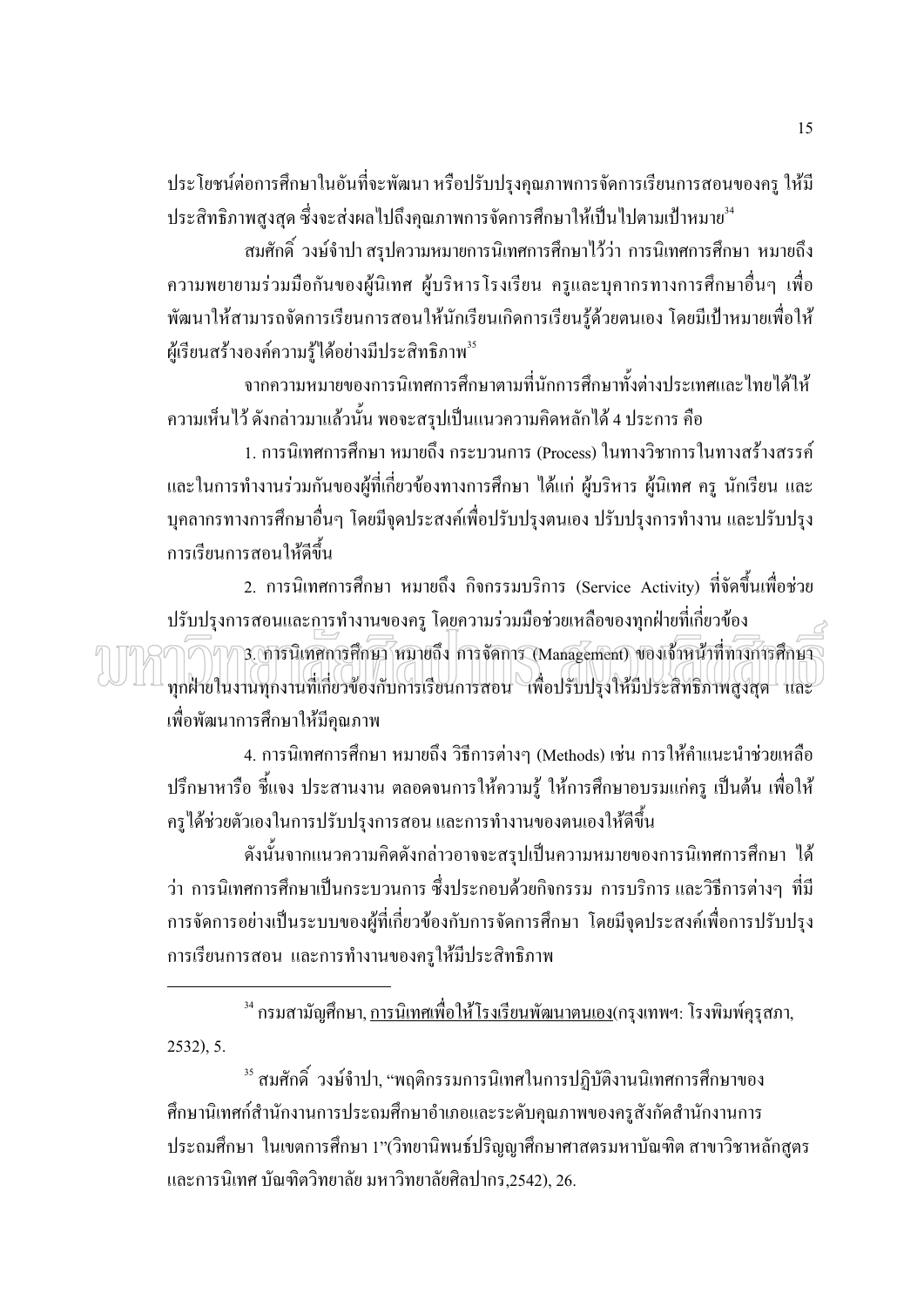## ความรู้เบื้องต้นเกี่ยวกับการนิเทศการศึกษา

### 1. การนิเทศการศึกษากับการพัฒนาคุณภาพงาน

ในสมัยปัจจุบันได้มีการเร่งรัดในการพัฒนาคุณภาพการศึกษากันทุกหน่วยงาน เทคนิค ี ที่นำมาใช้กันอย่างกว้างขวางในการพัฒนาคุณภาพการศึกษาในปัจจุบันมี 2 ประเภท คือ การนิเทศ การศึกษา (Supervision) กับการควบคุมคุณภาพงาน (Quality Control Cycle: Q.C.C.) มีหลาย หน่วยงานที่นำเอากระบวนการพัฒนาคุณภาพงานทั้ง 2 ชนิดนี้ไปใช้พร้อมๆ กัน โดยไม่เข้าใจ หลักการอย่างแท้จริงทำให้เกิดการสับสนในหม่ผ้ปฏิบัติงานเป็นอย่างมาก ความจริงกระบวนการ นิเทศการศึกษาและกระบวนการควบคุมคุณภาพงาน ต่างก็เป็นกระบวนการที่มุ่งเน้นการให้ได้มา ่ ซึ่งผลผลิตที่มี คุณภาพ อย่างไรก็ตามกระบวนการทั้ง 2 ชนิดนี้จะมีความแตกต่างกันอยู่บ้างในเรื่อง ี ของการปฏิบัติ กล่าวคือ กระบวนการนิเทศการศึกษาเป็นกระบวนการที่ผู้บริหารเป็นผู้กระทำ ซึ่งถือ ้เป็นลักษณะการปฏิบัติงานจากเบื้องบนลงสู่ล่าง (Top down) ส่วนกระบวนการควบคุมคุณภาพงานนั้น ้เป็นกระบวนการที่ผู้ปฏิบัติงานเป็นผู้กระทำแล้วนำเสนอให้ผู้บริหารให้ความเห็นชอบอันเป็นการ ปฏิบัติงานจากล่างขึ้นสู่เบื้องบน (Bottom up)

หากจะพิจารณาในหลักการนั้น การเริ่มงานจากล่างไปสู่เบื้องบนตามกระบวนการ $\geq$ ควบคุมคุณภาพงานน่าจะบังเกิดผลดีมากกว่ากระบวนการนิเทศการศึกษา แต่ความจริงแล้วในทาจ ปฏิบัติยังมีอุปสรรคอยู่มาก สำหรับการนำกระบวนการควบคุมคุณภาพงานมาใช้ โดยเฉพาะอย่างยิ่ง ในระบบราชการของไทย สิ่งที่เป็นอุปสรรคสำคัญสำหรับการนำเอากระบวนการควบคุมคุณภาพ งานมาใช้ในวงการศึกษาของไทยก็คือ

1. การไม่ได้รับการสนับสนนจากผู้บริหารของหน่วยงาน จากข้อสังเกตในการ นำเอากระบวนการควบคมคณภาพงานไปใช้ในหน่วยงานทางการศึกษาหลายแห่ง ได้พบว่า ไม่ประสบผลสำเร็จเนื่องจากผู้บริหารของหน่วยงานไม่ได้เปิดใจกว้างพอ สำหรับการยอมรับข้อเสนอ ี ของผู้ปฏิบัติงาน หรือไม่ก็เกรงว่าจะสูญเสียอำนาจในการตัดสินใจสั่งการไป การไม่ยอมรับข้อเสนอ ิจากผู้ปฏิบัติงาน จึงเป็นผลให้การดำเนินงานด้วยกระบวนการควบคุมคุณภาพงาน ไม่สามารถบังเกิดได้

2. มีข้อจำกัดในการให้รางวัลและผลตอบแทน การเอากระบวนการควบคุมคุณภาพงาน (Q.C.C.) ไปใช้กับหน่วยงานเอกชนและรัฐวิสาหกิจค่อนข้างจะได้ผลมากกว่าระบบราชการ ทั้งนี้ เพราะในหน่วยงานเอกชนและรัฐวิสาหกิจนั้น ส่วนใหญ่ให้รางวัลและผลตอบแทนในรูปของโบนัส ซึ่งทุกคนมีโอกาสได้รับผลตอบแทนอย่างทั่วถึงกัน แต่สำหรับในระบบราชการนั้นมีข้อจำกัดเกี่ยวกับ ึการให้ความดีความชอบ โดยผู้ที่มีความชอบจะได้รับผลตอบแทนโดยได้เลื่อนเงินเดือน 2 ขั้น จะอยู่ ิภายในร้อยละ 15 ของจำนวนผู้ปฏิบัติงานทั้งหมด ในกรณีเช่นนี้จะทำให้ผู้ที่ไม่ได้รับผลตอบแทน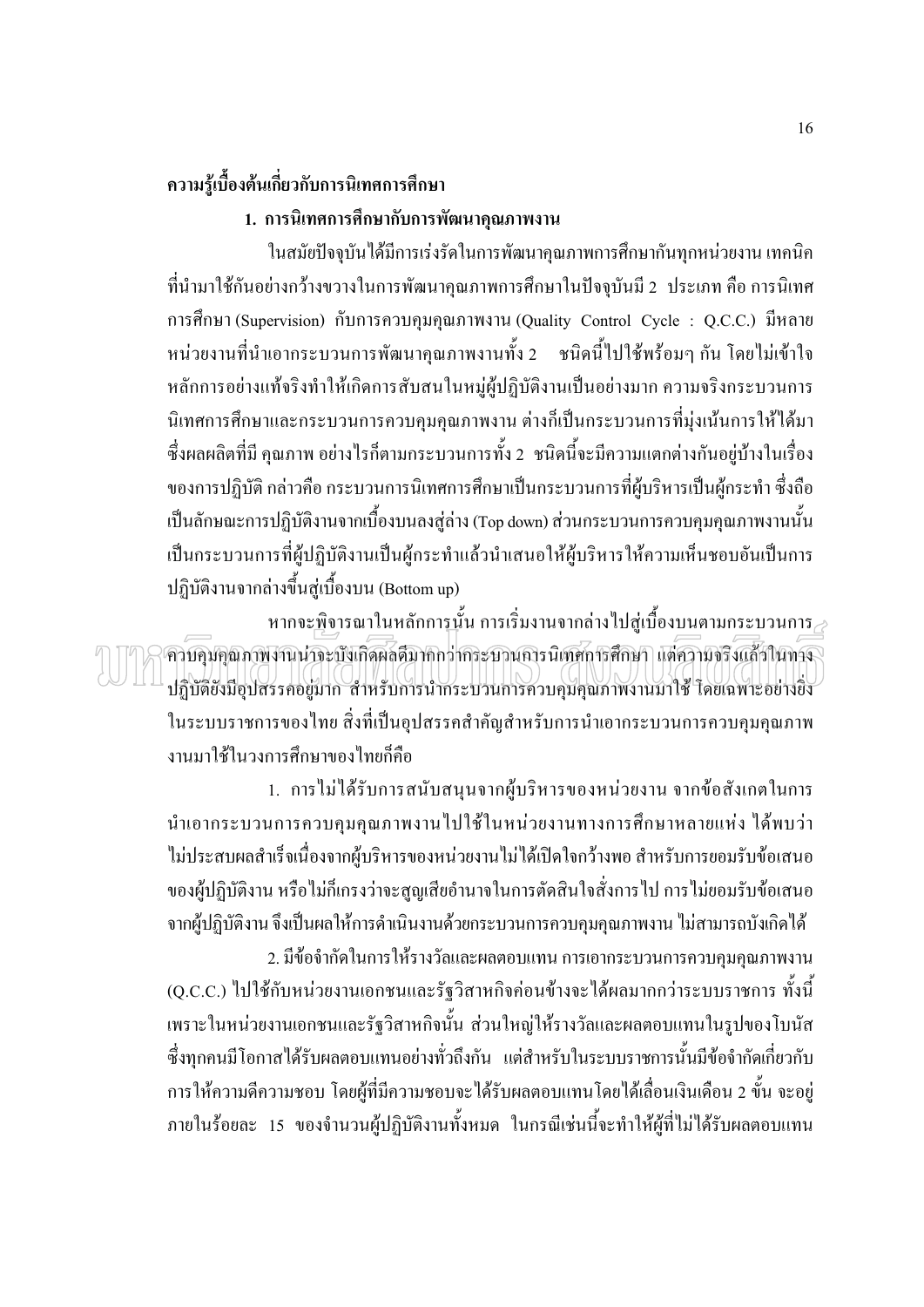ี่ สูญเสียกำลังใจเป็นอย่างมาก และอิ่งหากการให้ความดีความชอบเป็นไปอย่างไม่ยุติธรรมด้วยแล้ว ก็จะเป็นการทำลายขวัญของผู้ปฏิบัติงานไปโดยตรง

ี่ สำหรับการนำเอากระบวนการนิเทศการศึกษามาใช้ในหน่วยงานทางการศึกษา นับว่า ้มีข้อได้เปรียบอยู่หลายประการ ที่สำคัญกี่คือ

1. การนิเทศการศึกษาเป็นงานของผู้บริหาร ดังนั้นการรณรงค์ให้ผู้บริหารสถานศึกษา ได้ตระหนักถึงภาระหน้าที่ในการนิเทศการศึกษา สามารถจะกระทำได้ง่ายและรวดเร็วกว่าการรณรงค์ ให้ครูผู้ปฏิบัติงานให้มีความเข้าใจ และตระหนักในการเข้ามามีส่วนร่วมปฏิบัติงาน ทั้งนี้เพราะ ้ผู้บริหารสถานศึกษามีจำนวนน้อยกว่าครูผู้ปฏิบัติงาน ยกตัวอย่างเช่น หากรณรงค์ให้มีการนิเทศ ้การศึกนาใบโรงเรียบประถมศึกนา สังกัดสำนักงานคณะกรรมการการประถมศึกนาแห่งชาติ ก็สามารถ ้จะดำเนินการฝึกอบรมให้ผู้บริหารจำนวนสามหมื่นกว่าคน ในขณะที่หากจะดำเนินการฝึกอบรมครู ้ผ้ปฏิบัติงาน ให้มีความเข้าใจกระบวนการควบคมคณภาพงานจะต้องกระทำมากถึงจำนวนสามแสน กว่าคน เป็นต้น

2. ถ้าหากสามารถพัฒนาผู้บริหารให้เข้าใจถึงลักษณะการพัฒนาคุณภาพงาน โดย ้ผ่านกระบวนการนิเทศการศึกษามาแล้ว ในโอกาสต่อไปหากจะมีการพัฒนาครู ให้เข้ามามีส่วนร่วม .<br>ในการปฏิบัติงานโดยผ่านกระบวนการ O.C.C. ก็ย่อมจะทำให้กระบวนการ O.C.C. สามารถประสบ NOTES TO MARKET A LA CONTRACTOR AND AND LA COLOR CONTRACTOR

# 2. พัฒนาการทางแนวความคิดเกี่ยวกับการนิเทศการศึกษา

ผู้ที่มีส่วนเกี่ยวข้องสัมพันธ์กับการนิเทศการศึกษามักจะมีความเข้าใจ หรือมีรอย ี พิมพ์ใจเกี่ยวกับการนิเทศการศึกษาแตกต่างกัน ทั้งนี้ขึ้นอยู่กับบุคคลผู้นั้นจะได้รับประสบการณ์ เกี่ยวกับการนิเทศในลักษณะใด การนิเทศการศึกษาในสหรัฐอเมริกานั้นได้เริ่มต้นมาจากลักษณะ ของการชี้แนะ หรือบอกให้ทำหลังจากนั้นก็ทำการตรวจสอบว่าผู้รับการนิเทศได้ปฏิบัติตามหรือไม่ ึการนิเทศการศึกษาในลักษณะนี้ได้ปรากฏในหนังสือและเอกสารต่างๆ ทางการนิเทศการศึกษา ซึ่ง เขียนขึ้นในระหว่างปี ค.ศ. 1910-1920 (พ.ศ. 2453-2463) ครั้นต่อมาในช่วงปี ค.ศ. 1930 (พ.ศ. 2473) ได้มีการพูดถึงการนิเทศในลักษณะของการทำงานแบบ "ประชาธิปไตย" อย่างไรก็ตามการนำเอา ความหมายของคำว่าประชาธิปไตย ไปใช้ในการนิเทศการศึกษาจะมีความแตกต่างกันสุดแล้วแต่ผู้ใด จะมองการปฏิบัติไปในลักษณะใด การใช้ความหมายของการนิเทศการศึกษาในลักษณะของการ ี คำเนินงานแบบประชาธิปไตยได้ต่อเนื่องมาจนถึงปี ค.ศ. 1957 (พ.ศ. 2500) อันเป็นปีที่รัสเซียส่ง ิ ดาวเทียมสปุ๊คนิค (Sputnik) ได้สำเร็งเป็นครั้งแรก ทำให้สหรัฐอเมริกาได้มุ่งเน้นคุณภาพการศึกษา โดยเฉพาะอย่างยิ่งวิชาวิทยาศาสตร์ คณิตศาสตร์ และภาษาต่างประเทศ ดังนั้นในช่วงเวลานี้จึงมีการ แต่งตั้งศึกษานิเทศก์ประจำหมวดวิชาต่างๆ ขึ้น สำหรับในระยะหลังคือระหว่างปี ค.ศ. 1970-1980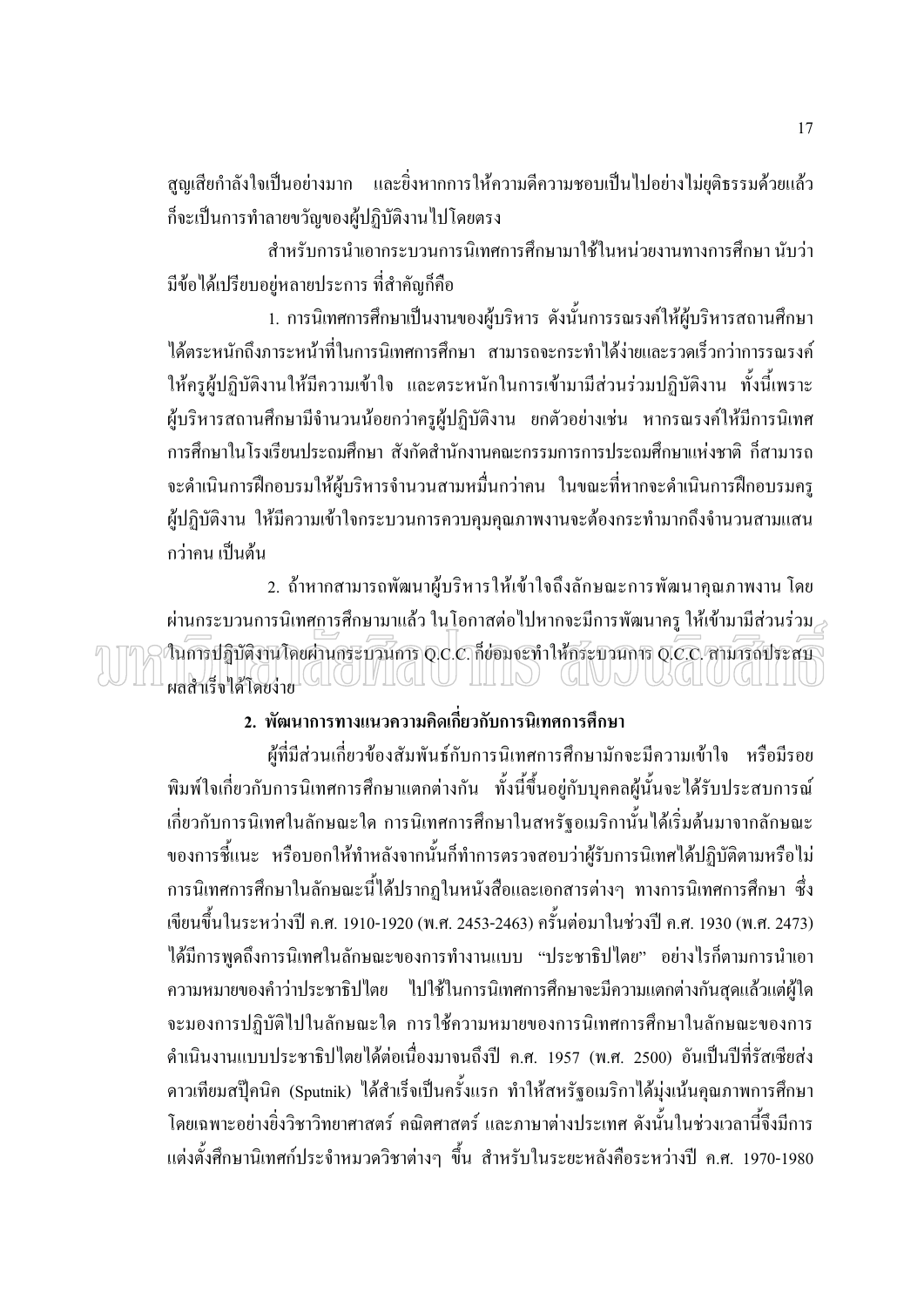(พ.ศ. 2513-2523) มีการพูดถึงการนิเทศการศึกษาในลักษณะปลีกย่อยลงไปมาก โดยจะพูดถึง ิการนิเทศเพื่อจุดประสงค์เฉพาะอย่าง เพื่อให้เกิดการเปลี่ยนแปลงหรือเพื่อให้เกิดการมีส่วนร่วมใน ึการตัดสินใจ เกี่ยวกับหลักสูตรและการเรียนการสอน <sup>36</sup> ในระยะปี ค.ศ. 1970 (พ.ศ.2513) นี้เอง อาย, เนทเซอร์ และเครย์ <sup>37</sup> เรียกว่าเป็นช่วงเวลาของ "การวิเคราะห์ระบบ" (System Analysis) ทาง การบิเทศการศึกนา

สำหรับในประเทศไทยนั้นการพัฒนาทางความคิดเกี่ยวกับการนิเทศการศึกษาก็มี ิลักษณะคล้ายคลึงกันกับสหรัฐอเมริกา ดังข้อค้นพบจากการศึกษาเกี่ยวกับพัฒนาการของการนิเทศ ิการศึกษาในประเทศไทย พบว่าในปี พ.ศ. 2430 การนิเทศการศึกษาจะมุ่งการควบคุมและแนะนำให้ ี ครูปฏิบัติงานทางด้านการสอน โดยกระทำในลักษณะของการตรวจตรา พ.ศ. 2443 มุ่งการตรวจเพื่อ ี ควบคมแนะนำ และช่วยเหลือครด้านการเรียนการสอน พ.ศ. 2476 ม่งให้โรงเรียนช่วยเหลือซึ่งกัน ้ และกันทางด้านวิชาการ พ.ศ. 2491 ม่งช่วยเหลือแนะนำโรงเรียนโดยไม่มีอำนาจในการสั่งการ พ.ศ. 2499 มุ่งให้เป็นที่ปรึกษาทางด้านวิชาการของเจ้าหน้าที่ฝ่ายบริหาร อบรมคร และทำการค้นคว้า ิทางด้านการศึกษา แต่ไม่มีอำนาจทางด้านบริหาร พ.ศ. 2509 ศึกษานิเทศก์ได้เป็นพนักงานเจ้าหน้าที่ ตามกภหมาย ตามพระราชบัญญัติประถมศึกษา (ฉบับที่ 4) พ.ศ. 2509 แต่นโยบายในการปฏิบัติงาน $\rightarrow$ ลียังเป็นไปลกมนโยบายปี ( พ.ศ. 12499 ) หากจะเปรียบเทียบพัฒนาการทางนิเทศการศึกษาระหว่าง ประเทศไทยกับ สหรัฐอเมริกาก็จะปรากฏข้อมูล ดังตารางที่ 1 (CIU) USCIUU CIIII

<sup>&</sup>lt;sup>36</sup> Kimball Wiles, and John. Lovell, Supervision for Better Schools, 4<sup>th</sup> ed. (New Jersey: Prentice-Hall, Inc., 1983), 2.

<sup>&</sup>lt;sup>37</sup> Glen G.Eye, Lanore A. Netzer and Robert D. Krey, Supervision of Instruction, 2 nd. (New York: Harper & Row, 1971), 28.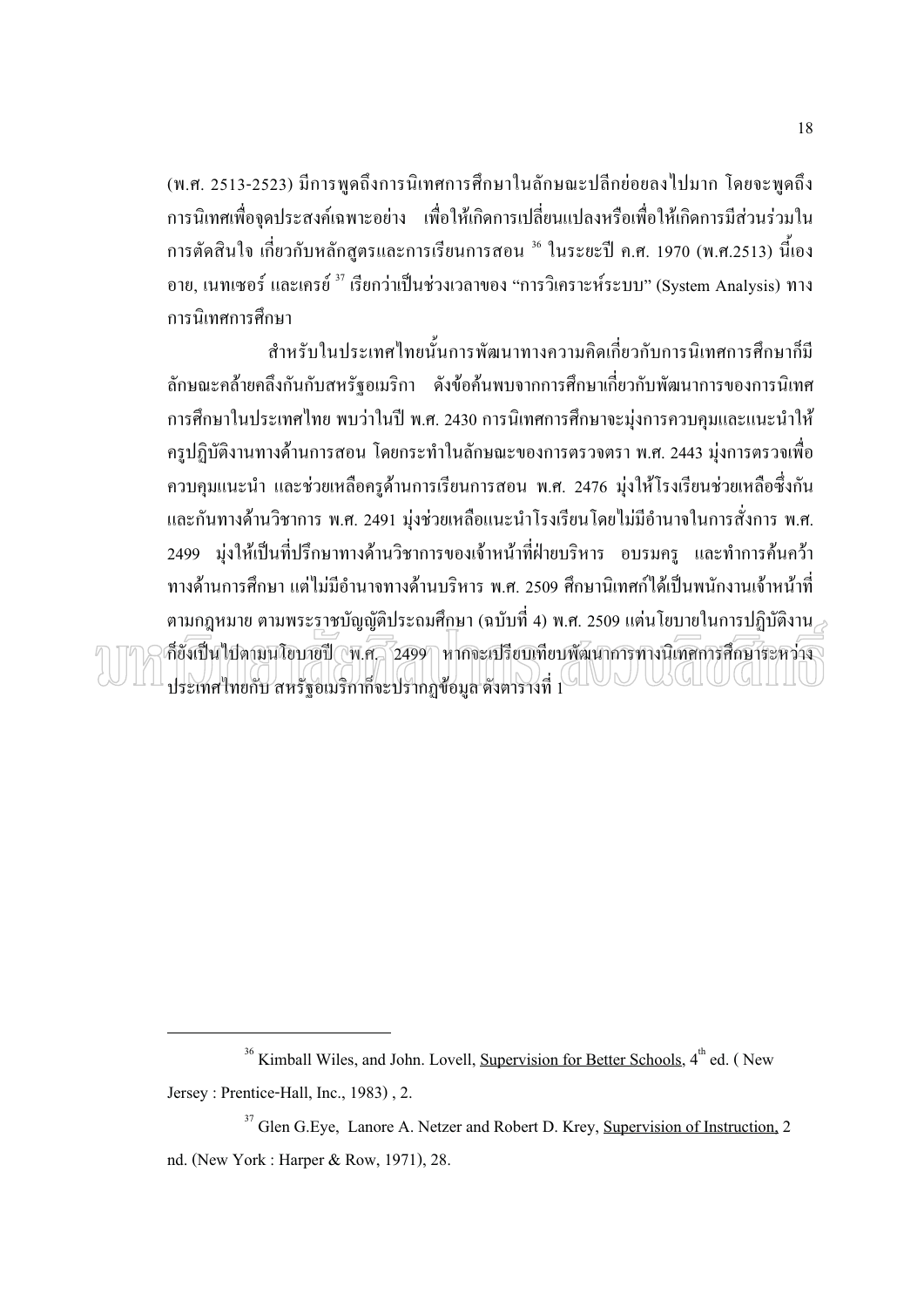|  | ตารางที่ 1  เปรียบเทียบแนวความคิดการนิเทศการศึกษาของประเทศสหรัฐอเมริกากับประเทศไทย |  |  |  |  |
|--|------------------------------------------------------------------------------------|--|--|--|--|
|  |                                                                                    |  |  |  |  |
|  |                                                                                    |  |  |  |  |

| สหรัฐอเมริกา                                                                       | ประเทศไทย                                                                                          |
|------------------------------------------------------------------------------------|----------------------------------------------------------------------------------------------------|
| ค.ศ. 1910-1920 (พ.ศ. 2453-2463) การนิเทศ                                           | พ.ศ. 2430 มุ่งการควบคุม แนะนำให้ครู                                                                |
| ้การศึกษาเป็นไปในลักษณะของการชี้แนะ                                                | ปฏิบัติงานทางด้านการสอน โดยกระทำให้                                                                |
| หรือบอกให้ทำ แล้วทำการตรวจสอบว่าผู้รับ                                             | ลักษณะของการตรวจตรา                                                                                |
| การนิเทศได้ปฏิบัติตามหรือไม่                                                       | พ.ศ. 2443 มุ่งการตรวจเพื่อควบคุม แนะนำ                                                             |
|                                                                                    | และช่วยเหลือครูค้านการเรียนการสอน                                                                  |
| ค.ศ. 1930 (พ.ศ. 2473) เน้นการนิเทศใน                                               | พ.ศ. 2476 มุ่งให้โรงเรียนช่วยเหลือกัน                                                              |
| ลักษณะการทำงานแบบประชาธิปไตย มุ่งการ                                               | ทางด้านวิชาการ                                                                                     |
| ช่วยเหลือกัน แนะนำ วางแผนร่วมกัน                                                   | พ.ศ. 2491  มุ่งช่วยเหลือแนะนำโรงเรียนโดย                                                           |
| ปรึกษาหารือกันเพื่อปรับปรุงสภาพการเรียน                                            | ไม่มีอำนาจในการสั่งการ                                                                             |
| การสอนให้ดีขึ้น                                                                    |                                                                                                    |
| ค.ศ. 1957 (พ.ศ. 2500)  มุ่งนิเทศการเรียน                                           | พ.ศ. 2499 มุ่งให้เป็นที่ปรึกษาทางด้าน                                                              |
| -กา <del>รส</del> อนเป็นรายหมวดวิชา-โดยเฉพาะหมวด<br>วิชาวิทยาศาสตร์ คณิตศาสตร์ และ | -วิชาการของเจ้าหน้าที่ฝ่ายบริหาร อบรมครู แล <i>ะ</i><br>ทำการวิจัย คืนคว้าทางด้านการศึกษา แต่ไม่มี |
| ภาษาต่างประเทศ                                                                     | อำนาจทางด้านการบริหาร                                                                              |
|                                                                                    | พ.ศ. 2509  ศึกษานิเทศก์เป็นพนักงาน                                                                 |
|                                                                                    | เจ้าหน้าที่ตามกฎหมาย แต่กี่ยึดถือนโยบาย                                                            |
|                                                                                    | ปีพ.ศ. 2499                                                                                        |

AIM

ในด้านการพัฒนาศาสตร์ทางการนิเทศการศึกษานั้น ิจฬาลงกรณ์มหาวิทยาลัยเป็น ิสถาบันการศึกษาแห่งแรกที่เปิดสอนสาขาวิชานิเทศการศึกษาและพัฒนาหลักสูตร ในระดับปริญญา ิมหาบัณฑิต ซึ่งเปิดทำการสอนในปีการศึกษา 2514 เป็นต้นมา หลังจากนั้นในปีการศึกษา 2528 ้มหาวิทยาลัยศิลปากรก็ได้เปิดสอนสาขาหลักสูตรและการนิเทศการศึกษา ในระดับปริญญา ้มหาบัณฑิตอีกแห่งหนึ่ง จึงกล่าวได้ว่าศาสตร์ทางการนิเทศการศึกษาในประเทศไทย เริ่มพัฒนากัน ้อย่างจริงจังในช่วงนี้ และในปัจจุบันกระทรวงศึกษาธิการได้มองเห็นความสำคัญและความจำเป็น ี ของการนิเทศการศึกษา จึงได้สนับสนุนให้โรงเรียนและสถาบันการศึกษาต่างๆ ดำเนินการจัดการ ้นิเทศการศึกษาภายในหน่วยงานของตน จึงคาดว่าการนิเทศการศึกษาในประเทศไทย จะได้รับการ พัฒนารวดเร็วกว่าในอดีตเป็นอย่างมาก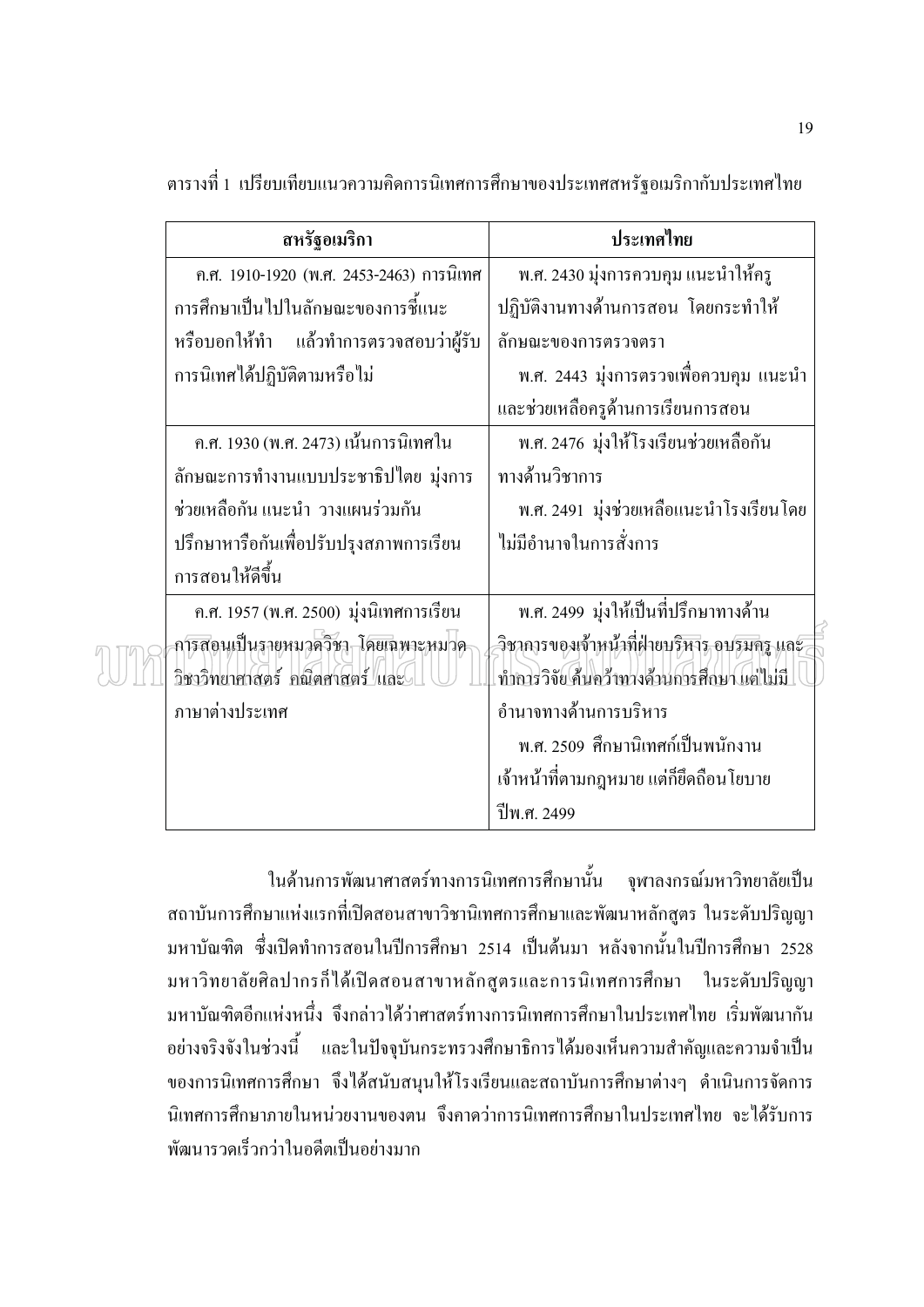## 3. การนิเทศกับการเปลี่ยนแปลงพฤติกรรม

ึการเปลี่ยนแปลงพฤติกรรมเป็นภารกิจหลักของการนิเทศการศึกษา การนิเทศ ึการศึกษาที่ถือว่าประสบความสำเร็จนั้น จะต้องเปลี่ยนแปลงพฤติกรรม ของผู้รับการนิเทศในทางที่ ี คีขึ้น เป้าหมายของการเปลี่ยนแปลงพฤติกรรมในทางที่คีขึ้นนี้เอง เป็นลักษณะของการปฏิบัติที่ทำ ให้การนิเทศมีความแตกต่างจากการบริหาร กล่าวคือ ในการปฏิบัติงานหากผ้บริหารม่งเน้นคณภาพ ี ของผลผลิตแต่อย่างเดียว โดยไม่มุ่งเน้นการเปลี่ยนแปลงพฤติกรรมของผู้ปฏิบัติงานแล้ว การ ปฏิบัติงานนั้นถือว่าเป็นลักษณะของการบริหาร แต่ถ้าผู้บริหารมุ่งเน้นการพัฒนาคุณภาพของ ผู้ปฏิบัติงานหรือ เปลี่ยนแปลงพฤติกรรมของผู้ปฏิบัติงานในทางที่ดีขึ้น ควบคู่ไปด้วยจะถือว่าเป็น ึการปฏิบัติงานในลักษณะของการนิเทศ โดยเหตุนี้ผู้ที่ทำหน้าที่นิเทศ จึงจำเป็นจะต้องมีความรู้ ความ ้เข้าใจ และมีความสามารถในการจัดการ เพื่อก่อให้เกิดการเปลี่ยนแปลงพฤติกรรมของผ้รับการ นิเทศให้จงได้

## 3.1 สาเหตุของการไม่เปลี่ยนแปลงพฤติกรรมของผู้รับการนิเทศ

ผ้นิเทศการศึกษาหลายคนอาจจะพบกับปัญหาเกี่ยวกับผ้รับการนิเทศ ไม่ย่อม เปลี่ยนแปลงพฤติกรรมหลังจากให้การนิ<u>เท</u>ศไปแล้ว โดยปกติผู้รับการนิเทศมีแนวโน้มที่จะรับ $_{\mathcal{C}}$ ้ความรู้ความเข้าใจที่ได้รับมาจากผู้นิเทศไปปฏิบัติ แต่ในบางครั้งก็จะพบว่ามีสภาพการณ์ตัวงๆ หลาย อย่างที่บีบบังคับไม่ให้ผู้รับการนิเทศเปลี่ยนแปลงพฤติกรรม หรือเปลี่ยนแปลงพฤติกรรมเพียง ้ระยะเวลาหนึ่งเท่านั้น สาเหตุที่ผู้รับการนิเทศไม่เปลี่ยนแปลงพฤติกรรมอย่างถาวรนั้นเนื่องมาจาก ้สิ่งต่อไปนี้ คือ 1) การไม่ได้รับการนิเทศอย่างต่อเนื่อง การที่ผู้รับการนิเทศได้เรียนรู้สิ่งใหม่ๆ จาก ผู้ให้การนิเทศเพียงครั้งหรือสองครั้ง อาจจะไม่เพียงพอที่จะทำให้ผู้รับการนิเทศมีความรู้ ความเข้าใจ ในสิ่งที่ตนจะปฏิบัติได้ ดังนั้นหากไม่ได้รับการนิเทศต่อไปอีก ผู้รับการนิเทศคนนั้นก็อาจจะไม่ สามารถปฏิบัติงานใด้ตามเป้าหมายที่วางไว้ 2) การไม่ได้รับแรงเสริมกำลังใจจากผู้บริหาร ผู้บริหารเป็นบุคคลที่มีความสำคัญเป็นอย่างมาก ที่จะมีผลให้ผู้รับการนิเทศเปลี่ยนแปลงพฤติกรรม ในทางที่ดีขึ้น การเสริมกำลังใจของผู้บริหารมีผลก่อให้เกิดอำนาจแฝงแก่ผู้ให้การนิเทศ ซึ่งทำให้ ผู้รับการนิเทศมีความเกรงใจ และปฏิบัติตามคำแนะนำของผู้นิเทศ หากไม่ได้รับความสนใจจาก ผู้บริหารแล้ว การนิเทศที่ได้ดำเนินไปก็จะได้รับความสนใจจากผู้นิเทศและผู้รับการนิเทศน้อยมาก 3) สภาพแวดล้อมไม่เอื้ออำนวยต่อการเปลี่ยนแปลงพฤติกรรม สภาพแวดล้อมและบรรยากาศในการ ้ ทำงานที่ไม่เหมาะสม จะมีผลทำให้ผู้รับการนิเทศไม่อยากเปลี่ยนแปลงพฤติกรรมในการทำงาน ใน ึการเปลี่ยนแปลงพฤติกรรมจากสิ่งที่เคยปฏิบัติไปทำสิ่งใหม่นั้น ผู้เปลี่ยนแปลงจะต้องออกพลังและ ี ทุ่มเทกำลังกายและกำลังใจเป็นอย่างมาก ดังนั้นหากสภาพแวดล้อมและบรรยากาศในการทำงานไม่ ้เหมาะสม เช่น การถูกขัดขวางจากผู้อื่นหรือเมื่อเปลี่ยนแปลงพฤติกรรมไปแล้ว ก็ไม่ได้รับ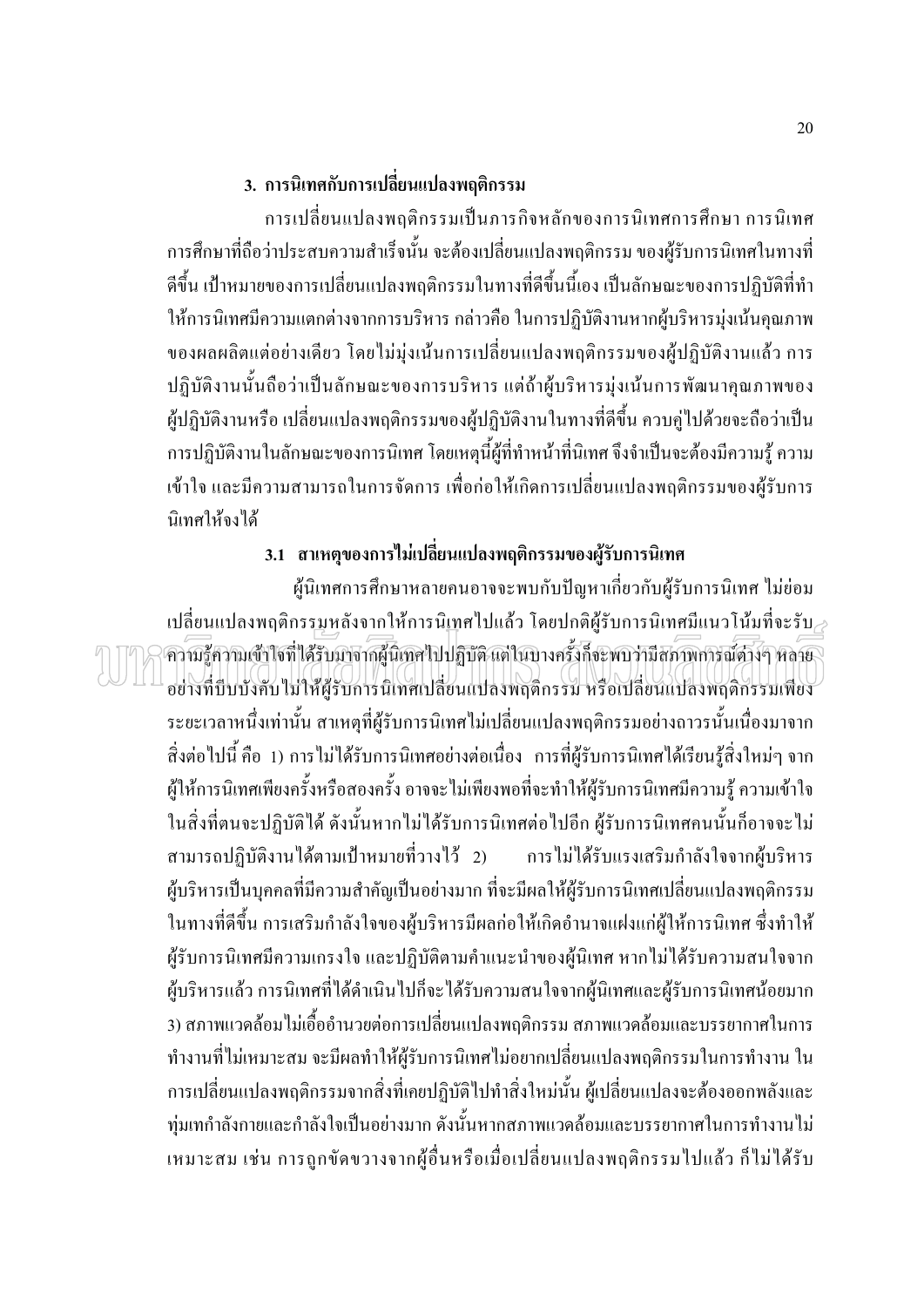ผลตอบแทนแตกต่างจากผู้อื่นที่มีพฤติกรรมไม่เหมาะสมแต่อย่างใดสภาพการทำงานและบรรยากาศ ้ดังกล่าวจะเป็นอุปสรรคอย่างยิ่งต่อการเปลี่ยนแปลงพฤติกรรมของผู้รับการนิเทศ

# 3.2 หลักการเบื้องต้นสำหรับการเปลี่ยนแปลงพฤติกรรม

้ถึงแม้ว่าการเปลี่ยนแปลงพฤติกรรมผู้อื่น จะเป็นงานที่มีความยากลำบากเป็น ้อย่างมาก แต่เนื่องจากการพัฒนา หรือเปลี่ยนแปลงพฤติกรรมของผู้รับการนิเทศเป็นภารกิจที่สำคัญ ของผู้นิเทศจะต้องปฏิบัติ Fulmer และ Franklinได้กล่าวถึงหลักการเบื้องต้นเกี่ยวกับการเปลี่ยนแปลง พฤติกรรมไว้ดังนี้

3.2.1 จะต้องคิดถึงองค์ประกอบทุกตัวที่มีความเกี่ยวข้องในสถานการณ์ ่ การเปลี่ยนแปลงเนื่องจากการเปลี่ยนแปลงเป็นการยกเลิกพฤติกรรมที่บกกลเกยกระทำตามปกติ ไป ้ กระทำในสิ่งใหม่ ผู้เปลี่ยนแปลงจะต้องท่มเทความพยายามเป็นอย่างมาก ดังนั้นถ้าหากผู้ต้องการให้ ้เกิดการเปลี่ยนแปลงไม่ได้คำนึงถึงองค์ประกอบ หรือปัจจัยสนับสนุนการเปลี่ยนแปลงให้รอบคอบ ้ก็จะทำให้การเปลี่ยนแปลงไม่ประสบผลสำเร็จ หรือการเปลี่ยนแปลงที่เกิดขึ้นก็ไม่ได้เป็นการ ้เปลี่ยนแปลงโดยถาวร

 $\,$ 3.2.2 การมีส่วนร่วมของผู้ปฏิบัติงานจะมีส่วนช่วยให้การเปลี่ยนแปลงพฤติกรรม $_\geq$ 1ส่ง่ายขึ้นโดยธรรมชาติของคนแล้วมัก ไม่ชอบการถูกบังคับ 7หากมีการบีบบังคับแล้วบุคคลจะรู้สึก ต่อต้านทันที ดังนั้นวิธีการที่จะทำให้การเปลี่ยนแปลงเกิดขึ้นโดยง่าย จึงควรจะให้ผู้ที่เราต้องการให้ ้เปลี่ยนแปลงพฤติกรรมมีส่วนร่วมในการทำงาน เพื่อให้บังเกิดความรู้สึกมีความสำคัญว่าเขาเป็นผู้หนึ่ง ีที่ต้องการให้เกิดการเปลี่ยนแปลง และเขาได้ทำตามความคิดของเขาเอง

3.2.3 ผู้ปฏิบัติงานส่วนใหญ่จะยอมรับหรือเกรงใจผู้บังคับบัญชา ดังนั้น ผู้บังคับบัญชาจึงมีส่วนสำคัญที่จะทำให้เกิดการเปลี่ยนแปลงบุคคลที่ทำงานโดยส่วนใหญ่ จะมี ้ความรู้สึกต่อผู้บังคับบัญชาระดับสูงในลักษณะใดลักษณะหนึ่ง เช่น รู้สึกยอมรับในความเป็นผู้นำ รู้สึกมีความยำเกรง หรือมีความเกรงกลัวต่ออำนาจตามตำแหน่งหน้าที่ ดังนั้นถ้าหากให้ผู้บังคับบัญชา ้เป็นผู้กำหนดนโยบายและสนับสนุนให้เกิดการเปลี่ยนแปลง ก็ย่อมทำให้การเปลี่ยนแปลงเป็นไปได้ โดยง่าย

3.2.4 ผู้นิเทศจำเป็นจะต้องรู้จักเทคนิควิธีและมีความสามารถเอาชนะพฤติกรรม ึการต่อต้านการเปลี่ยนแปลงความรู้ความเข้าใจรวมทั้งความสามารถในการจัดการ หรือควบคุม ิสถานการณ์ต่างๆ เพื่อให้เกิดการเปลี่ยนแปลงเป็นสิ่งจำเป็นอย่างยิ่ง สำหรับผู้นิเทศซึ่งเป็นผู้ที่จะทำ ิการเปลี่ยนแปลงพฤติกรรมของคน ทั้งนี้เพราะการเปลี่ยนแปลงพฤติกรรมของคนนั้น จะมีความเกี่ยวข้อง ้กับความคิดเห็น ความเชื่อ ตลอดจนอุปนิสัยของแต่ละบุคคล รวมทั้งพฤติกรรมของกลุ่มคน ดังนั้น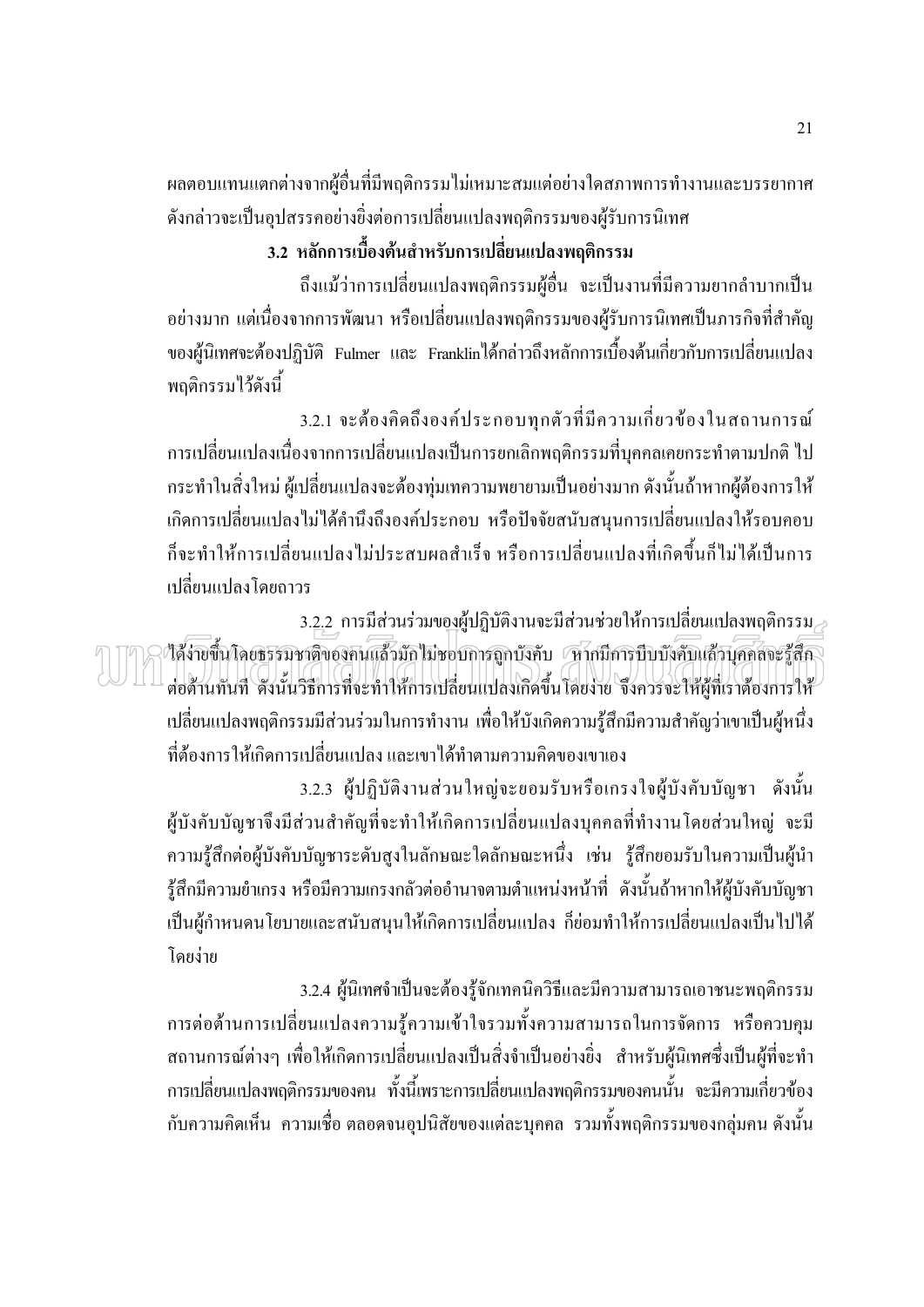ผู้นิเทศจึงจำเป็นจะต้องมีความรู้ ความเข้าใจเกี่ยวกับเทคนิค วิธีการเอาชนะการต่อต้านการเปลี่ยนแปลง ี พฤติกรรมของบุคคล จะทำให้การเปลี่ยนแปลงบรรลุผลสำเร็จได้ง่าย

3.2.5 การเปลี่ยนแปลงใดๆ ก็ตามควรจะกระทำเฉพาะในสิ่งที่จำเป็นเท่านั้น ้เนื่องจากการเปลี่ยนแปลงพฤติกรรมของบุคคลเป็นงานที่มีความยากลำบาก จะต้องใช้ความพยายาม ี และท่มเททรัพยากรเป็นอย่างมาก เพื่อจะให้เกิดการเปลี่ยนแปลง นอกจากนี้บางคนอาจจะคิดว่า เป็นการก้าวก่ายสิทธิส่วนบุคคลของผู้อื่น ดังนั้นหลักสำคัญที่ผู้นิเทศจำเป็นจะต้องตระหนักก็คือ การจะเปลี่ยนแปลงสิ่งใดก็ตามควรกระทำเฉพาะสิ่งที่มีความจำเป็นจริงๆ เท่านั้น<sup>38</sup>

## 3.3 เทคนิคในการเปลี่ยนแปลงพฤติกรรมการสอนของครู

ในการเปลี่ยนแปลงพฤติกรรมของครูสามารถกระทำได้ในหลายลักษณะ แต่ละ ิลักษณะจะมีความยากง่ายแตกต่างกันด้วย การเปลี่ยนแปลงพฤติกรรมการสอนของครสามารถ ้คำเนินการได้โดยวิธีต่อไปนี้คือ การเปลี่ยนแปลงสิ่งแวดล้อมทางกายภาพ การเปลี่ยนแปลง ึกฎเกณฑ์ การเปลี่ยนแปลงองค์การ การเปลี่ยนแปลงภารกิจ และการเปลี่ยนแปลงพฤติกรรมของ ิบคคล 1) การเปลี่ยนแปลงทางกายภาพ(Physical Changes) การเปลี่ยนแปลงทางกายภาพได้แก่ การเปลี่ยนแปลงสิ่งอำนวยความสะดวก วัสดุอุปกรณ์ เครื่องมือ เครื่องใช้ที่เกี่ยวข้องกับการเรียนการ $\geq$ สอน ตัวอย่างเช่น การสอนในระบบเปิด การใช้โทรทัศน์วงจรปิด การใช้แถบบันทึกภาพ การใช้เกม การใช้โสตทัศนวัสดุ เป็นต้น การเปลี่ยนแปลงสิ่งเหล่านี้ย่อมต้องอาศัยการวางแผนในด้าน ึ่งบประมาณ และการพัฒนาบุคลากร หากดำเนินการไม่ดีแล้วครูก็จะหวนกลับไปใช้วิธีเก่าๆ เหมือนเดิม 2) การเปลี่ยนแปลงกฎเกณฑ์ (Rule Changes) การเปลี่ยนแปลงกฎเกณฑ์ ได้แก่ การ ้เปลี่ยนแปลงกฎระเบียบ นโยบาย เป้าหมาย และวัตถุประสงค์ที่เกี่ยวข้องกับการดำเนินการเรียนการ ีสอน การเปลี่ยนแปลงดังกล่าวส่วนใหญ่จะกระทำโดยการเขียนออกมาในหลักสูตร และ ้ข้อเสนอแนะต่างๆ เกี่ยวกับการเรียนการสอน ดังจะเห็นได้ในการเปลี่ยนแปลงหลักสูตรทุกครั้ง จะมี ึการเปลี่ยนแปลงเกี่ยวกับกฎเกณฑ์และวิธีการต่างๆ ซึ่งเป็นข้อกำหนดที่สอดคล้องกับหลักสูตรที่ได้ ้พัฒนาขึ้นมาใหม่ ผู้ที่ใช้หลักสูตรใหม่ทุกคนจึงต้องเกี่ยวข้องกับการเปลี่ยนแปลงกฎเกณฑ์ต่างๆ อย่างหลีกเลี่ยงไม่ได้ 3) การเปลี่ยนแปลงองค์การ (Organizational Changes) การเปลี่ยนแปลง ้องค์การเป็นวิธีการที่เคยใช้กันอย่างแพร่หลาย เช่น ระบบการให้คะแนน การจัดกล่มผู้เรียน การจัด ห้องเรียนพิเศษ อย่างไรก็ตามการคำเนินการคังกล่าวมานี้ก่อให้เกิดการเปลี่ยนแปลงการเรียนการ ี สอนน้อยมาก ในปัจจุบันได้มีการเปลี่ยนแปลงในลักษณะใหม่ๆ เช่น การจัดการสอนแบบเอกัต

<sup>&</sup>lt;sup>38</sup> Robert M. Fulmer and G. Franklin, *Principle of Professional Management*, 2nd ed. (New York: Macmillan Publishing, 1982), 331-33.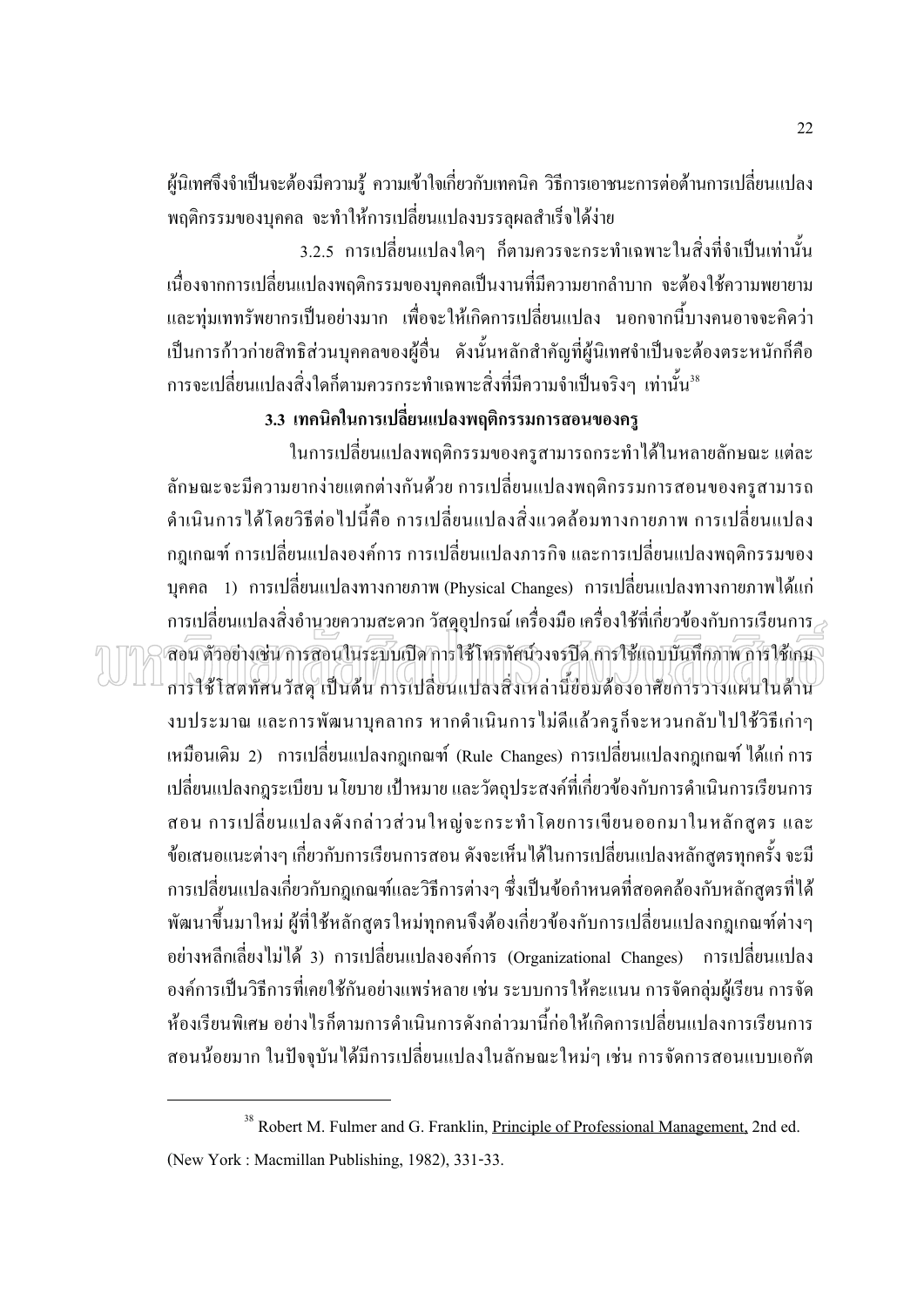ี ศึกษา การสอนเป็นคณะ 4) การเปลี่ยนแปลงภารกิจ (Functional Changes) การเปลี่ยนแปลง ิภารกิจ เช่น การใช้ครูช่วยสอน การให้เพื่อนช่วยกวดวิชา เป็นต้น ในปัจจุบันมักไม่นิยมเลือกใช้ ้วิธีการเปลี่ยนแปลงภารกิจ ทั้งนี้เนื่องจากการเปลี่ยนแปลงภารกิจในการสอนนั้นต้องอาศัยความ ้ร่วมมือ การมีส่วนร่วมและการยืดหยุ่นในการทำงานค่อนข้างสูง จึงเป็นการไม่สะดวกต่อการปฏิบัติ 5) การเปลี่ยนบคลากร (Personnel Changes) การเปลี่ยนแปลงบคลากรเป็นงานที่มีความยากลำบากยิ่ง ้อย่างไรก็ตามการเปลี่ยนแปลงบุคลากรถือว่าเป็นการเปลี่ยนแปลงที่มีความสำคัญกว่า การ ้เปลี่ยนแปลงอื่นใดที่กล่าวมาแล้วทั้งหมด การเปลี่ยนแปลงบุคลากรเป็นเรื่องยากเนื่องจากมีความ เกี่ยวข้องกับภาวะจิตใจโคยตรง การเปลี่ยนแปลงบุคลากรกระทำได้โดยการฝึกอบรม มอบหมาย ้งาน และการเปลี่ยนตำแหน่ง การเปลี่ยนแปลงบคลากร โดยการเปลี่ยนตำแหน่งนั้นมักไม่เหมาะที่จะ ้ นำมาใช้ แต่จะมีการใช้วิธีการมอบหมายงานมาทดแทนการเปลี่ยนแปลงตำแหน่ง สำหรับวิธีการ

้ฝึกอบรมจัดว่าเป็นวิธีที่นิยมใช้กันอย่างแพร่หลายที่สุดในกระบวนการเปลี่ยนแปลงบุคลากร ี การเปลี่ยนแปลงพฤติกรรมทั้ง 5 วิธี ส่วนใหญ่เป็นกระบวนการเปลี่ยนแปลง ี พฤติกรรมด้วยการบริหาร ส่วนการเปลี่ยนแปลงด้วยวิธีการฝึกอบรมนั้น เป็นการเปลี่ยนแปลง พถติกรรมด้วยวิธีการนิเทศโดยตรง<sup>39</sup>

3.4 วิธีการเปลี่ยนแปลงพฤติกรรมของผู้รับการนิเทศ ฟุสเมอร์และแฟรงกลิน ได้กล่าวว่า การที่คนเราจะเปลี่ยนแปลงพฤติกรรมเก่า

ไปสู่พฤติกรรมใหม่นั้นจะมีอยู่ 3 ระยะ คือ ระยะแรกเป็นระยะของการไม่ยอมรับในพฤติกรรมเก่า ระยะที่สองจะเป็นระยะของการเปลี่ยนแปลงไปสู่พฤติกรรมใหม่ และระยะสุคท้าย จะยอมรับใน ี พฤติกรรมใหม่ สำหรับวิธีการที่จะนำไปสู่การเปลี่ยนแปลงพฤติกรรมอย่างเป็นลำดับขั้นนั้น "ได้ ้ ร ขั้นตกน ดังนี้คืก

- 1. ประเมินผลความต่อเนื่องของแรงเสริม กำลังใจที่เกิดขึ้นในอดีต
- 2. พัฒนาจิตใจให้พร้อมที่จะเปลี่ยนแปลง
- 3. ทำการเสริมกำลังใจเมื่อเห็นว่าพฤติกรรมเปลี่ยนแปลงไป ใกล้เคียงกับพฤติกรรม

์ที่สัดง<sub>การ</sub>

4. กระตุ้นให้เกิดพฤติกรรมที่ต้องการ

5. ให้รางวัลเมื่อพฤติกรรมที่ต้องการเกิดขึ้น

<sup>&</sup>lt;sup>39</sup> Ben M. Harris, Supervisory Behavior in Education,  $2<sup>nd</sup>$  ed. (Englewood Cliffs, New Jersey: Prentice-Hall, 1975), 33-34.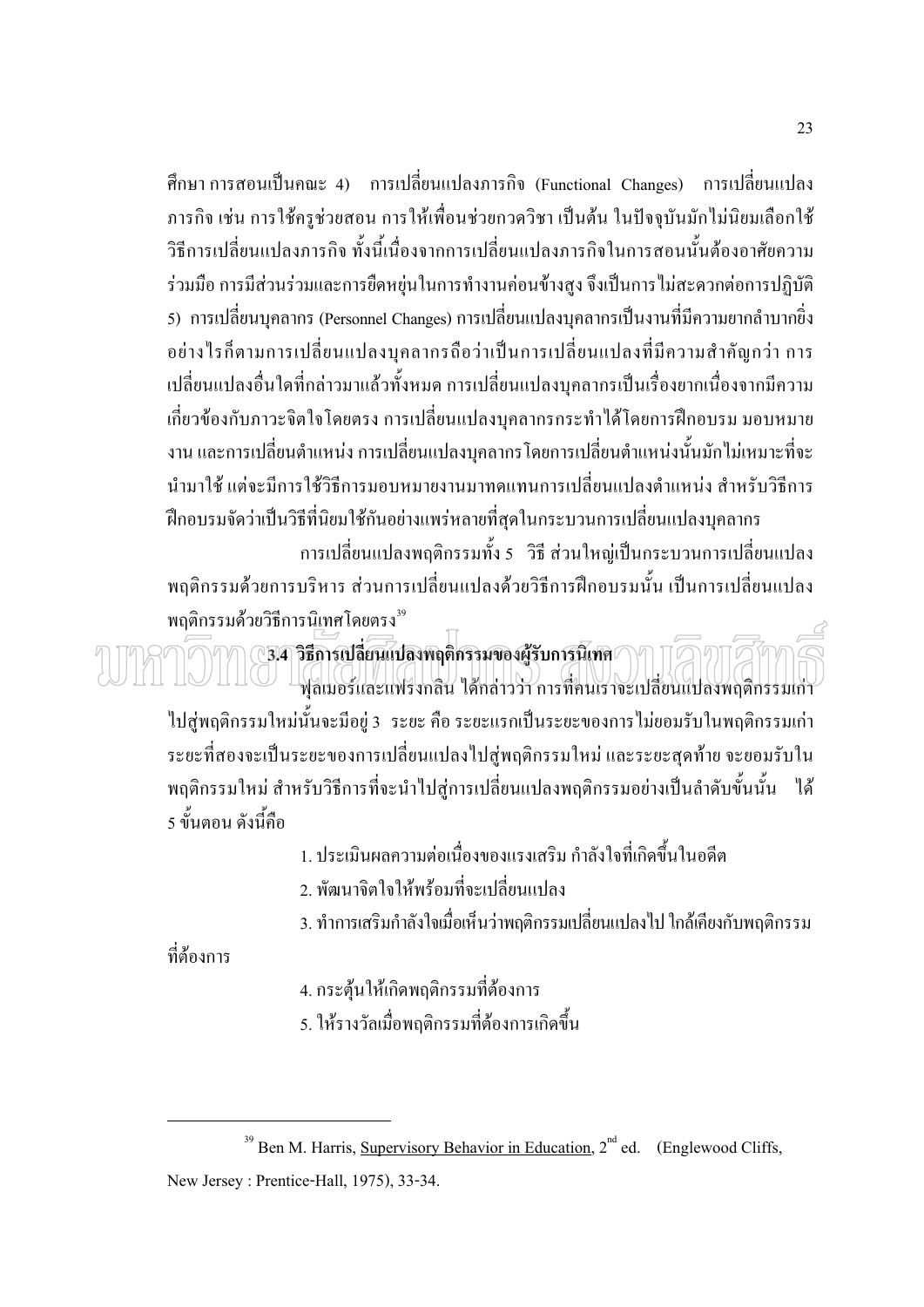# ์ขั้นที่ 1 ประเมินผลความต่อเนื่องของแรงเสริม กำลังใจที่เกิดขึ้นในอดีต

การรู้ลักษณะของการเสริมแรงของพฤติกรรมที่ไม่พึงปรารถนาในอดีตต่อเนื่องกันมา จนถึงปัจจุบันจะช่วยให้เราได้ทราบถึงความยาวนานและความเข้มของพฤติกรรมที่ไม่พึงปรารถนา ้ เหล่านั้น อันจะเป็นประโยชน์ต่อการหาลู่ทางในการแก้ไข เปลี่ยนแปลงพฤติกรรมถูกต้องรวดเร็วขึ้น

## ้ขั้นที่ 2 พัฒนาจิตใจให้พร้อมที่จะเปลี่ยนแปลง

โดยธรรมชาติของมนุษย์มักจะไม่ย่อมให้ใครมาบังคับให้กระทำเช่นนั้นเช่นนี้ หากเขาต้องการจะเปลี่ยนแปลงพฤติกรรม เขาจะเปลี่ยนแปลงด้วยตัวของเขาเอง ดังนั้นจึงเป็นการยากที่ ึ่งะเปลี่ยนแปลงพฤติกรรมผู้อื่น สิ่งที่เราจะทำได้ก็คือช่วยกระตุ้นให้เกิดกำลังใจในการเปลี่ยนแปลง ้เช่น ให้เห็นประโยชน์ที่ได้จากการเปลี่ยนแปลงพถติกรรม พยายามชี้แจงให้เขาได้เข้าใจถึง ิสถานการณ์เกี่ยวกับความมั่นคง ความปลอดภัย สุขภาพอนามัย เป็นต้น ที่เกี่ยวข้องกับการ ้เปลี่ยนแปลงพฤติกรรม หรืออาจจะถือเป็นสูตรในการปฏิบัติของผู้นิเทศ คือ "การจะให้ผู้รับการ นิเทศพร้อมที่จะเปลี่ยนแปลงพฤติกรรมก็จะต้องนำผลประโยชน์ที่จะได้รับจากการเปลี่ยนแปลง ี พฤติกรรมมาเสนอพร้อมกับพฤติกรรมใหม่ที่เราต้องการ"

์ขั้นที่ 3 ทำการเสริมกำลังใจเมื่อเห็นว่าพฤติกรรมเปลี่ยนแปลงไปใกล้เคียง $\epsilon$ กับพฤติกรรมที่ต้องการ เนื่องจากการเปลี่ยนแปลงพฤติกรรมเป็นเรื่องที่มีความยากมาก หากจะรอให้

้การเปลี่ยนแปลงพฤติกรรมเป็นไปอย่างสมบูรณ์ ก็อาจจะใช้เวลาอันยาวนาน อาจทำให้ผู้ตั้งใจจะ ้เปลี่ยนพฤติกรรมเกิดความท้อใจได้ ดังนั้นในทางปฏิบัติ เมื่อเห็นว่าผู้รับการนิเทศ เริ่มเปลี่ยนแปลง พฤติกรรมและมีทิศทางไปสู่พฤติกรรมที่เราปรารถนาแล้ว ก็สมควรจะให้กำลังใจหรือเสริมแรงไป ้ครั้งหนึ่งก่อน การทำเช่นนี้จะทำให้ผู้รับการนิเทศมีความพึงพอใจ และมีมานะพยายามเปลี่ยนแปลง พถุติกรรมของตนอย่างสมบรณ์ในช่วงเวลาต่อมา

# ขั้นที่ 4 กระต้นให้เกิดพถติกรรมที่ต้องการ

ในขณะที่ผู้รับการนิเทศพยายามจะเปลี่ยนแปลงพฤติกรรมของตนถ้าหากมี ้ ข้อบกพร่องหรือผิดพลาดอย่างใด ผู้ให้การนิเทศจะต้องทำการแก้ไข และกระตุ้นให้กระทำในสิ่งที่ ิถกต้อง โคยพยายามใช้คำพดในเชิงสร้างความเชื่อมั่นให้แก่ผ้ปฏิบัติ ตัวอย่างเช่น ลองพยายามอีกที ้ ทำเกือบถกแล้ว เป็นต้น สิ่งสำคัญที่ผ้นิเทศจะต้องทำความเข้าใจก็คือ พยายามให้ข้อแนะนำเพื่อการ ปรับปรงจะดีกว่าการตำหนิในข้อผิดพลาดที่เกิดขึ้น

# ้ขั้นที่ 5 ให้รางวัลเมื่อพฤติกรรมใหม่ได้เกิดขึ้น

เมื่อพฤติกรรมใหม่ที่เราปรารถนาได้เกิดขึ้น จำเป็นจะต้องให้รางวัลแก่ผู้เปลี่ยนแปลง พฤติกรรมโดยทันที รางวัลอาจจะเป็นคำพูดหรือการกระทำ เช่น ให้ความสนใจเป็นพิเศษ การสรรเสริญ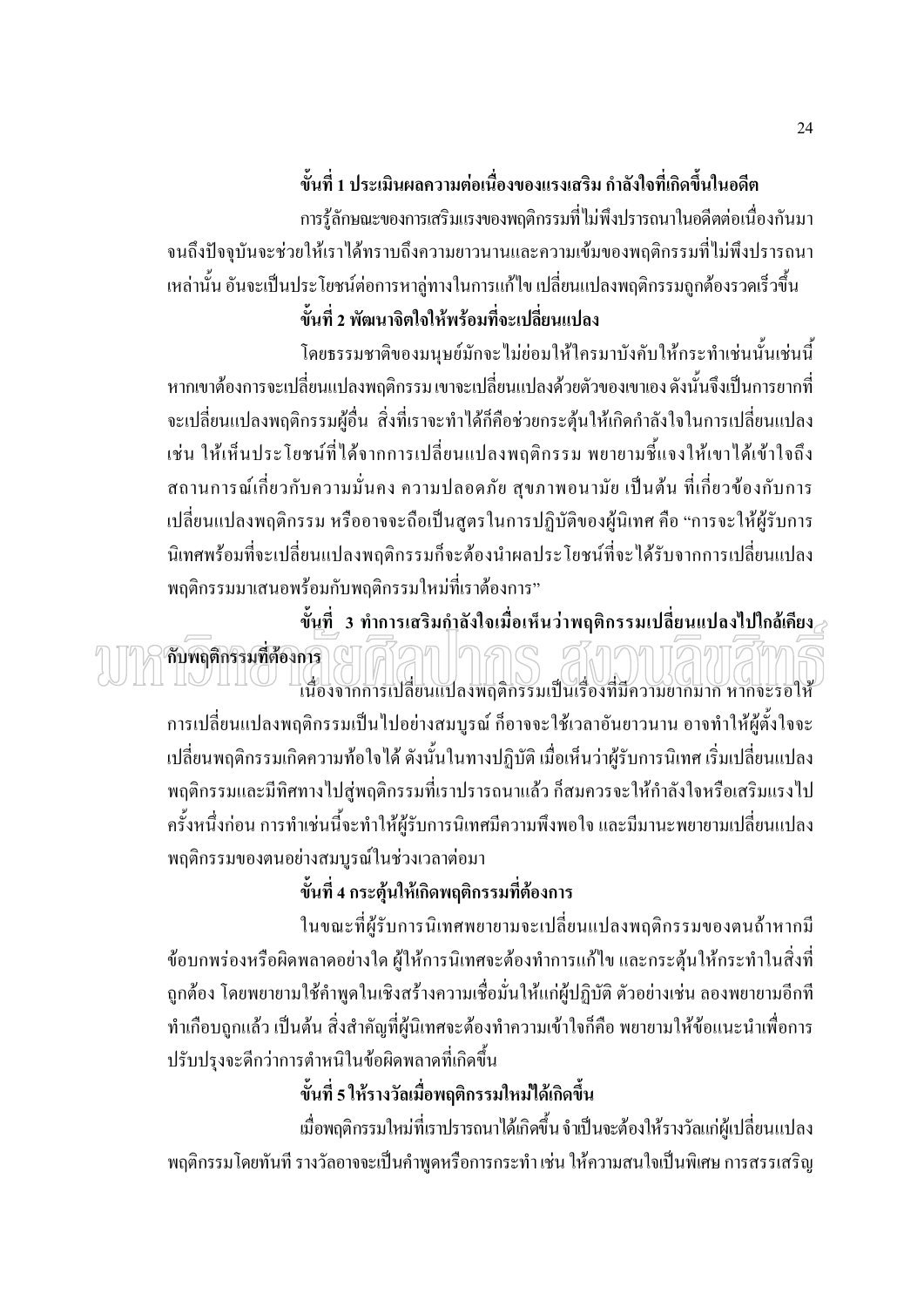หรือการยกย่องด้วยคำพูด ถือว่าเป็นสิ่งที่มีคุณค่ามากสำหรับผู้ใหญ่ และจะมีคุณค่าสูงกว่ารางวัลที่ ้เป็นวัตถุด้วยซ้ำ การได้รับรางวัลจะทำให้ผู้เปลี่ยนแปลงพฤติกรรมเห็นคุณค่าของพฤติกรรมใหม่ และจะรักษาสภาพของพฤติกรรมให้คงอยู่ต่อไป

### 3.5 ลักษณะงานนิเทศการศึกษา

ลักษณะงานนิเทศการศึกษา ถ้าจะพิจารณาให้ละเกียดแล้ว จะต้องศึกษาว่างาน ้ของโรงเรียนมีอะไรบ้าง โดยปกติ งานของโรงเรียนมี 6 งาน คือ

1. งานวิชาการ ได้แก่ งานที่เกี่ยวกับการเรียนการสอน งานหลักสูตร โครงการ สอน แผนการสอน ตารางสอน การทำข้อทดสอบ เป็นต้น

่ 2. งานบุคลากร ได้แก่ งานจัดอัตรากำลัง การเลือกสรรบุคคลเข้าทำงาน การบรรจุ ้แต่งตั้ง การพิจารณาความดีความชอบ การเลื่อนชั้นเลื่อนตำแหน่ง การรักษาวินัย การบำรงขวัณและ กำลังใจ เป็นต้น

3. งานกิจการนักเรียน ได้แก่ งานที่จัดให้กับนักเรียน เช่น การให้คำปรึกษา

ิการแนะแนว บริการด้านสขภาพ การจัดอาหารกลางวัน การกีฬาและกิจกรรมต่างๆ เป็นต้น ี่ 4. งานธรการและการเงิน ได้แก่ งานสารบรรณ การเงิน งบประมาณ การจัดซื้อ

 $\widehat{\mathfrak{g}}$ การจัดจ้าง งานบัญชี พัสดุ งานทะเบียนและสถิติเป็นต้น $\widehat{\mathcal{O}}$ TIMITIO 16 เบื้องการสถานที่ ได้แก่ งานวางแผนด้านอาการสถานที่ การบำรุงรักษาและ

ึการซ่อมแซม การปรับปรุงห้องเรียน และการปรับปรุงสภาพแวดล้อมในโรงเรียน เป็นต้น 6. งานความสัมพันธ์ระหว่างโรงเรียนกับชุมชน ได้แก่ งานประชาสัมพันธ์ งาน

ี่ สมาคมผู้ปกครองและครู สมาคมศิษย์เก่า มูลนิธิ งานวันสำคัญ เช่น วันสำเร็จการศึกษา วันกตัญญ และวันไหว้ครู งานกิจกรรมชุมชน เช่น ทอดกฐิน งานประจำปี งานสงกรานต์ งานลอยกระทง เป็นต้น" ้งานของโรงเรียนดังกล่าว มีส่วนสัมพันธ์กับงานนิเทศการศึกษา อาจกล่าวได้ว่า

งานของโรงเรียนก็คืองานนิเทศการศึกษานั่นเอง เพราะศึกษานิเทศก์จะต้องเข้าไปนิเทศโรงเรียนตาม ลักษณะของงานที่โรงเรียนปฏิบัติ

ึงานนิเทศการศึกษามิได้เพ่งเล็งเฉพาะตัวครู โดยที่เห็นว่า ครูยังไม่ได้ทำหน้าที่ โดยสมบูรณ์ในด้านการสอนและวิธีสอนเท่านั้น ยังได้เพ่งเล็งไปถึงองค์ประกอบทั้งหมดที่มีผลต่อ การเรียนการสอน เช่น นโยบายและจุดมุ่งหมายของการให้การศึกษา วัสดุอุปกรณ์การสอน ิสภาพแวดล้อมที่มีผลต่อการสอนของครู และการเรียนของนักเรียน สิ่งต่างๆ เหล่านี้เป็นงานนิเทศ

<sup>ื&</sup>lt;sup>40</sup> ดุสิต ทิวถนอม, <u>การนิเทศการศึกษาหลักการและปฏิบัติ,</u> 59.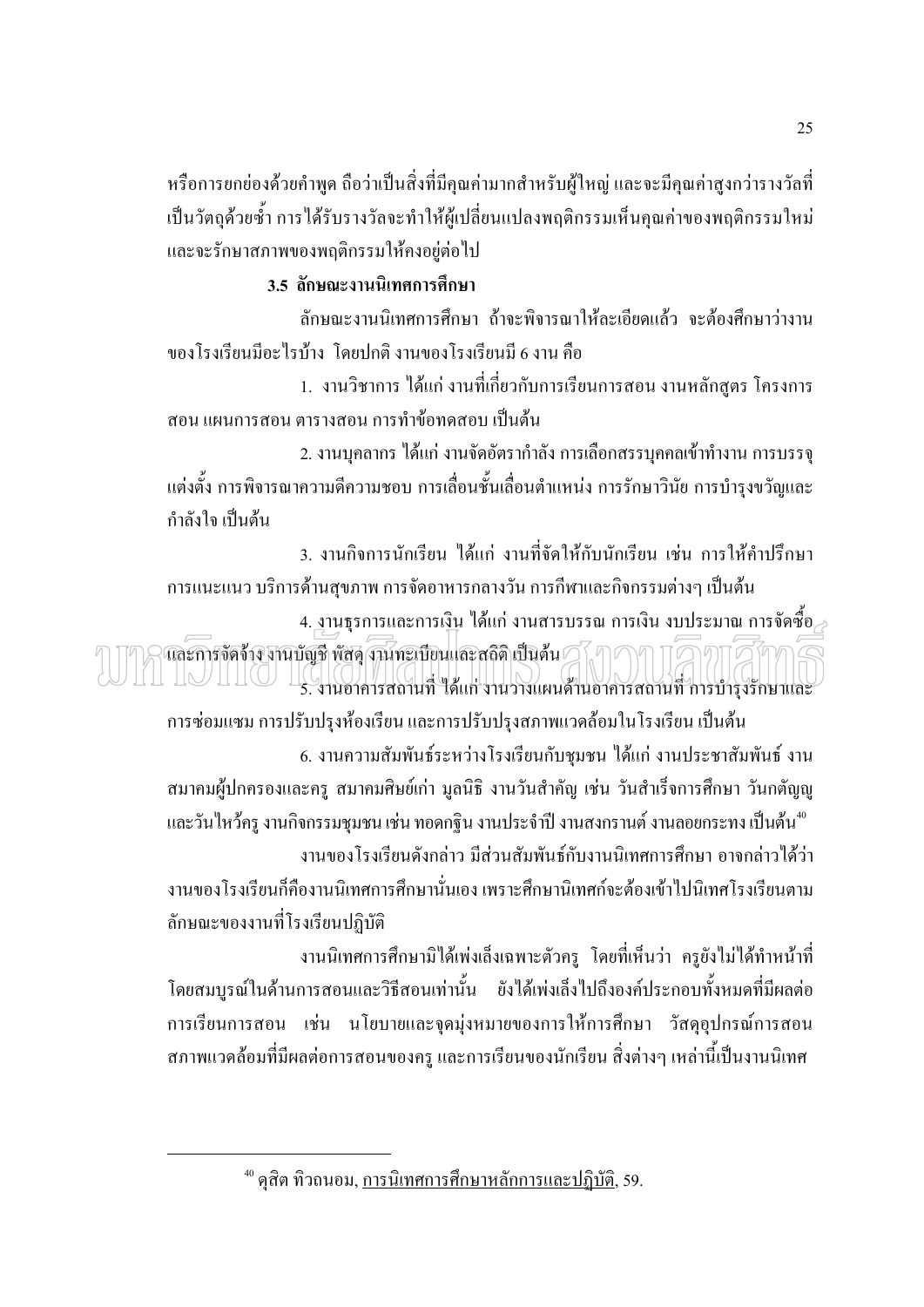การศึกนาเช่นเดียวกัน<sup>41</sup>

ี เบอร์ตัน (Burton) <sup>42</sup>ได้จัดลักษณะงานของผู้นิเทศเป็น 5 งาน ดังนี้

1. งานปรับปรุงการสอน ได้แก่ การเยี่ยมชั้นเรียน การประชุมปรึกษาหารือเป็น ึกลุ่ม และเป็นรายบุคคล แนะนำการสอน สาธิตการสอน พัฒนามาตรฐานเพื่อการปรับปรุงตนเอง เป็นด้น

2. งานปรับปรุงครูด้วยการให้บริการแก่ครูในเรื่องต่างๆ ได้แก่ การพบปะครู ้อ่านหนังสือวิชาชีพ ทำบรรณานุกรม และวิจารณ์หนังสือ จัดป้ายนิเทศ เยี่ยมเยียนระหว่างกัน วิเคราะห์วิจารณ์ตบเอง เป็นต้บ

่ 3. งานคัดเลือกและรวบรวมเนื้อหาวิชา เช่น การกำหนดวัตถประสงค์ ศึกษา ี และกิจกรรมการเรียน ทคสอบและทคลองเกี่ยวกับการใช้อปกรณ์การสอน เนื้อหาวิชาต่างๆ ปรับปรุงแก้ไขรายวิชาต่างๆ คัดเลือกและประเมินวัสดุอุปกรณ์เสริมการสอน เป็นต้น

ี 4. งานทดสอบและวัดผล ได้แก่ การใช้มาตรฐานและข้อทดสอบต่างๆ เพื่อการ ้จำแนก แก้ไข และการแนะแนว เป็นต้น

5. งานประเมินครู ได้แก่ การพัฒนาและประเมินครู โดยใช้บัตรประเมิน ครวจสอบและประเมินคนเอง (สโQ)ๆ แฮร์ริส (Harris)<sup>43</sup> ได้จัดลักษณะงานนิเทศเป็นกลุ่มงาน มี 10 งาน ดังนี้

1. งานพัฒนาหลักสูตร (Developing Curriculum) ได้แก่ การจัดทำและปรับปรุง หลักสูตร พัฒนาคู่มือการใช้หลักสูตร กำหนดมาตรฐานของหลักสูตร วางแผนหน่วยการสอน และ การจัดรายวิชาใหม่

2. งานจัดการสอน (Organizing for Instruction) ใด้แก่ การจัดบุคลากร สถานที่ ้วัสดุอุปกรณ์ต่างๆ ให้สัมพันธ์สอดคล้องกับเวลา และวัตถุประสงค์ของการเรียนการสอนอย่างมี ี ประสิทธิภาพ จัดกล่มนักเรียน วางแผนจัดตารางสอน อาคารสถานที่ กำหนดเวลาในการสอน ิตารางเวลา วางแผนสำหรับเหตุการณ์ที่จะเกิดขึ้นอย่างผิดปกติ และการจัดทีมการสอน

<sup>&</sup>lt;sup>41</sup> Harold D. Adams and Frank G. Dickey, Basic Principles of Supervision.

<sup>(</sup>New York: American Book Company, 1953), 3.

<sup>&</sup>lt;sup>42</sup> William H. Burton, Supervision and the Improvement of Teaching.

<sup>(</sup>New York: D. Apleton-Century, 1952), 5-6.

<sup>&</sup>lt;sup>43</sup>Ben M.Harris, Supervisory Behavior in Education,  $2<sup>nd</sup>$  ed. (Englewood Cliffs, New Jersey: Prentice-Hall, 1975), 11-12.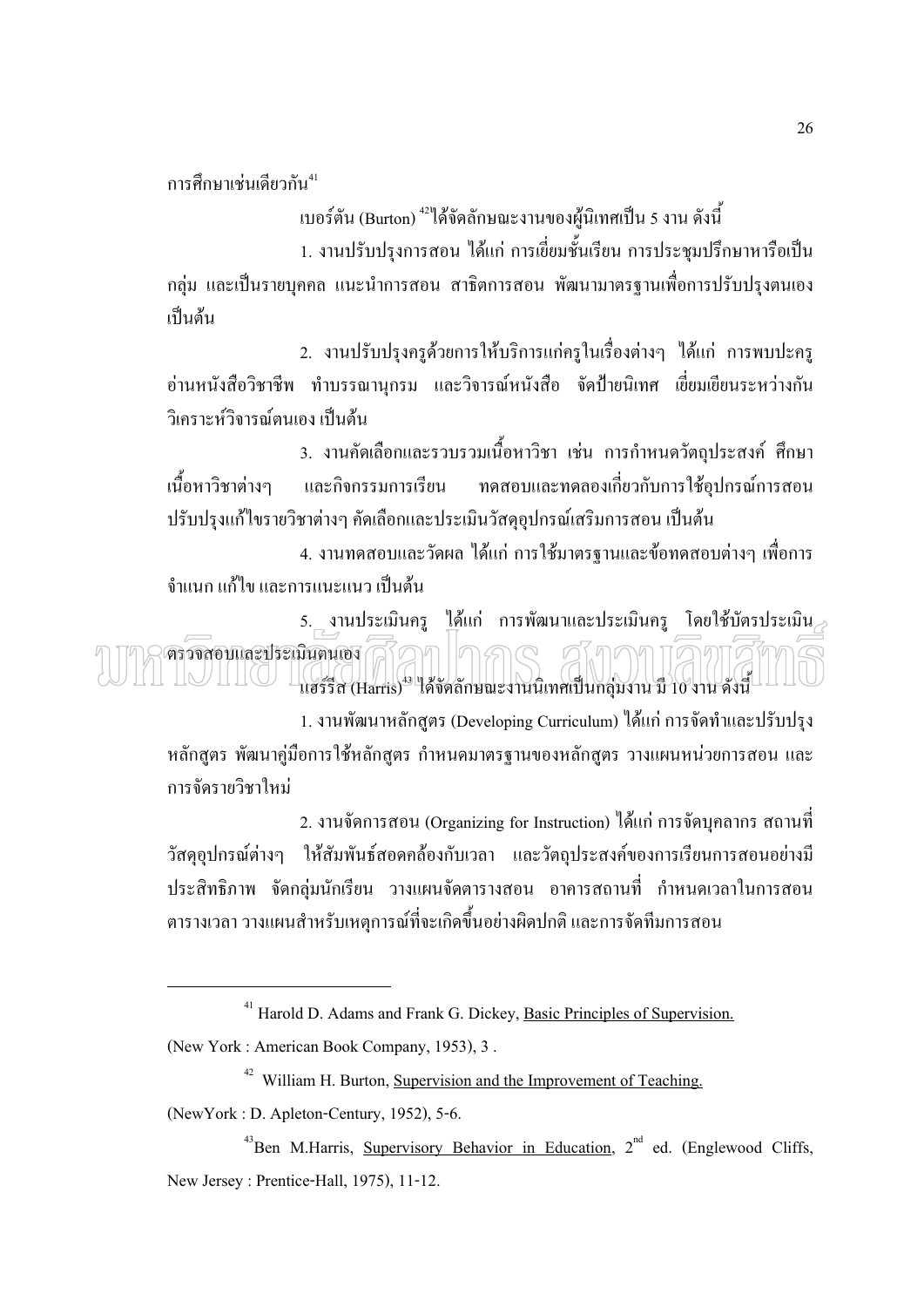3. งานจัดหาบุคลากร (Providing Staff) ได้แก่ การคัดเลือกบุคลากร การสรรหา ี บุคคล และการบรรจุแต่งตั้ง การโยกย้าย โดยให้เกิดความมั่นใจว่าบุคลากรนั้นๆ มีความสามารถ ้เหมาะสมกับงานที่มอบหมาย และพอเพียง

4. งานจัดสิ่งอำนวยความสะดวก (Providing Facilities) ใค้แก่ การจัดทำ จัดหา ี พัฒนาและปรับปรงเครื่องมือ สิ่งอำนวยความสะดวกต่างๆ ที่ใช้ในการเรียนการสอน พัฒนาสถานที่ และคุณลักษณะจำเพาะของเครื่องใม้เครื่องมือต่างๆ

5. งานจัดหาวัสดุอุปกรณ์ (Providing Materials) ใด้แก่ การเลือกสรรวัสดุ อุปกรณ์ให้เหมาะสมที่จะใช้ประโยชน์ในการเรียนการสอน ตรวจสอบ ประเมิน จัดทำ และอื่นๆ เพื่อการจัดหาวัสดอปกรณ์ที่เหมะสม

6. งานจัดอบรมประจำการ (Arranging for in Service Education) ใต้แก่ การ ้วางแผนและการใช้ประสบการณ์การเรียนรู้ ปรับปรุงพฤติกรรมของบุคลากรในทางที่สัมพันธ์กับ ึการสอน เกี่ยวกับการจัดประชุมเชิงปฏิบัติการให้คำปรึกษา การจัดทัศนศึกษา และการฝึกอบรม ระยะสั้น รวมทั้งการให้การศึกษาอย่างไม่เป็นทางการ

7. งานปฐมนิเทศบุคลากรผู้ร่วมงาน (Orienting Staff Members) ได้แก่ การให้ $\geq$ ์ ข้อมลง่าวลารที่จำเป็นแก่สมาชิก (ในการคำเนินงานที่ได้รับมอบหมายให้สมาชิกใหม่ค้นเคยกับสิ้ง อำนวยความสะดวกต่างๆ ผู้ร่วมงาน และชุมชน รวมทั้งการพัฒนาขององค์การ

8. งานบริการพิเศษแก่นักเรียน (Relating Special Pupil Services) ได้แก่ การ จัดการประสานงาน การบริการนักเรียน เพื่อให้มั่นใจว่าการบริการนั้นๆ ได้สนับสนุนกระบวนการ ี สอนอย่างจริงจัง ซึ่งได้แก่ การพัฒนานโยบาย การจัดลำดับความสำคัญ และกำหนดความสัมพันธ์ ระหว่างการบริการบุคลากรให้มีความสัมพันธ์สูงสุดระหว่างบริการต่างๆ ที่จัดให้กับเป้าหมาย ด้าน การเรียนการสอนของโรงเรียน

9. งานพัฒนาการประชาสัมพันธ์ (Developing Public Relation) ใด้แก่ การจัด ให้ข้อมูลข่าวสารเกี่ยวกับการสอนไปสู่ชุมชน และจากชุมชนไปยังโรงเรียน เพื่อให้เกิดความเข้าใจ ้อันดีระหว่างกันในอันที่จะส่งเสริมการเรียนการสอนให้ดีขึ้น

10. งานประเมินผลการสอน (Evaluation Instruction) ใศ้แก่ การวางแผน การ ิสร้างเครื่องมือ การจัดการ และการดำเนินการตามกระบวนการในการรวบรวมข้อมูล การวิเคราะห์ และการแปลความหมาย และการตัดสินใจ เพื่อการปรับปรุงการสอน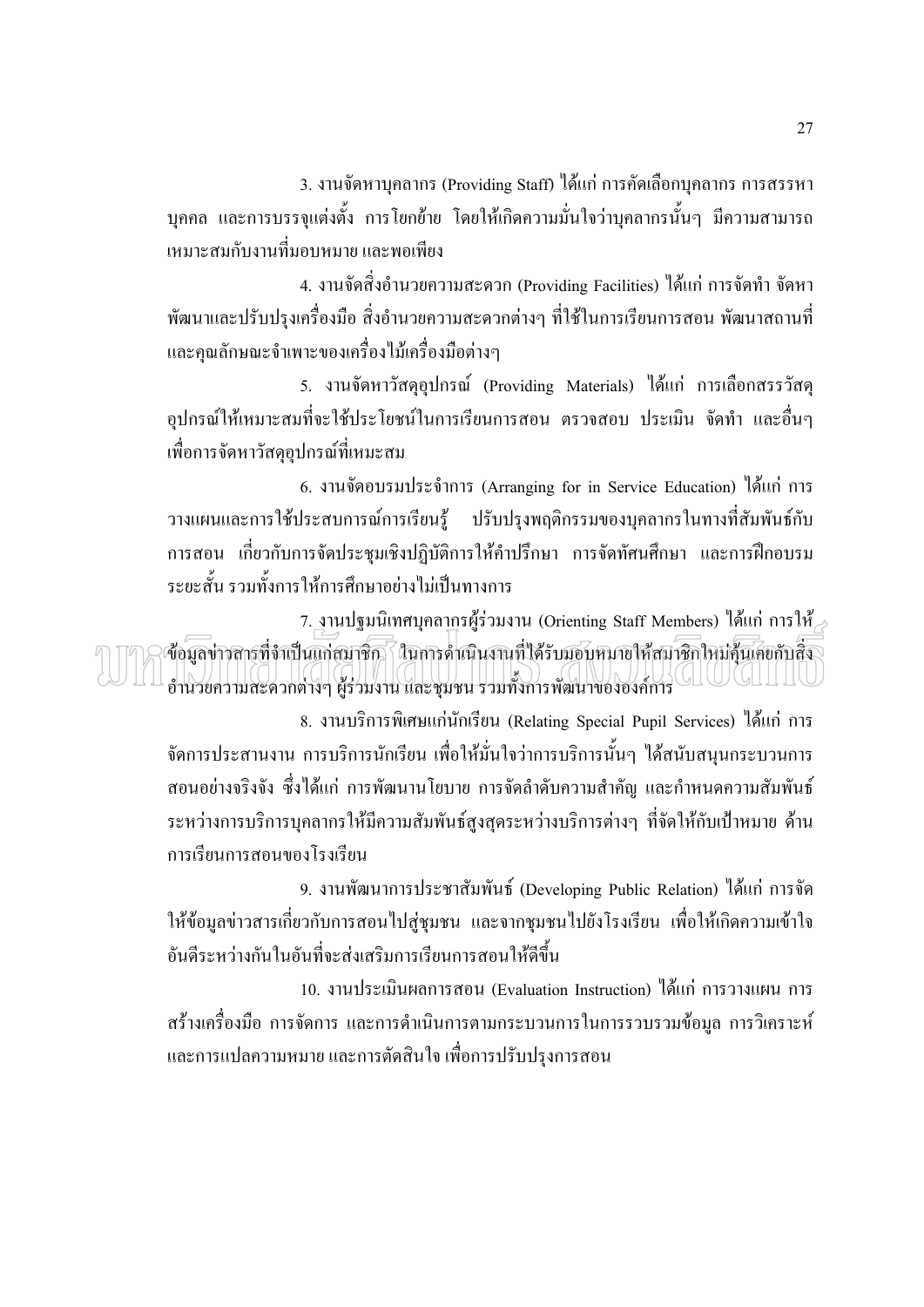้อุทัย บุญประเสริฐ และชโลมใจ ภิงคารวัฒน์<sup>44</sup>มองลักษณะงานนิเทศเป็นการ จัดการ และการ ้ ส่งเสริมสนับสนุนในด้านต่างๆ โดยกล่าวว่า งานนิเทศแท้จริงอยู่ที่

1. การจัดการให้ครูรู้งาน และของเขตความรับผิดชอบ และสู่ทิศทางการทำงาน ใบหน้าที่ที่ได้รับมอบหมาย

่ 2. เสริมความรู้ ความเข้าใจ และความสามารถหรือทักษะในการใช้หลักสูตรให้ ถูกต้อง สอดคล้องกับระดับของงานที่รับผิดชอบอยู่

3. ช่วยสนับสนุน ส่งเสริม กระตุ้น ประสบการณ์ให้ครูพัฒนาการเรียนการสอน

4. ส่งเสริมความก้าวหน้าในวิชาชีพ ให้รอบร้ทันโลกทันวิชาการ ร้จักแก้ปัญหา และพัฒนาตนเคง

5. ช่วยเสริมการบำรุงขวัญและกำลังใจ ให้ความรู้สึกมั่นคงในการทำงานเพื่อ โรงเรียน และเพื่อเด็ก

้ลักษณะงานนิเทศการศึกษา หากพิจารณาในเชิงมาตรฐานของงานที่ปฏิบัติ แบ่ง ได้ 2 ลักษณะ คือ ลักษณะงานโดยทั่วไป และลักษณะงานที่ปฏิบัติ ดังนี้ <sup>45</sup>

 $\,$ 1. ลักษณะงานโดยทั่วไป ตรวจสอบและควบคมมาตรจานทางวิชาการ นิเทศ $_\odot$ และให้คำปรึกษา หรือแนะนำ เพื่อช่วยเก้ปัญหาหางวิชาการ (จัดอบรมาประชุม สัมมนาทางวิชาการ) เพื่อปรับปรงกระบวนการเรียนการสอน พัฒนาหลักสตร หนังสือประกอบการเรียน ค่มือคร ตลอด ึ่งาผลิตสื่อการเรียนการสอนและเอกสารทางวิชาการ ประสานงาน วิเคราะห์ วิจัย ติดตามผลและ ี ประเมินผล เพื่อหาทางส่งเสริมคุณภาพทางการศึกษา ปฏิบัติหน้าที่อื่นๆ ตามที่ได้รับมอบหมาย

่ 2. ลักษณะงานที่ปฏิบัติ นิเทศ วิจัยการศึกษา สำรวจความต้องการและปัญหา ้ต่างๆ ทางการศึกษา พัฒนาหลักสูตร เขียนเอกสาร ตำรา ผลิตอุปกรณ์ และสื่อการเรียนต่างๆ จัด ประชุม อบรม สัมมนาและเป็นวิทยากร ประสานงานและให้บริการทางวิชาการ แก้ปัญหาและช่วย งานวิจัยแก่หน่วยงานในความรับผิดชอบ ทำการค้นคว้าทดลองเกี่ยวกับเทคนิคและวิธีการใหม่ๆ ้ทางการศึกษา และเผยแพร่ ปฏิบัติงานอื่นที่ได้รับมอบหมาย

้ดังนั้นจะเห็นได้ว่า งานนิเทศการศึกษามีลักษณะงานกว้างขวาง และเกี่ยวข้อง กับบุคคลหลายฝ่ายในโรงเรียน ได้แก่ ผู้บริหารโรงเรียน ครู ตลอดจนคนงานภารโรง และชุมชน

<sup>&</sup>lt;sup>44</sup> อุทัย บุญประเสริฐ และชโลมใจ ภิงคารวัฒน์, <u>หลักและแนวทางในการจัดการนิเทศ</u> <u>ภายในสำหรับโรงเรียนประถมศึกษา</u> (กรุงเทพฯ : รุ่งเรืองสาส์นการพิมพ์, 2528), 79.

<sup>&</sup>lt;sup>45</sup> กรมสามัญศึกษา, <u>การนิเทศเพื่อให้โรงเรียนพัฒนาตนเอง</u> (กรุงเทพฯ : โรงพิมพ์คุรุ สภา. 2532). 48-49.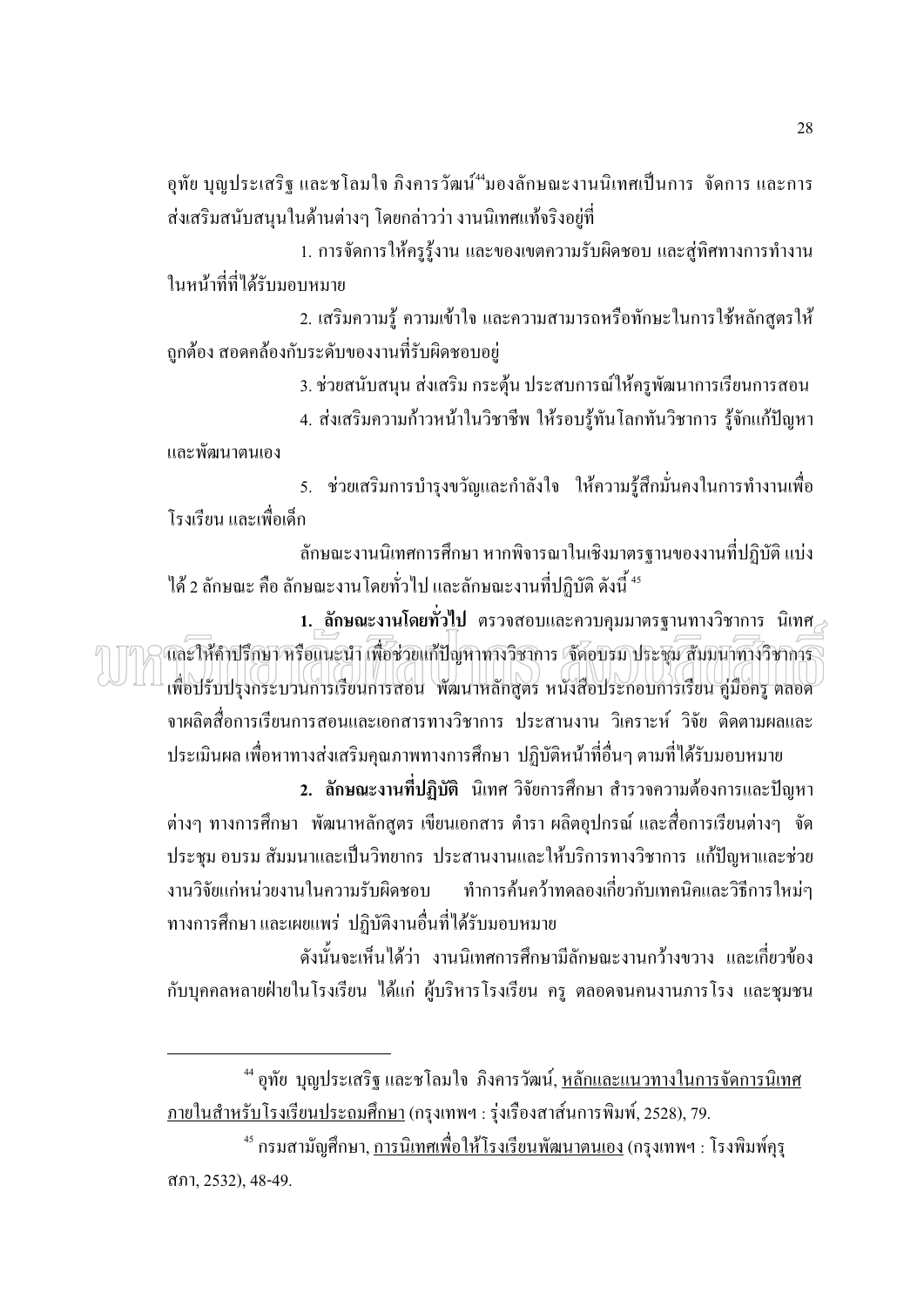เป็นต้น ในอันที่จะปรับปรุงการเรียนการสอนด้วยวิธีต่างๆ ลักษณะงานจะเป็นการพัฒนาและการ ึบริการ ได้แก่ งานพัฒนาหลักสูตร งานพัฒนาการสอน งานจัดและพัฒนาบุคลากร งานบริการพิเศษ แก่ครูและนักเรียน งานบริการด้านเทคโนโลยี อุปกรณ์การสอนและสิ่งอำนวยความสะดวกต่างๆ และงานประเบินผลการสอน เป็นต้น

### 4. จุดประสงค์ของการนิเทศการศึกษา

จุดมุ่งหมายของการนิเทศการศึกษามีผู้กล่าวถึงไว้หลายลักษณะแตกต่างกัน ถ้าหาก ี ทำการวิเคราะห์ข้อคิดและข้อเขียนของบุคคลต่างๆ เกี่ยวกับจุดม่งหมายของการนิเทศการศึกษา และ ้ นำมาเปรียบเทียบกับลักษณะสำคัญของการนิเทศการศึกษาที่กล่าวมาแล้วในตอนต้น เราก็จะ ี่ สามารถกล่าวได้ว่าการนิเทศการศึกษามีจุดมุ่งหมายที่สำคัญ 4 ประการ ต่อไปนี้คือ 1. เพื่อพัฒนาคน ่ 2. เพื่อพัฒนางาน 3. เพื่อสร้างการประสานสัมพันธ์ และ 4. เพื่อสร้างขวัณและกำลังใจ

ประการแรกที่กล่าวว่าการนิเทศการศึกษาใด้มุ่ง "พัฒนาคน" ก็คือ การนิเทศ ึการศึกษาเป็นกระบวนการทำงานร่วมกับครูและบุคลากรทางการศึกษา เพื่อให้ครูและบุคลากร เหล่านั้นได้เปลี่ยนแปลงพถติกรรมในทางที่ดีขึ้น ประการที่ 2 แนื่องจากการนิเทศการศึกษาได้มี เป้าหมายสูงสุดอยู่ ที่นักเรียน ซึ่งเป็นผลผลิตจากการสอนของครูและบุคลากรทางการศึกษา โดยเหตุ $_{\preceq}$ านี้การนิเทศที่จัดขึ้นจึงมีจุดมุ่งหมายที่จะ "พัฒนางาน" ซึ่งได้แก่งานสอนให้ดีขึ้น สำหรับประการที่ 3 "สร้างการประสานสัมพันธ์" นั้นจะเป็นผลที่เกิดขึ้นจากการทำงานร่วมกันรับผิดชอบร่วมกัน ้ผลัดเปลี่ยนกันเป็นผู้นำและผู้ตาม ซึ่งไม่ใช่เป็นการทำงานภายใต้การถูกบังคับ และคอยตรวจตรา หรือจับผิด และประการสุดท้ายคือ "สร้างขวัญและกำลังใจ" ถือว่าเป็นจุดมุ่งหมายที่สำคัญอีก ประการหนึ่งของการนิเทศ ทั้งนี้เพราะว่าขวัญและกำลังใจเป็นสิ่งสำคัญที่จะทำให้บุคคลมีความ ้ตั้งใจทำงาน หากการนิเทศไม่ได้ทำการสร้างขวัญและให้กำลังใจแก่ผู้ปฏิบัติงานแล้ว การนิเทศ การศึกษาก็ย่อมจะประสบผลสำเร็จได้ยาก

ึการนิเทศการศึกษาที่ดีจะต้องมีจุดมุ่งหมายทั้ง 4 ประการดังกล่าวข้างต้น จะขาดข้อ ใดข้อหนึ่งไม่ได้ หากขาดจุดมุ่งหมายใดจุดมุ่งหมายหนึ่งจะทำให้การนิเทศการศึกษาประสบความ ้ส้มเหลวได้ ดังนั้นจุดมุ่งหมายของการนิเทศทั้ง 4 ประการนี้จึงเป็นข้อบ่งชี้ว่า การดำเนินงานของ ผู้บริหารหรือผู้นิเทศนั้นเป็นลักษณะของ "การนิเทศ" หรือไม่ ดังจะอธิบายโดยยกตัวอย่างประกอบ ดังต่อไปนี้

## 4.1 จุดประสงค์ทั่วไปของการนิเทศ

จุดประสงค์ของการนิเทศการศึกษา 12 ประการ คือ

1. ช่วยให้ครูเห็นและเข้าใจในวัตถุประสงค์ของการศึกษา และหน้าที่เฉพาะของ โรงเรียน วัตถุประสงค์ของการศึกษา คือ การให้เด็กมีความเจริญแห่งตน (Self-realization) มีมนุษย์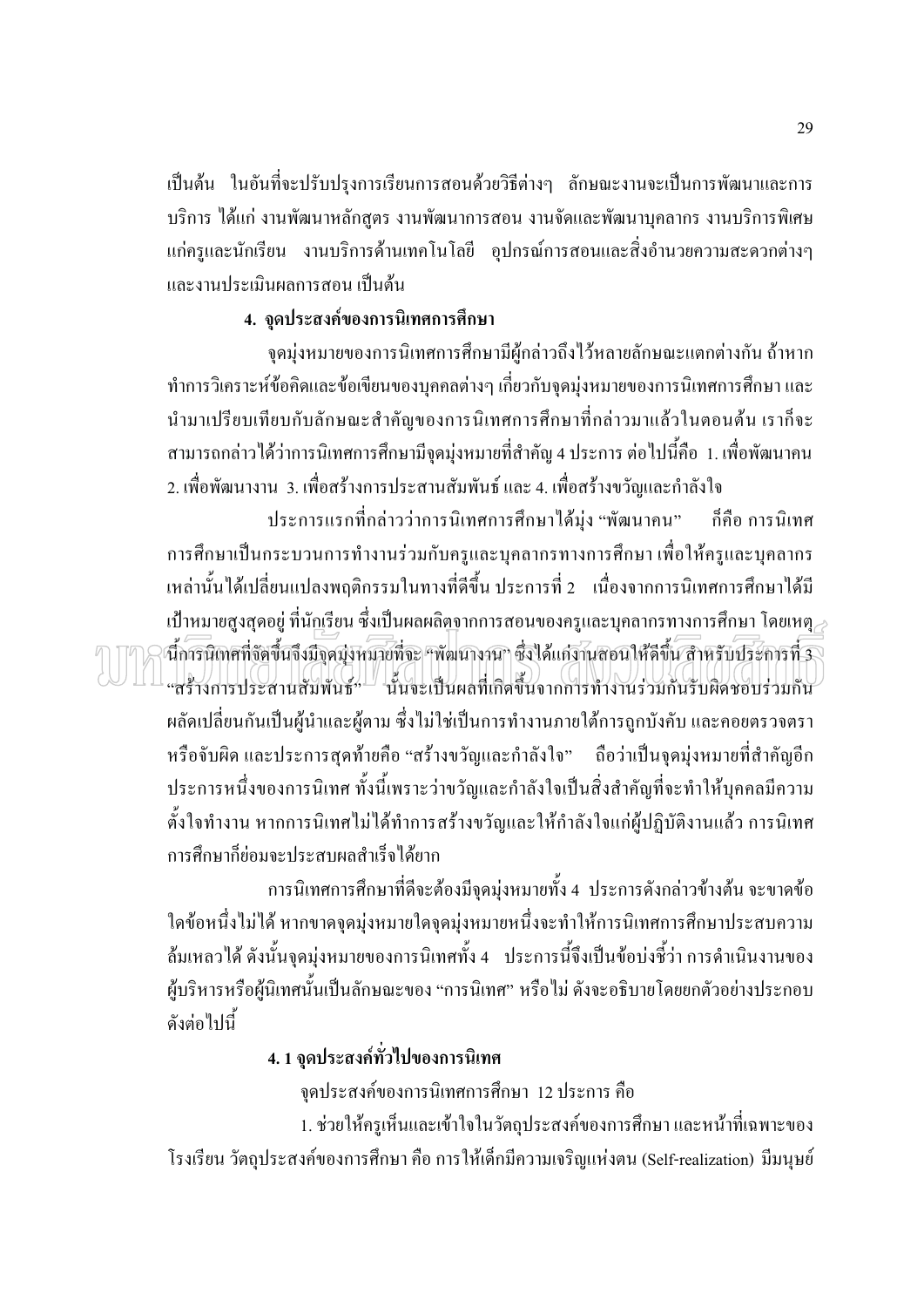สัมพันธ์ (Human Relation) ความสามารถในการครองชีพ (Economic Efficiency) และความ รับผิดชอบในความเป็นพลเมือง (Civic Responsibility) และการส่งเสริมให้เด็กเจริญเติบโตทั้ง 4 ้ ค้าน คือ ทางค้านสติปัญญา ทางค้านอารมณ์ ทางค้านร่างกาย และทางค้านสังคมนั้น ปัจจุบันไม่เป็น การเพียงพอ ต้องให้เด็กมีสุนทรีภาพ มโนภาพ และการสร้างสรรค์ด้วย

2. ช่วยให้ครูได้เห็นและเข้าใจปัญหาต่างๆ ของเยาวชน ช่วยจัดสนองความต้องการ ี ของเยาวชนอย่างดีที่สุดเท่าที่จะทำใด้ ตลอดจนช่วยแก้ไขและป้องกันปัญหาอันจะพึงมีแก่เยาวชน ้ ปัญหาเด็กและเยาวชน เช่น 1)การสนองความต้องการของเด็กที่เติบโตขึ้นแต่ละวัย ไม่สอดคล้องกับ ี ความต้องการของเด็ก 2) ปัญหาทางเศรษฐกิจ 3) ปัญหาความประพฤติ การเลียนแบบ และรสนิยม ที่ขัดกับขบบธรรมเบียนประเพณีกับดีงาม

3. ช่วยสร้างคุณลักษณะแห่งความเป็นผู้นำ ผู้นำมี 3 แบบ คือ 1) ผู้นำแบบเผด็จ การจะอยู่นอกกลุ่มและอยู่เหนือกลุ่ม 2) ผู้นำแบบ Laissez Faire (ปล่อยตามบุญตามกรรม) จะอยู่ นอกกลุ่ม กลุ่มถือว่าจะมีก็ได้ไม่มีก็ได้ ไม่มีความสำคัญสำหรับกลุ่ม 3) ผู้นำแบบประชาธิปไตย จะ ้อยู่ในกลุ่ม กลุ่มจะยอมรับให้อยู่ในกลุ่มด้วยในการสร้างคนให้มีลักษณะเป็นผู้นำนั้น ให้ถืออุดมคติ ้ที่ว่า "จงนิเทศเพื่อการไม่นิเทศ"

) (ปา⁄า 4. ช่วยส่งเสริมขวัญของครู ให้อยู่ในสภาพที่ดีและเข้มแข็งรวมหมู่คณะให้เป็น ทีมที่ปฏิบัติงานร่วมกันด้วยกำลังสติปัญญาอันสูง เพื่อบรรลุงุคประสงค์อันเดียวกัน ศึกษานิเทศก์ ้ต้องช่วยส่งเสริมสวัสดิการของครูแต่ละคน สร้างความสามัคคี และมี Group Spirit และ Team Work โดยการสร้างความสัมพันธ์กลมเกลียวกันระหว่างศึกษานิเทศก์กับครู และระหว่างครูต่อครูด้วย ้กันเอง และระหว่างบรรดาครูต่องานโรงเรียน งานโรงเรียนจะแข็งเท่าใดนั้น ขึ้นอยู่ที่ความเข้มแข็ง

ี ของสามัคคีธรรมของครูทุกคนในโรงเรียนนั้น ศึกษานิเทศก์จะต้องเป็นผู้นำในเรื่องเหล่านี้ 5. ช่วยพิจารณาความเหมาะสมของงานให้ถูกต้องกับความสามารถของครูแต่ ิละคน และมอบหมายงานนั้นๆ ให้ครูแต่ละคน แล้วช่วยประคับประคองให้ครูผู้นั้นใช้ความสามารถ ี ของตนปฏิบัติงานนั้นให้ก้าวหน้าอยู่เรื่อยๆ คนเรามีความสามารถพิเศษในบางอย่าง และหย่อนใน ้ บางอย่าง แต่ความหย่อนสมรรถภาพนี้อาจจะช่วยให้เข้มแข็งได้ โดยการฝึกอบรมให้ถูกวิธี ให้ค้นหา สิ่งที่ดีที่มีอยู่ในตัวครู แล้วส่งเสริมให้ดียิ่งขึ้น

6.ช่วยครูให้พัฒนาการสอนของตน การพัฒนาการสอนเป็นการทำตนเองให้เข้า ้กับมาตรฐานของอาชีพครู ไม่เพียงแต่เป็นเพียง "ครูดี" เท่านั้น ข้อที่ควรระมัดระวังในเรื่องนี้ก็คือ 1)อย่าได้พยายามยัดเยียดความคิดเห็นที่ตนนิยมให้ครูจำต้องรับ หรือฝืนให้ครูทำตามแบบที่ตนทำ หรือที่ตนชอบ เพราะครูแต่ละคนมีความคิดเห็นที่เป็นของตนเอง มีแบบการทำงานที่ตามถนัด และ ี ชอบที่จะทำอย่างนั้น ศึกษานิเทศก์จึงควรทำงานร่วมกับครู โดยช่วยให้ครูได้รู้จักใช้ความสามารถ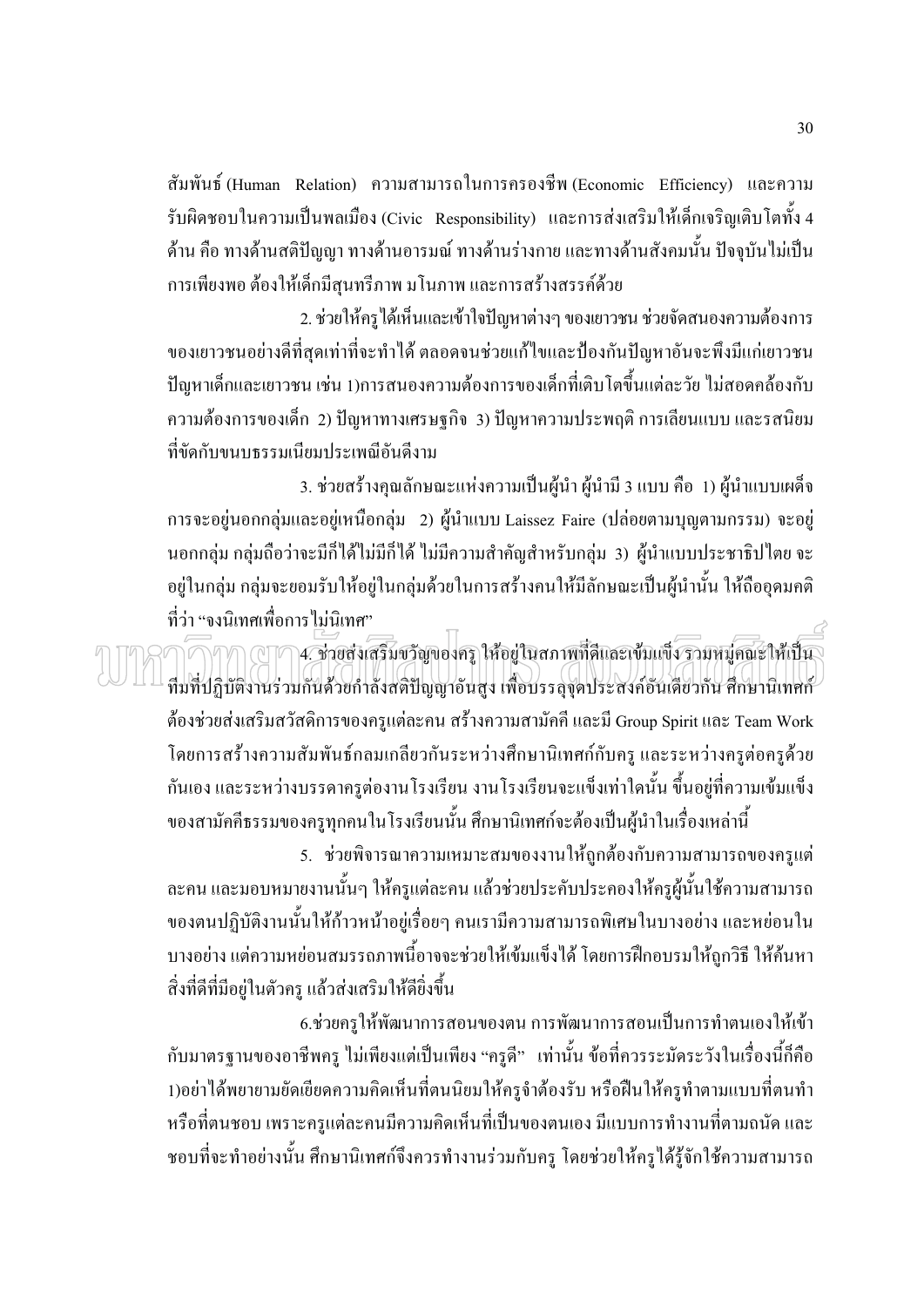ี ของตนทำการปรับปรุงการสอนของตนเองด้วยตนเอง พยายามสร้างภาวะผู้นำให้เกิดขึ้นแก่ครูที่ได้ ้ เข้าไปมีส่วนในการช่วยเหลือ 2)จงพยายามหลีกเลี่ยงการกรองคำแนะนำต่างๆ จนครูรับไม่ไหว คือ ้ทั้งมากทั้งยาก ถ้าหาวิธีอื่นที่จะนิเทศจูงใจให้ครูเปลี่ยนแปลงและปรับปรุงการสอนได้ลำบาก ก็ ขอให้นึกถึงวิธีธรรมชาติ คือวิธี "เปิปข้าวทีละคำ" และ "ซคน้ำแกงทีละช้อน"

่ 7. ช่วยฝึกครูใหม่ให้เข้าใจงานในโรงเรียน และงานของอาชีพครู ครูที่ได้รับการ ้บรรจูเข้ามาใหม่ หากไม่มีประสบการณ์มาก่อน ก็ไม่แตกต่างอะไรกันกับนักขับรถมือใหม่ ซึ่งเพิ่ง ใด้รับใบอนุญาตขับขี่ยวดยานการช่วยฝึกครูใหม่ควรทำก่อนโรงเรียนเปิด ฝึกทั้งด้านธุรการและการ ปกครองชั้นรวมทั้งด้านสังคมและการทำงานร่วมกัน การติดตามช่วยเหลือต้องทำมากในระยะแรกๆ ีที่เข้าประจำชั้นหรือเข้าทำงานสอน บางครั้งจำเป็นต้องลงมือช่วยค้วยการกระทำของตนเอง และ ้ต่อมาครูบางคนก็เข้าระยะตกก็ต้องช่วยเหลืออีก และอาจทำควบกันไปได้กับครูเก่าที่อยู่ในลักษณะ เดียวกัน

8. ช่วยประเมินผลงานของครู โดยอาศัยความเจริญงอกงามของเด็ก ไปตามแนวทาง ี ที่ได้ตกลงกันไว้ การประเมินผลงานของครูนี้ก็คือ การประเมินผลงานของศึกษานิเทศก์นั้นเอง หลักเกณฑ์ที่ควรจะนำมาใช้ในการประเมินผลงานของครูได้ เช่น บันทึกการสังเกตของตนที่ทำเป็น $_\ge$ ประจำอยู่ตามปกติ หรือการสังเกตในเวลาที่ครูเข้ามาร่วมประชุม หลักฐานการแสดง ริเริ่ม การวาง ตน และความประพฤติ ความขยนหมั่นเพียร ทัศนคติ ปริมาณงาน และคุณภาพของงาน เป็นต้น ้นอกจากนี้จะใช้แบบให้ครูวัดตนเอง หรือนักเรียนวัดครูในด้านการสอน และการเรียนรู้ของตนก็ได้ แล้วแต่เห็นสมควรตามกรณี

่ 9. เพื่อช่วยให้ครูรู้จักค้นคว้าหาจุดลำบากในการเรียนรู้ของเด็กแต่ละคน และ ช่วยครูวางแผนการสอนให้เหมาะสมเพื่อแก้ไข การเรียนรู้ของเด็กแต่ละคนย่อมแตกต่างกันเป็น ึคนๆ ไป เด็กคนที่เรียนรู้ได้น้อยกว่าเด็กส่วนมากเขาเรียนรู้กันนั้น เป็นเพราะอะไร? นี้คือจุดลำบาก ในการเรียนรู้ของเด็กที่ครูบางคนมองไม่เห็น หรือบางทีก็ปล่อยผ่านไปโดยไม่คิดหา ศึกษานิเทศก์ ้จะต้องช่วยครูหาและช่วยกันกับครูวางแผนการสอนให้เหมาะสมเป็นการช่วยแก้ไข ปัญหาเด็กเรียน ้ช้า เด็กตกซ้ำชั้น เด็กไม่พูดกับครู และปัญหาอื่นๆ อันเกี่ยวกับการสังคม ความประพฤติ และเกี่ยวกับ ่ ความไม่สมบูรณ์เป็นปกติเด็ก เป็นต้น ปัญหาเหล่านี้ศึกษานิเทศก์ช่วยครู ได้ด้วยตนเอง และบางอย่าง ก็ต้องพึ่งผู้อื่น เช่น นักสังคมสงเคราะห์ และแพทย์ เป็นต้น การช่วยในเรื่องนี้ของศึกษานิเทศก์ หมายถึงการช่วยนิเทศไปจนถึงตัวนักเรียนแต่ละคน เพื่อให้ได้มีโอกาสเรียนรู้เต็มตามสมรรถภาพ ของกำลังสติปัญญาของตน

10. ช่วยในด้านประชาสัมพันธ์ บอกเล่าและชี้แจงให้ราษฎรในท้องถิ่นทราบถึง ้ความเคลื่อนใหวของการศึกษาที่โรงเรียนในท้องถิ่นได้ดำเนินการ ทั้งนี้เพื่อให้ราษฎรเข้าใจจนให้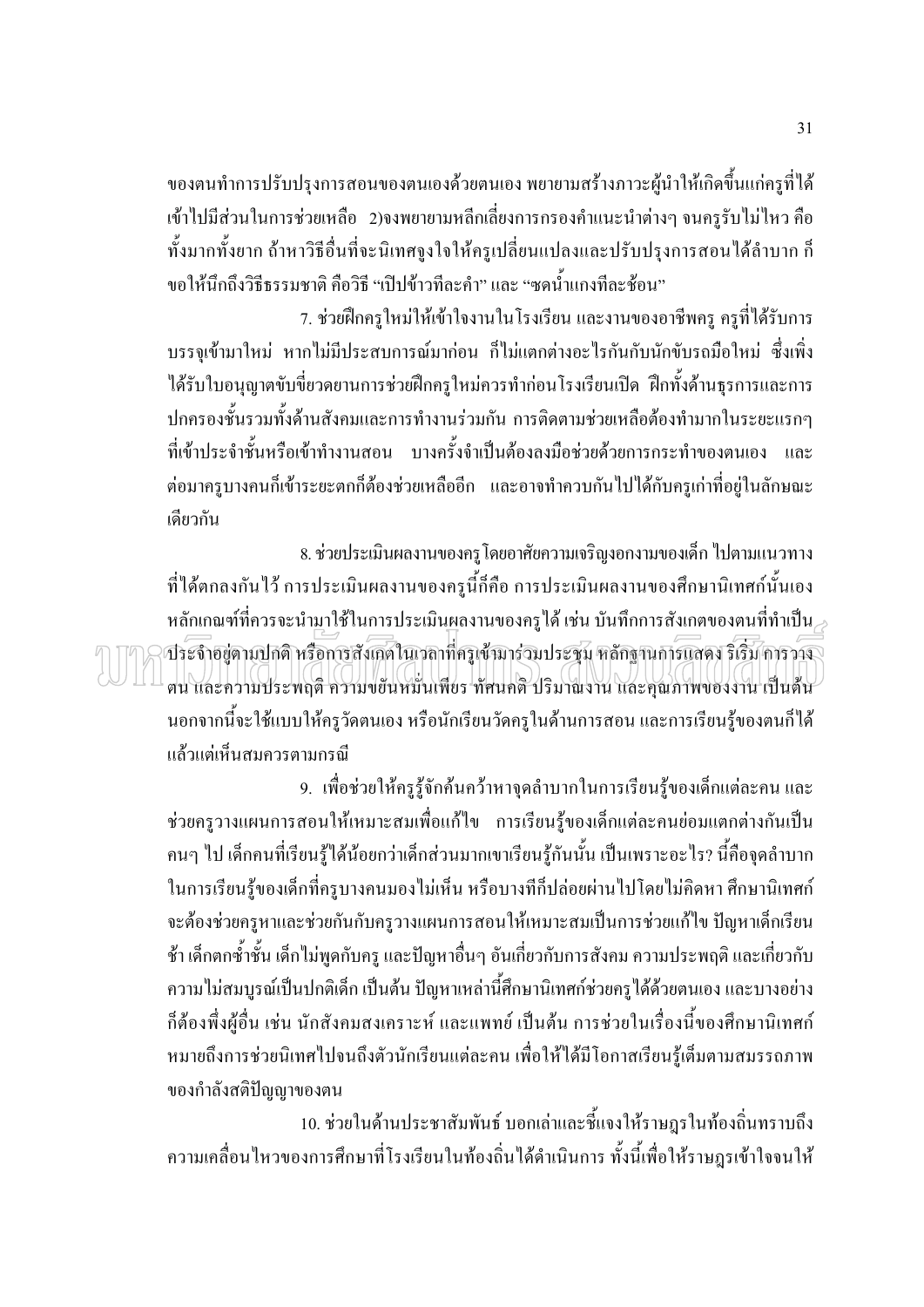้ ความร่วมมือ และให้การช่วยเหลือวิธีการที่จะช่วยทำให้ราษฎรเข้าใจในการจัดโรงเรียนและกิจกรรม ี่ ต่างๆ ที่โรงเรียนจัดขึ้นนั้น มีหลายทาง เช่น การติดต่อกับราษฎรเป็นการส่วนตัว การเยี่ยมเยียน ึการอาศัยอิทธิพลทางจัดการกีฬา การแสดงกิจกรรมของโรงเรียน การจัดตั้งสมาคมครูผู้ปกครอง ปาฐกถา ห้องสมุดประชาชน ศิลปหัตถกรรม เป็นต้น

11. ช่วยหยิบยกปัญหาต่างๆ ของโรงเรียนที่ทางโรงเรียนไม่สามารถแก้ไขได้ โดยลำพัง เสนอขอความคิดเห็น และข้อเสนอแนะที่จะแก้ไขให้ลล่วงไปจากเจ้าหน้าที่ฝ่ายบริหาร ้ และประชาชน หรือกลุ่มประชาชน ปัญหาต่างๆ ที่เกิดขึ้นในโรงเรียน ไม่ควรปล่อยให้ครูใหญ่ คณะ ้ ครู ผู้บังคับบัญชาฝ่ายบริหารตามลำดับชั้น เป็นผู้แก้ไขตามลำพังโดยคิดว่า ประชาชนในท้องถิ่นไม่ ้มีความร้พอที่จะแก้ไข และไม่มีอำนาจทางกภหมายที่จะมาเกี่ยวข้องค้วย ศึกษานิเทศก์ควรจะได้ ้ร่วมมือกับครูใหญ่หรือครูที่มีความสามารถคนใดคนหนึ่ง หรือหลายคนเสนอความคิดเห็น และ ้ข้อเสนอแนะจากประชาชนในท้องถิ่นด้วย จะเป็นการแบ่งเบาภาระของเจ้าหน้าที่ฝ่ายบริหาร และ ราษฎรก็ได้มีส่วนร่วมด้วย

12. ช่วยป้องกันครูให้พ้นจากการถูกใช้งานจนเกินขอบเขต และช่วยป้องกันครู จากการถูกตำหนิติเตียน หรือถูกลงโทษอย่างไม่เป็นธรรม งานที่เกี่ยวข้องกับครูนั้นมีทั้งงานที่ $\mathbin{\supset}$ เกี่ยวกับการศึกษา และไม่เกี่ยวกับการศึกษา หำให้ครด้องเสียเวลาไปปฏิบัติงานนั้นๆ และมี ผลกระทบต่องานประจำคืองานสอน ศึกษานิเทศก์ควรให้ผู้ให้งานครูนั้นได้เข้าใจข้อเท็จจริงว่า งาน ี ของครูนั้นทางราชการถือว่า งานรับผิดชอบในโรงเรียนของตนเป็นความรับผิดชอบอันสำคัญที่สุด ึการตำหนิติเตียนนั้น แม้แต่ครูที่ดีที่สุดก็ย่อมจะมีผู้ตำหนิ ควรให้ครูยอมรับความจริง แม้ผู้ที่ถูก ้ลงโทษก็เช่นเดียวกัน หากไม่ได้รับความเป็นธรรมศึกษานิเทศก์มีหน้าที่ช่วยเหลือดำเนินการให้ ถูกต้องเป็นธรรม และหาทางป้องกันมิให้เกิดขึ้น

บริกก์ และจัสต์แมน" ใค้กล่าวถึงจุดประสงค์ของการนิเทศการศึกษาไว้ 4 ประการ คือ

1. เพื่อความเป็นผู้นำในวิชาชีพ (Professional Leadership)

ความเป็นผู้นำในวิชาชีพเกิดขึ้นในหลายทาง การให้ความรู้แก่ผู้ประกอบ วิชาชีพนั้นเป็นวิธีหนึ่ง และเป็นวิธีที่ทำให้บุคลากรสามารถคำรงอยู่ในวิชาชีพนั้นด้วยความมั่นคง และภูมิใจ สิ่งที่จะจัดทำได้ในเรื่องนี้ก็คือ การประชุมต่างๆ การจัดอบรมสัมมนา และการไปศึกษา นอกสถานที่ เยี่ยมศูนย์ทดลองต่างๆ จัดกิจกรรมให้บุคลากรได้แลกเปลี่ยนความคิดเห็นในด้าน

<sup>&</sup>lt;sup>46</sup> T.H. Briggs and Joseph.Justman, *Improving Instruction Through Supervision* (New York: McMillan, 1952), 5-19.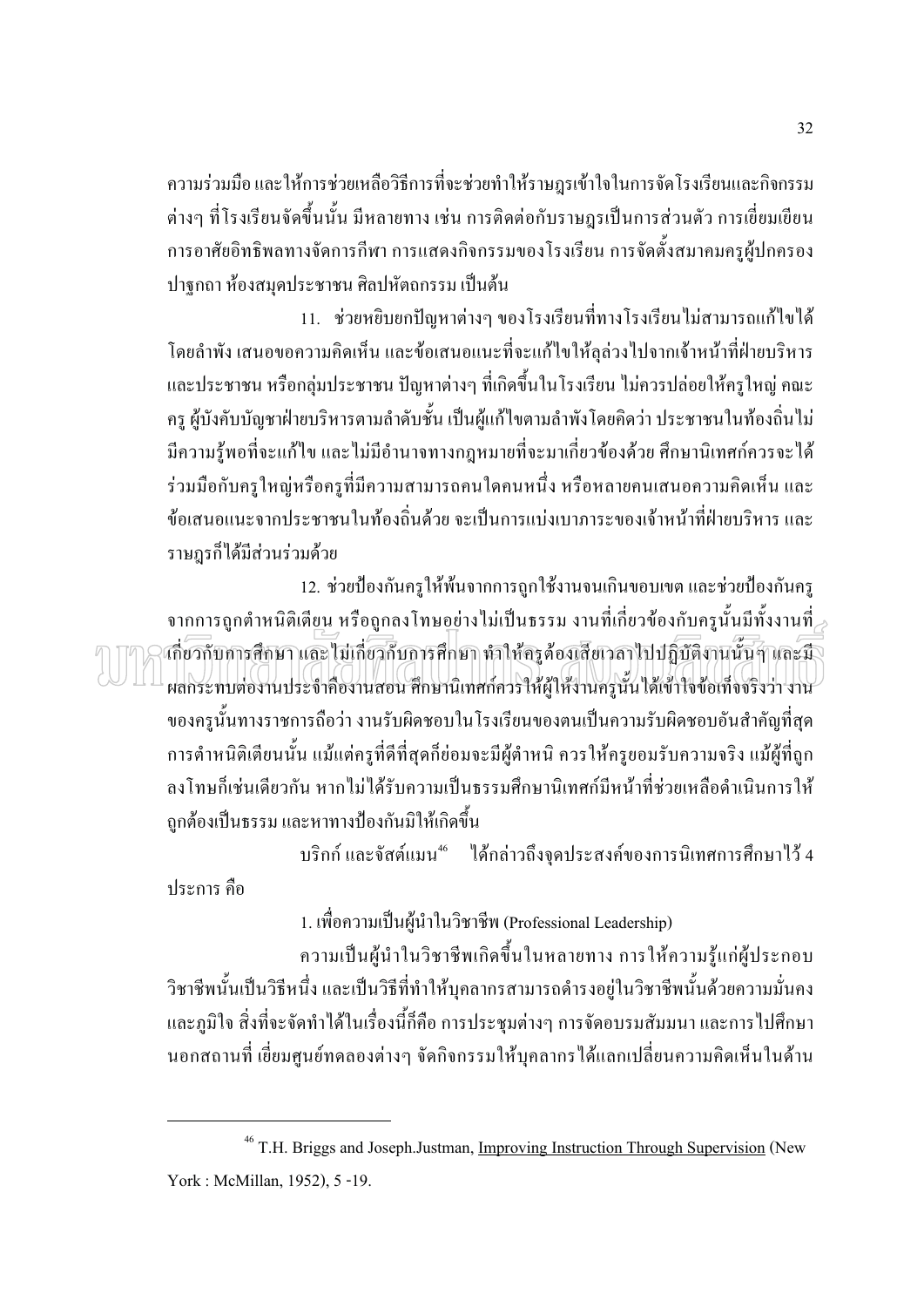วิชาการและนำมาใช้ประ โยชน์ในค้านการเรียนการสอน ได้ สิ่งที่สำคัญที่สุดก็คือการจัดสิ่งแวดล้อม  $\ddot{\phantom{a}}$  $\ddot{\phantom{0}}$ ในโรงเรียนให้มีบรรยากาศเป็นประชาธิปไตย รับฟังความคิดเห็นจากบุคลากรทุกฝ่ายที่เกี่ยวข้อง 2. เพื่อช่วยให้ครูมีความเจริญก้าวหน้า (Aid teacher's Growth)  $\ddot{\phantom{a}}$ 

การที่จะทำให้ครูมีความเจริญก้าวหน้าได้นั้น ต้องให้โอกาสแก่ครูได้ แสวงหาความรู้เพิ่มเติมอยู่เสมอ ส่งเสริมให้ครูมีอิสระในการทำกิจกรรมที่เป็นประโยชน์ ให้มีส่วน  $\begin{array}{c} \n\end{array}$ ร่วมและนำในเรื่องสำคัญๆ ของงานโรงเรียน นอกจากนั้น ครูที่มีความสามารถและมีความสนใจ ֖֖֖֖֖֖֖֖֧֚֚֚֚֚֚֚֚֡֝֬֝֝֝<u>֚</u><br>֧֪֩֩ ควรส่งเสริมเป็นพิเศษและให้ถูกทาง เปิดโอกาสให้ครูได้เข้าร่วมกิจกรรมต่างๆ เช่น เป็นสมาชิกของ สมาคมต่างๆ หรือ สมาคมวิชาชีพของครูเอง เป็นต้น

3. เพื่อปรับปรุงการสอนของครู (Improvement of Teaching)

การปรับปรุงการสอนของครูควรเริ่มต้นที่การคัดเลือกครูที่มีความสามารถ  $\begin{array}{c} \n\end{array}$ และมอบหมายงานให้เหมาะสมตามความรู้ความสามารถของครูผู้นั้น ให้ครูได้มีโอกาสสังเกตการณ์ สอนในชั้นต่างๆ มีการสาธิตการสอนที่ดี และประชุมครูเกี่ยวกับเรื่องปัญหาในการเรียนการสอนที่ เกิดขึ้น ให้มีการแลกเปลี่ยนครูระหว่างโรงเรียน และการสังเกตการณ์สอน เป็นต้น

4. เพื่อแนะแนวทางให้เกิดความสัมพันธ์ระหว่างบุคลากร (คณะครู) กับชุมชน

(Guiding Staff and Community Relation) **AR** 01.70  $\Box$   $\Box$   $\Box$   $\Box$  ความสัมพันธ์ระหว่างโรงเรียนกับชุมชนเป็นเรื่องที่มีความจำเป็น เพราะ โรงเรียนจะคำรงอยู่ใด้ด้วยดีนั้น จะต้องใด้รับการสนับสนุนจากชุมชน การสร้างความสัมพันธ์ ระหว่างโรงเรียนกับชุมชน ได้แก่ การให้ครู นักเรียน และผู้ปกครอง และประชาชนได้มีโอกาส พบปะกัน และร่วมกิจกรรมต่างๆ ส่งเสริมให้มีสมาคมผู้ปกครองและครู เพื่อร่วมมือกันแก้ปัญหา  $\overline{a}$ ต่างๆ ที่เกิดขึ้น และส่งเสริมให้กิจการของโรงเรียนเจริญก้าวหน้า ให้โรงเรียนเป็นศูนย์กลางของ ประชาชน และให้ครูมีส่วนร่วมในการนำชุมชนนั้นๆ เป็นต้น

อาดัมส์ และดิ๊กกี้ (Adams and Dickey) $^{\rm 47}$  ได้สรุปจุดประสงค์ของการนิเทศไว้ว่า 1. เพื่อช่วยครูให้รู้จักทำงานด้วยตัวเอง (self-directive)  $\ddot{\phantom{a}}$ 

2. เพื่อช่วยครูให้รู้จักแยกแยะและวิเคราะห์ปัญหาของตนเอง(Isolate and Analyze their Problems)

3. เพื่อให้ครูรู้สึกมั่นคง ปลอดภัย และพัฒนาความเชื่อมั่นในการใช้ความสามารถ  $\vdots$ แก้ปัญหาต่างๆ (Security and Develops Confidence in Their Ability to Solve Problems)

<sup>&</sup>lt;sup>47</sup>Harold D. Adams and Frank G. Dickey, Basic Principles of Supervision (New York : American Book Company, 1953), 22-41.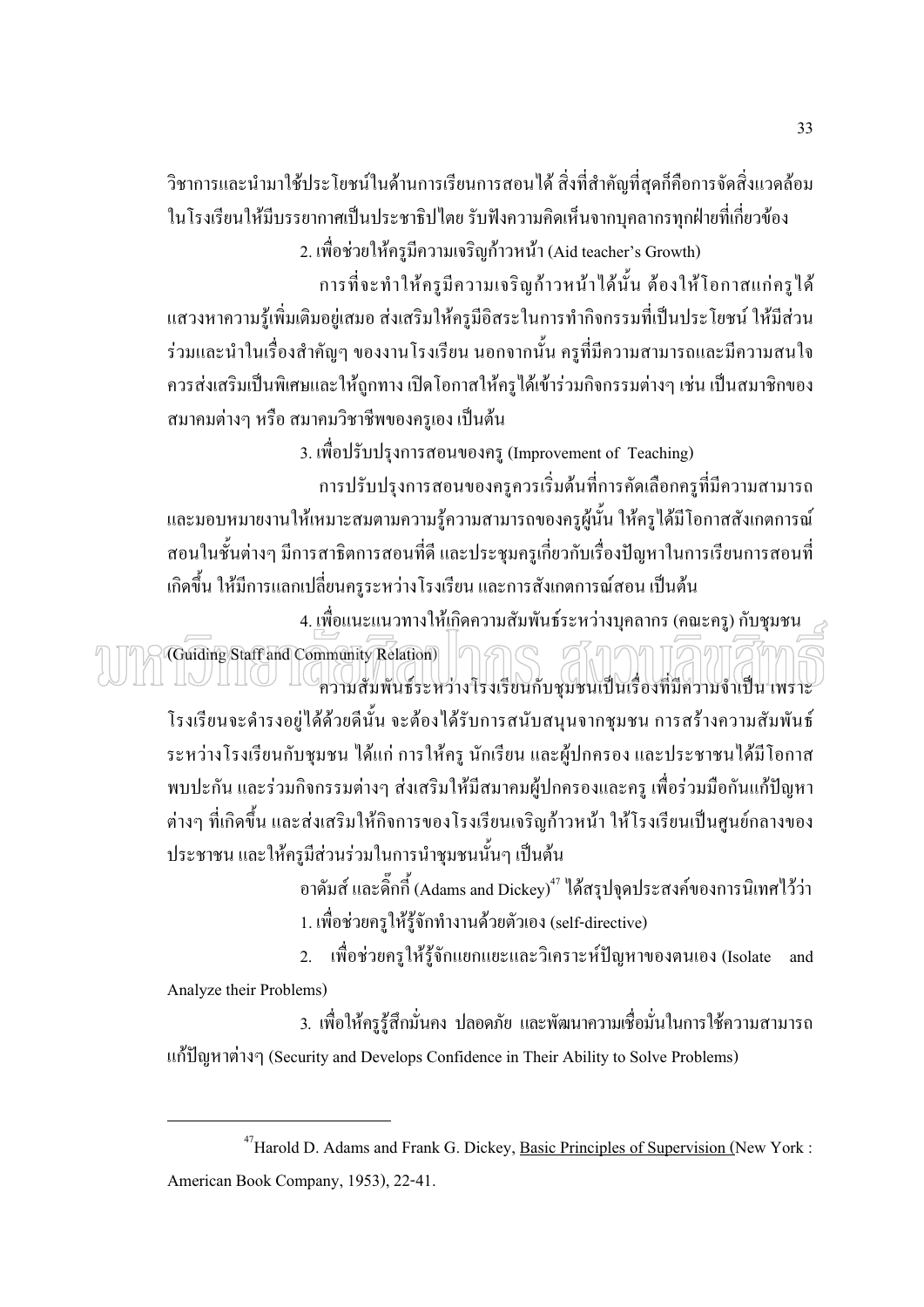4. เพื่อให้ครูคุ้นเคยกับแหล่งวิทยาการในการแก้ปัญหาต่างๆ (Sources of Aid in Solving their Problems)

5. ช่วยให้ชุมชนเข้าใจถึงแผนการเรียนการสอนของโรงเรียน (Interpret) the School Program to the Community)

6. ช่วยให้ครูพัฒนาแนวความคิดและเข้าใจถึงปรัชญาการศึกษาอย่างถ่องแท้ (Strives to Develop with Teachers a Sound Educational Philosophy)

มาร์ค, สตูปส์ และคิง-สตูปส์ (Mark, Stoops and King-Stoops)<sup>48</sup> กล่าวว่าการจัด ให้มีการนิเทศการศึกษา มีจุดประสงค์เพื่อ  $\ddot{\phantom{a}}$ 

1. ช่วยให้คณะครูมองเห็นเป้าหมายของการศึกษาชัดเจนยิ่งขึ้น และผู้ที่ทำงาน ĺ เกี่ยวกับการนิเทศในระดับการศึกษาแต่ละคน เห็นบทบาทของผู้นิเทศที่จะทำงานให้เกิดผลสำเร็จ  $\ddot{\phantom{a}}$ ตามเป้าหมายเหล่านั้นได้

2. ช่วยเหลือครูให้มองเห็นปัญหา และความต้องการของเด็กและเยาวชนชัดเจน มากขึ้น ֖֖֪ׅׅ֪֪ׅ֖֧֪֪֧֖֧֧֧֚֚֚֚֚֚֚֚֚֚֚֚֚֚֚֡֝֝֝֝֝֝֬֝֬֝֝֬֝֬֝֝֬֝֝֬֝֬֝֬֝֬֝֝֬֝֞֞֝֬֝֞֝֬֝֬֝֬֝֬֝֞֝֬֝֞֝֬֝֞֞֝֬֝<br>֧֧֪֧֧֪֪֧֪֪֧֪֪֪֧֪֪֪֪֧֝֝֝֝֝

3. \_ ใช้ภาวะผู้นำแบบประชาธิปไตยส่งเสริมให้เกิดการปรับปรุงโรงเรียนและ กิจกรรมต่างๆ ของภาวะผู้นำคังกล่าว ทำให้เกิดความสัมพันธ์ ร่วมมือกันอย่างราบรื่น กระตุ้นให้เกิด  $\overline{\phantom{a}}$ การศึกษาอบรมระหว่างปฏิบัติงาน และสร้างความสัมพันธ์ระหว่างโรงเรียนกับชุมชนให้กว้างขวาง ยิ่งขึ้น  $\ddot{\phantom{a}}$ 

4. สร้างขวัญกำลังใจของกลุ่ม และความเป็นอันหนึ่งอันเดียวกันของครู ให้มีผล ต่อการทำงานเป็นหมู่คณะ เพื่อให้ประสบผลสำเร็จตามเป้าหมาย

5. กำหนดงานให้ครูแต่ละคนอย่างเหมาะสม งานที่มอบหมายนั้นสนับสนุนให้ Ï ครูใด้พัฒนาความสามารถของตน

6. ช่วยครูในการพัฒนาความสามารถในการสอนให้สูงขึ้น ĺ

7. ช่วยครูใหม่ให้เข้ากับระบบโรงเรียนใด้

8.ประเมินผลการทำงานของครู โดยดูความเจริญงอกงามของเด็ก กับเป้าหมายที่

ู้ได้กำหบดไว้

9. ช่วยเหลือครูหาสาเหตุและแก้ปัญหา และอุปสรรคในการเรียนของนักเรียน 10. ให้ชุมชนใด้เข้าใจถึงแผนการเรียนการสอนของโรงเรียน

<sup>&</sup>lt;sup>48</sup> James R. Mark, Stoops Emery and Stoops Joyce, King. Handbook of Educational Supervision : A Guide for the Practitioner (Boston : Ally and Bacon, Inc., 1973), 93.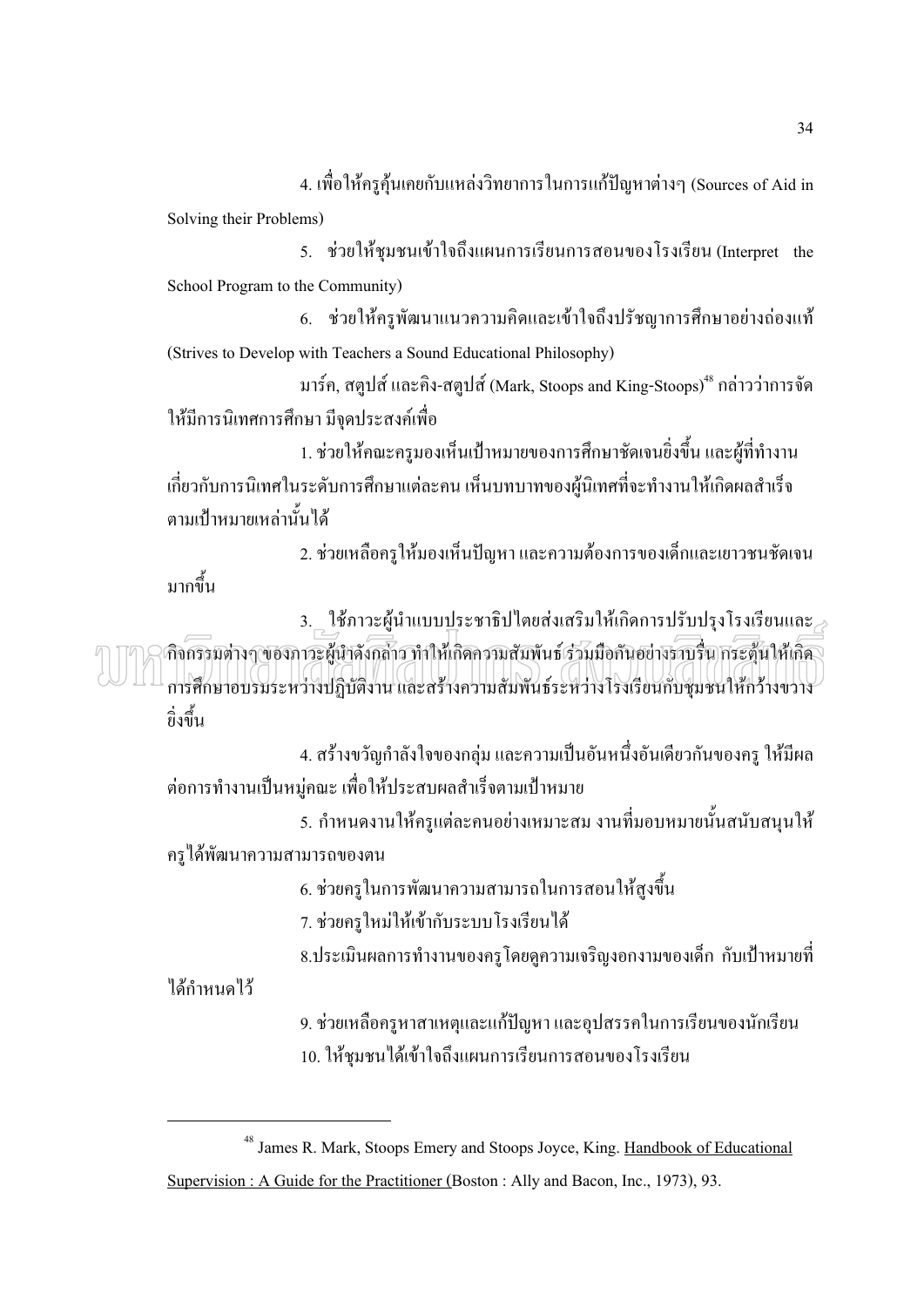11.ปกป้องคณะครูให้พ้นจากข้อเรียกร้องที่ไม่มีเหตุผล ยุติธรรม และการ วิพากษ์วิจารณ์ที่ไม่เป็นธรรม

ี ชาญชัย อาจิณสมาจาร <sup>49</sup> กล่าวถึงจุดประสงค์ของการนิเทศว่า เพื่อก่อให้เกิด ี ภาวะผู้นำเพื่อการรวบรวมนโยบาย เพื่อศึกษาถึงสภาพการเรียนการสอน เพื่อปรับปรุงสภาพการ เรียนการสอน เพื่อปรับปรุงบุคลากร เพื่อปรับปรุงมนุษยสัมพันธ์ เพื่อการปรับปรุงปฏิสัมพันธ์ของ หมู่คณะ (Group Interaction) และเพื่อปรับปรุงการนิเทศการศึกษา (การปรับปรุงตนเอง)

อุทัย บุญประเสริฐ และ ชโลมใจ ภิงคารวัฒน์ <sup>ร</sup> $^{\circ}$  กล่าวถึงจุดมุ่งหมายสำคัญของ ึการนิเทศการศึกษามี 5 ประการคือ เพื่อให้ได้ผลงานดีมีคณภาพ เพื่อพัฒนางาน เพื่อพัฒนาคน ้เพื่อประสานงานและประสานสัมพันธ์ระหว่างบคคลที่เกี่ยวข้อง เพื่อสร้างขวัญและกำลังใจในการ ปฏิบัติงานของบคลากร

ิสงัด อทรานันท์<sup>ร</sup>ี กล่าวว่า จดประสงค์ของการนิเทศการศึกษา เพื่อ พัฒนาคน พัฒนางาน สร้างการประสานสัมพันธ์และสร้างขวัณและกำลังใจ

สรุปจุดุมุ่งหมายสำคัญของการนิเทศเป็นการปรับปรุงผลงานมีคุณภาพตาม นโยบาย อาจเป็นการพัฒนาคน พัฒนางาน ประสานสัมพันธ์ระหว่างบุคคล สร้างขวัญและกำลังใจ ้จนก่อให้เกิดคุณภาพในผลงาน จุดประสงค์ของการนิเทศการศึกษา อาจสรุปได้ดังนี้ 1 1. การนิเทศการศึกษามีจุดประสงค์เพื่อการพัฒนาคน

การพัฒนาคนมีความสำคัญเป็นอันมาก เพราะเป็นการสร้างคนให้มีคุณภาพ ในหน่วยงานใดก็ตามที่มีคนมีคุณภาพ หน่วยงานนั้นก็มีความเจริญก้าวหน้า โรงเรียนก็เช่นเดียวกัน ้ถ้าใด้ครูที่มีคุณภาพ มีความสามารถในการสอน นักเรียนก็จะมีความรู้ มีความเจริญงอกงามและ ้เติบโตเป็นพลเมืองดีของชาติได้อย่างไม่ต้องสงสัย กระบวนการนิเทศการศึกษามุ่งเน้นที่การพัฒนา ึคน ต่างกับกระบวนการบริการ ซึ่งมุ่งเน้นที่ความสำเร็จของงาน แต่ทั้งสองกระบวนการมี ้ ความสำคัญในการจัดการศึกษาไม่ยิ่งหย่อนกว่ากัน การพัฒนาคนเพื่อให้เป็นคนมีคุณภาพของครูนั้น ี ขอเพียงมี "3 คี" ก็นับว่าเพียงพอแล้ว คือ ความรู้คี ความสามารถดี และความประพฤติดี

<sup>&</sup>lt;sup>49</sup> ชาญชัย อาจิณสมาจารย์, <u>การนิเทศการศึกษา</u> (กรุงเทพฯ : จงเจริญการพิมพ์, 2525), 3.

<sup>ั&</sup>lt;sup>30</sup> อุทัย บุญประเสริฐ และชโลมใจ ภิงคารวัฒน์, <u>หลักและแนวทางในการจัดการนิเทศ</u> <u>ภายในสำหรับโรงเรียนประถมศึกษา</u> ( กรุงเทพฯ : รุ่งเรืองสาส์นการพิมพ์, 2528), 21.

<sup>ิ</sup> สงัด อุทรานันท์ , การนิเทศการศึกษา หลักการทฤษฎีและปฏิบัติ (กรุงเทพฯ : โรง พิมพ์มิตรสยาม. 2529), 12.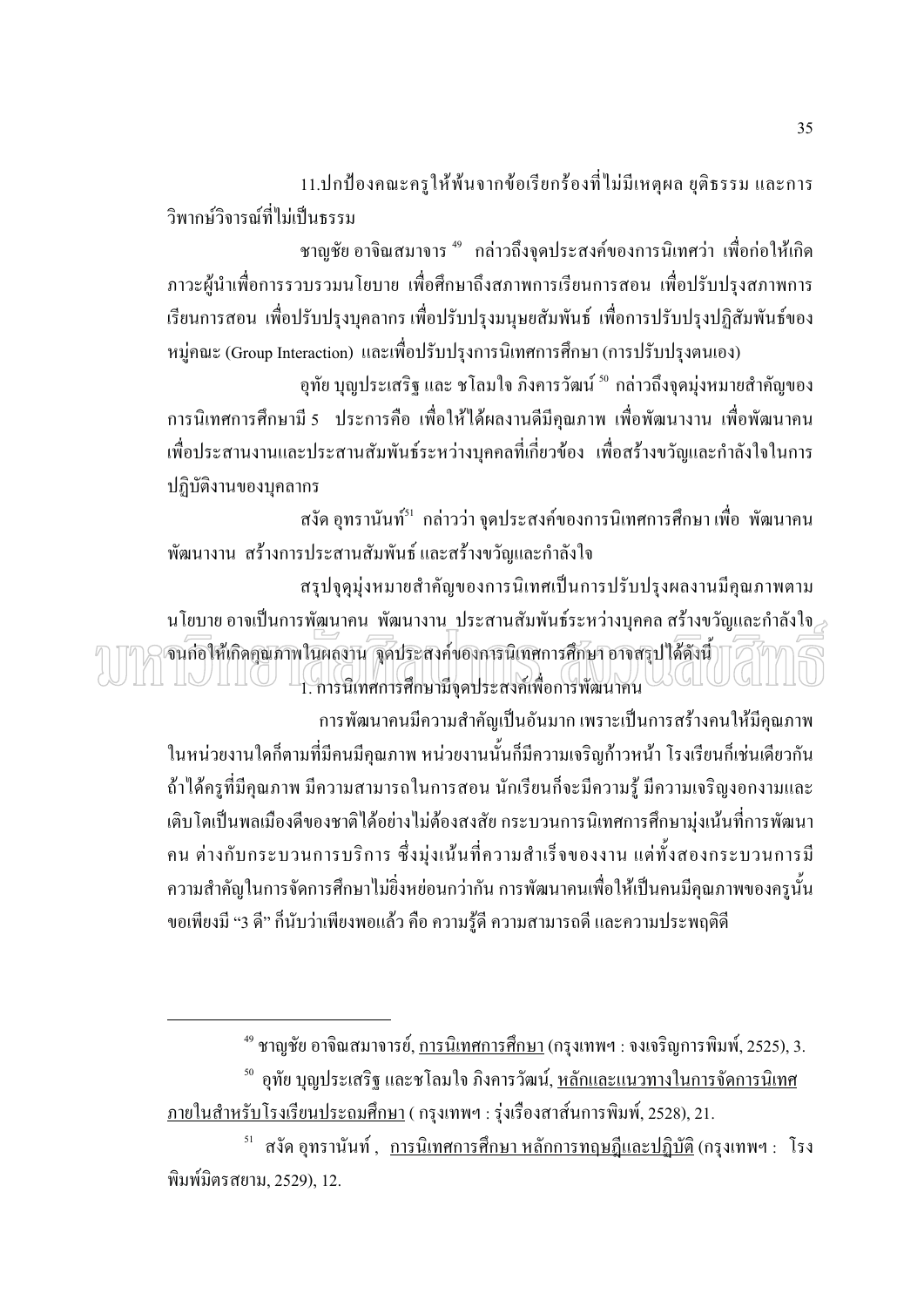# 2. การนิเทศการศึกษามีจุดประสงค์เพื่อการพัฒนางาน

้งานของครูมีหลายประการ ใค้แก่ งานสอน งานอบรมนักเรียน งานฐรการ ในชั้นเรียน งานปกครองดูแลนักเรียน งานติดต่อประสานงานกับชุมชนและผู้ปกครอง และงานอื่นที่ ้ได้รับมอบหมาย งานทั้งหมดดังกล่าว "งานสอน" ถือว่าเป็นงานที่มีความสำคัญที่สุด ความสามารถ ีที่สำคัญที่ครูต้องแสดงให้ปรากฏจึงได้แก่ ความสามารถในการสอน จุดประสงค์ของการนิเทศ ิการศึกษาในข้อนี้ต้องการพัฒนางานของครูให้มีความก้าวหน้าในทุกๆ ด้าน เพื่อตองสนองความ ี ต้องการและความเปลี่ยนแปลงทั้งปวงที่เกิดขึ้นอยู่ตลอดเวลา แต่อย่างไรก็ตามงานหลักของครูเป็น

ึงานสอน การนิเทศการศึกษาจึงเน้นที่การสอนของครู หรือที่เรียกว่า "งานวิชาการ" นั่นเอง 3. การนิเทศการศึกษามีจดประสงค์เพื่อก่อให้เกิดความร่วมมือร่วมใจกันทำงาน งานโรงเรียนเป็นงานให้การศึกษาอบรมนักเรียนให้มีความเจริญงอกงามใน

ี การเรียนรู้ และสามารถนำความรู้ไปใช้ให้เป็นประโยชน์แก่ตนเอง สังคม และประเทศชาติได้ งานนี้ ไม่สามารถทำให้สำเร็จได้ด้วยคนๆ เดียวหรือต่างคนต่างทำโดยไม่เกี่ยวข้องกัน แล้วงานจะสำเร็จลง ใค้ค้วยคีแต่ประการใด แท้ที่จริงแล้วงานโรงเรียนเป็นงานที่ต้องร่วมมือร่วมใจกันทำ ค้วยความ เข้าใจกัน มีความสัมพันธ์ร่วมมือกันอย่างใกล้ชิด การแบ่งงานกันทำเป็นการแบ่งหน้าที่และความ เร็บผิดชอบในการทำงาน แต่งานทั้งหมดต้องเป็นงาน "ของเรา", ไกละโรงเรียนต้องเป็น "ของเรา" จุดประสงค์ของการนิเทศการศึกษาในข้อนี้ ต้องการให้ทุกคนในโรงเรียนมีความสามัคคีกัน ร่วมมือ ้ร่วมใจกันทำงาน ไม่เกี่ยงงานกัน ไม่มีการแบ่งพรรคแบ่งพวก ขัดแย้งและแตกแยกกันทั้งความคิด และการกระทำ โดยไม่มีข้อยดิ ซึ่งจะเป็นอันตรายต่อการจัดการเรียนการสอนในโรงเรียนอย่างยิ่ง

4. การนิเทศการศึกษามีจุดประสงค์เพื่อสร้างขวัญและกำลังใจให้แก่ครู ึ ขวัญและกำลังใจเป็นสิ่งจำเป็นมากในการทำงาน ในทางบริหารจะมองการ ิสร้างขวัญและกำลังใจของครูในทางรูปธรรม หรือทางวัตถุ ดังนั้น สิ่งที่จะสร้างขวัญและกำลังใจ ให้กับครูจึงเป็นเรื่องของการเลื่อนขั้นเลื่อนตำแหน่ง เลื่อนเงินเดือน หรือการพิจารณาความดี ่ ความชอบอย่างอื่นเป็นการตองแทน แต่ในทางนิเทศนั้นจะมองการสร้างขวัญและกำลังใจของครู ในทางนามธรรม หรือทางจิตใจ โดยให้เกิดสภาพจิตใจที่มีความเชื่อมั่นและกระตือรือร้น พร้อมที่จะ ้ เผชิญกับเหตุการณ์ทุกอย่าง (งาน) - ด้วยความมั่นคงและ ไม่หวั่น ไหว งานนิเทศการศึกษาเป็นการ ิสร้างพระคุณ ไม่ใช่สร้างพระเดช ไม่มีอำนาจการบังคับบัญชาครู ดังนั้น ศึกษานิเทศก์ หรือผู้นิเทศจึง ้ต้องทำงานร่วมกับครูด้วยความเห็นอกเห็นใจกันเสมือนเพื่อนร่วมงาน ไม่วางอำนาจหรือตนเอง ้เหนือครู มองปัญหาต่างๆ ที่ครูประสบอยู่เหมือนปัญหาของตนเอง และพร้อมที่จะให้ความ ้ช่วยเหลือด้วยความเต็มใจ สิ่งต่างๆ เหล่านี้ทำให้ครูไม่รู้สึกโดดเดี่ยวอ้างว้าง ให้ครูรู้สึกว่าถ้าครูได้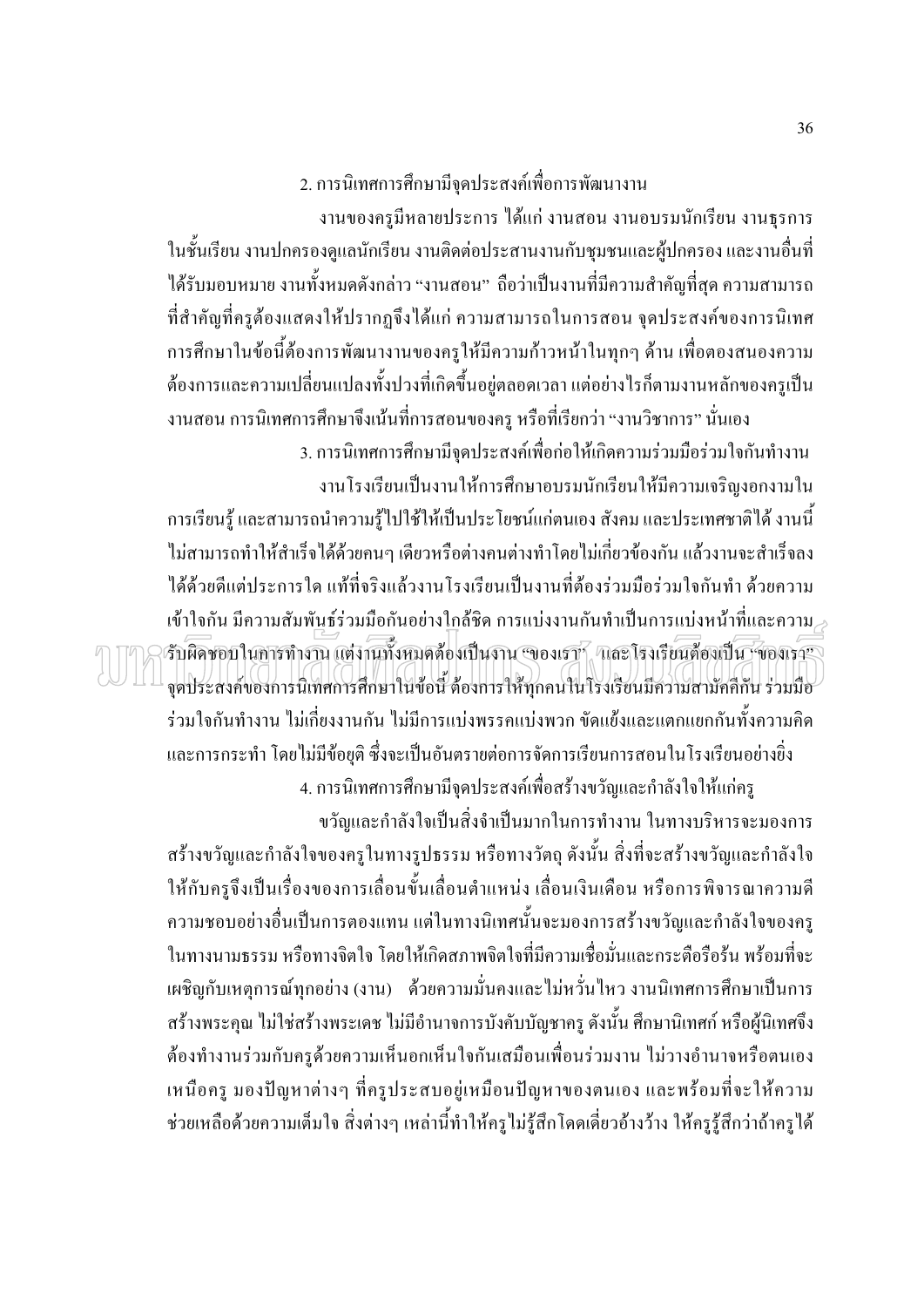พบกับศึกษานิเทศก์ตามกระบวนการนิเทศแล้ว จะมีความพึงพอใจ มีขวัญและกำลังใจในการทำงาน มากขึ้น

้สำหรับจุดประสงค์เฉพาะที่หน่วยงานที่รับผิดชอบการนิเทศการศึกษา หรือ หน่วยศึกษานิเทศก์ได้กำหนดไว้นั้น นอกจากจะกำหนดจุดประสงค์ทางการนิเทศการศึกษาตาม หลักการทั่วไปแล้ว ยังได้นำนโยบายของหน่วยงานมากำหนดเป็นการนิเทศเชิงบริหารไว้ด้วย Supervision) เช่น การควบคุมมาตรฐานโรงเรียน การควบคุมกำกับดูแลการ (Administrative ปฏิบัติงานของครู และการประสานงานกับกรมกองต่างๆ ในสังกัดตามที่ได้รับมอบหมาย เป็นต้น แต่อย่างไรก็ตาม จดประสงค์ของการนิเทศการศึกษาไม่ว่าจะเป็นจดประสงค์ทั่วไป (General Objective) หรือจุดประสงค์เฉพาะ (Specific Objective) ถ้วนแต่มุ่งจุดหมาย (Aim) เดียวกัน คือ เพื่อให้โรงเรียนดีขึ้น (Better School) หรือเปลี่ยนแปลงไปในทางที่ดี (Change for the Better) ซึ่งการ ้ เปลี่ยนแปลงไปในทางที่ดีขึ้นนี้ จะเป็นผลดีต่อความเจริญงอกงามของนักเรียนทั้งในด้านสติปัญญา ้ความรู้ ความสามารถ และคุณธรรม อันเป็นจุดหมายที่สำคัญของการจัดการศึกษาในปัจจุบัน

#### หลักการนิเทศการศึกษา

หลักการนิเทศการศึกษา

่ คำว่า "หลักการ" (Principles) มีความหมายที่พอจะสรปได้ ดังนี้

1. จุดเริ่มต้นที่เป็นเหตุให้เกิดสิ่งอื่นๆ หรือ

่ 2. ความคิดรวบยอด ข้อเท็จจริงพื้นฐาน หรือความเชื่ออันเป็นที่ยอมรับ ซึ่งเป็นแนวทาง ที่ปฏิบัติจากสถานการณ์อย่างหนึ่งไปสู่สภาพการอีกอย่างหนึ่งและเป็นสิ่งสำคัญที่จะควบคุม ้กิจกรรมและวิธีการสำหรับการปฏิบัติตามแนวนั้น หรือ

่ 3. หลักการ หมายถึง คำกล่าวทั่วๆ ไปซึ่งอธิบายถึงความสัมพันธ์ระหว่างปรากฎการณ์ ้ตั้งแต่สองหรือหลายอย่าง ซึ่งใช้เป็นแนวทางสู่การกระทำหรือปฏิบัติ หรือ

่ 4. หลักการ หมายถึง กฎหมาย หรือระเบียบข้อบังคับที่จะนำไปตัดสินใช้ในการเลือก แนวทางปฏิบัติ หรือ

5. หลักการ คือ วิถีทางแห่งการแก้ปัญหาที่คาดว่ามีความเชื่อมั่นได้มากที่สุด ไม่เฉพาะ แต่อาศัยจากประสบการณ์เดิมเท่านั้น แต่อาจจะใด้จากข้อเท็จจริงพื้นฐาน และรู้ว่าจะนำมาใช้ใด้ คย่างไร

ึกล่าวโดยสรุป คำว่า "หลักการ" หมายถึง การสรุปข้อความโดยทั่วไปซึ่งเป็นที่ยอมรับ กันในลักษณะของข้อเท็จจริงพื้นฐาน หรืออาจจะหมายถึงกฎเกณฑ์พื้นฐาน คำสั่ง นโยบาย หรือ ้ความเชื่อซึ่งควบคุมการกระทำในรูปแบบต่างๆ ของมนุษย์ สำหรับเรื่องการศึกษาโดยเฉพาะ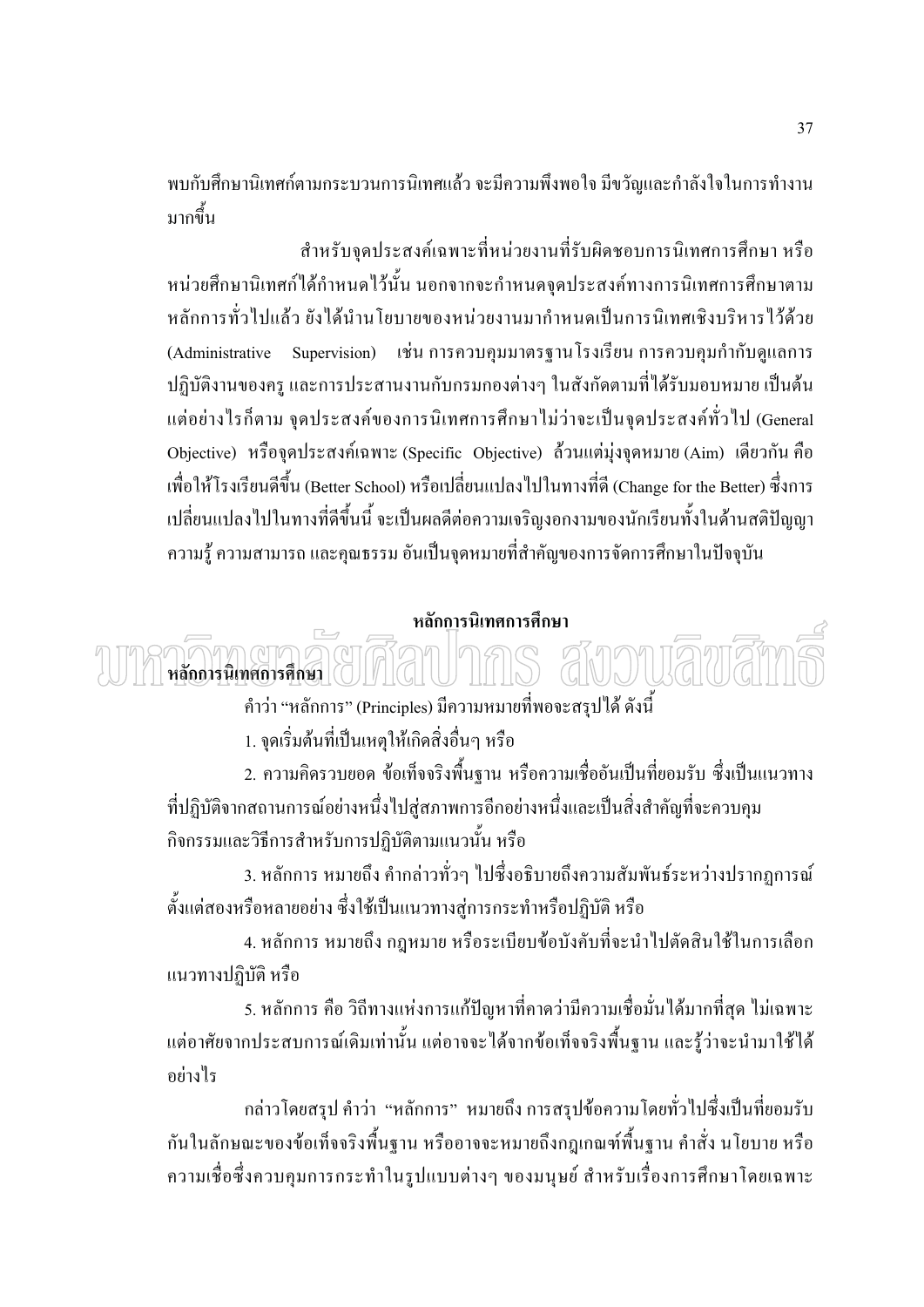หลักการน่าจะหมายถึงปรัชญา ซึ่งเป็นเครื่องกำหนดและประเมินค่าจุดหมาย ทัศนคติ การปฏิบัติ และผลิตผลจากการศึกษา

ี สำหรับการนิเทศการศึกษา ก็มีหลักการหรือกภเกณฑ์ที่ยึดถือในการปฏิบัติ ดังนี้ เบอร์ตัน และบรัคเกอร์ (Burtorr and Brueckner) $^{\text{52}}$  กำหนดหลักการนิเทศการศึกษาไว้ว่า 1. การนิเทศการศึกษาควรมีความถกต้องตามหลักวิชา (Theoretically Sound) 1) การนิเทศ ี ควรจะเป็นไปตามค่านิยม วัตถุประสงค์ และนโยบาย ซึ่งเกี่ยวข้องอยู่กับการนั้นโดยเฉพาะ 2) การนิเทศ ้ควรจะเป็นไปตามความเป็นจริงและตามกฎเกณฑ์ของเรื่องนั้นๆ 3) การนิเทศควรจะ วิวัฒนาการทั้ง ทางด้านเครื่องมือและกลวิธี โดยมีจุดมุ่งหมายและนโยบายที่แน่นอน

2 การบิเทศการศึกนาควรจะเป็นวิทยาศาสตร์ (Scientific) 1) การบิเทศควรเป็นไปอย่าง ้มีลำดับ มีระเบียบ และมีวิธีการในการศึกษาปรับปรง และประเมินผลสิ่งต่างๆ ภายในขอบเขตของ ึงานนั้น ทั้งนี้ย่อมหมายรวมทั้งด้านกระบวนการนิเทศและบรรดาอุปกรณ์ที่ใช้ในการนิเทศด้วย 2) การนิเทศควรได้จากการรวบรวมและสรปผลจากข้อมลอย่างเป็นปรนัยมีความถกต้องแน่นอน ้เป็นที่เชื่อถือได้ และอย่างมีระเบียบมากกว่าการสรุปเอาจากความคิดเห็น

3. การนิเทศการศึกษาควรเป็นประชาธิปไตย (Democratic) 1) การนิเทศจะต้องเการพ $\scriptstyle\mathcal{P}$ .<br>ในบุคคลและความแตกต่างของแต่ละบุคคล และพยายามส่งเสริมการแสดงออกของแต่ละบุคคล อย่างเต็มที่ 2) การนิเทศจะต้องเปิดโอกาสให้มีความร่วมมือและใช้ประโยชน์จากการมีส่วนร่วม ของผู้มีส่วนเกี่ยวข้องให้มากที่สุด 3) การนิเทศควรใช้อำนาจให้น้อยที่สุดและอำนาจนั้นจำเป็น จะต้องใด้มาจากหมู่คณะ เพื่อประโยชน์ในการปฏิบัติงานของหมู่คณะไปสู่เป้าหมาย

4. การนิเทศการศึกษาควรจะเป็นการสร้างสรรค์ (Creative) 1) การนิเทศควรจะแสวงหา ้ความสามารถพิเศษของแต่ละบุคคล แล้วเปิดโอกาสให้ได้แสดงออกและพัฒนาซึ่งความสามารถนั้น ้อย่างสูงสุด 2) การนิเทศควรจะมีส่วนในการปรับปรุงเปลี่ยนแปลงสภาพสิ่งแวดล้อม เพื่อให้เกิด ้ความคล่องตัวในการทำงานให้มากที่สด

เซอร์จิโอแวนนี (Sergiovanni) และสตาแรทท์ (Starratt) <sup>33</sup> กล่าวถึงหลักการที่มีส่วน ้ครอบคลุมการนิเทศการศึกษาไว้ ดังนี้

1. การบริหาร โดยปกติแล้วต้องคำนึงถึงการจัดให้มีความสะดวกสบายทางวัตถต่างๆ และ รวมไปถึงการดำเนินการโดยทั่วไป

<sup>&</sup>lt;sup>52</sup> William H. Burton and Leo J. Brueckner, Supervision : A Social Process,  $2^{nd}$  ed. (New York: Appleton-Century Crofts, 1955), 71-72.

 $53$  Thomas J. Sergiovanni and Starratt Robert, Supervision : A Redefinition,  $5<sup>th</sup>$  ed. (New York: McGraw-Hill, Inc., 1993), 119.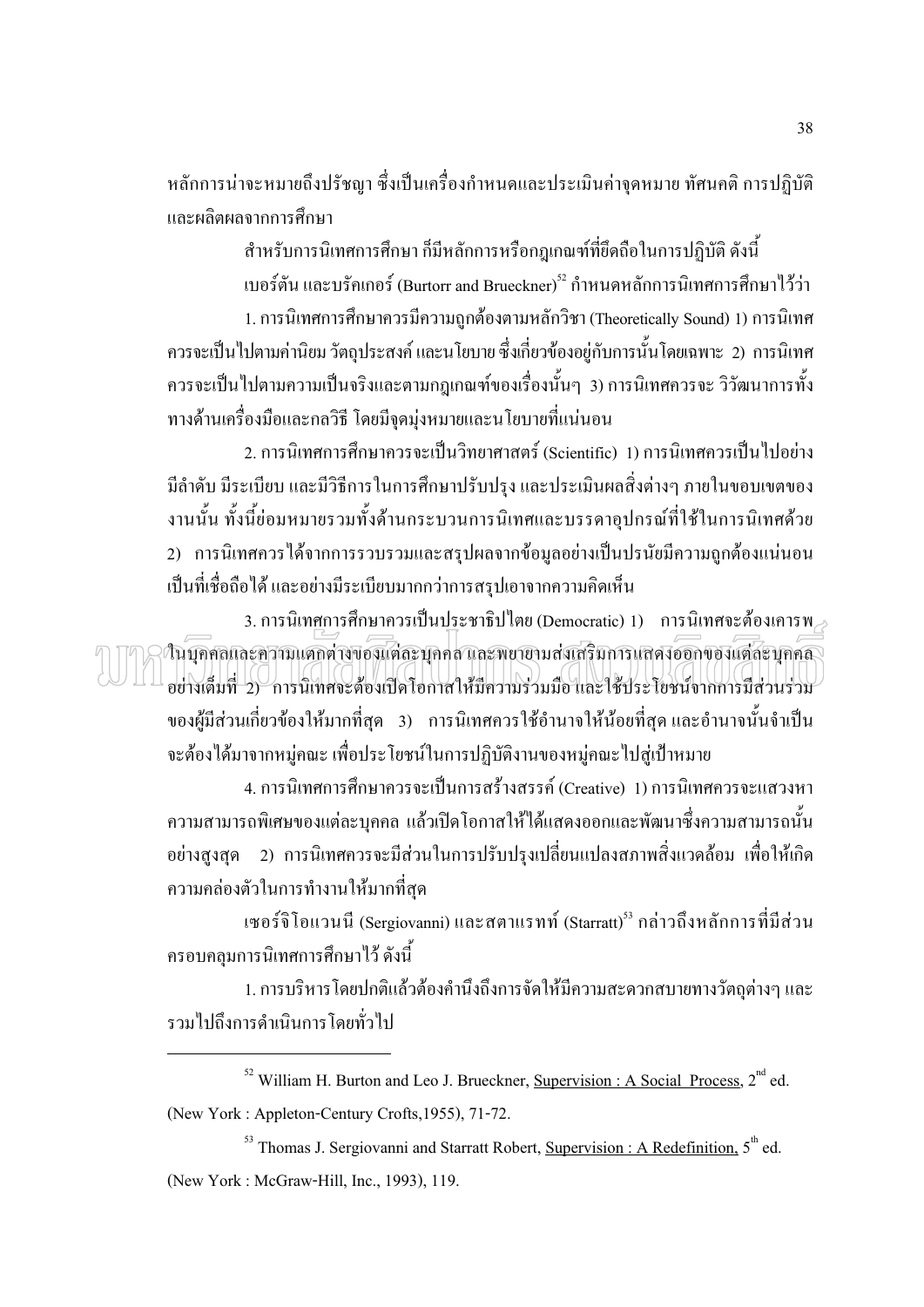2. การนิเทศโดยปกติแล้ว ต้องคำนึงถึงการปรับปรุงแนวทางการเรียนโดยทั่วไป

่ 3.การบริหารและการนิเทศโดยหน้าที่แล้ว ไม่สามารถแยกออกจากกันได้ ทั้งสองอย่าง จะต้องมีส่วนสัมพันธ์กันอย่างใกล้ชิด มีส่วนช่วยเหลือซึ่งกันและกันในการดำเนินงานด้านระบบ การศึกษา

> 4. การนิเทศที่ดีนั้นจะต้องตั้งอยู่บนพื้นฐานทางปรัชญาและวิทยาศาสตร์ 5. การนิเทศที่ดีนั้นจะต้องตั้งอยู่บนพื้นฐานทางปรัชญาและประชาธิปไตย

6. การนิเทศที่ดีนั้นจะต้องตั้งยึดทัศนคติและวิธีการวิทยาศาสตร์

7 การบิเทศที่ดี ใบสถาบที่ที่ไม่สามารถใช้วิธีการทางวิทยาศาสตร์ได้ ก็จะต้องใช้ ้กระบวนการแก้ปัญหาในการศึกษาปรับปรุง และการประเมินผลทั้งส่วนที่เป็นกระบวนการและผล ที่เกิดขึ้น

8. การนิเทศที่ดีก็จะต้องสร้างสรรค์สิ่งใหม่ๆ ไม่ใช่การเขียนใบสั่งให้ทำ (Prescription) ่ 9. การนิเทศที่ดีนั้นจะต้องมีการวางแผนอย่างมีระเบียบ มีการประสานความร่วมมือ (Co-operatively) และจัดให้มีกิจกรรมต่อเนื่องกัน

10. การนิเทศที่ดีนั้นจะต้องถูกตัดสินโดยผลที่มุ่งให้เกิดขึ้น

11.การนิเทศที่ดีนั้นจะด้องเป็นวิชาชีพ จะด้องส่งเสริมการหาแนวทางการประเมิน บุคลากร วิธีการ และผลขะต้องมุ่งไปสู่มาตรฐานที่ตั้งไว้<br>-

มาคส์และสตูปส์ (Marks and Stoops.) <sup>รม</sup>ได้ให้หลักเบื้องต้นของการนิเทศการศึกษาไว้ ดังต่อไปบึ้

1. การนิเทศเป็นส่วนหนึ่งของโปรแกรมการศึกษา ซึ่งจะเป็นบริการที่จะทำเป็นทีม และ อาศัยความร่วมมือซึ่งกันและกัน

่ 2. ครูทุกคนต้องการและมุ่งหวังจะ ได้รับการช่วยเหลือด้านการนิเทศ บริการอันนี้จะต้อง อยู่ในความรับผิดชอบของครูใหญ่

3. การนิเทศการศึกษาถูกปรับให้ตรงกับความต้องการของแต่ละบุคคลที่เป็นบุคลากร ของโรงเรียน

4. การนิเทศช่วยจำแนกและประกาศความต้องการของบุคลากรและต้องให้เกิดผลดี

5. การนิเทศจะช่วยให้เป้าหมายและจุดมุ่งหมายทางการศึกษาแจ่มชัดยิ่งขึ้น

6. การนิเทศการศึกษาจะต้องช่วยปรับปรุงทัศนคติและสัมพันธภาพของมวลสมาชิกของ ึ คณะบุคคลในโรงเรียน และช่วยพัฒนาในด้านความรู้สึกต่อชุมชนในด้านดี

<sup>&</sup>lt;sup>54</sup>Marks and Stoops, Handbook of Educational Supervision : A Guide for the Practitioner. $2^{nd}$  ed. (Boston : Ally and Bacon. Inc., 1978), 3-4.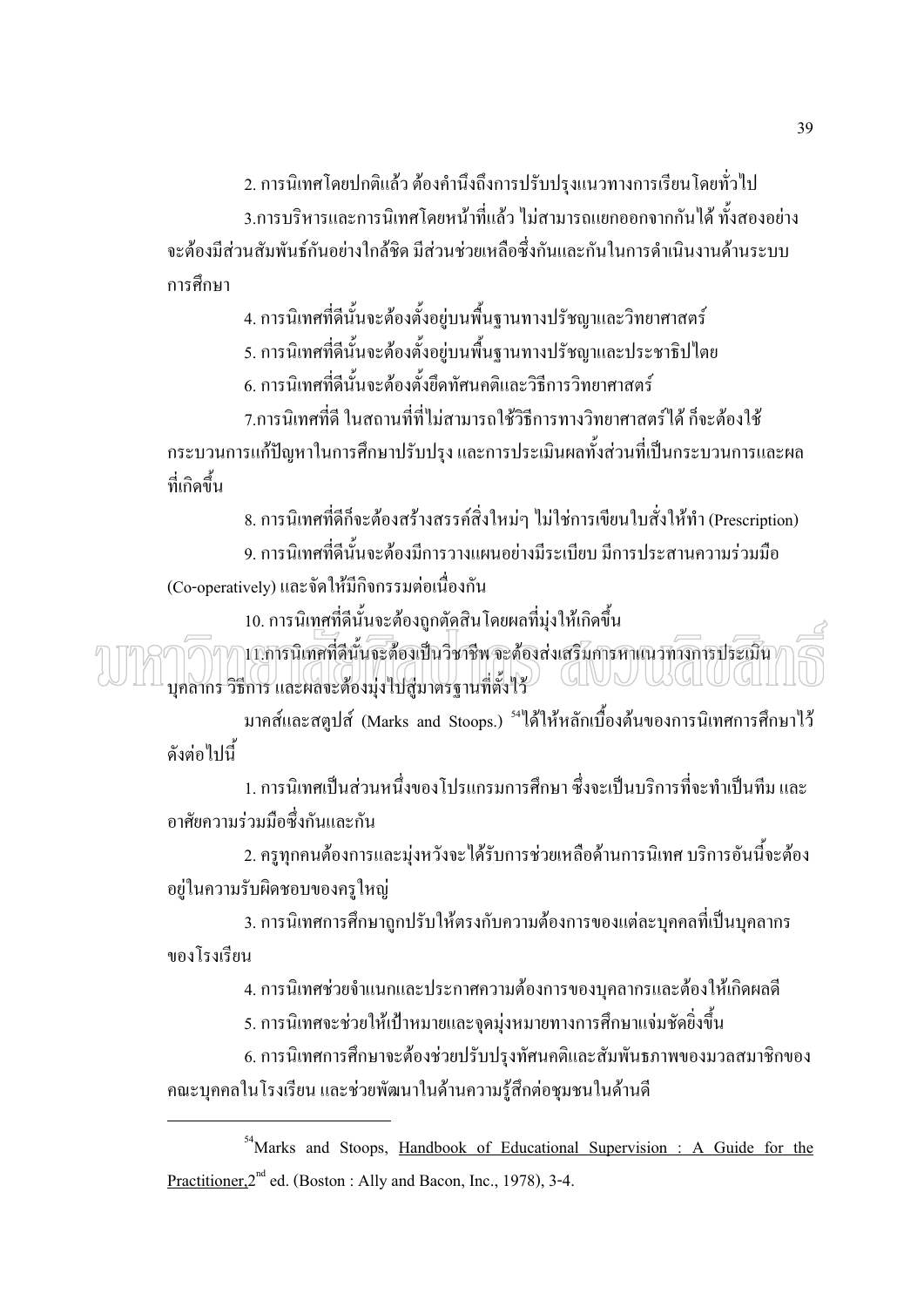7. การนิเทศจะต้องช่วยในการจัดและบริการกิจกรรมร่วมหลักสูตร ซึ่งจัดสำหรับ นักเรียน

่ 8. ความรับผิดชอบในการปรับโครงการของการนิเทศในโรงเรียนนั้น จะต้องเป็นหน้าที่ ของครู ซึ่งทำเพื่อชั้นเรียนและเป็นความรับผิดชอบของครูใหญ่ในการทำเพื่อโรงเรียน

9 จะต้องจัดให้มีงาบโระมาณด้านการนิเทศไว้ในงาบโระมาณประจำปี

10. การวางแผนด้านการนิเทศทั้งระยะสั้นและระยะยาว จะต้องให้ผู้มีส่วนเกี่ยวข้องได้ เข้ามามีส่วนร่วม

11. จะต้องจัดให้มีคณะบคคลเป็นผ้บริหารโครงการนิเทศ

12 การบิเทศการศึกนาควรจะช่วยให้การแปลและบำเอกสารค้บพบทางการวิจัยทางการ ์ศึกษาใหม่ๆ มาใช้

่ 13. การวัดประสิทธิผลของโครงการนิเทศควรจะกระทำโดยผู้ที่ร่วมในโครงการและ ผ้ที่มีส่วนช่วยเหลือ

อาคัมส์และคิ๊กกี้ (Adams and Dickey.)<sup>55</sup> ให้ความเห็นซึ่งสรุปเป็นหลักการนิเทศ ึการศึกษาได้ 4 ประการ คือ มีพื้นฐานทางประชาธิปไตย เป็นการสร้างสรรค์ มีความสัมพันธ์กับ คารพัฒนาหลักสตร และเป็นการมีเทศทั่วไป 7 จากแนวความคิดต่าง ๆ ข้างต้น สามารถสรุปเป็นหลักการนิเทศได้ดังนี้

### 1. หลักประชาธิปไตย (Democracy)

ประชาธิปไตย ในความเป็นจริงแล้ว มิได้หมายความเพียงการปกครองระบอบหนึ่ง ้อันที่จริงแล้ว ประชาธิปไตยมีความหมายวงกว้างกว่านั้น นั่นคือ เป็นวิถีชีวิตของคน ทั้งในเรื่อง ้ความคิด และการดำรงชีวิตประจำวัน ตลอดจนการปฏิบัติหน้าที่การงานต่าง ๆ สำหรับวิถีชีวิตแบบ ประชาธิปไตย ถือว่าชีวิตคนมีลักษณะดังนี้ 1) เคารพในเหตุผลมากกว่าบุคคล คือการไม่ศรัทธาตัว ิบุคคลมากกว่าหลักการ ต้องรับฟังความเห็นของทุกฝ่าย เพื่อค้นหาเหตุผลและความถูกต้องที่แท้จริง เป็นหลักการสำคัญที่สุดของประชาธิปใตย 2)รู้จักการประนีประนอมเป็นการยอมรับการแก้ไข ้ปัญหาความขัดแย้งด้วยสันติวิธี ไม่นิยมแก้ไขปัญหาด้วยวิธีรุนแรง ไม่ดึงดันแต่ความเห็นของตนว่า ี สำคัญ มีช่องทางใดที่จะประสานความคิดของตนให้สอดคล้อง หรืออะลุ่มอล่วยกัน ก็จะทำ 3)มีระเบียบวินัยคือการปฏิบัติตามกฎหมายบ้านเมืองอย่างสม่ำเสมอ ช่วยทำให้กฎหมายมีความ ้ศักดิ์สิทธิ์ การใช้สิทธิเสรีภาพของแต่ละคนต้องใช้อย่างระมัดระวัง และอยู่ภายใต้กำหนดกฎหมาย ใม่ก้าวก่ายสิทธิของผู้อื่น หรือก่อให้เกิดความใม่สงบขึ้นในสังคม 4) มีความรับผิดชอบต่อส่วนรวม

<sup>&</sup>lt;sup>55</sup>Harold D. Adams and Frank G. Dickey, Basic Principles of Supervision (New York: American Book Company, 1953), 1.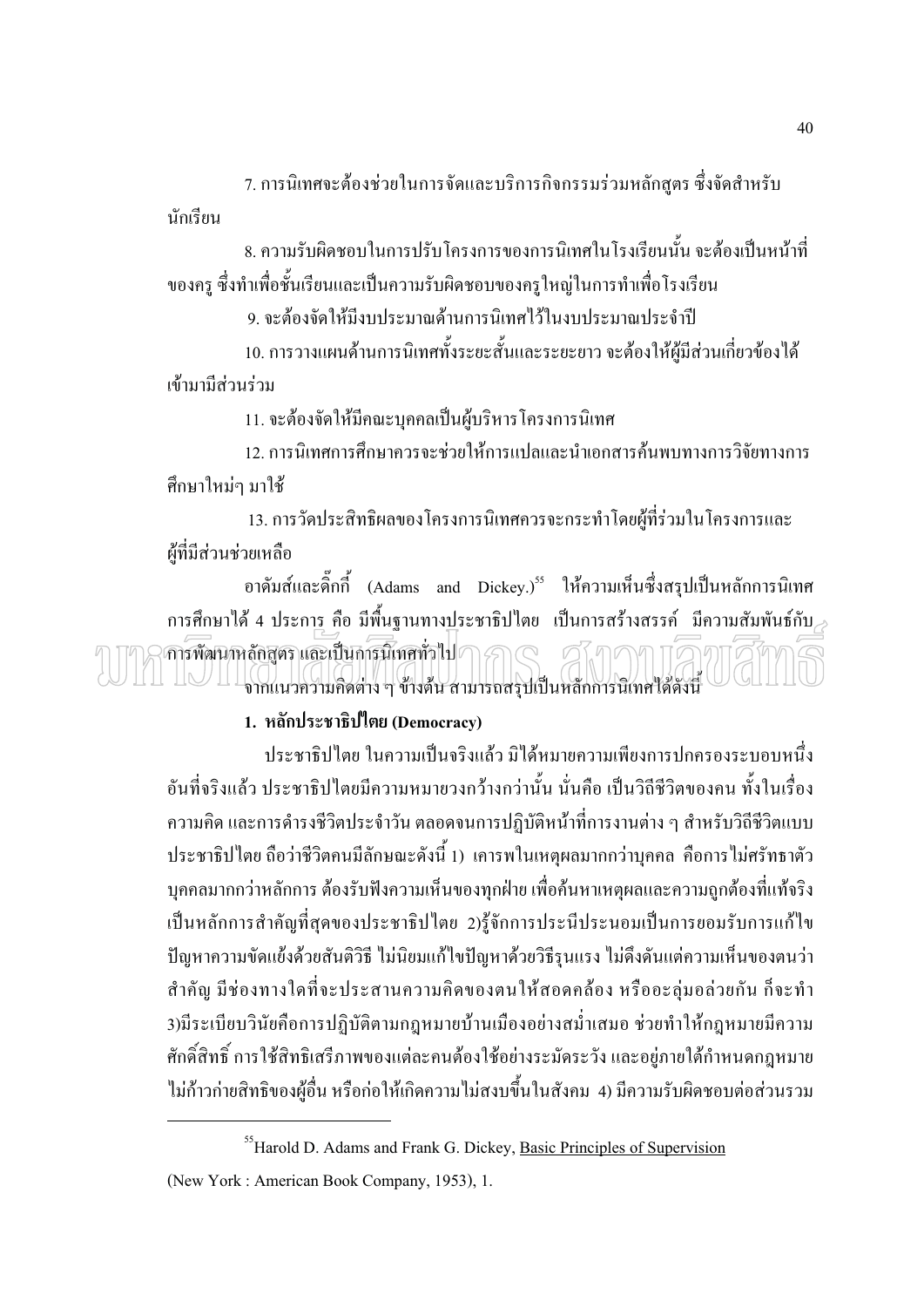้ความรู้สึกนี้จะเกิดจากความรู้สึกของคนในสังคมว่า ตนเป็นเจ้าของประเทศ และประเทศเป็นของ ทุกคน การประพฤติตนเป็นพลเมืองดี ได้แก่ การช่วยรักษาสมบัติของส่วนรวม หรือสมบัติ สาธารณะ อันเป็นความสำนึกที่ว่า ตน ได้รับการศึกษา สามารถทำมาหาเลี้ยงชีพ และดำรงชีวิตอยู่ได้ ก็เพราะสังคม ดังนั้นจึงต้องมีหน้าที่ทำประโยชน์ให้เป็นการตอบแทน

หลักการประชาธิปไตยที่สำคัญ ๆ ซึ่งถือว่าเป็นอคมการณ์ประชาธิปไตย ได้แก่ การมี ิศรัทธาในความสามารถ สติปัญญา การร่วมมือร่วมใจกันทำงาน และการรู้จักหาเหตุผล ความถูกต้อง ้เปิดโอกาสให้ทุก ๆ คน เสนอข้อเท็จจริง เหตุผล และความคิดก่อนตัดสินใจร่วมกัน นอกจากนั้น ยัง ้เชื่อว่ามนุษย์มีความเท่าเทียมกัน ซึ่งมิใช่หมายถึงด้านสติปัญญา แต่หมายถึงด้านกฎหมายและการเมือง

หลักประชาธิปไตยที่เกี่ยวกับการนิเทศการศึกษาอันเป็นแนวทางในการปฏิบัตินั้น สรปได้ดังนี้

1. ประชาธิปไตยเน้นคณค่าของตัวบคคล ซึ่งหมายถึง การยอมรับคณค่าของความเป็น ้ มนุษย์ ในจานะที่เป็นหน่วยหนึ่งในสังคม จึงควรได้รับการยอมรับนับถืออย่างเท่าเทียมกัน ในจานะ ี ที่เป็นบุคคล บุคลิกภาพและการพัฒนาความสามารถของแต่ละบุคคลล้วนเป็นสิ่งสำคัญ ในวิถีชีวิต ของอวามเป็นประชาธิปไตย

\_<br>\\4\/\) (( 2. ประชาธิปไตย เน้นความสำคัญร่วมกันเพื่อกลุ่ม ซึ่งหมายถึง การประสานแต่ละบุคคล ที่มีความสนใจร่วมกัน การรู้จักคุณค่าและความสามารถให้เกิดความร่วมมือกันเพื่อกลุ่มของตน เป็น ้วิถีชีวิตที่มีเป้าหมายเพื่อการปรับปรุงในกลุ่มอย่างต่อเนื่อง เพื่อแสวงหาคุณค่าที่ดีกว่า ้เพื่อการ ปรับปรุงสถาบัน เพื่อการนำไปสู่ชีวิตที่ดี (good life) ประชาธิปไตยไม่ใช่ตายตัวในเรื่องคุณค่าและ ี ขนบธรรมเนียมที่ต้องสั่งสอนยึดติดตลอดไป ประชาธิปไตยมีการวิวัฒนาการและเปลี่ยนแปลงไป ้ตามกาลเทศะ ขนบธรรมเนียมต่อมากลายเป็นกฎหมายที่มีผลใช้บังคับบุคคล เรื่องนี้มิใช่เป็นการ ้จำกัดสิทธิส่วนบุคคล เรื่องนี้มิใช่เป็นการจำกัดสิทธิส่วนบุคคล แต่เป็นความจำเป็นที่จะต้องปกป้อง และสงวนไว้ ซึ่งคุณค่าที่อยู่ในสังคมให้ดำรงตนอยู่ในกลุ่ม ในสังคมได้ตลอดไป

3. ประชาธิปไตยเน้นความยืดหยุ่นของกลุ่ม และการเข้าไปมีส่วนร่วมอย่างอิสระของ ทุกคน หมายถึง กลุ่มที่เป็นประชาธิปไตยที่ส่งเสริมให้เกิดกิจกรรมร่วมกัน มีความสนใจร่วมกัน และเปิดให้ทุกคนมีส่วนร่วมในกลุ่ม ไม่มีการปิดกั้น ยอมรับนับถือซึ่งกันและกัน กลุ่มมีหน้าที่ทำให้ ้เกิดความเท่าเทียมกันในกลุ่ม สมาชิกกลุ่มมีอิสระในการคิด เพื่ออภิปราย ให้ข้อเสนอแนะ

4. ประชาธิปไตยย่อมเน้นถึงอำนาจ (ความรับผิดชอบ) ที่ได้รับมาจากกลุ่ม หมายถึง ่ อำนาจที่มีอยู่ในนั้นไม่ได้มาจากที่กำหนดไว้ในกฎหมายเท่านั้น (power under the law) มีอำนาจที่ กลุ่มได้รับมอบให้แก่ผู้ที่รับผิดชอบไปปฏิบัติ เป็นอำนาจที่เกิดจากการยอมรับ (recognized  $\alpha$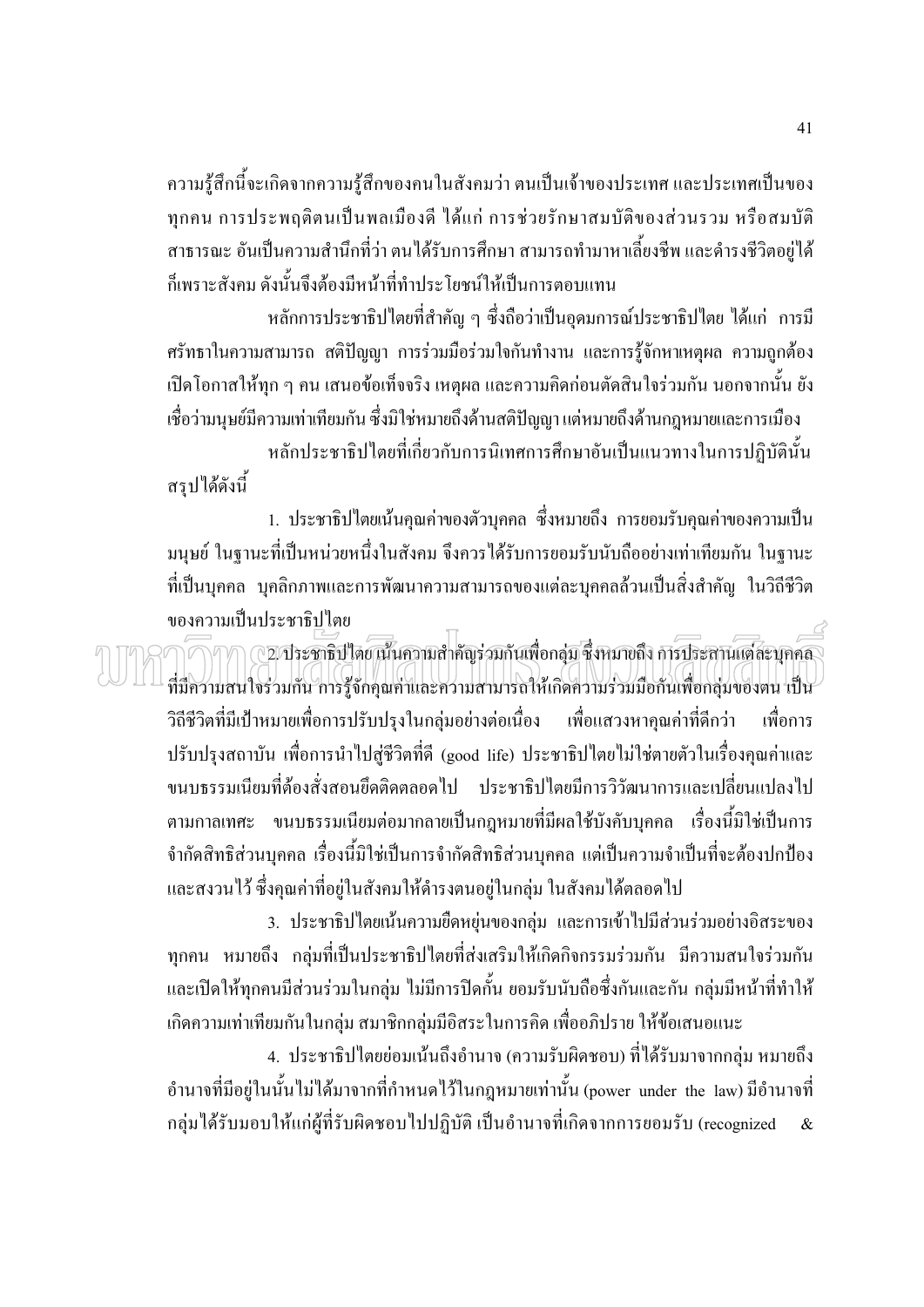accepted) และการร่วมมือของกลุ่มอำนาจนี้จะมีตลอดไป หากผู้ได้รับอำนาจนี้ (ผู้นำ) ได้แสดง ความสามารถในการเป็นผู้นำกลุ่มได้เห็น

้อำนาจตามกฎหมาย (power under the law) นั้น แม้กลุ่มไม่ยอมรับไม่ให้ความร่วมมือ ้อำนาจนั้นก็ยังคงอยู่ หากยังไม่ยกเลิกกฎหมายที่ให้อำนาจนั้น ส่วนอำนาจที่ได้จากกลุ่ม หากกลุ่มไม่ ้ยอมรับ ไม่ให้ความร่วมมือ อำนาจนั้นก็หมดไป

5. ประชาธิปไตยใช้กระบวนการกลุ่มปรึกษาหารือในการตัดสินใจแก้ปัญหาต่าง ๆ ที่ ้เกิดขึ้น หมายถึง ปัญหาต่าง ๆ ที่เกิดขึ้นไม่สามารถที่จะแก้ไขได้ทั้งหมด แต่กระบวนการกลุ่มที่ ี ทำงานโดยวิธีการแบบประชาธิปไตยจะรวบรวมผู้ที่มีความรู้ ทักษะ ประสบการณ์ เข้าด้วยกัน โดย ี การประสานงาน และการใช้แหล่งวิทยาการต่าง ๆ จะทำให้สามารถแก้ปัญหาได้ บคลากรที่ ้เกี่ยวข้องจะคุ้นเคย และเข้าใจปัญหาของแต่ละฝ่ายใด้ดีขึ้น ปัญหาต่าง ๆ ก็จะลดลง และหมดไปใน ที่สด

้ ดังนั้น หลักประชาธิปไตยในการนิเทศการศึกษา เป็นการนำเอาปรัชฌาและแนวคิดเรื่อง ประชาธิปไตยมาใช้ในการปฏิบัติงานนิเทศ โดยเฉพาะการนิเทศแบบประชาธิปไตย (democratic  $\sim$ supervision) ซึ่งเป็นกระบวนการนิเทศที่ต้องการให้เกิดความช่วยเหลือกัน ยอมรับกัน ทั้งในฐานะ $\rightarrow$ นี้นั่วและผู้ตาม ร่วมรับผิดชอบด้วยกัน ในการทำงานจะร่วมกันว่างแผน มิใช่เป็นการสั่งการจากผู้มี อำนาจฝ่ายเดียว กระบ่วนการนิเทศการศึกษาแบบประชาธิปไตย มิได้คำนึ้งถึงบรรยาก่าศในการ ี ทำงานร่วมกันเท่านั้น แต่ยังรวมถึงการยอมรับบทบาทของกันและกันที่เปลี่ยนในฐานะผู้นำ และผู้ ิ ตาม โดยถือหลักการ ดังนี้ ต้องไว้ใจซึ่งกันและกัน (Mutual Trust) เการพซึ่งกันและกัน (Mutual Respect) ร่วมมือช่วยเหลือซึ่งกันและกัน (Co-operation) ต้องยึดวิธีการแห่งปัญญา (Method of Intelligence) ในการตกลงตัดสินหรือไตร่ตรองในเรื่องทั้งปวง

## 2. หลักวิทยาศาสตร์ (Scientific)

ิการแสวงหาความรู้ในแต่ละสาขาวิชา ย่อมมีวิธีการที่แตกต่างกันออกไป แต่การ แสวงหาความรู้ทางวิทยาศาสตร์เป็นที่ยอมรับกันว่า มีกระบวนการค้นคว้าหาความรู้ที่มีขั้นตอน มี ระเบียบแบบแผน วิธีการทางวิทยาศาสตร์ ทำให้เกิดลำดับขั้นตอนของการกระทำอย่างต่อเนื่อง จน ใค้ความรู้ขึ้นมา วิธีการทางวิทยาศาสตร์ รวมทั้งวิธีการคิด เรียกว่า กระบวนการทางวิทยาศาสตร์ (Scientific Process) องค์ประกอบในการแสวงหาความรู้ทางวิทยาศาสตร์ประกอบด้วย 1) วิธีการทางวิทยาศาสตร์ (Scientific Method) 2)เจตกติทางวิทยาศาสตร์ (Scientific Attitude) 3)ทักษะกระบวนการทางวิทยาศาสตร์ (Scientific Process Skill)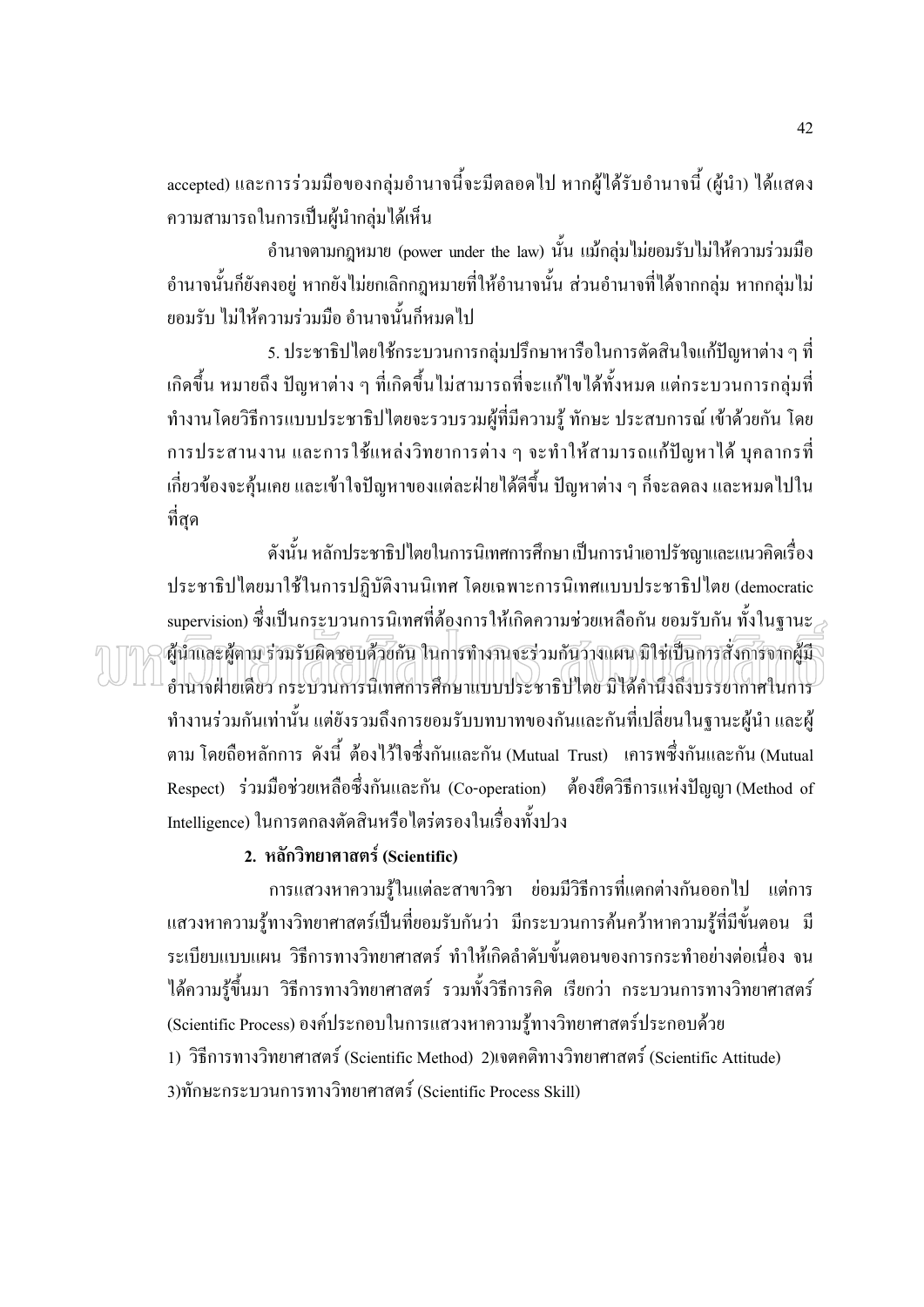#### วิ**ธีการทางวิทยา**ศาสตร์

วิธีการทางวิทยาศาสตร์ เป็นยุทธวิธีที่นักวิทยาศาสตร์ใช้ในการแสวงหาความรู้และ แก้ปัญหาต่าง ๆ ประกอบด้วย 1) ทำความเข้าใจปัญหา (Understand the Problem) 2) ระบุปัญหา (Describe the Problem) 3) พิจารณาทางเลือกในการแก้ปัญหา (Consider the Alternative Solutions) 4) เลือกทางแก้ปัญหา (Choose the Solution) - 5) ขั้ ้นดำเนินการแก้ปัญหา (Take Action)  $6)$  ประเมินผล (Evaluate the Product)

#### ้ เจต**คติทางวิทยาศาสตร์**

เป็นพฤติกรรมหรือแนวความกิดในทางสร้างสรรค์ ประกอบด้วยคุณลักษณะต่างๆ ดังนี<sup>้ ร6</sup> 1) มีความสงสัย ไม่เชื่อในสิ่งต่าง ๆ ในทันที 2) มีความเชื่อว่าต้องมีหนทางในการแก้ไข  $\ddot{\phantom{a}}$ ปัญหาต่าง ๆ ได้ 3) ต้องการพิสูจน์สิ่งต่าง ๆ ด้วยการทดลอง 4) มีความหนักแน่น มั่นคง 5) มีความ พอใจสิ่งใหม่ ๆ 6) เต็มใจเปลี่ยนความคิด 7) อ่อนน้อมถ่อมตน 8) ซื่อสัตย์ 9) จิตใจกว้างขวาง 10) ไม่เชื่อโชคลาง 11) ชอบการอธิบายทางวิทยาศาสตร์ 12) ต้องการมีความรู้ที่สมบูรณ์เสมอ 13) ไม่ตัดสินใจเร็วเกินไป 14) แยกแยะความแตกต่างระหว่างสมมุติฐานกับคำตอบของปัญหาได้

15) มีกวามตระหนักในข้อตกลงต่าง ๆ 16) ตัดสินใจได้ว่า สิ่งใดเป็นกวามสำคัญขั้นพื้นฐาน ֖֖֖֖֖֚֚֚֚֚֚֚֚֚֚֚֚֚֚֚֚֚֚֚֚֚֡֝<br>֧֚֚֚֝ ĺ 17) ขอมรับโครงสร้างเชิงทฤษฎี 18) ขอมรับวิธีการปริมาณวิเคราะห์ (19) ขอมรับหลักการของความ IIIN) (GHU)N น่าจะเป็น 20) ยอมรับข้อสรุปที่มีเหตุผล

#### ่ ทักษะกระบวนการทางวิทยาศาสตร์

ทักษะกระบวนการทางวิทยาศาสตร์ เป็นกระบวนการปฏิบัติหรือกระบวนการ ทำงานที่ครบตามขั้นตอน ซึ่งมี 2 ประเภท คือ 1) ทักษะขั้นพื้นฐาน ประกอบด้วยทักษะดังต่อไปนี้ ֦ ֚֚֡֝<br>֚֚֚֚ Ï การสังเกต การจัดจำแนก การวัด การใช้ความสัมพันธ์เกี่ยวกับสเปส การสื่อความหมายข้อมูล การทำนาย การลงความเห็น การใช้ตัวเลข 2) ทักษะขั้นบูรณาการ ประกอบด้วยทักษะดังต่อไปนี้ Ï การกำหนดนิยามเชิงปฏิบัติการ การตั้งสมมุติฐาน การควบคุมตัวแปร $\,$ การทดลอง ĺ การตีความหมาย การสรุปผล

หลักการนิเทศเชิงวิทยาศาสตร์ที่ได้นำมาใช้นั้น ทำให้ความสัมพันธ์ระหว่างครูกับผู้ นิเทศเปลี่ยนไป คือ แทนที่ผู้นิเทศจะแนะนำครูเรื่องวิธีการสอนโดยทั่วไป ผู้นิเทศต้องค้นหาวิธีที่ เหมาะสมเพื่อให้ครูนำไปปฏิบัติ หรือค้นหาวิธีที่เหมาะสมค้วยตัวเอง โดยมีผู้นิเทศเป็นผู้ช่วยเหลือ

<sup>&</sup>lt;sup>56</sup> Paul B. Diederich, "Components of the Scientific Attitude," in <u>Readings in</u> Science Education for the Secondary School. Han O. Anderson, ed., 2<sup>nd</sup> ed. (New York : MacMillan Company, 1970), 40-43.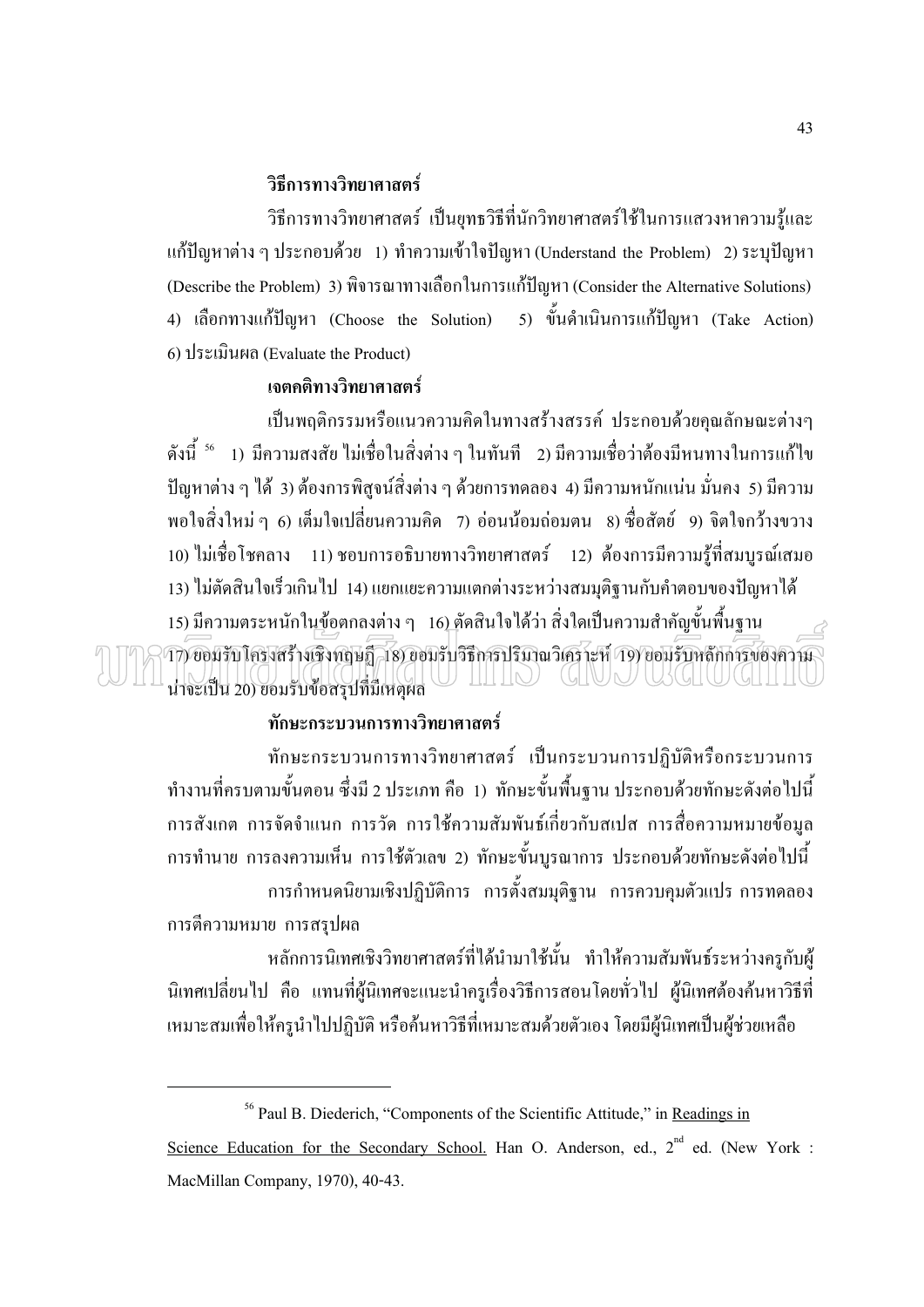ปัจจบันแนวคิดดังกล่าวได้เปลี่ยนไปการนิเทศเชิงวิทยาศาสตร์ได้กลายเป็นการ ้ เน้นหนักเรื่องการวิจัย และกระบวนการทางวิทยาศาสตร์ ซึ่งถือว่าเป็นเครื่องมือในการปรับปรุงการ เรียนการสอนให้ดีขึ้น เพราะหลักวิทยาศาสตร์ในการนิเทศ คือ กระบวนการค้นหาความจริง โดย ้อาศัยหลักการทางวิทยาศาสตร์ในการรวบรวมข้อมูลต่าง ๆ เพื่อนำมาใช้ในการนิเทศและปรับปรุง การสกน

## 3. หลักการสร้างสรรค์ (Creative)

ึการสร้างสรรค์ คือ ภาวะสร้างสรรค์ เป็นความสามารถของสมองในการคิดที่ ึกว้างใกล ลุ่มลึก ก่อให้เกิดการกระทำสิ่งใดสิ่งหนึ่งขึ้นใหม่ ทั้งเป็นการสามารถมองเห็น ้ ความสัมพันธ์ของสิ่งต่าง ๆ โดยมีสิ่งเร้าเป็นตัวกระต้น ทำให้เกิดความคิดใหม่ ๆ และความคิด ิสร้างสรรค์นี้ประกอบด้วย ความคล่องในการคิด ความคิดยืดหย่น ความคิดที่เป็นของตัวเองอีกด้วย

ึกระบวนการในการแก้ปัญหาอย่างสร้างสรรค์ แบ่งเป็น 5 ขั้น ดังนี้

ขั้นที่ 1 ค้นหาความจริง (Fact Finding)

ขันที่ 2 ค้นหาปัญหา (Problem Finding)

ขั้นที่ 3 ค้นหาความคิด (Idea Finding)

ขึ้นที่ 4 ค้นหาคำตอบ (Solution Finding) ขึ้นที่ 5 คนหาคำตอบที่เป็นที่ยอมรับ (Acceptance Finding)

ึภาวะสร้างสรรค์ในการนิเทศจึงเป็นการสร้างแนวคิดใหม่ หรือการคัดแปลง ผสมผสานในความคิดเดิมจบเกิดความคิดใหม่ และเปลี่ยบแปลงไปในทางที่ดี

้การนิเทศเชิงสร้างสรรค์ได้ก่อให้เกิดแนวคิดในการนิเทศหลายประการ ดังนี้

1. การนิเทศเป็นทักษะด้านมนุษย์สัมพันธ์ หรือกระบวนการกลุ่ม

2. การนิเทศเป็นการแนะแนว

3. การนิเทศเป็นการจัดและปรับปรุงหลักสูตร

4. การนิเทศโดยทีมการสอน ซึ่งจะเป็นการสร้างความเป็นผู้นำในการนิเทศให้กับครู แม่แบบ เพื่อได้พัฒนางานนิเทศของตนต่อไป

ึกล่าวได้ว่า การนิเทศแบบสร้างสรรค์ เป็นวิธีการหนึ่งที่ทำให้คนและงานได้มีการ ้เปลี่ยนแปลง และพัฒนาไปสู่ความสำเร็จตามเป้าหมาย

## 4. หลักภาวะผู้นำ (Leadership)

้ด้วยเหตุที่มนุษย์จำต้องอยู่รวมกันเป็นหมู่คณะ เพื่อการอยู่รอดและการดำรงชีวิตได้ ีตลอดไปก่อให้เกิดความสัมพันธ์กันในกลุ่มสังคม เป็นความสัมพันธ์แบบผู้นำกับผู้ตาม การจะเป็น ้ผู้นำได้ ต้องได้รับการนับถือ และรับการยกย่องว่าสามารถนำหมู่คณะไปสู่เป้าหมายได้ ภาวะผู้นำจึง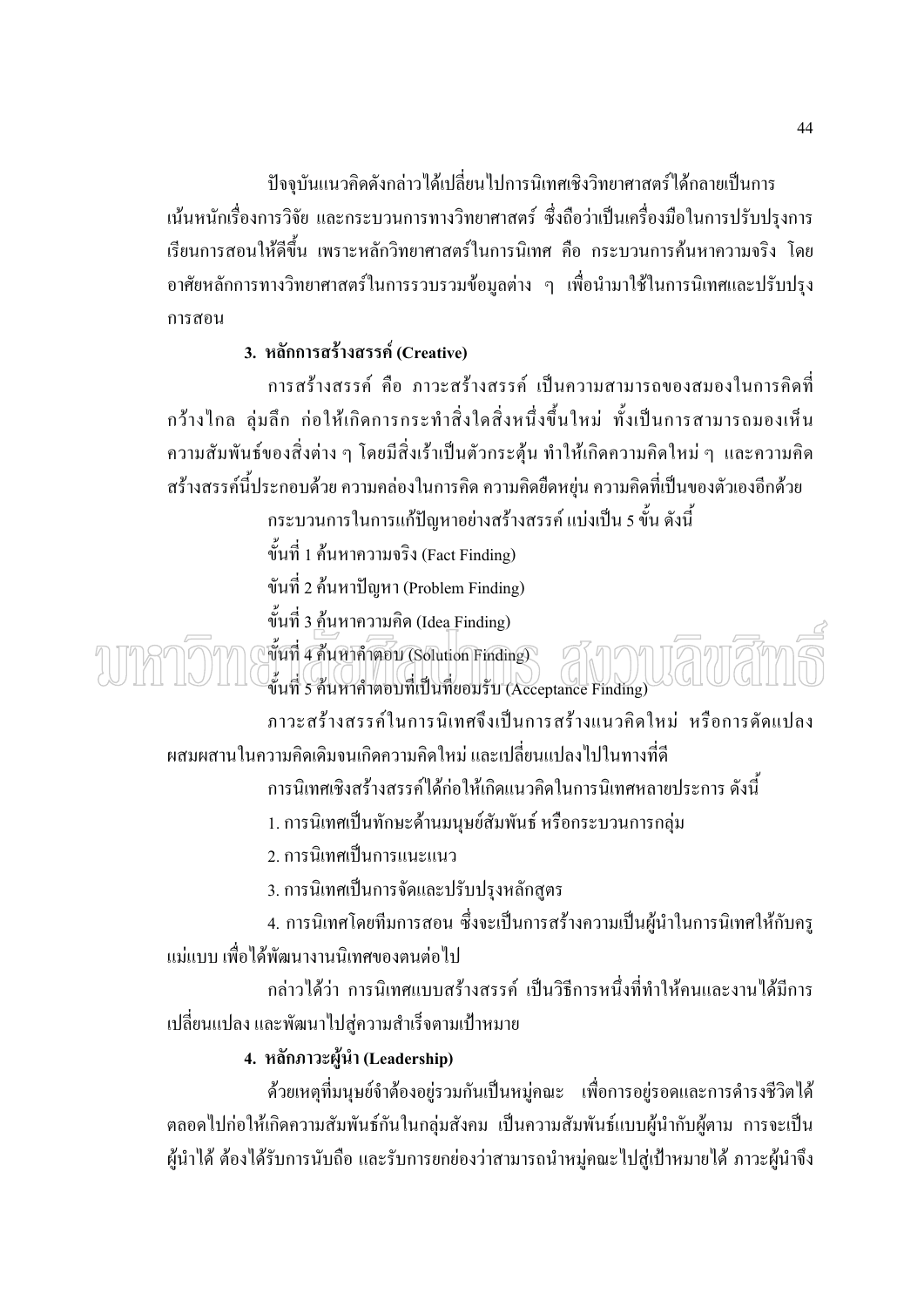้เป็นการนำ ซึ่งเป็นศิลปะ หรือความสามารถในการใช้องค์ประกอบต่าง ๆ เช่น พลังอำนาจ อิทธิพล ิบุคลิกภาพ ความคิดริเริ่ม และการจูงใจ เป็นต้น ต่อคน หรือพฤติกรรมของคน เพื่อกระตุ้นให้ ึ คนทำงานร่วมกันให้สำเร็จลงด้วยดี แต่ภาวะผู้นำที่เกิดในตัวคนเป็นความสามารถที่ทำให้คน ๆ นั้น ้เป็นผู้นำ (Leader) ของกลุ่ม หรือหมู่คณะได้ ทุกคนมีภาวะผู้นำอยู่ในตัว แต่จะแสดงออกหรือไม่ เท่านั้น คนที่มีภาวะผ้นำที่ดี ก็ย่อมเป็นผู้ตามที่ดีได้ด้วยเช่นกัน ทั้งนี้เนื่องจาก ผ้นำและผู้ตามย่อม ี่ เปลี่ยนแปลงบทบาทกันได้ Barnard<sup>ราเ</sup>ด็กล่าวถึงภาวะผู้นำไว้ว่า คุณลักษณะความเป็นผู้นำ เป็น ้คุณสมบัติพิเศษของผู้นำ ประกอบด้วย 1) ความมีชีวิตชีวิต และทนทาน (Vitality and Endurance) 2) ความสามารถในการตัดสินใจ (Decisiveness) 3) ความสามารถในการจูงใจคน (Persuasiveness) 4) ความรับผิดชอบ (Responsibility) 5) ความฉลาด มีใหวพริบ (Intellectual Capacity)

ี ภาวะผู้นำมีความสำคัญต่อการพัฒนาองค์กรเป็นดันมาก เพราะการพัฒนาจะได้ผล ้มากน้อยเพียงใด ก็ขึ้นอย่กับแบบในการเป็นผ้นำด้วย ซึ่งในงานด้านการนิเทศการศึกษา ก่อให้เกิด แนวคิดการนิเทศแบบภาวะผู้นำร่วมกัน (Cooperative Leadership) ซึ่งเป็นการนิเทศที่เน้นให้เกิด ิภาวะผู้นำขึ้นในกลุ่ม และใช้ภาวะผู้นำที่เกิดขึ้นในแต่ละคน ผลักดันงานให้บรรลุเป้าหมายที่ได้วาง ไว้ โดยใช้ภาวะผู้นำที่ทุกคนมีอยู่ และที่ได้<u>พั</u>ฒนานั้นมาร่วมกันทำงาน และความคิดนี้เป็นที่ยอมรับ เก็นโคยทั่วไป นับเป็นแนวโน้มประการหนึ่งของการนิเทศปัจจุบัน<sup>ร</sup>ำ 1 1 5. หลักการติดต่อสื่อสาร (Communication)

ึการติดต่อสื่อสารมีความสำคัญ โดยเฉพาะกับงานนิเทศการศึกษา คือ การ ี ติดต่อสื่อสาร<sup>ร</sup> ความสำคัญของการติดต่อสื่อสารเป็นกระบวนการหนึ่งของการนิเทศการศึกษา ที่ ้ศึกษานิเทศก์จะต้องให้ความสำคัญ และจะต้องสร้างให้เกิดขึ้น ไม่ใช่ในฐานะผู้ส่งสารและผู้รับ ข่าวสารเท่านั้น แต่ในฐานะของผู้อำนวยความสะดวก นักพัฒนา ผู้ดูแล และผู้มีส่วนร่วมในระบบ ึการติดต่อสื่อสารในฐานะศึกษานิเทศก์ควรปฏิบัติดังนี้ 1) สนับสนุนให้คนรู้จักและตระหนักใน คุณค่าของกันและกันศึกษานิเทศก์ ต้องหาโอกาสให้คนติดต่อคบหาสมาคมกัน ช่วยให้คนรู้จักกัน รู้ ้พื้นเพและความสำเร็จของกันและกัน2) จัดหาเครื่องมือเครื่องไม้ที่จะสนับสนุนให้การติดต่อสื่อสาร ้ดีขึ้นเมื่อมีการประชุม สัมมนาก็จัดหาสถานที่ให้ดีที่สุด จัดที่นั่งให้เอื้อต่อการติดต่อสื่อสารมากที่สุด

<sup>ี ร</sup> ดุสิต ทิวถนอม, <u>การนิเทศการศึกษา หลักการและการปฏิบัติ</u>, 88-89.

 $57$  Chester I. Barnard, Oganization and management (Cambride, Mass: Harvard University Press, 1962 ), อ้างถึงใน ภิญโญ สาธร, หลักการบริหารการศึกษา ( กรุงเทพฯ : วัฒนาพานิช . 2541).

<sup>&</sup>lt;sup>59</sup> Wiles, Kimball, Supervision for Better School, 3ed. (Englewood Cliffs, N.J.: Prentice-Hall, 1967), 51.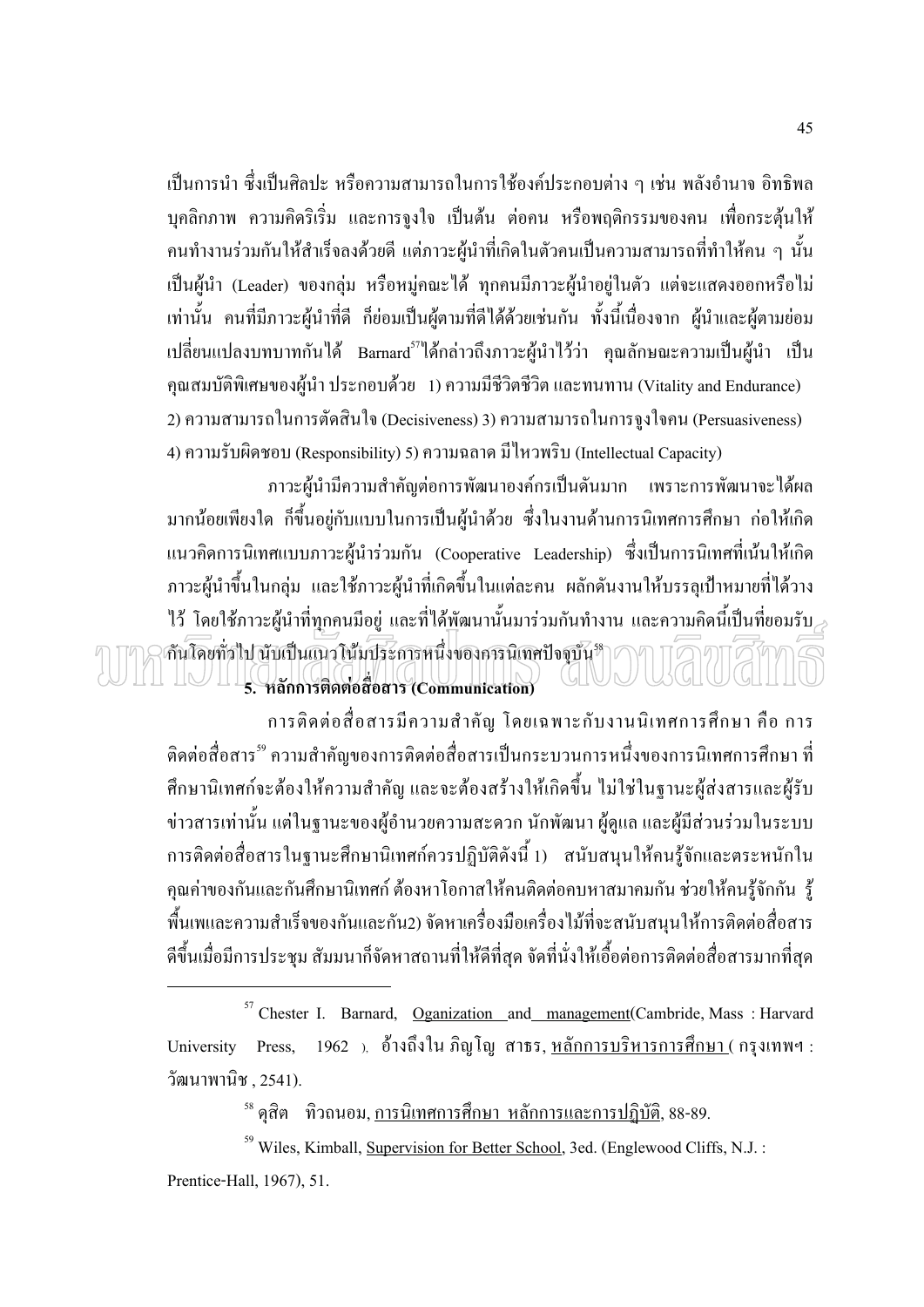ิสร้างบรรยากาศให้เกิดความรู้สึกเป็นกันเองคือ สร้างให้ทุกคนอยากออกความเห็นโดยไม่มี  $3)$ ้ ความรู้สึกเกรงกลัว จะทำให้แต่ละคนรู้สึกว่าตัวเองมีคุณค่ามากขึ้น ได้นำเสนอสิ่งใหม่ ๆ หลากหลาย 4) ทำความเห็นด้วย และ ไม่เห็นด้วยให้กระจ่างต้องทำให้ทุกคนเห็นคุณค่าของทุก ี ความเห็น เพราะทั้งความคิดเห็นด้วยและไม่เห็นด้วย ต่างเป็นสิ่งที่มีคุณค่าทั้งสิ้น เพราะการกระทำ ้เช่นนี้ จะทำให้เกิดความงอกงามทางความคิดโดยมิมีความกลัวที่เกิดจากการใช้อำนาจบังคับเลย 5) ให้กลุ่มทราบถึงความคิดเห็นของสมาชิกการสะท้อนความคิดสมาชิกในกลุ่มให้กลุ่มทราบ ทำให้ ึกลุ่มทราบทิศทางของกลุ่มใด้ จากการสะท้อนความเห็น และการใต่ถาม ถ้าการติดต่อสื่อสาร ้ คำเนินการไปด้วยดีแล้ว ข้อตกลงต่าง ๆ ก็จะเป็นที่เข้าใจกัน ส่วนที่ไม่สามารถตกลงกันได้ก็ย่อมทำ ให้กระจ่างขึ้นได้ ข้อคิดเห็น มาตรจานของกล่มก็ได้ยอมรับเป็นการทั่วไป

หลักการนิเทศที่กล่าวมาในข้างต้น ถือเป็นสิ่งสำคัญที่เป็นแนวทางในการปฏิบัติการ ้นิเทศการศึกษา แต่หากผู้ปฏิบัติงานมีแต่หลักการ แต่ไม่ตั้งใจทำงาน งานนั้นก็จะไม่เกิดผล เท่าที่ควร ดังนี้ผู้ทำงานต้องมีทั้งหลักการ และหัวใจหรือความมุ่งมั่นในการทำงานด้วย งานนิเทศจึง มุ่งไปสู่ความสำเร็จได้"

#### พฤติกรรมการนิเทศการศึกษา

จุดประสงค์หลักของการนิเทศการศึกษาก็คือ วิการช่วยเหลือให้ครูได้เปลี่ยนเปลง พฤติกรรมใด้พัฒนาทักษะในวิชาชีพให้สูงขึ้น หรืออีกนัยหนึ่งก็คือ การช่วยเหลือให้ครูได้ปรับ ี พฤติกรรมการปฏิบัติงานทั่วๆ ไปนอกห้องเรียน และพฤติกรรมการสอนในห้องเรียนให้มีคุณภาพ และประสิทธิภาพที่สูงขึ้น พฤติกรรมการปฏิบัติงานของผู้นิเทศต่อครูนั้น เป็นพฤติกรรมที่มีความ ซับซ้อนในหลายรูปแบบของลีลาพฤติกรรมการนิเทศ (supervisory behavior styles)35 ซึ่ง กลิคแมน (Glickman) ใด้ให้ทัศนะเกี่ยวกับพฤติกรรมการนิเทศไว้ว่ามีอยู่ 3 รูปแบบคือ พฤติกรรมการนิเทศ แบบไม่ชี้นำ (nondirective)พฤติกรรมการนิเทศแบบร่วมมือกัน (collaborative) และพฤติกรรม การ นิเทศแบบชี้นำ (directive)

1. พฤติกรรมการนิเทศแบบไม่ชื้นำ (nondirective) ผู้นิเทศจะเน้นการใช้พฤติกรรม ิการฟัง (listening) การยั่วยุสนับสนุนให้กำลังใจ (encouraging) การทำความกระจ่างชัดเจนใน ประเด็นต่างๆ (clarifying) การเสนอข้อคิดเห็น (presenting) และการแก้ไขปัญหาร่วมกัน (problem solving)กับผู้รับการนิเทศเพื่อที่จะเสริมสร้างให้ผู้รับการนิเทศสามารถวางแผนด้วยตนเอง (selfplan) ใด้เกี่ยวกับการจัดการเรียนการสอนของเขา บลูมเบอร์ก (Blumberg) กล่าวว่า ผู้นิเทศที่มีแบบ ้นิยมเน้นการใช้ลีลาพฤติกรรมการนิเทศแบบไม่ชี้นำอย่างเด่นชัดนั้น จะมีทัศนคติและความเชื่อใน

 $^{60}$  Lovell, John T. and Wiles Kimball, Supervision for Better Schools, 5th ed. (Englewood Cliffs, New Jersey: Prentice-Hall, 1983), 112-113.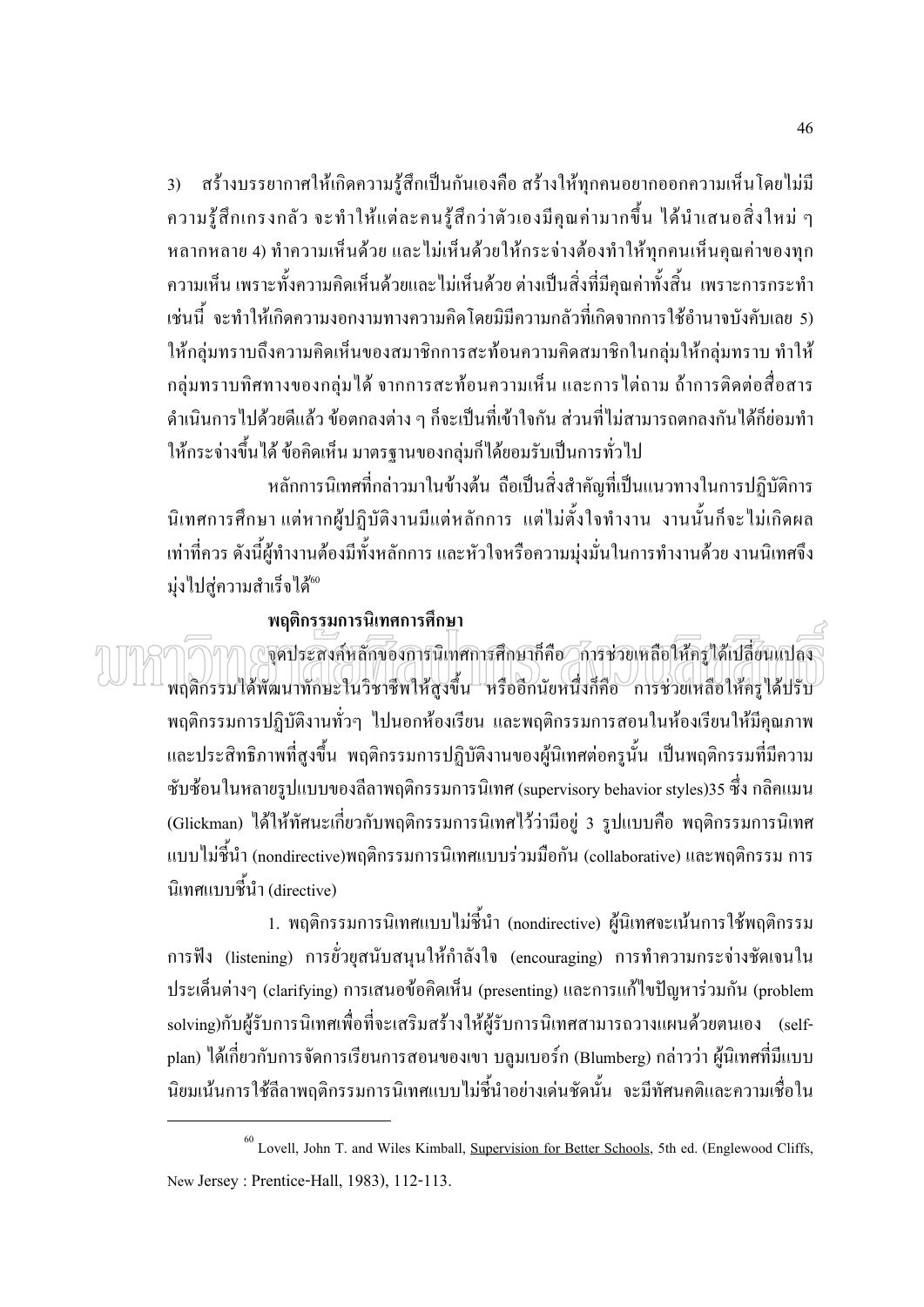้ สิ่งต่อไปนี้1) ในการควบคุมสถานการณ์นั้น ขึ้นอยู่กับความต้องการของปัญหา ธรรมชาติของปัญหา ้นั้นจะเป็นปัจจัยในการพิจารณาตัดสินใจ ชี้แนะแนวทางที่จะคำเนินการต่อไป 2) ความเชยี่ วชาญ เปนี้ ภารกิจของความรู้และประสบการณ์ ไม่จำเป็นจะต้องเป็นตำแหน่งในองค์การ 3) ผลิตผลใน ึการทำงานของเขานั้นเป็นเครื่องมือวัดผลที่สำคัญที่สุด ที่จะใช้ในการประเมินสมรรถภาพในการ ทำงานของเขา 4)รางวัลที่สำคัญที่สุดในการสอนของครูนั้นคือ ปัจจัยภายในที่เป็นความสุขและ พึงพอใจในงานและต้องค้ำจุนและจัดสรรรางวัลที่เป็นปัจจัยภายนอกเสริมด้วย ความ  $\overline{5}$ ิ์ มี ี ความสำคัญอย่างยิ่งสำหรับครูที่เขามีความรู้สึกว่า ผู้นิเทศได้รับทราบความในใจและข้อมูลต่าง ๆ ี ของเขา และเข้าใจในเนื้อหาสาระอย่างละเอียด 6) มนุษย์จะเรียนรู้ได้เร็วที่สุดดีที่สุด โดยการ ้เผชิญหน้ากับสถานการณ์และปัญหาภายใต้การรับความช่วยเหลือ และเขาจะต้องหาแนวทางในการ แก้ปัญหาด้วยตัวของเขาเอง7) ทำงานควบคู่กันไปในสองลักษณะคือ ทั้งการใช้เหตุผลและการใช้ ้ ความรู้สึกที่จะเพิ่มประสิทธิภาพในการทำงาน เชิงมนุษยนิยมที่สามารถจะอภิปรายพูดคุยร่วมกันได้ เกี่ยวกับข้อมลในระดับความร้สึกและความสัมพันธ์ที่เป็นส่วนตัวซึ่งกันและกัน ซึ่งสิ่งดังกล่าวนี้มี ี ความสำคัญเท่าเทียมกันกับการอภิปรายพูดคุยกันเกี่ยวกับเรื่องงานที่ทำ 8) การแก้ปัญหาร่วมกัน ระหว่าง ผู้รับการนิเทศและผู้นิเทศ(collaborative problem solving) เป็นงานและภารกิจที่สำคัญใน $_{\geq}$ ี่กระบวนการนิเทศที่ควรจะใส่รับความสนใจและห่วงใยให้เกิดการปฏิบัติอย่างจริงจัง 9) การสอน เป็นกระบวนการที่มีความสลับซับซ้อน ลักษณะการจัดการเรียนการสอนในรูปแบบเดียวกันอาจจะ ้มีความเหมาะสมดีสำหรับครูบางท่าน แต่อาจจะไม่เหมาะสมสำหรับครูบางท่าน ดังนั้นสิ่งต่าง ๆ ที่ ้เกิดขึ้นในชั้นเรียนจะต้องคิดและวิเคราะห์ตัวแปรต่าง ๆ อย่างรอบคอบถึงความสำคัญของตัวแปร ี่ต่าง ๆ ที่มีผลกระทบต่อการเรียนการสอนและประสิทธิภาพในการจัดการเรียนการสอนของครูแต่ ีละคน โดยผู้นิเทศจะมีรายการพฤติกรรมการนิเทศแบบไม่ชื่นำดังนี้ 1) ผู้นิเทศถามผู้รับนิเทศถึง ปัญหาในการจัดการเรียนการสอน ผู้นิเทศทำความกระจ่างเกี่ยวกับปัญหา และแสดงการยอมรับ ี แสดงความเข้าใจ และเห็นใจในปัญหาที่ผู้รับการนิเทศกำลังเผชิญอยู่ โดยแสดงพฤติกรรมการ ียอมรับที่เป็นพฤติกรรมทางวาจา และพฤติกรรมทางท่าทาง 2) ผู้นิเทศถามคำถามต่อผู้รับการนิเทศ เกี่ยวกับหลักการและเหตุผลในการจัดการเรียนการสอนและพฤติกรรมการสอนที่เขาประพฤติ ปฏิบัติว่ทำไมจึงทำเช่นนั้น โดยลักษณะและพฤติกรรมการถามของผู้นิเทศนั้นเป็น การถามที่ นิ่ม นวล ไม่ใช่จับผิด หรือค้นหาข้อบกพร่อง 3) นิเทศยกย่องชมเชยพฤติกรรม การสอนของครู 4) ผู้ นิเทศถามผู้รับการนิเทศ และสนับสนุนให้ผู้รับการนิเทศ และสนับสนุนให้ผู้รับการนิเทศได้แสดง ่ ความคิดเห็น เกี่ยวกับวิธีการที่จะแก้ไขปัญหาในการจัดการเรียนการสอนของเขา 5) ผู้นิเทศได้พูดคุย ้อธิบายถึงความรู้สึกความกังวลใจของครู และผลผลิตในการสอนของครูโดยทำงานร่วมกันกับ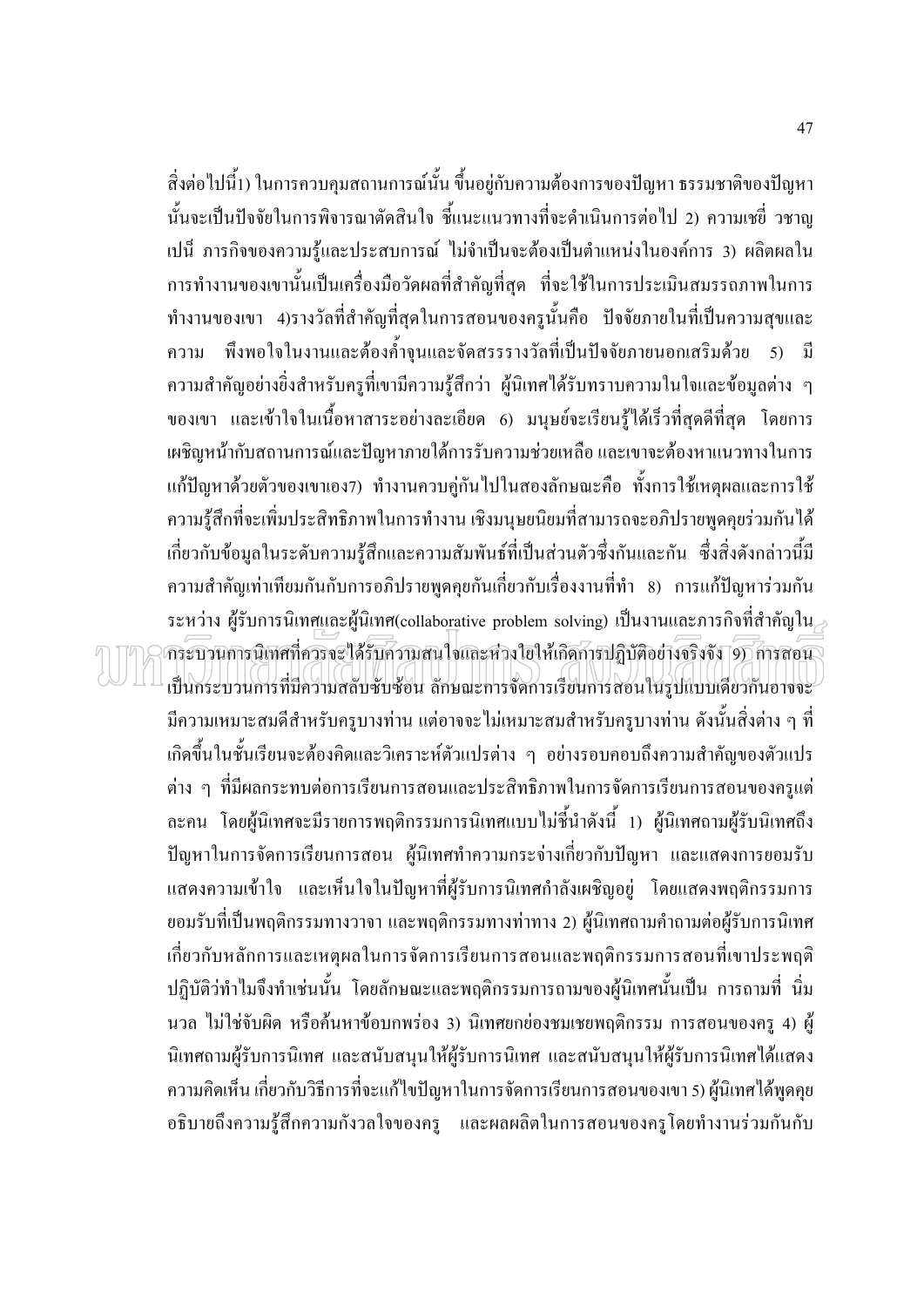้ผู้สอน เพื่อให้การปฏิสัมพันธ์และการสื่อสารความหมายมีความนิ่มนวล ขึ้น<sup>61</sup> เป็นธรรมชาติมากขึ้น ้เป็นการลดความกดดัน และความขัดแย้งในสัมพันธภาพระหว่างครูและผู้นิเทศ

2. พฤติกรรมการนิเทศแบบชี้นำ (directive) ผู้นิเทศจะเน้นการใช้พฤติกรรมการ เสนอข้อคิดเห็น การให้คำแนะนำ ออกคำสั่งให้ปฏิบัติตาม(directing) การสาธิต(demonstration) ให้ ิดเพื่อเป็นแนวตัวอย่างที่ปฏิบัติตามได้ การกำหนดมาตรฐาน(standardizing) ถึงผลงานที่กาดหวังให้ ้เกิดขึ้นในเชิงปริมาณและหรือคุณภาพและการใช้พฤติกรรมเสริมแรง (reinforcing) หมายถึง ี พฤติกรรมการนิเทศที่ผู้นิเทศแสดงเจตจำนงที่จะให้รางวัล ให้คุณให้โทษต่อผู้รับการนิเทศที่เขา ี่ สามารถปรับพถติกรรมในการสอนได้หรือไม่สามารถทำได้ หรือการที่ผ้รับการนิเทศผลิตผลงานได้ ้ตามมาตรฐานที่กำหนดไว้ได้หรือไม่สามารถทำได้การใช้พฤติกรรมการนิเทศแบบชี้นำ ผู้นิเทศจะ ้ ควบคม กำกับดแล และเสริมแรงให้ผู้รับการนิเทศได้ปฏิบัติตามแผนที่ผู้นิเทศได้กำหนดไว้อย่าง เคร่งครัด เป็นการมอบหมายงานและความรับผิดชอบให้ปฏิบัติตามคำสั่งของผู้นิเทศ บลมเบอร์ก (Blumberg) กล่าวว่า ผู้นิเทศที่มีแบบนิยมเน้นการใช้ลีลาพฤติกรรมการนิเทศแบบชี้นำอย่างเค่นชัด ้นั้น จะมีทัศนคติและความเชื่อในสิ่งต่อไปนี้ 1) ในการควบคุมสถานการณ์นั้น ขึ้นอยู่กับการใช้ ้อำนาจของบุคคลที่มีตำแหน่งอยู่ในระดับที่สูงกว่าในองค์กรนั้นๆ 2) บุคคลที่มีตำแหน่งสูงกว่าใน ้องค์กรนั้นๆ จะมีความเชี่ยวชาณมากกว่าบุคคลที่มีตำแหน่งต่ำกว่า 3) บุคคลที่มีตำแหน่งต่ำกว่านั้น จะถูกประเมินได้ดีที่สุด โดยบุคคลที่มีตำแหน่งสูงกว่าในองค์กรนั้น ๆ 4) การรับฟังผู้รับการนิเทศ ้อย่างเห็นอกเห็นใจนั้น ไม่มีความจำเป็นที่จะต้องทำในการให้ความช่วยเหลือ 5) มนุษย์จะเรียนรู้ได้ เร็วที่สุด ดีที่สุด โดยการบอกกล่าวสั่งให้ทำ ในสิ่งที่ต้องทำโดยบุคคลที่มีตำแหน่งสูงกว่าในองค์การ ้นั้น 6) การทำงานเป็นเรื่องที่เป็นเหตุเป็นผล ดังนั้นจะมีโอกาสและเวลาแต่เพียงเล็กน้อยเท่านั้นที่จะ พูดคุย หรืออภิปรายกันในประเด็นเกี่ยวกับความในใจ ความรู้สึก หรือสรรค์สร้างความสัมพันธ์ ระหว่างบุคคลในกระบวนการนิเทศ 7)การแก้ปัญหาร่วมกันระหว่างผู้รับการนิเทศและผู้นิเทศนั้น เป็นเรื่อง ที่ไม่มีวิกฤติที่น่าจะห่วงใยในการนิเทศ 8) พฤติกรรมการสอนเป็นทักษะโดยทั่วๆ ไป ี สามารถที่จะจำแนกได้ว่าสอนถูกหรือสอนผิด โดยผู้นิเทศจะมีรายการพฤติรกรมการนิเทศแบบชี้นำ ้ ดังนี้ 1) ผู้นิเทศได้ให้ข้อคิดเห็นของเขาเกี่ยวกับการจัดการเรียนการสอนที่เป็นปัจจุบัน 2) ผู้นิเทศได้ ์ ขี้แนะให้ผู้รับการนิเทศปฏิบัติตามในบางสิ่งบางอย่างที่มีความเฉพาะเจาะจง โดยให้ปฏิบัติตามคำ ์ ชี้แนะของเขาอย่างเคร่งครัด 3) ผู้นิเทศวิพากวิจารณ์พฤติกรรมการสอนของผู้รับการนิเทศ

3. พฤติกรรมการนิเทศแบบร่วมมือกัน (collaborative) ผู้นิเทศจะเน้นการใช้ ี พฤติกรรมการนิเทศแบบร่วมมือกัน ในการปฏิบัติงานกับผู้รับการนิเทศ เช่น การเสนอข้อคิดเห็น

<sup>&</sup>lt;sup>61</sup> Carl D. Glickman and Arthur. Blumberg, อ้างถึงใน นิพนธ์ ไทยพานิช, เทคนิคการ ้นิเทศการศึกษา (กรุงเทพฯ : โรงพิมพ์จพาลงกรณ์มหาวิทยาลัย, 2535), 18-26.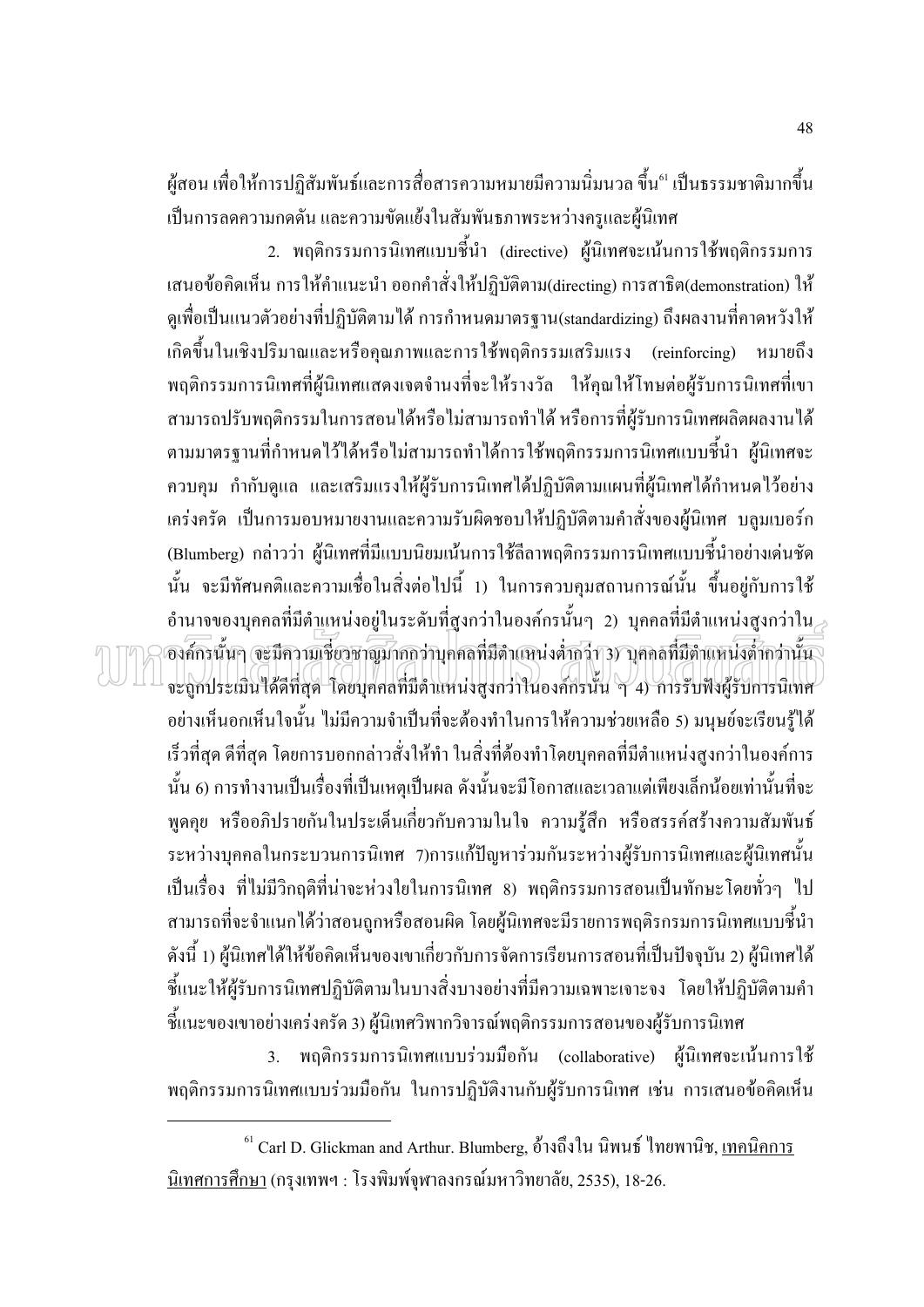(presenting)การทำความกระจ่างชัดเจนในประเด็นต่าง ๆ (clarifying) การรับฟัง (listening) การ ร่วมมือกันแก้ปัญหา(problem solving) และการเจรจาตกลงใจที่จะให้ผู้รับการนิเทศ (negotiating) ผู้ ้นิเทศใช้พฤติกรรมดังกล่าวในการตกลงใจทำสัญญาข้อตกลงระหว่างครูและผู้นิเทศ เพื่อใช้ในการ ดำเนินการปรับปรุงการจัดการเรียนการสอนโดยร่วมดำเนินการด้วยกันต่อไป<sup>62</sup>

พฤติกรรมการนิเทศทั้ง 3 รูปแบบข้างต้น จะมีผลกระทบต่อผู้รับการนิเทศเป็น ้รายบุคคลที่แตกต่างกัน ผู้นิเทศจะเลือกใช้พฤติกรรมการนิเทศแบบใคจะขึ้นอยู่กับ ความสนใจใน งานของผู้รับการนิเทศระดับความรับผิดชอบ วุฒิภาวะ ความซับซ้อนของความรู้ด้านพุทธิพิสัย ผู้รับ ิการนิเทศที่มีความสนใจเฉพาะตนหรือห่วงใยตนเอง และยังไม่ที่ความพร้อมสำหรับการปฏิบัติงาน จะเหมาะสมที่จะใช้การนิเทศแบบชี้นำ ทางเลือกที่เหมาะสม คือ การนิเทศแบบควบคุมเชิงบริหาร เมื่อความพร้อมเพิ่มขึ้นจะเริ่มมีความสนใจ หรือห่วงใยในตัวนักเรียน รูปแบบการนิเทศแบบร่วมมือ ้กัน เหมาะสมกับผู้รับการนิเทศในลักษณะนี้ ส่วนทางเลือกของการนิเทศที่เหมาะสมก็คือ การนิเทศ แบบพัฒนาตนเอง สำหรับผู้รับการนิเทศที่มีความห่วงใยวิชาชีพมาก จะเป็นผู้ที่มีความพร้อมในการ ปฏิบัติงานสูง รูปแบบการนิเทศที่เหมาะสมคือ การนิเทศแบบไม่ชี้นำ โดยทางเลือกของการนิเทศที่ เหมาะสมก็คือ แบบเพื่อนนิเทศเพื่อน แบบพัฒนาตนเอง

#### (โคระบวนการนิเทศการศึกษา ้กระบวนการนิเทศการศึกษา หมายถึง การดำเนินการในการนิเทศให้ได้รับความสำเร็จ

แฮริส (Harris) ได้กำหนดขั้นตอนของกระบวนการนิเทศการศึกษาไว้ดังนี้ 1. ขั้นวางแผน (planning) ได้แก่ การคิด การตั้งวัตถุประสงค์ การคาดการณ์ล่วงหน้า ึการกำหนดตารางงาน การค้นหาวิธีปฏิบัติงาน และการวางโปรแกรมงาน

2. ขั้นการจัดโครงการ (organizing) ได้แก่ การตั้งเกณฑ์มาตรฐาน การรวบรวมทรัพยากร ี่ที่มีอยู่ทั้งตนและวัสดุอุปกรณ์ ความสัมพันธ์แต่ละขั้น การมอบหมายงาน การประสานงาน การกระจาย อำนาจตามหน้าที่โครงสร้างขององค์การ และการพัฒนานโยบาย

3. ขั้นการนำเข้าสู่การปฏิบัติ (leading) ใด้แก่ การตัดสินใจ การเลือกสรรบุคคล การ ้เร้าจูงใจให้มีกำลังใจคิดริเริ่มอะไรใหม่ๆ การสาธิต การจูงใจ และให้คำแนะนำ การสื่อสาร การ ึกระตุ้นส่งเสริมกำลังใจ การแนะนำนวัตกรรมใหม่ๆ และให้ความสะดวกในการทำงาน

4. ขั้นการควบคุม (controlling) ได้แก่ การสั่งการ การให้รางวัล การลงโทษ การให้ โอกาส การตำหนิ การไล่ออก และการบังคับให้กระทำตาม

<sup>&</sup>lt;sup>62</sup>Thomas J. Sergiovanni, *The Principalship* : A Reflective Practice Perspective, 2nd ed. (Massachusetts: Needham Heights, 1991), 308-309.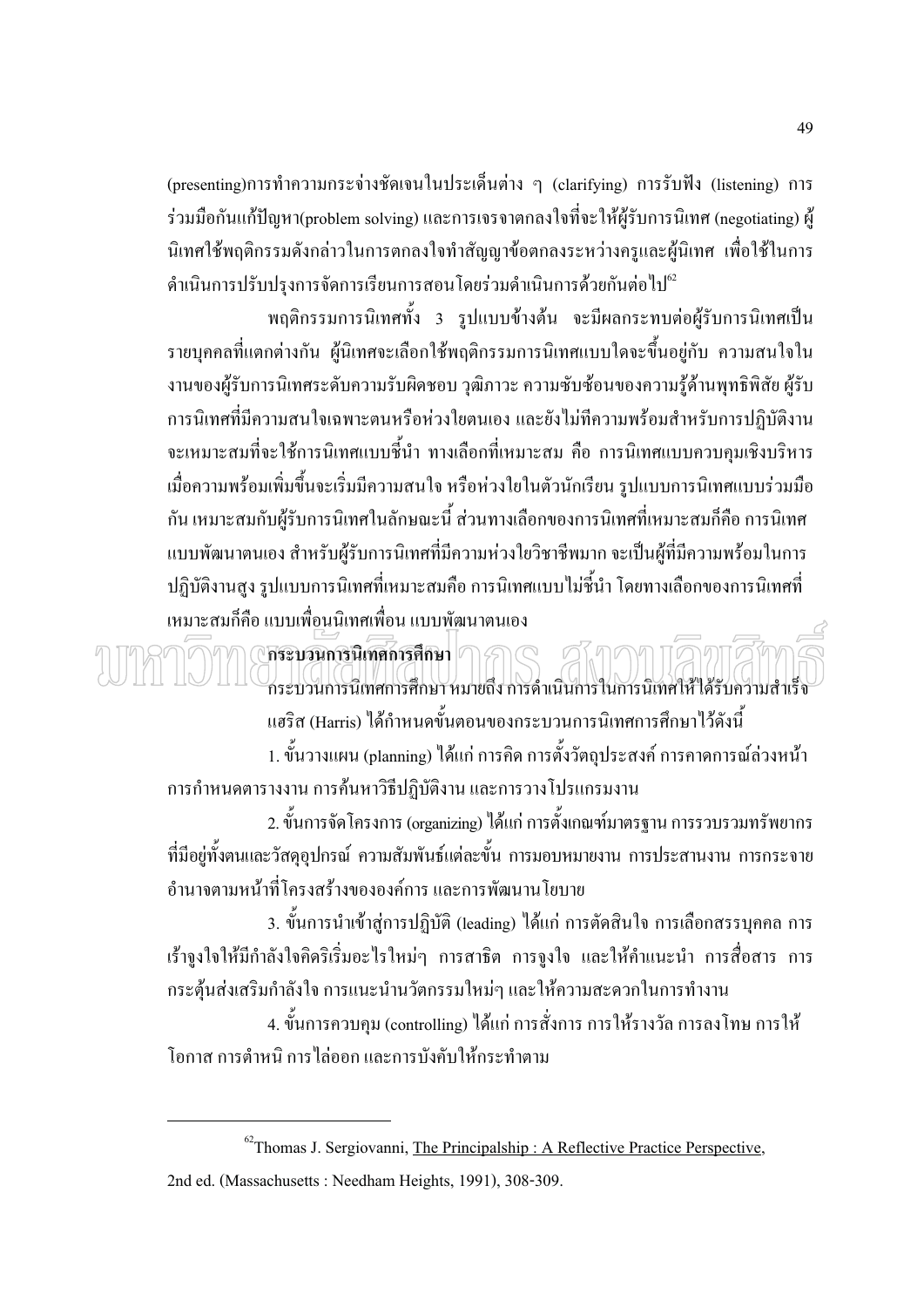5. ขั้นประเมินผล (appraising) ได้แก่ การตัดสินการปฏิบัติงาน การวิจัย และการวัดผล ึการปฏิบัติงาน กิจกรรมที่สำคัญ คือพิจารณาผลงานในเชิงปฏิบัติว่าได้ผลมากน้อยเพียงใด และวัดผล ี ด้วยการประเมินอย่างมีแบบแผน มีความเที่ยงตรง ทั้งนี้ควรจะมีการวิจัยด้วย<sup>63</sup>

### ี คุณลักษณะที่พึงประสงค์เกี่ยวกับบุคลากรทางการนิเทศการศึกษา

#### 1. คุณลักษณะของผู้บริหารที่เอื้อต่อการนิเทศการศึกษา

คุณลักษณะของผู้บริหารที่เอื้อต่อการนิเทศการศึกษา ดังต่อไปนี้ 1.1 มีความเข้าใจว่าการนิเทศการศึกษาเป็นงานของผู้บริหาร ส่วนผู้ทำหน้าที่นิเทศนั้น ้จะถือว่าเป็นคณะทำงานของผ้บริหาร ซึ่งได้รับมอบหมายจากผ้บริหาร ให้ลงไปทำงานร่วมกับคร 1.2 เป็นผู้มีความสนใจ และให้ความสำคัญแก่งานวิชาการ โดยถือว่างานวิชาการเป็น งานหลักของการจัดการศึกษา ส่วนงานอื่น ๆ นั้น ถือว่าเป็นงานที่สนับสนุนส่งเสริมวิชาการ ่ 1.3 ให้ความสำคัญแก่การบริหารงานบคคล โดยถือว่า ผลงานที่มีคณภาพนั้น จะมา ิจากผู้ปฏิบัติงานที่มีคุณภาพโดยตรง 4. ยอมรับการทำงานเป็นคณะ และให้เกียรติแก่ผู้ร่วมงานทุกคน โดยถือว่าทกคนมีเกียรติและศักดิ์ศรีเท่าเทียมกัน

2. คุณลักษณะของศึกษานิเทศก์ 2.1 ด้านลักษณะส่วนตัว เป็นคนที่มีความคิดริเริ่ม สร้างสรรค์ มีความมั่นใจใน ิตนเอง อดทน กระฉับกระเฉง ว่องไว เป็นคนเปิดเผย ไม่เย่อหยิ่ง มนุษย์สัมพันธ์ดี ้ค้านความรู้ความสามารถ เป็นคนมีความรู้ในระดับปริญญาตรีขึ้นไป มี  $2.2$ ้ ความสามารถในการถ่ายทอดความรู้ มีเทคนิคในการพูด มีความสามารถในการสาธิตการสอน การ ประเมินผลและวิจัย

่ 2.3 ด้านการแสดงออกทางพถติกรรม เป็นคนรักความยุติธรรม เป็นประชาธิปไตย มี ี ความประพฤติดี มีความประมาณตน มองโลกในแง่ดี เคารพในความคิดผู้อื่น เป็นผู้นำและผู้ตามที่ดี เห็นใจผู้อื่น รู้จักยกย่องชมเชยผู้ทำดี

2.4 ด้านความรับผิดชอบต่อหน้าที่ เป็นคนตรงต่อเวลา รับผิดชอบหน้าที่ ซื่อสัตย์ สุจริต มีความตั้งใจจริงในการทำงาน<sup>64</sup>

<sup>&</sup>lt;sup>63</sup> Ben M. Harris, Supervisory Behavior in Education, 2nd ed. (Englewood Cliffs, New Jersey :Prentice-Hall Inc., 1975), 13-15.

<sup>&</sup>lt;sup>64</sup> สงัค อทรานันท์, การนิเทศการศึกษา : หลัการทถษภีและปฏิบัติ, 64-65.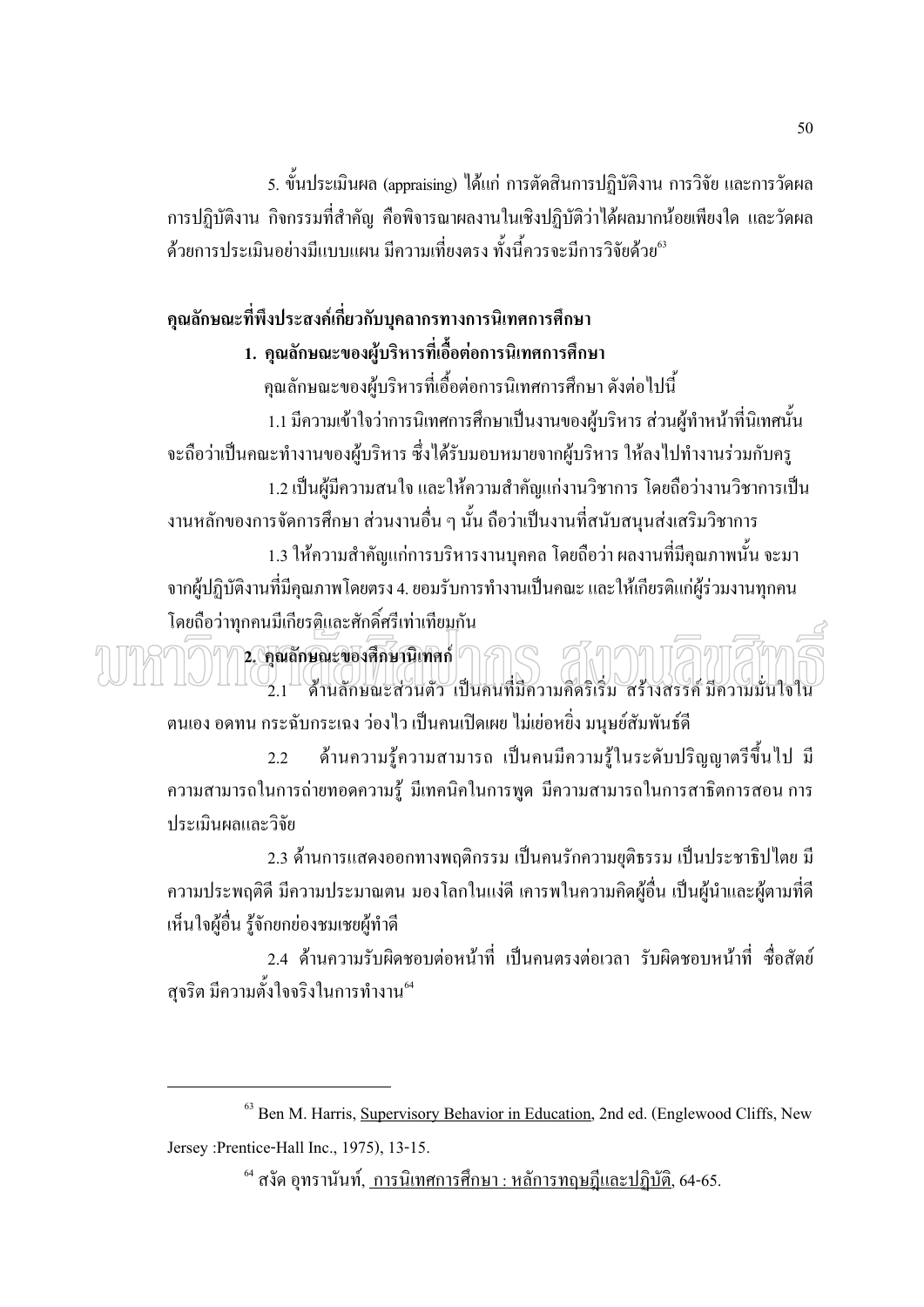#### 3. คณลักษณะของคณะครผ้ทำหน้าที่นิเทศ

ึกณลักษณะของครผ้ทำหน้าที่นิเทศ มีดังนี้

3.1 เป็นผู้มีประสบการณ์ และผลงานเป็นที่ยอมรับของเพื่อนครูภายในโรงเรียน

3.2 เป็นผู้ไม่นิยมใช้อำนาจในการทำงาน

3.3 ให้ผู้มีความรู้เกี่ยวกับหลักการบริหารการศึกษา การนิเทศการศึกษา หลักสูตร

และการสอน

34 มีความสามารถในการสาธิตการสอน

3.5 มีความรู้เกี่ยวกับจิตวิทยาการสอน จิตวิทยาพัฒนาการ และสภาพท้องถิ่น<sup>65</sup>

#### 4. ความรู้ที่จำเป็นสำหรับผู้ทำหน้าที่นิเทศการเรียนการสอน

โลเวลล์ และ ไวลส์ (Lovell and Wiles, 1983 : 13-15) <sup>66</sup>ได้เสนอแนะไว้ ดังต่อไปนี้1. ้ ความรู้เกี่ยวกับตัวครูที่จะไปนิเทศ เป็นความรู้เกี่ยวกับผู้ที่ตนจะไปนิเทศในด้านต่าง ๆ เช่น ความ ้ต้องการ ความสนใจ วฒิภาวะ เจตคติและการรับร้ในตนเอง ซึ่งความร้เหล่านี้จะทำให้การนิเทศ ประสบความสำเร็จง่ายขึ้น 2 ิสภาพสังคมวิทยาและจิตวิทยาที่เกี่ยวข้องในการนิเทศ ได้แก่ บรรยากาศในองค์กร ความคาดหวังของการบริหาร การให้รางวัล ผลตอบแทน เวลาสำหรับการ $\geq$ นิเทศ การกำหนดทรัพยากรมนุษย์ที่ใช้ในการนิเทศ อุปกรณ์เครื่องมือต่าง ๆ การสนับสนุนจาก ผู้บริหาร 3. ความรู้เกี่ยวกับศึกษานิเทศก์ หรือผู้ทำน้าที่นิเทศ ศึกษานิเทศก์ต้องมีลักษณะดังที่กล่าว ้มาในข้างต้น และที่สำคัญต้องพัฒนาตนเอง เพื่อจะเป็นบคคลที่ประสบความสำเร็จในหน้าที่การงาน 4. ทฤษฏีที่เกี่ยวข้องกับการนิเทศ การนิเทศการศึกษามีทฤษฏีที่มีความสัมพันธ์ดังต่อไปนี้ ทฤษฎีการ ้สื่อความหมาย ทฤษฎีการจูงใจ ทฤษฎีการเปลี่ยนแปลง ทฤษฎีผู้นำ ทฤษฎีสุขภาพจิต ทฤษฎีการ เรียนการสอน ทฤษฎีพัฒนาการกลุ่ม ทฤษฎีองค์การ เป็นต้น ผู้นิเทศต้องเข้าใจทฤษฎีต่าง ๆ เพื่อใด้ นำมาใช้ได้ถูกต้อง

<sup>65</sup> ิ ถวิล วรรณปะเก, "ความคิดเห็นของศึกษานิเทศก์ ผู้บริหาร และครูประถมศึกษา ้เกี่ยวกับการนิเทศการศึกษาในโรงเรียนประถมศึกษาสังกัดสำนักงานการประถมศึกษา ในเขต 6" (วิทยานิพนธ์ ปริญญาครุศาสตรมหาบัณฑิต ภาควิชาบริหารการศึกษา บัณฑิตวิทยาลัย จุฬาลงกรณ์ มหาวิทยาลัย. 2524). 49.

<sup>&</sup>lt;sup>66</sup> Wiles, Kimball and Lovell, John, Supervision for Better Schools, 4<sup>th</sup> ed (New Jersey: Prentice-Hall, Inc., 1983 ).13-15.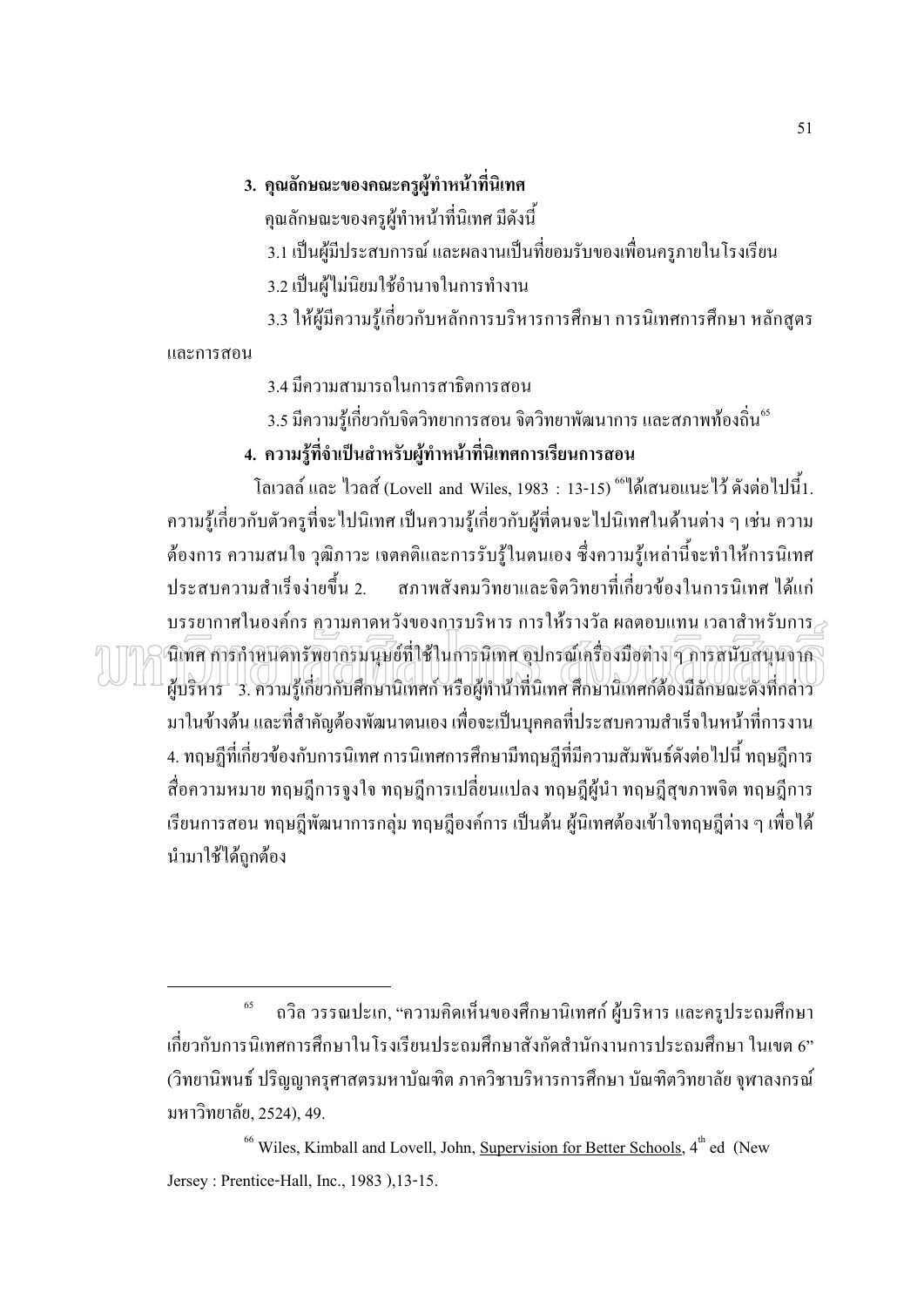#### 5. ทักษะที่จำเป็นสำหรับผู้นิเทศ

ทักษะที่จำเป็นสำหรับผู้นิเทศควรมีลักษณะ 3 ประการคือ

5.1 ทักษะด้านมนุษยสัมพันธ์ (Humans Skills) เป็นทักษะที่มีความสำคัญอย่างยิ่ง ้เนื่องจากการนิเทศสมัยใหม่ มุ่งเน้นการทำงานร่วมกัน ระหว่างผู้ทำการนิเทศกับผู้รับการนิเทศ ้เพราะการมีมนุษยสัมพันธ์ที่ดี ย่อมสร้างแรงจูงใจในการทำงานใด้ ทักษะด้านมนุษยสัมพันธ์ ประกอบด้วย ทักษะในการสัมภาษณ์ การสังเกต การนำอภิปราย การรับรู้ในความรู้สึกนึกคิดของ ้ผู้อื่น การร่วมในการอภิปราย ทักษะเกี่ยวกับบทบาทสมมุติ เป็นต้น

5.2 ทักษะด้านความคิดรวบยอด (Conceptual Skills) เป็นทักษะที่เกี่ยวข้องกับการ ้มองเห็นความสัมพันธ์ของสิ่งต่าง ๆ ได้อย่างถูกต้อง ชัดเจน รอบคอบ ทักษะด้านนี้ ช่วยให้คาดคะ เหตุการณ์ต่าง ๆ ใด้อย่างถูกต้อง ทักษะด้านนี้ได้แก่ ทักษะเกี่ยวกับการมอง การวิเคราะห์ การ ้วินิจฉัย การสังเคราะห์ การวิพากษ์วิจารณ์ ซักถาม เป็นต้น

5.3 ทักษะด้านเทคนิค (Technical Skills) เป็นทักษะเกี่ยวกับวิธีการทำงานในลักษณะ หรือรูปแบบต่าง ๆ คนที่มีทักษะทางนี้สูง ย่อมสามารถเลือกวิธีการต่าง ๆ ได้เหมาะสมกับงานที่ทำ ์ ทักษะด้านนี้ได้แก่ ทัก<u>ษ</u>ะการพูด การเขียน การอ่าน การฟัง การกำหนดหัวข้อโครงร่าง การสาธิต<sub>่∂</sub> การเขียนแผนภูมิ การร่างภาพ การคิดคำนวณ การเป็นประธานที่ประชุม ศึกษานิเทศก์ หรือผู้ทำ หน้าที่นิเทศ จำเป็นต้องมีทักษะทั้ง 3 ประการที่ว่ามาแล้ว นั่นคือ ทักษะด้านมนุษยสัมพันธ์ มีเพื่อ ี่ สามารถเข้าใจความรู้สึกนึกคิด และกระตุ้นในคนอื่นทำงานใด้ ทักษะด้านความคิดรวบยอด เข้าใจ และประสานกิจกรรมต่าง ๆ ที่เกี่ยวข้อง และสามารถตัดสินใจในการทำงานได้ถูกต้อง ทักษะด้าน เทคนิค เพื่อให้สามารถเข้าใจและปฏิบัติงานต่าง ๆ ใค้

#### 6. กระบวนการในการจัดการนิเทศการศึกษา

ในที่นี้จะกล่าวถึงกระบวนการทำงานที่ใช้ในการคำเนินการนิเทศ 3 ลักษณะ<sup>08</sup> คือ 1. กระบวนการบริหารงานของแอลเลน (Louis A. Allen) 2. ่ กระบวนการบริหารงานของแสริส (Ben M. Harris) 3. กระบวนการนิเทศการศึกษาสำหรับสังคมไทย

#### $6.1$  กระบวนการบริหารงานของแอลเลน (Louis A. Allen)

้กระบวนการบริหารงานของแอลเลน มิได้เป็นกระบวนการสำหรับการนิเทศ โดยเฉพาะ แต่เป็นกระบวนการสำหรับการบริหารการศึกษาโดยทั่วไปกระบวนการบริหารงานของ

<sup>&</sup>lt;sup>67</sup> Ben M. Harris, **Supervisory Behavior in Education** (University of Texas Press, 1963), 15-16.

<sup>&</sup>lt;sup>ี "</sup> สงัค อุทรานันท์, <u>การนิเทศการศึกษา : หลัการทฤษฎีและปฏิบัติ</u>, 82-88.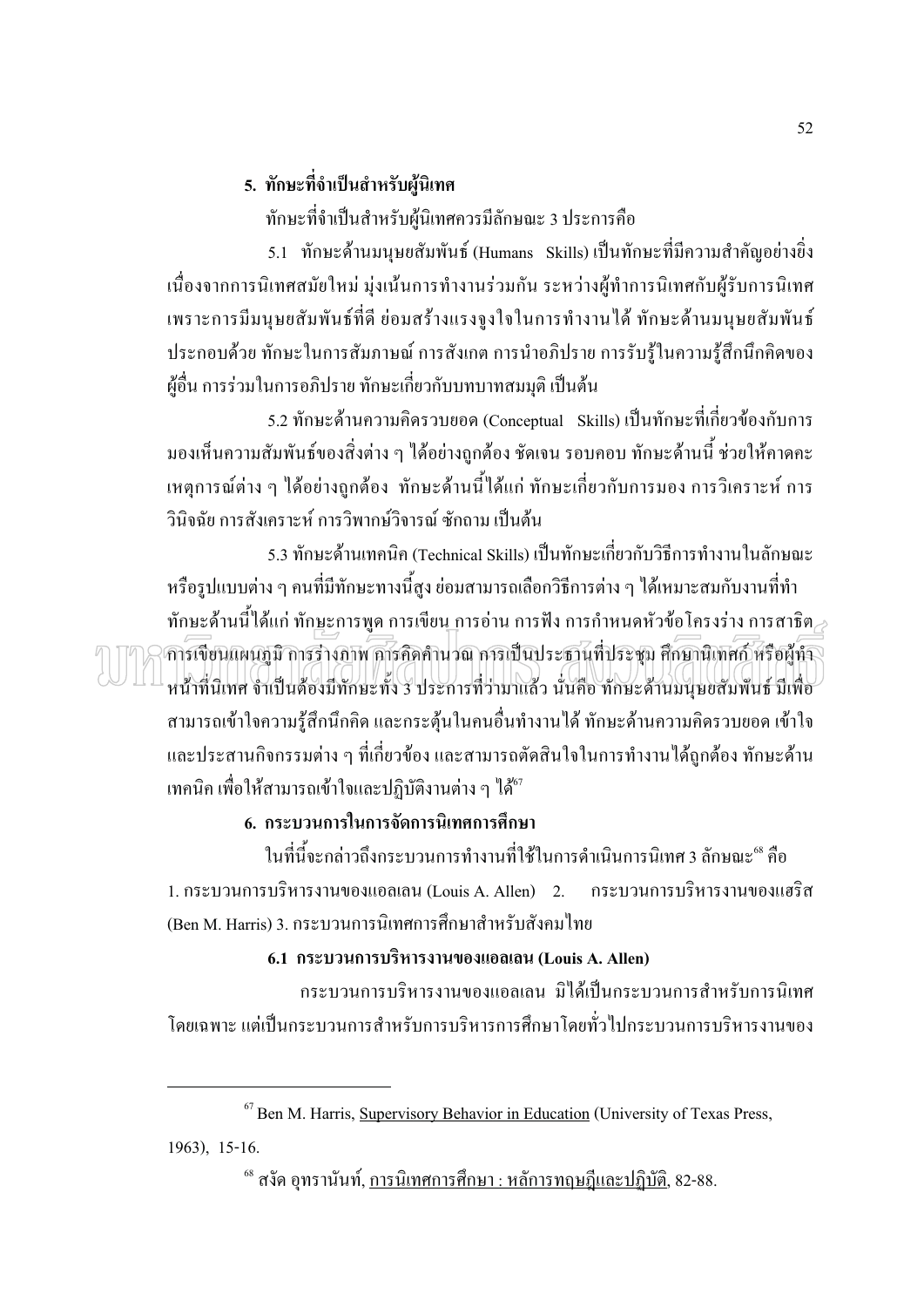แอลเลน ประกอบด้วยกระบวนการซึ่งนิยมเรียกกันง่าย ๆ ว่า "POLCA" โดยย่อมาจากคำศัพท์ ต่อไปนี้ คือ P = Planning Process (กระบวนการวางแผน)  $O =$  Organizing Process(กระบวนการ จัดสายงาน) L = Leading Process (กระบวนการนำ) C = Controlling Process (กระบวนการ ี ควบคุม) A = Accessing Process (กระบวนการประเมินผล) โดยแต่ละขั้นตอนมีขอบข่ายการ ทำงาน ดังนี้

1. Planning Process (กระบวนการวางแผน) 1) คิดถึงสิ่งที่จะทำว่ามีอะไรบ้าง 2) กำหนดแผนงานว่าทำสิ่งใหน เมื่อไร 3) กำหนดจุดประสงค์ในการทำงาน 4) คาดคะเนผลใน การทำงาน 5) พัฒนากระบวนการทำงาน 6) วางแผนในการทำงาน

2. Organizing Process (กระบวนการจัดสายงาน) 1) กำหนดเกณฑ์มาตรฐาน ในการทำงาน 2) ประสานงานกับบคลากรต่างๆ ที่จะปฏิบัติงาน 3) จัดสรรทรัพยากรต่าง ๆ สำหรับ ี คำเนินงาน 4) มอบหมายงานให้บคลกรฝ่ายต่าง ๆ \_ 5) จัดให้มีงานประสานสัมพันธ์กันระหว่างผ้ ี ทำงาน 6) จัดทำโครงสร้างในการปฏิบัติงาน 7) จัดทำภาระหน้าที่ของบคลากร 8) พัฒนานโยบาย ในการทำงาน

3. Leading Process (กระบวนการนำ) 1) ตัดสินใจเกี่ยวกับสิ่งต่าง ๆ 2) ให้ คำปรึกยาแนะนำว) สร้างนวัศกรรมในการทำงาน 4) ทำการสื่อสารเพื่อความเข้าใจในกณะทำงาน 5) สร้างแรงจูงใจในการทำงาน 6) เร้าความสนใจในการทำงาน 7) กระตุ้นการทำงาน 8) อำนวย ี ความสะดวกในการทำงาน 9) ริเริ่มการทำงาน 10) แนะนำการทำงาน 11) แสดงตัวอย่างการ ี ทำงาน 12) บอกขั้นตอนการทำงาน 13) สาธิตการทำงาน

4. Controlling Process (กระบวนการควบคุม) 1) นำให้ทำงาน 2) แก้ไขการ ี ทำงานที่ไม่ถูกต้อง 3) ตักเตือนในสิ่งที่ผิดพลาด 4) เร่งเร้าให้ทำงาน 5) ปลดคนที่ไม่มีคุณภาพออก จากงาน6) สร้างกฎเกณฑ์ในการทำงาน 7) ลงโทษผู้กระทำผิด

5. Accessing Process (กระบวนการประเมินผล) 1) พิจารณาตัดสินใจเกี่ยวกับ การปฏิบัติงาน 2) วัดพฤติกรรมการทำงาน 3) ทำการวิจัยผลงาน

#### 6.2 กระบวนการบริหารงานของแฮริส (Ben M. Harris)

้กระบวนการบริหารงานของแฮริส ได้พัฒนามาจากกระบวนการบริหารงาน ของ แอลเลน โดยแฮริสได้พูดถึงกระบวนการสำหรับการนิเทศการศึกษาครั้งแรก ในหนังสือของ ้เขาในปี 1963 และในปี 1975 เขาได้สังเคราะห์ แผนงาน ออกมาเป็นกระบวนการนิเทศตามทัศนะ ของเขา มี 6 ขั้นตอน "ได้แก่ 1. ประเมินสภาพการทำงาน (Accessing) 2. จัดลำดับความสำคัญ (Prioritizing) 3. ออกแบบวิธีการทำงาน (Designing) 4. จัดสรรทรัพยากร (Allocating Resources) 5. ประสานงาน (Coordinating) 6. นำการทำงาน (Directing)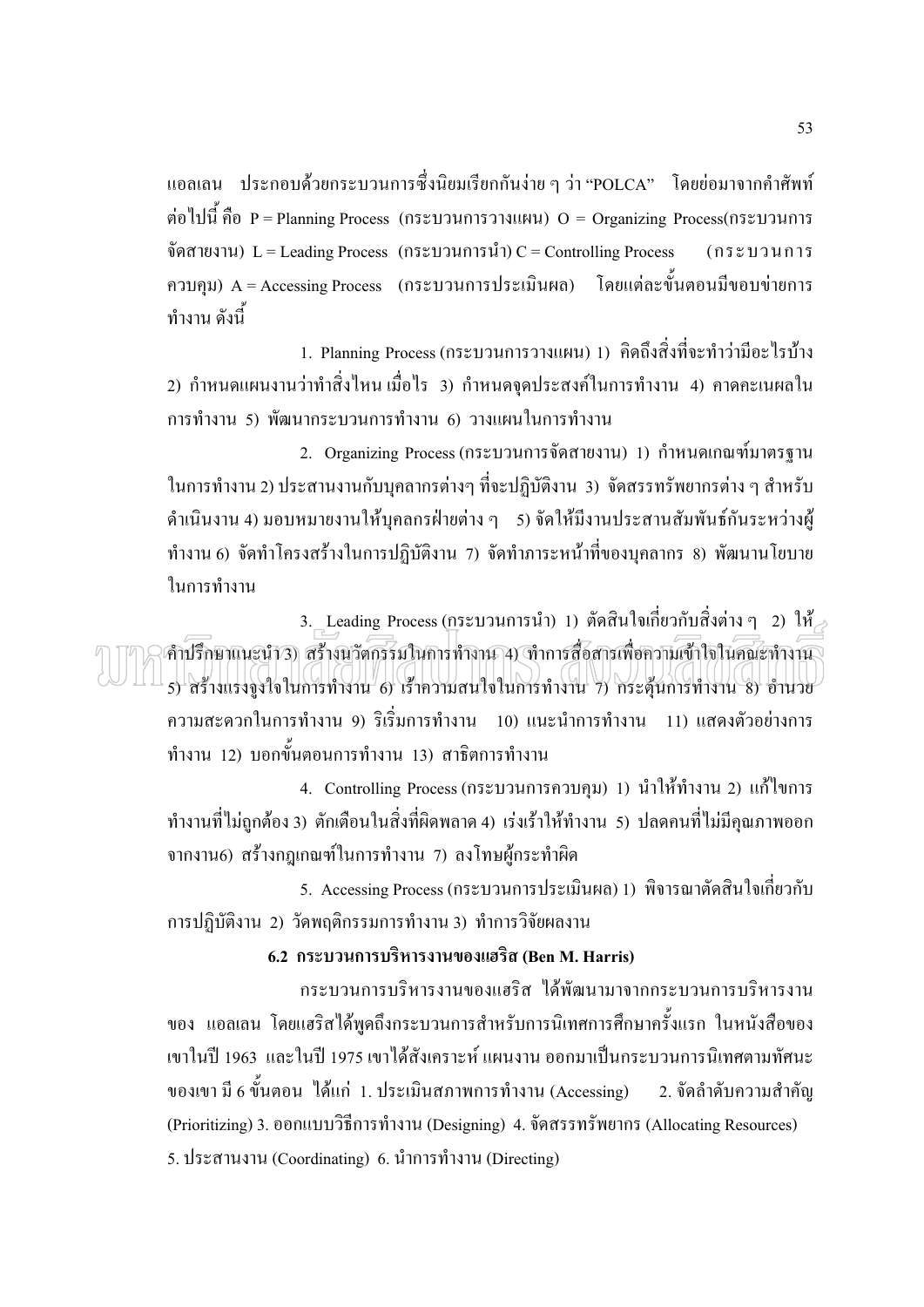ี สำหรับรายละเอียดในการทำงานในแต่ละขั้นตอน มีดังนี้

1. ประเมินประสภาพการทำงาน (Accessing) 1) วิเคราะห์ข้อมูลโดยการศึกษา ี หรือพิจารณาธรรมชาติ และความสัมพันธ์ของสิ่งต่าง ๆ 2) สังเกตสิ่งต่าง ๆ ด้วยความรอบคอบ ถี่ถ้วน ่ 3) ทบทวนและตรวจสอบสิ่งต่าง ๆ ด้วยความระมัดระวัง 4) วัดพฤติกรรมการทำงาน 5) เปรียบเทียบ พถติกรรมการทำงาน

2. จัดลำดับความสำคัญ (Prioritizing) 1) กำหนดจุดหมาย 2) ระบุวัตถุประสงค์ ในการทำงาน 3) กำหนดทางเลือก 4) จัดลำดับความสำคัญ

3. ออกแบบวิธีการทำงาน (Designing) 1) จัดสายงานให้ส่วนประกอบต่าง ๆ มี ี ความสัมพันธ์กัน 2) หาวิธีการนำเอาทถษภีหรือแนวคิดไปส่การปฏิบัติ 3) เตรียมการต่าง ๆ ให้ พร้อมที่จะทำงาน 4) จัดระเบียบการทำงาน 5) กำหนดแผนการทำงาน

4. จัดสรรทรัพยากร (Allocating Resources) 1) กำหนดทรัพยากรที่ต้องใช้ตาม ี ความต้องการของหน่วยงาน 2) จัดสรรทรัพยากรไปให้หน่วยงานต่าง ๆ 3) กำหนดทรัพยากรที่ต้อง ใช้สำหรับจุดมุ่งหมายบางประการ 4) มอบหมายบุคลากรให้ทำงานในแต่ละโครงการ หรือแต่ละ เป้าหมาย

5. ประสานงาน (Coordinating) 1) ประสานการปฏิบัติงานในฝ่ายด่าง ๆ ให้ ดำเนินการไปด้วยความราบรื่น 2) สร้างความกลมกลืนและความพร้อมเพรียงกัน 3) ปรับการทำงาน ในส่วนต่าง ๆ ให้มีประสิทธิภาพมากที่สุด 4) กำหนดเวลาในการทำงานในแต่ละช่วง 5) สร้าง ความสัมพันธ์ให้เกิดขึ้น

6. นำการทำงาน (Directing) 1) การแต่งตั้งบุคลากร 2) กำหนดแนวทางหรือ ึกภูเกณฑ์ในการทำงาน 3) กำหนดระเบียบแบบแผนเกี่ยวกับเวลา ปริมาณ หรืออัตราเร็วในการ ทำงาน 4) แนะนำการปฏิบัติงาน 5) ชี้แจงกระบวนการทำงาน 6) ตัดสินใจเกี่ยวกับทางเลือกใน การ ปฏิบัติงาน<sup>69</sup>

้จะเห็นว่า การบวนการนิเทศการศึกษาของแฮริส จะมีจุดเน้นอยู่ที่ "การ เปลี่ยนแปลง" นอกจากนี้ยังชี้ให้เห็นว่า เขาให้ความสำคัญกับการวางแผน และการนำแผนไป ปฏิบัติ แต่ไม่ได้เน้นที่การควบคุมมากนัก

6.3 กระบวนการนิเทศการศึกษาสำหรับสังคมไทย ตามแนวคิดของสงัด อุทรานันท์

1. รูปแบบของการนิเทศต้องเป็นกระบวนการที่ชัดเจน เป็นไปตามขั้นตอน เป็น ้ระบบ มีความต่อเนื่อง ไม่มีการหยุดนิ่ง หากหยุดเมื่อใด ถือว่าหยุดการนิเทศเมื่อนั้น

<sup>&</sup>lt;sup>69</sup> Ben M. Harris, Supervisory Behavior in Education,  $2<sup>nd</sup>$  ed. (Englewood Cliffs, New Jersey: Prentice-Hall, 1975), 14-15.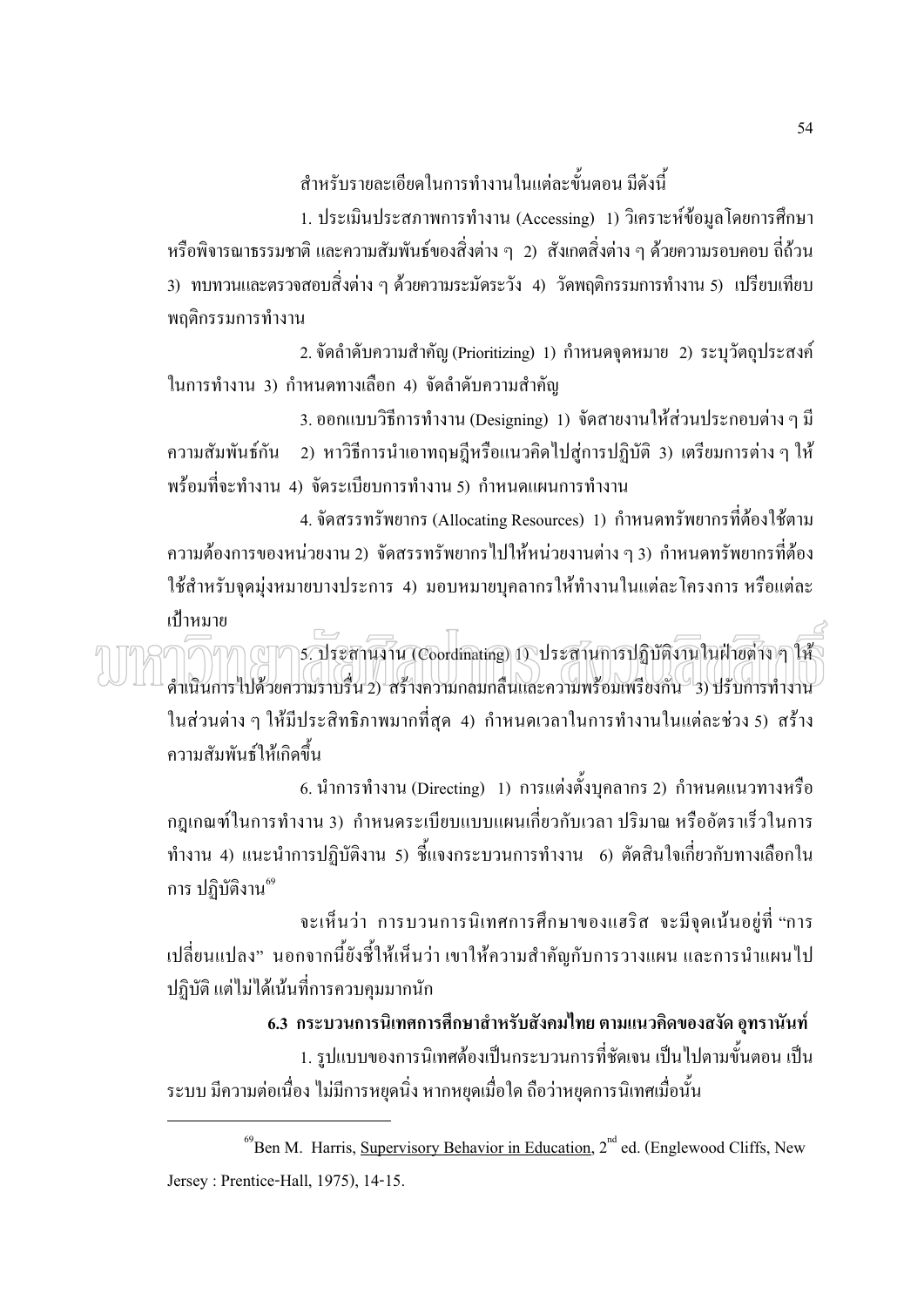2. ผู้บริหารการศึกษา ต้องตระหนักถึงความรับผิดชอบต่อการจัดการนิเทศ ว่า เป็นงานของผู้บริหารโดยตรง โดยเรียกชื่อย่อกระบวนการนิเทศการศึกษาว่า "PIDRE" อันได้แก่

- ขั้นที่ 1 การวางแผนการนิเทศ (P- Planning)
- ขั้นที่ 2 การให้ความรู้ ความเข้าใจในการทำงาน (I- Informing)
- ขั้นที่ 3 ลงมือปฏิบัติงาน (D- Doing)
- ขั้นที่ 4 สร้างเสริมกำลังใจ (R- Reinforcing)
- ขั้นที่ ร ประเมินผลการนิเทศ (E- Evaluating)
- 3. ต้องมีการให้กำลังใจ หรือการเสริมแรง ทั้งผู้ให้การนิเทศ และรับการนิเทศ
- ิจากกระบวนการนิเทศการศึกษาที่เรียกว่า "PIDRE" ข้างต้น สามารถนำมา

้เขียนเป็นแผนภมิที่ 2 ได้ดังนี้

## นทกาวิทายาลัยศีลปากร สังวนลิพสิทธิ์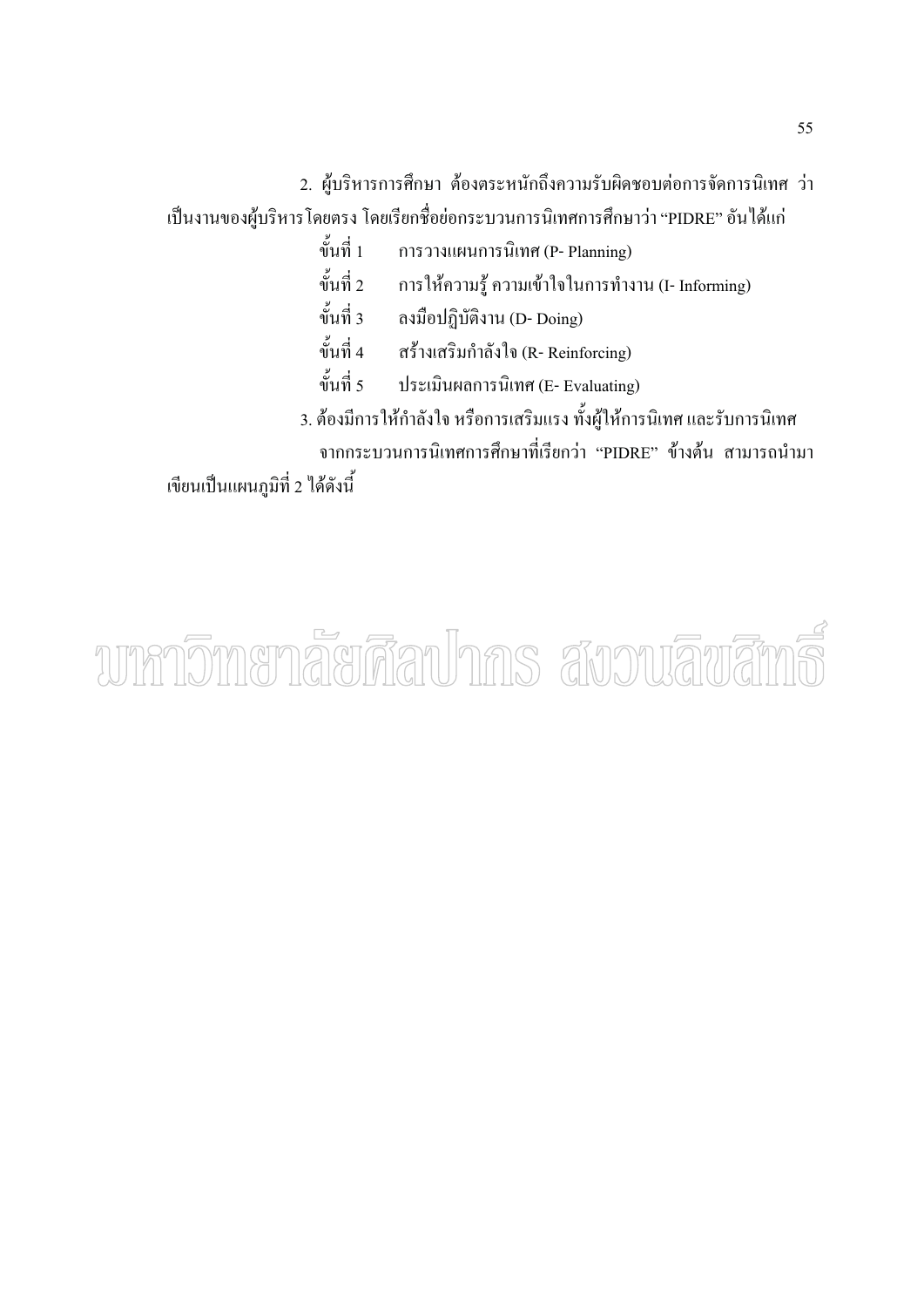

้แผนภูมิที่ 2 กระบวนการนิเทศการศึกษาของสงัด อุทรานันท์

ี ที่มา : สงัด อุทรานันท์, อ้างถึงใน ไพโรจน์ กลิ่นกุหลาบ, <u>การนิเทศการศึกษา : ทฤษฎีและการ</u> <u>ู ปฏิบัติ (</u>กรุงเทพฯ : ภาควิชาการบริหารศึกษา คณะศึกษาศาสตร์ มหาวิทยาลัยศรีนครินทรวิโรฒ, ม.ป.ป.), 53.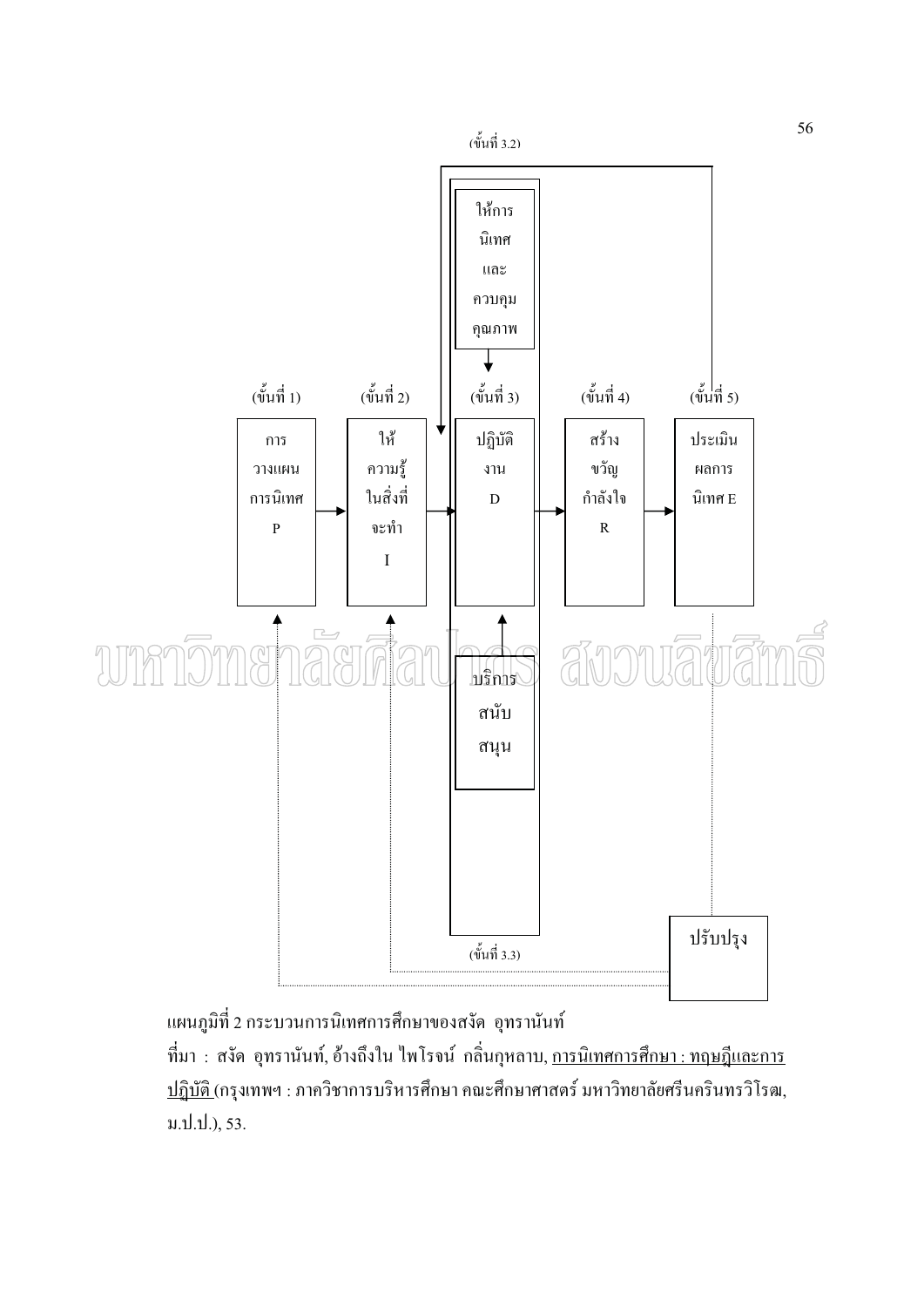ิจากแผนภาพข้างต้นเห็นได้ว่า การนิเทศจะประสบผลสำเร็จหรือไม่ จะต้อง ้คำเนินการเป็นขั้นตอนต่อเนื่องกัน ดังที่กล่าวมาในข้างต้นการคำเนินการดังกล่าวจะเป็นไปอย่างไม่ หยุดนิ่ง จนกว่าจะบรรลุผลตามที่วางไว้ หรือสามารถพัฒนาผู้รับการนิเทศให้เป็นไปตามต้องการ และหากต้องการเริ่มการนิเทศในสิ่งใหม่ หรือตั้งเป้าหมายใหม่ก็ต้องดำเนินการตั้งแต่เริ่มใหม่ จน ้สิ้นสดเมื่อบรรลเป้าหมาย หรือมีความพึงพอใจ

#### 6.4 กิจกรรมสำหรับการนิเทศ

้กิจกรรมสำหรับการนิเทศ หมายถึง การกระทำ หรือการปฏิบัติของบุคลากรที ้เกี่ยวข้องกับการนิเทศการศึกษา ซึ่งอาจแบ่งกิจกรรมดังกล่าวออกเป็น 3 กลุ่ม คือ

| กิจกรรมสำหรับผู้นิเทศ              | กิจกรรมร่วมกัน | กิจกรรมสำหรับผู้รับการนิเทศ    |
|------------------------------------|----------------|--------------------------------|
| 1. การบรรยาย                       | 1. การประชุม   | 1. การฟัง                      |
| 2. การสาธิต<br>$\rightarrow$       | 2. การอภิปราย  | 2. การดู                       |
| 3. การสังเกต<br>ี่ 4. การสัมภาษณ์  |                | 3. การอำน<br>4. การเขียมเขื่อน |
| 5. การบันทึกข้อมูล                 |                | 5. การไปทัศนศึกษา              |
| 6. การจัดทำเครื่องมือและทำการทดสอบ |                | 6. การปฏิบัติตามคำแนะนำ        |
| 7. การวิเคราะห์                    |                | ่ 7. บทบาทสมมุติ               |
| 8. การเขียน                        |                | 8. นิทรรศการ                   |

ตารางที่ 2 กิจกรรมสำหรับการบิเทศ

#### 1. กิจกรรมที่ผู้นิเทศเป็นผู้ปฏิบัติ

เป็นกิจกรรมที่ผู้นิเทศใช้สำหรับให้ความรู้แก่ผู้รับการนิเทศหรือทำการตรวจสอบ ข้อมลเพื่อประโยชน์ในการพัฒนาผ้รับการนิเทศ กิจกรรมดังกล่าวได้แก่ 1)การบรรยาย เป็นกิจกรรม ี ที่เน้นการถ่ายทอดความรู้ของผู้นิเทศไปสู่ผู้รับการนิเทศ สามารถกระทำได้หลายลักษณะ เช่น การ ี บรรยายปากเปล่า การบรรยายโดยใช้สื่อประกอบ การบรรยายเป็นกลุ่ม เป็นต้น 1.1) การบรรยาย ปากเปล่า (Lecturing) มีใช้กันแพร่หลายมานานแล้ว ใช้ได้ทั้งกลุ่มเล็กและกลุ่มใหญ่ ทำได้ง่าย ้เพียงแต่ใช้การพูดและการฟัง ประสบการณ์ที่ได้จากกิจกรรมการบรรยายจะอยู่ในระดับต่ำ จึงไม่ ้ เหมาะกับจุดประสงค์ในการเปลี่ยนแปลงเจตคติ ค่านิยม หรือพฤติกรรมต่างๆ และในทางปฏิบัติมัก ใช้การบรรยายเป็นเพียงส่วนหนึ่งของการฝึกอบรมเท่านั้น 1.2) การบรรยายโดยใช้สื่อประกอบ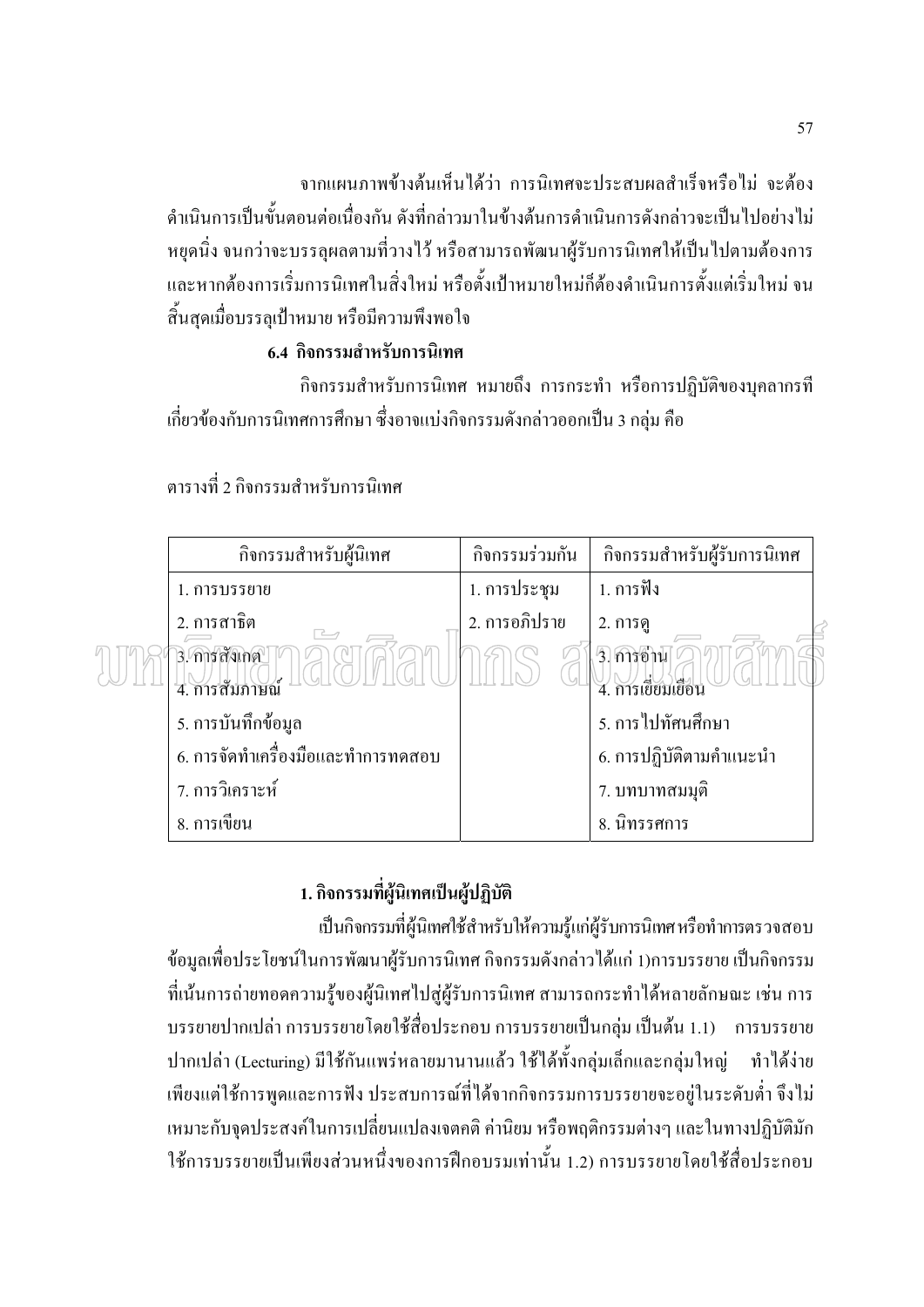(Visualized Lecturing) เป็นการบรรยายที่ใช้ทัศนูปกรณ์เข้ามาช่วย เช่น สไลด์ แผนภูมิ แผนภาพ ้เป็นต้น เพื่อประกอบการบรรยาย การให้ผู้ฟังได้มองเห็นสิ่งต่างๆ ที่เสนอจะช่วยให้ผู้ฟังมีความ ี่ สนใจมากขึ้น และแม้จะก่อให้เกิดประสบการณ์ระดับต่ำแต่ก็ยังดีกว่าการบรรยายโดยไม่มีอะไร ประกอบเลย ในปัจจุบันได้มีการใช้สื่อประสม (multi-media) คือการใช้สื่อหลายๆ ประเภท ประกอบการบรรยายมากขึ้น 1.3) การบรรยายเป็นกลุ่ม (Panel Presenting ) การบรรยายเป็นกลุ่มจะ ี่ ช่วยให้การบรรยายน่าสนใจมากขึ้น สามารถคำเนินการใด้หลายลักษณะ เช่น การบรรยายเป็นหมู่ ้ คณะจะมีผู้ให้ข้อมูลหลายคนที่ต่อเนื่องกัน และอาจมีผู้แสดงความเห็นเพิ่มเติมได้ นอกจากนี้การ ้เสนอข้อมูลในลักษณะของการจัดแบบ symposium ซึ่งเป็นการเสนอข้อมูลอย่างเป็นทางการ ี การโต้วาทีก็เป็นอีกลักษณะหนึ่งของการเสนอข้อมูลเป็นกลุ่ม การบรรยายนี้จะเน้นที่การให้ข้อมูล แนวความคิด หรือแลกเปลี่ยนความคิดเห็นซึ่งกันและกัน ประสบการณ์ที่เกิดขึ้นจะสูงกว่าการ ิบรรยายทั้ง 2 แบบที่กล่าวมาข้างต้น ปกตินิยมใช้กิจกรรมการเสนอข้อมลเป็นกล่มเป็นส่วนนำ และ ้จะตามด้วยการอภิปรายเป็นกล่มย่อย หรือระดมความคิดเห็น 2) การสาธิต เป็นกิจกรรมที่ม่งให้ผู้อื่น ้เห็นการคำเนินการคล้ายสถานการณ์จริง แต่ผู้ที่มีส่วนร่วมในกิจกรรมนี้จะเป็นไปอย่างจำกัด ประสบการณ์ที่ได้จะอยู่ในระดับปานกลาง และมักมีข้อจำกัดอยู่คือ หากดำเนินการกับกลุ่มขนาด $_\geq$ เล็กก็จะใบสุ้มค่าหรือ ไม่ประหยัด แต่ถ้าเป็นกลุ่มใหญ่ก็มักจะ ไม่สามารถทราบรายละเอียดใส้อย่าง ทั่วถึง การสาธิตจะมีคุณค่ามากขึ้นในกรณีที่มีการดำเนินการสังเกตอย่างเป็นระบบ และมีกิจกรรม ้ติดตามมา เช่น การอภิปราย ให้ดูวิดีโอซ้ำอีก และการให้ลองปฏิบัติ เป็นต้น 3)การสังเกตภายใน ห้องเรียนเป็นการสังเกตการทำงานในสถานการณ์จริงของบุคลากร เพื่อวิเคราะห์สภาพการ ปฏิบัติงาน ช่วยให้ทราบจุดดีหรือจุดอ่อนของบุคลากร สามารถนำมาเป็นประโยชน์ในการ ประเมินผลการปฏิบัติงาน หรือใช้ในการพัฒนาบุคลากรได้ การสังเกตจะมีคุณภาพหากผู้สังเกตมี ้ทักษะ เครื่องมือที่มีคุณภาพ และมีการบันทึกข้อมูล ได้อย่างถูกต้อง ผลที่มีต่อประสบการณ์นั้นจะอยู่ ในระดับปานกลางที่ค่อนข้างไปทางต่ำ 3) การสัมภาษณ์เป็นกิจกรรมสำหรับสืบหาข้อมลต่างๆ ้อาจคำเนินการได้หลายลักษณะ เช่น สัมภาษณ์แบบมีโครงสร้าง สัมภาษณ์เฉพาะบางเรื่อง สัมภาษณ์ ทางอ้อม ซึ่งมีลักษณะแตกต่างกันดังนี้ 4.1) การสัมภาษณ์แบบมีโครงสร้าง (Structured Interviewing)มีจุคประสงค์หลักเพื่อให้ได้ข้อมูลต่างๆ ตามที่ต้องการ เป็นกิจกรรมที่ช่วยเหลือ ิ คณะทำงาน การสื่อสารกับกลุ่มคน และการตรวจสอบยืนยันข้อมูลต่างๆ การสัมภาษณ์แบบนี้จะถูก ้ ควบคุมโดยผู้สัมภาษณ์ และเป็นกิจกรรมที่มีโครงสร้างที่มีคุณค่าสูงพอสมควรหากมองในเรื่อง รายละเอียดเฉพาะอย่าง โดยรวมแล้วถือว่ามีผลต่อประสบการณ์ในระดับปานกลาง 4.2) การ ิสัมภาษณ์เฉพาะบางเรื่อง (Focused Interviewing)เป็นการสัมภาษณ์แบบกึ่งโครงสร้าง โดยทำการ ้สัมภาษณ์เฉพาะบางส่วนที่ผู้ตอบสามารถตอบใด้เท่านั้น กิจกรรมนี้หากมีการดำเนินการอย่างมี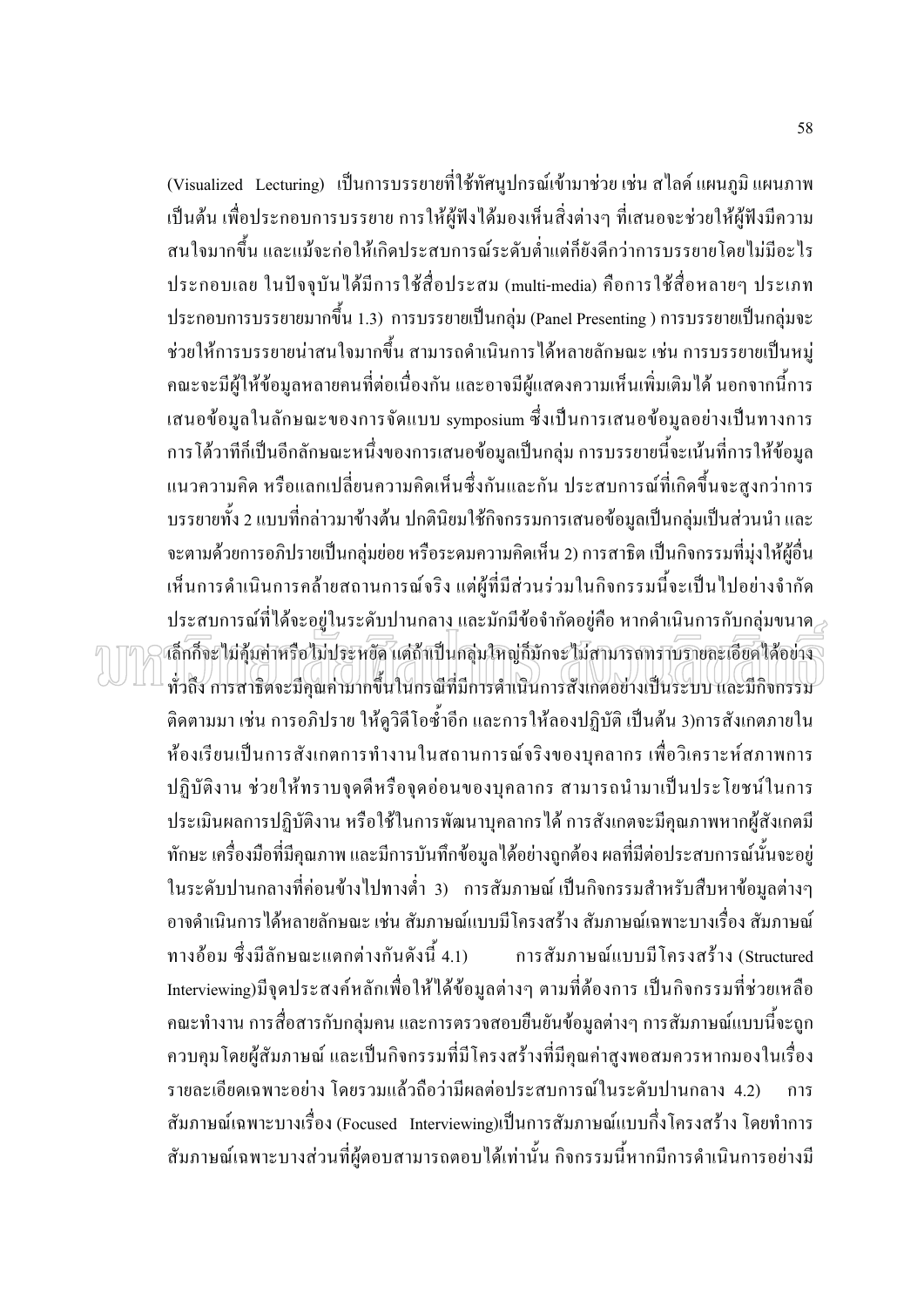้ ระบบแล้ว ผู้นิเทศสามารถวิเคราะห์สถานการณ์ภายในห้องเรียนได้เป็นอย่างดี ประสบการณ์ที่ได้อยู่ ในระดับปานกลาง 4.3) การสัมภาษณ์ทางอ้อม (Non-directive Interviewing)เป็นการรับข้อมูลจาก ิบุคคลที่เราสนทนา โดยผู้สัมภาษณ์จะพยายามให้ผู้รับการสัมภาษณ์ระลึกถึงข้อมูลในอดีต ปัจจุบัน หรือคาดการณ์ในอนาคตเพื่อประเมิน หรือตัดสินใจว่าจะทำในลักษณะใด ลักษณะของการ ี สัมภาษณ์จะสนใจอยู่ที่ปัญหาและความสนใจของผู้รับการสัมภาษณ์เป็นสำคัญ เนื่องจากการ ้สัมภาษณ์ทางอ้อมไม่มีการจัดลำดับขั้นตอนที่จะสนทนา หารใช้การบันทึกเสียงประกอบจะเป็นการ ี่ดี เพื่อจะได้นำมาเป็นข้อมูล หากการวิเคราะห์ไม่สมบูรณ์ในส่วนใดส่วนหนึ่ง ประสบการณ์ที่ ้เกิดขึ้นจะอยู่ในระดับปานกลางที่ค่อนข้างไปทางสูง 5) การบันทึกข้อมูล มีจุดประสงค์สำคัญในการ ้เก็บข้อมูลไว้เป็นหลักฐาน เพื่อประโยชน์ในการวิเคราะห์หรือการใช้อ้างอิงในโอกาสต่อไป สามารถ ทำได้หลายลักษณะ ดังนี้ 5.1) ิ การบันทึกข้อมลด้วยการเขียนทำได้ง่ายและนิยมทำกันมาก โดยทั่วไปจะทำการบันทึกเฉพาะข้อมูลที่มีความสำคัญและจำเป็นจริงๆ เท่านั้น จะไม่ทำโดยละเอียด เพราะเป็นการเสียเวลาทั้งการบันทึกและอ่านเนื้อหาที่ได้บันทึกไว้ร.2) การบันทึกข้อมูลด้วยเทป บันทึกเสียง (Tape Recording)เป็นการบันทึกรายละเอียดของข้อมูลซึ่งสามารถสื่อสารกันด้วยเสียง ้มีความสะดวกในการใช้เนื่องจากเครื่องบันทึกเสียงมีราคาถูกและกระทำได้ง่าย และหากนำไปใช้<sub>⊘</sub> ้ควบคู่กับการสังเกตการณ์สอนในห้องเรียน ก็จะช่วยลดความผิดพลาดในการบันทึกการสังเกต พฤติกรรม และความขัดแย้งระหว่างผู้ให้การนิเทศกับผู้รับการนิเทศ ที่จะเกิดจากการให้ข้อมูล ้ผิดพลาดได้เป็นอย่างดีร.3) การบันทึกวิดิโอเทปและถ่ายภาพกิจกรรมนี้มีประโยชน์ในการพัฒนา หลักสูตร การประเมินผล การฝึกอบรม และประชาสัมพันธ์ วีดิโอเทปเป็นเครื่องมือที่แสดงให้เห็น ้ ทั้งภาพและเสียง สามารถดูได้ทันที และลบแล้วนำกลับมาบันทึกได้ใหม่อีก ส่วนการถ่ายภาพจะเป็น ประโยชน์มากในการแสดงนิทรรศการ หรือจัดทำภาพประกอบในการทำรายงานประเมินผล  $\mathcal{L}$ ้การจัดทำเครื่องมือและข้อทดสอบ เกี่ยวข้องกับการใช้แบบทดสอบ แบบสำรวจ แบบแสดงความ ้คิดเห็น และเครื่องมืออื่นๆ มักมีการนำไปใช้ร่วมกับกิจกรรมอื่นๆ อยู่บ่อยๆ เช่นการสัมภาษณ์ การ ้สังเกต 7) การวิเคราะห์ข้อมูลและการคิดคำนวณ มีความสำคัญมากสำหรับผู้นิเทศในการติดตาม และประเมินผลการวิจัยเชิงปฏิบัติ และการควบคุมประสิทธิภาพการสอน การคิดคำนวณใม่ ้จำเป็นต้องเป็นเรื่องที่ซับซ้อนหรือเกี่ยวข้องกับการวิเคราะห์ด้วยคอมพิวเตอร์ ในความเป็นจริง ้ศึกษานิเทศก์จำเป็นต้องมีความสามารถและทักษะในการคำนวณอย่างง่ายๆ ได้แก่ การคิดคำนวณหา ี ค่าดัชนีต่างๆ การเขียนตาราง กราฟ และแผนภูมิแสดงความสัมพันธ์ของตัวเลข เป็นต้น 8) การ ้เขียน ใช้เป็นสื่อกลางในการนิเทศเกือบทุกเรื่อง เป็นกิจกรรมสื่อความหมายที่มีความสำคัญมาก โดยเฉพาะการเขียนเอกสารต่างๆ ที่ใช้ในการฝึกอบรม เป็นกิจกรรมที่ให้ประสบการณ์ในระดับสูง เพราะก่อให้เกิดการปรับปรุงความเข้าใจทั้งผู้เขียนและผู้อ่าน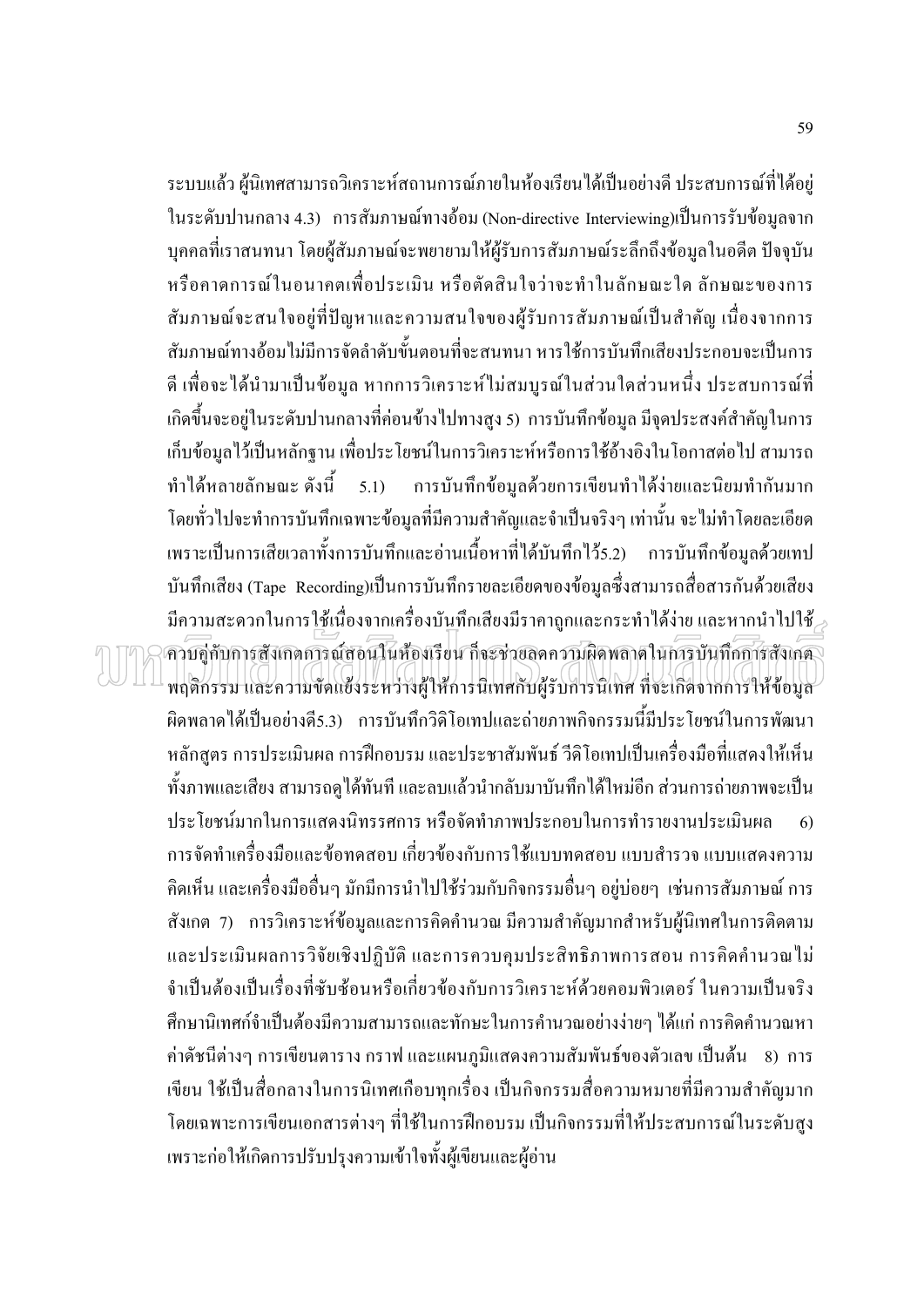#### ่ 2. กิจกรรมที่ผู้นิเทศและผู้รับการนิเทศเป็นผู้ปฏิบัติร่วมกัน

้กิจกรรมในส่วนนี้ แม้บทบาทในการจัดกิจกรรมจะเป็นผู้ให้การนิเทศ แต่ก็ ้ต้องการความร่วมมือจากผู้เข้ารับการนิเทศ กิจกรรมดังกล่าว ได้แก่

1. การประชุม จัดได้หลายลักษณะ ดังนี้ 1) การประชุมชี้แจงเป็นการเสนอ ี ข้อมูลให้ผู้ผู้รับการนิเทศได้ทราบ กระทำได้ทั้งกลุ่มขนาดเล็กและใหญ่ ส่วนใหญ่มุ่งเน้นบทบาท ี ของผู้นิเทศ ผู้รับการนิเทศสามารถมีส่วนร่วมด้วยการซักถาม หรือแสดงความเห็นต่างๆ ได้ 2) การ ี ประชุมกลุ่มย่อย เป็นการประชุมเพื่ออภิปรายในหัวข้อเรื่องที่จำเพาะเจาะจง โดยมีการกำหนด โครงสร้างน้อยที่สด แต่จะม่งเน้นปฏิสัมพันธ์ภายในกล่มมากที่สด ม่งที่การแสดงความคิดเห็นที่มี ต่อเรื่องใดเรื่องหนึ่งโดยเฉพาะก่อนหน้าที่จะมีการประชุมนี้สมาชิกในกลุ่มจะได้รับทราบหัวข้อหรือ ี ประเด็นต่างๆ 3) การระดมสมองเป็นกิจกรรมที่เกี่ยวข้องกับการเสนอความคิด วิธีการแก้ปัญหา หรือให้ข้อแนะนำต่างๆแต่ละคนในกล่มจะแสดงความคิดเห็นออกมาโดยไม่มีการอภิปราย วิเคราะห์ หรือวิพากษ์วิจารณ์แต่อย่างใด แม้ว่าจะเป็นลักษณะของการแสดงความเห็นที่ค่อนข้างอิสระ แต่หาก ี่ มีการกำหนดปัญหาหรือวางโครงการที่ชัดเจน ย่อมสามารถได้แนวคิดต่างๆ มากมายในระยะเวลาที่ จำกัดบรรยากาศในกิจกรรมต้องเป็นไปในทางที่ลี ไม่มีอ<sub>ี</sub>กดิ์ 0 ไ ๆ 0

ี้ 2. การอภิปราย เป็นกิจกรรมที่ผู้นิเทศและผู้รับการนิเทศทำร่วมกัน เหมาะ ี สำหรับกลุ่มขนาดเล็ก ประสบการณ์ที่เกิดขึ้นจะอยู่ในระดับปานกลาง เพราะการอภิปรายจะ เกี่ยวข้องกับการปฏิสัมพันธ์ทั้งทางภาษาและท่าทาง อาจนำกิจกรรมนี้ไปใช้ร่วมกับกิจกรรมอื่นๆ ้เช่น บทบาทสมมติ การอ่านงานวิจัย การสาธิต และการบรรยายเพื่อแก้ปัญหาต่างๆ ที่มีความ หับห้อนได้

#### 3. กิจกรรมที่ผู้รับการนิเทศเป็นผู้ปฏิบัติ

เป็นกิจกรรมที่เน้นบทบาทของผู้เข้ารับการนิเทศ โดยผู้เข้ารับการนิเทศจะ ปฏิบัติตามกิจกรรมที่ผู้ให้การนิเทศจัดไว้ ซึ่งกิจกรรมดังกล่าว ได้แก่

1. การฟัง เป็นกิจกรรมที่ช่วยถ่ายทอดความคิดเห็นจากบุคคลหนึ่ง ไปสู่อีก ึคนหนึ่งซึ่งอาจเป็นหลายคนก็ได้ การฟังนอกจากฟังจากการบรรยายแล้วอาจฟังจากสื่อต่างๆ ซึ่งการ ้ ฟังจากสื่อจะเป็นประโยชน์มากสำหรับการฝึกทักษะ โดยเฉพาะอย่างยิ่งการเลียนสำเนียงหรือเสียง ่ 2. การดู เป็นการรับข้อมูลโดยใช้สื่อทางตา ซึ่งนับว่ามีบทบาทมากขึ้นใน

้ปัจจุบัน เนื่องจากความก้าวหน้าทางการใช้สื่อประเภทนี้มีสูงมาก มีความสะดวก ราคาไม่แพง 3. การอ่าน สามารถใช้กับบุคคลจำนวนมาก และผู้รับการนิเทศอยู่ไกล เพียงใดก็สามารถกระทำได้ กิจกรรมการอ่านโดยมากจะให้อ่านข้อความข่าวสารจากแบบเรียนสำเร็จรูป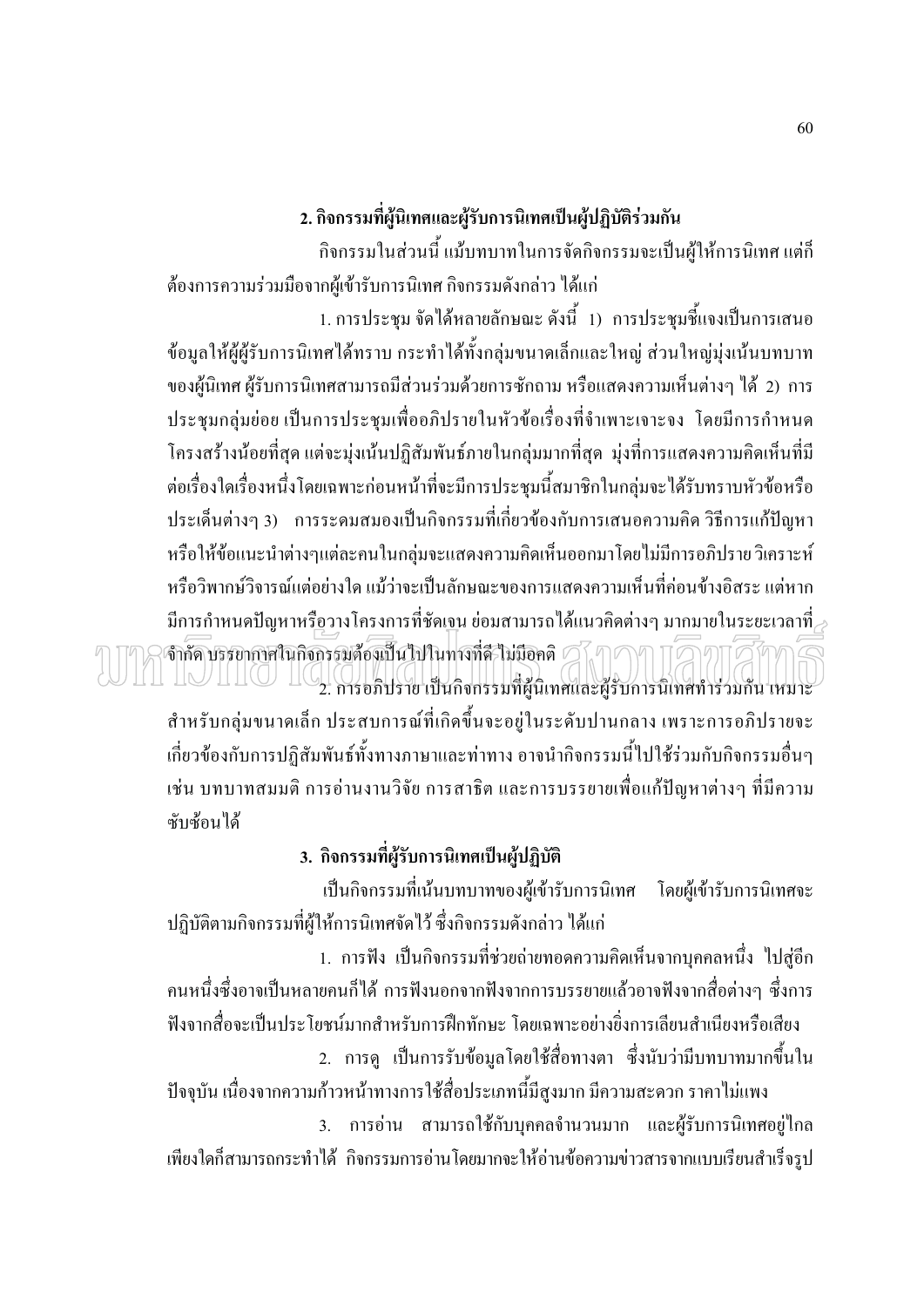หรือแบบเรียนในลักษณะต่างๆ กิจกรรมนี้จะมีคุณค่ามากขึ้นหากดำเนินการอย่างมีระบบ และมีการ ้อภิปรายหลังจากการอ่านเสร็จสิ้นลง ปัจจุบันมีการนำกิจกรรมนี้ไปผสมผสานกับกิจกรรมอื่น สำหรับการฝึกอบรบบากขึ้น

่ 4. การเยี่ยมเยือน เป็นกิจกรรมที่บุคคลหนึ่งไปเยี่ยมและสังเกตการณ์ทำงานของ ้อีกบคคลหนึ่ง แม้ว่าจะสามารถทำเป็นกล่มเล็กได้ แต่ในทางปฏิบัติโดยทั่วไปมักจะดำเนินการใน ิลักษณะของกิจกรรมรายบุคคล กิจกรรมนี้จำเป็นต้องมีคู่มือเกี่ยวกับการสังเกตพฤติกรรมทำงาน ้ ควบคู่ไปด้วยจึงจะ ได้ผลดี ประสบการณ์ที่เกิดขึ้นจัดอยู่ในระดับปานกลางค่อนข้างไปในทางสูง

5. การไปทัศนศึกษา กิจกรรมนี้แม้จะเป็นที่สนใจของครูและนักเรียน แต่ไม่

้นิยมนำมาใช้ในการฝึกอบรมครประจำการมากนัก การไปทัศนศึกษาจะได้ประโยชน์ ในเชิงเพิ่มพน ประสบการณ์แก่ผู้ร่วมกิจกรรม ประสบการณ์ที่ได้จัดอยู่ในระดับปานกลางค่อนข้างสูง และมีความ แตกต่างจากกิจกรรมการเยี่ยมเยือนตรงที่ กิจกรรมทัศนศึกษาจะไม่เกี่ยวข้องกับการสังเกต พถติกรรมการสอนในห้องเรียนเลย

6. การปฏิบัติตามคำแนะนำ กิจกรรมนี้ใช้ได้กับรายบุคคลหรือกับกลุ่มขนาด เล็ก มุ่งเน้นการปฏิบัติ กิจกรรมนี้เป็นที่สนใจมากขึ้นเมื่อมีการฝึกทดลองหรือการฝึกสอน การนิเทศ $_{\geq}$ ี่การสอนเเบบคลินิกมีการใช้กิจกรรมลักษณะมาก และกิจกรรมนี้บางครั้งอาจร่วมกับกิจกรรมการ เขียมเยือนและกิจกรรมการสังเกต CHWIN II URCHUICH  $\left| \left| \left| \left| \left| \left| \left| \left| \left| \right| \right| \right| \right| \right| \right| \right| \right|$ 

7. บทบาทสมมุติ เป็นกิจกรรมที่สะท้อนให้เห็นความรู้สึกนึกคิดของบุคคลใน ้วัฒนธรรมต่างๆ บทบาทสมมติที่นำมาใช้ในการศึกษามีลักษณะคล้ายกับการปฏิบัติในสภาพการณ์ที่ ้เป็นจริง ในกรณีที่นำมาใช้ในการนิเทศส่วนใหญ่มักเอาปัญหาที่เกิดขึ้นกับตัวครูมาเป็นตัวกำหนดให้ ้ผู้ทำกิจกรรมสมมติตัวเอง ว่าอยู่ในสถานการณ์นั้นเขาจะทำอย่างไร กิจกรรมนี้ช่วยให้เข้าใน ิสถานการณ์ต่างๆ ใด้เป็นอย่างดี ไม่ต้องอธิบายด้วยคำพูดอย่างละเอียดลออ หลังจากกิจกรรมผ่านไป ้ ควรมีการอภิปรายเพื่อวิเคราะห์เกี่ยวกับเหตุการณ์ที่สังเกตได้ กิจกรรมนี้มีประสบการณ์ในระดับ ปานกลางที่ค่อนข้างไปทางสง

8. การจัดนิทรรศการเกี่ยวกับวัสดุและเครื่องมือต่างๆ จะช่วยในการฝึกอบรม หรือเป็นกิจกรรมสำหรับงานพัฒนาวัสดุต่างๆ กิจกรรมนี้จะมีคุณค่าเป็นอย่างมาก เมื่อนำมาใช้ควบคู่ ้กับกิจกรรมอื่นๆ ซึ่งจะเพิ่มความสนใจให้กับผู้เข้าร่วมกิจกรรมได้เป็นอย่างดี ผลที่มีต่อ ประสบการณ์จัดว่าอยู่ในระดับปานกลางค่อนข้างไปทางต่ำ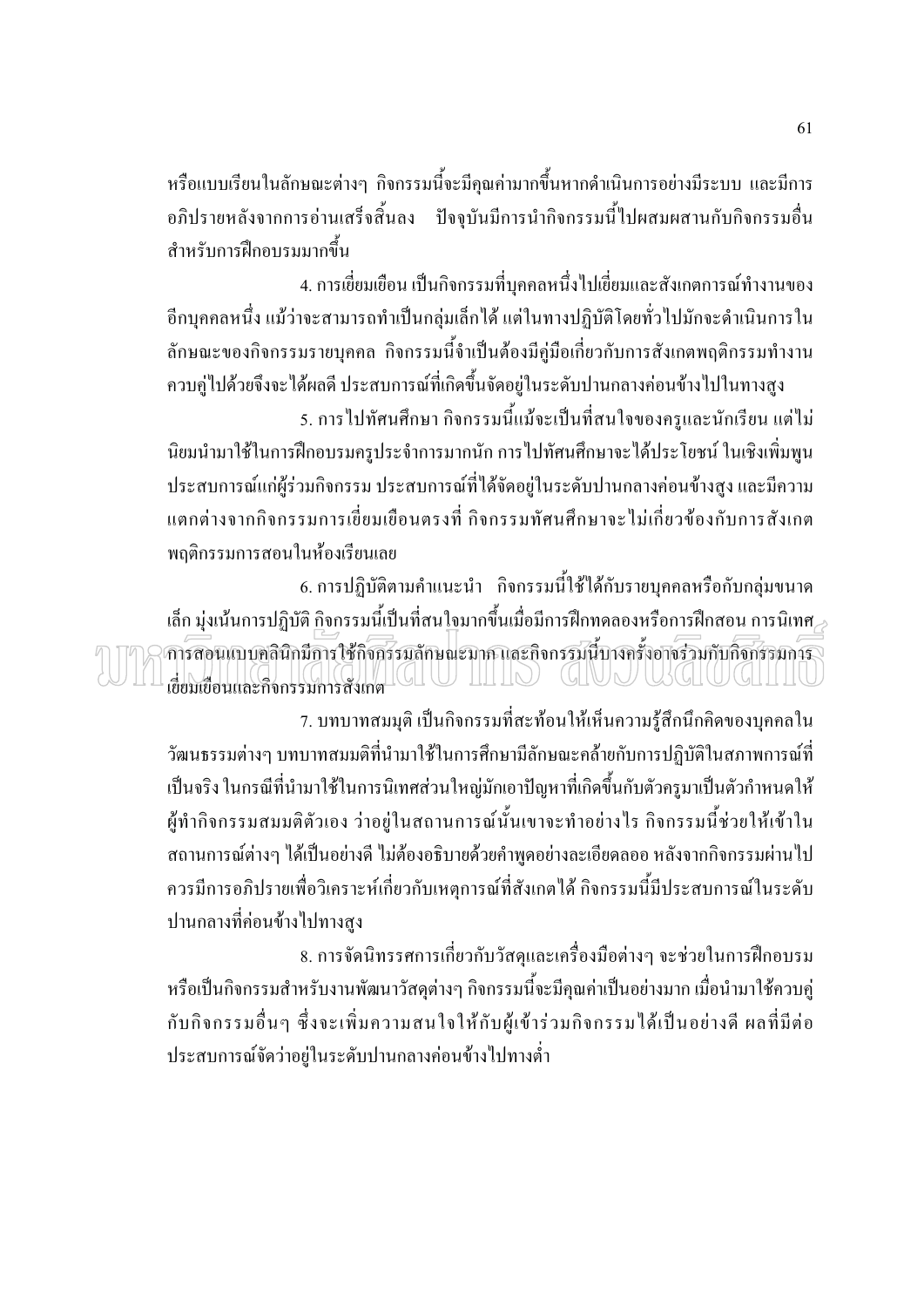แต่ในการเลือกกิจกรรมใด ๆ ในการนิเทศ ต้องคำนึงถึงสิ่งต่าง ๆ ต่อไปนี้ 1. จุดประสงค์ของการนิเทศ

ึกิจกรรมการนิเทศในแต่ละประเภทจะสนองตอบต่อจุดประสงค์ที่แตกต่างกัน ้ คังนี้ 1) กิจกรรมที่ช่วยพัฒนาทางค้านพุทธิพิสัย เป็นกิจกรรมที่ช่วยสร้างความรู้ ความเข้าใจในสิ่ง ต่างๆ ที่ทำการนิเทศ 2) กิจกรรมที่ช่วยพัฒนาเจตคติ เป็นกิจกรรมที่เปลี่ยนความรู้สึกนึกคิดต่างๆ ให้เป็นไปในทางที่ดี มีความกระตือรือร้นและมีกำลังใจในการทำงาน 3) กิจกรรมที่ช่วยพัฒนา ้ทักษะในการทำงาน เป็นกิจกรรมที่จะช่วยให้เกิดความคล่องแคล่ว ว่องไว มีความชำนาญในการ ทำงาน หรือเกิดความผิดพลาดน้อยลง

#### 2. ขนาดของกลุ่มผู้รับการนิเทศ

สามารถแบ่งขนาดของการนิเทศการศึกษาที่ปฏิบัติกันโดยทั่วไปได้ 4 ขนาด ้ ดังนี้ 1) การนิเทศเป็นรายบุคคล หมายถึง การนิเทศที่มีผู้รับการนิเทศ 1 คน แต่ผู้นิเทศจะมีมากกว่า 1 ึ คนก็ได้ การนิเทศแบบนี้มักได้ผลสัมฤทธิ์ค่อนข้างสง แต่เป็นการสิ้นเปลืองค่าใช้จ่ายและเวลาในการ ้คำเนินการอย่างมาก จึงนิยมใช้สำหรับการนิเทศการสอนในห้องเรียน หรือนิเทศเพื่อการปรับปรง ข้อบกพร่องของบุคลากรคนใดคนหนึ่ง มากกว่าใช้กับการนิเทศบุคลากรโดยทั่วไป อาจจะใช้ $_{\leq}$ ลึกษณะของกิจกรรมการสังเกต 2) การนิเทศเป็นกลุ่มขนาดเล็ก หมายถึง การนิเทศที่มีผู้รับการ นิเทศจำนวนไม่มาก และไม่ควรเกิน 30 คน การนิเทศแบบนี้จะได้ผลสัมถุทธิ์สงรองลงมาจากการ ้นิเทศรายบุคคล แต่ก็เป็นการนิเทศที่คุ้มค่ากับเวลาและค่าใช้จ่าย 3) การนิเทศเป็นกลุ่มใหญ่ หมายถึง ี การนิเทศที่มีผู้รับการนิเทศจำนวนมากกว่า 30 คน มักทำเพื่อให้เกิดความรู้ความเข้าใจ มากกว่ามุ่งให้ ้เกิดทักษะในการปฏิบัติงาน การนิเทศนี้จำเป็นต้องใช้เครื่องมือชนิดต่างๆ ช่วยในการนิเทศเป็น ้อย่างมาก ขณะเดียวกันก็มีค่าใช้จ่ายไม่มากหากเปรียบเทียบกับการนิเทศเป็นรายบคคลหรือการ ้นิเทศเป็นกลุ่มเล็ก 4) การนิเทศกลุ่มมวลชน หมายถึง การนิเทศที่มีผู้รับการนิเทศไม่จำกัดจำนวน และอยู่ห่างไกลเพียงใดไม่สำคัญ การนิเทศแบบนี้จะเป็นการนิเทศโดยผ่านสื่อมวลชน จำเป็นต้อง อาศัยความรู้ทางด้านเทคโนโลยีมาประกอบการดำเนินงานด้วย

#### ่ 3. ระดับคุณภาพของกิจกรรมที่พอจะยอมรับได้

้กิจกรรมการนิเทศในแต่ละชนิดมักจะให้ประสบการณ์ที่แตกต่างกัน สิ่งที่ ผู้นิเทศต้องพิจารณาคือระดับประสบการณ์ที่เกิดขึ้นนั้น เป็นที่พอใจหรือไม่ หากต้องการให้ผู้รับการ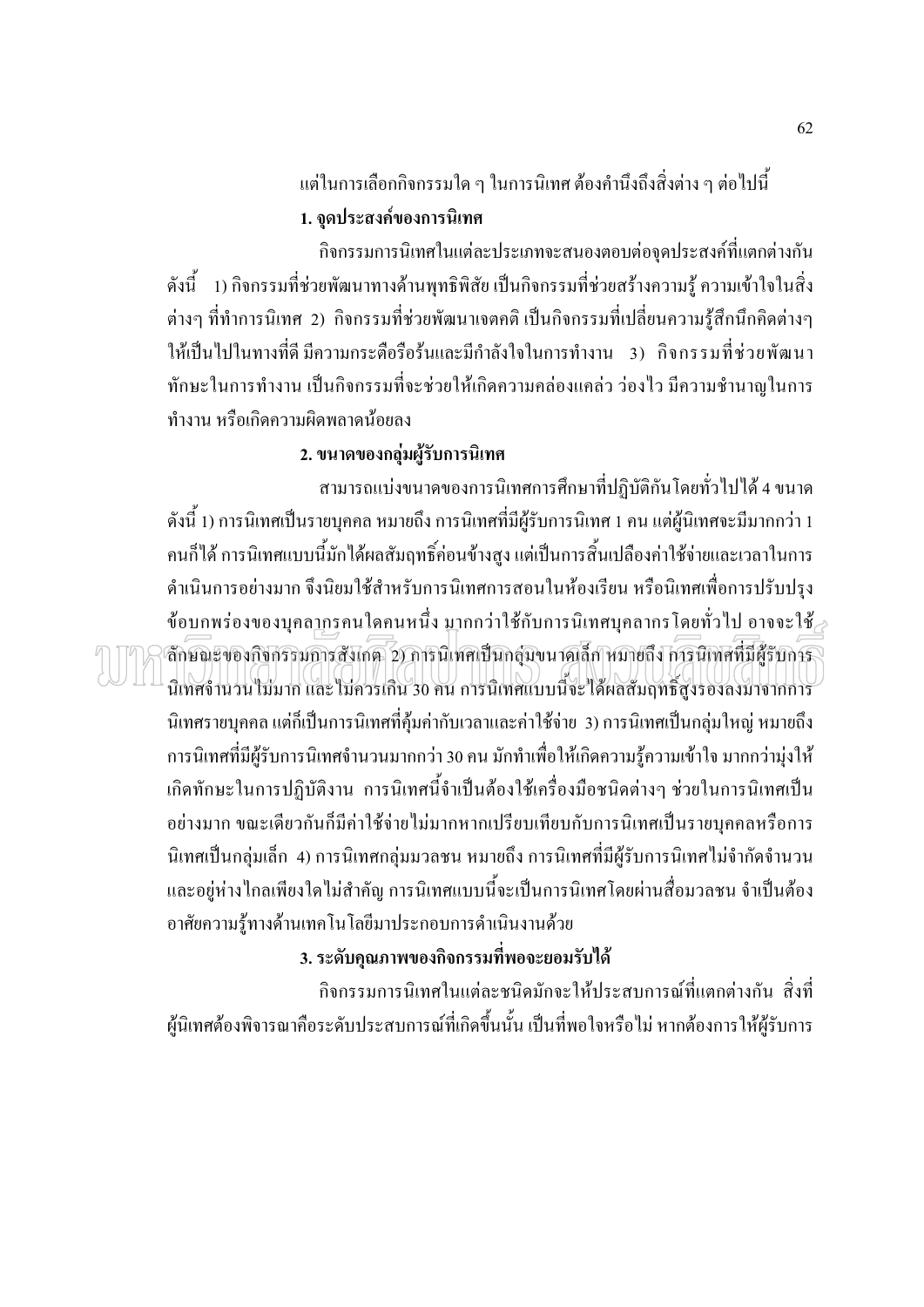้นิเทศได้ทบทวนหรือแสดงความคิดเพื่อหาลู่ทางแก้ปัญหา โดยอาศัยประสบการณ์หรือวิธีการที่ผู้อื่น ใค้ปฏิบัติใด้ผลมาแล้ว เราก็ยอมรับและเลือกกิจกรรมชนิดนั้นๆ มาใช้ในการนิเทศได้"

จากหลักเกณฑ์ในการพิจารณากิจกรรมการนิเทศที่กล่าวมาแล้ว พอจะสรุปลักษณะ ้กิจกรรมการนิเทศทั้งหมด เพื่อประโยชน์ต่อการนำไปปฏิบัติ ดังนี้

| กิจกรรมการนิเทศ           | ขนาดของกลุ่ม             | จุดประสงค์     | ระดับประสบการณ์ |
|---------------------------|--------------------------|----------------|-----------------|
|                           |                          |                | ที่เกิดขึ้น     |
| 1. การบรรยาย              | กลุ่มเล็ก, ใหญ่, มวลชน   | ความรู้        | ด่ำ             |
| 2. การสาธิต               | กลุ่มเล็ก, ใหญ่          | ความรู้        | ปานกลาง         |
| 3.การสังเกตภายในห้องเรียน | รายบุคคล                 | ความรู้        | ปานกลาง         |
|                           |                          |                | ค่อนไปทางต่ำ    |
| 4. สัมภาษณ์               | รายบุคคล                 | ความรู้,เจตคติ | ปานกลาง         |
| .<br>5. การบันทึกข้อมูล   | รายบุคคล,<br>กลุ่มเล็ก   | ัคตามรู้\      | ปานกลาง         |
| 6. การใช้เครื่องมือและการ | รายบุคคล,กลุ่มเล็ก,ใหญ่  | ความรู้,ทักษะ  | ปานกลาง         |
| ทคสอบ                     |                          |                |                 |
| 7. การวิเคราะห์และการคิด  | รายบุคคล,                | ความรู้        | ปานกลาง         |
| คำนวณ                     | กลุ่มเล็ก                |                |                 |
| 8. การเขียน               | รายบุคคล                 | ความรู้        | ศูง             |
| 9. การประชุม              | กลุ่มเล็ก                | ความรู้        | ปานกลาง         |
| 10. การอภิปราย            | กลุ่มเล็ก                | ความรู้        | ปานกลาง         |
| 11. การฟัง                | กลุ่มเล็ก                | ความรู้        | ี่ต่ำ           |
| 12. การดู                 | กลุ่มเล็ก,ใหญ่,มวลชน     | ความรู้        | ต่ำ             |
| 13. การอ่าน               | รายบุคคล,กลุ่มเล็ก,ใหญ่, | ความรู้        | ปานกลาง         |
|                           | มวลชน                    |                |                 |

ตารางที่ 3 ลักษณะกิจกรรมการนิเทศ

AI

<sup>&</sup>lt;sup>70</sup>สงัค อุทรานันท์, <u>การนิเทศการศึกษา หลักการทฤษฎีและปฎิบัติ(</u>กรุงเทพฯ : โรงพิมพ์ มิตรสยาม. 2529).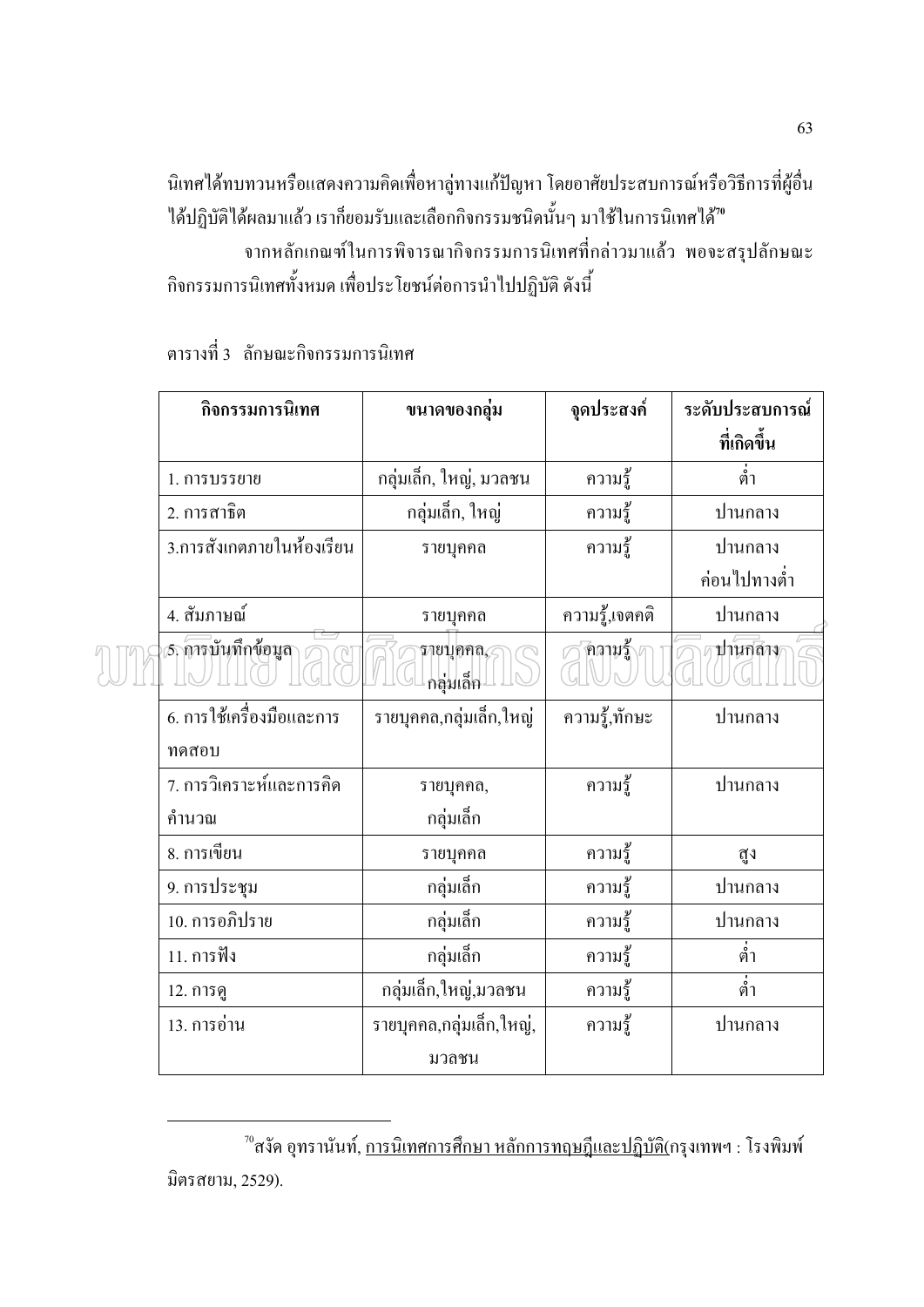ตารางที่ 3 (ต่อ)

| กิจกรรมการนิเทศ          | ขนาดของกลุ่ม<br>จุดประสงค์ |                 | ระดับประสบการณ์ |
|--------------------------|----------------------------|-----------------|-----------------|
|                          |                            |                 | ที่เกิดขึ้น     |
| 14. การเขี่ยมเยือน       | รายบุคคล                   | ความรู้,เจตคติ  | ปานกลาง         |
|                          |                            |                 | ค่อนไปทางสูง    |
| 15. การพาไปทัศนศึกษา     | กลุ่มเล็ก,ใหญ่             | ็ความรู้        | ปานกลาง         |
|                          |                            |                 | ค่อนไปทางสูง    |
| 16. การปฏิบัติตามคำแนะนำ | รายบุคคล,กลุ่มเล็ก         | ความรู้,ทักษะ   | ศูง             |
| 17. บทบาทสมมติ           | กลุ่มเล็ก,ใหญ่             | ความรู้,เจตคติ, | ปานกลาง         |
|                          |                            | ทักษะ           | ้ค่อนไปทางสูง   |
| 18. การจัดนิทรรศการ      | กลุ่มใหญ่                  | ็ความรู้        | ปานกลาง         |

#### รูปแบบการนิเทศการศึกษา

### วิธีการในการนิเทศ(Supervisory Approaches)

้วิธีการนิเทศหรือแบบของการนิเทศการศึกษามีหลายวิธีการ ตั้งแต่เริ่มมีการนิเทศใน ึการศึกษาเป็นต้นมาของแต่ละวิธีที่มีการเผยแพร่ในแต่ละยุก แต่ละสมัยจะแตกต่างกันขึ้นอยู่กับ จุดเน้นของการศึกษาในแต่ละยุค ซึ่งมีหลายวิธีที่น่าสนใจ โดยที่แนวคิดพื้นฐานในบางวิธีในอดีต ้ยังคงมีให้เห็นในการนิเทศการสอนที่รู้จักกันแพร่หลายในปัจจุบัน เช่น วิธีนิเทศแบบมนุษยสัมพันธ์ (Human Relations Supervision) วิธีนิเทศแบบสนับสนุน (Supportive Supervision) วิธีนิเทศแบบ เพื่อนร่วมงาน (Collegial Supervision) วิธีนิเทศแบบหลากหลายวิธีการ (Differentiated Supervision) วิธีนิเทศแบบคลินิก (Clinical Supervision) วิธีนิเทศแบบพัฒนาการ (Developmental Supervision) โดยเฉพาะในช่วงเวลา 10 ปี ที่ผ่านมาจนถึงปัจจุบันจะใช้คำว่า การนิเทศการสอน (Instructional Supervision) หรือการนิเทศในโรงเรียน (Supervision in School) มากกว่าคำว่าการนิเทศการศึกษา (Education Supervision) ซึ่งเป็นการให้ความสำคัญการนิเทศการสอนในโรงเรียนมากยิ่งขึ้น

ี การปฏิบัติงานด้านการบริหาร หรือการนิเทศจะขึ้นอยู่กับหลักการและทฤษฎีที่เกี่ยวข้อง ้กับองค์กร และทฤษฎีที่เกี่ยวข้องกับมนุษย์เสมอ ดังจะเห็นได้ว่าทั้งการบริหารองค์กร การบริหาร ึการศึกษา การนิเทศการศึกษา หรือการนิเทศการสอน จะมีหลักการและทฤษฎีเป็นพื้นฐานและแนว ี ปฏิบัติ เพื่อให้งานบรรลุวัตถุประสงค์และประสบผลสำเร็จ แต่แนวทางการปฏิบัติหรือวิธีการปฏิบัติ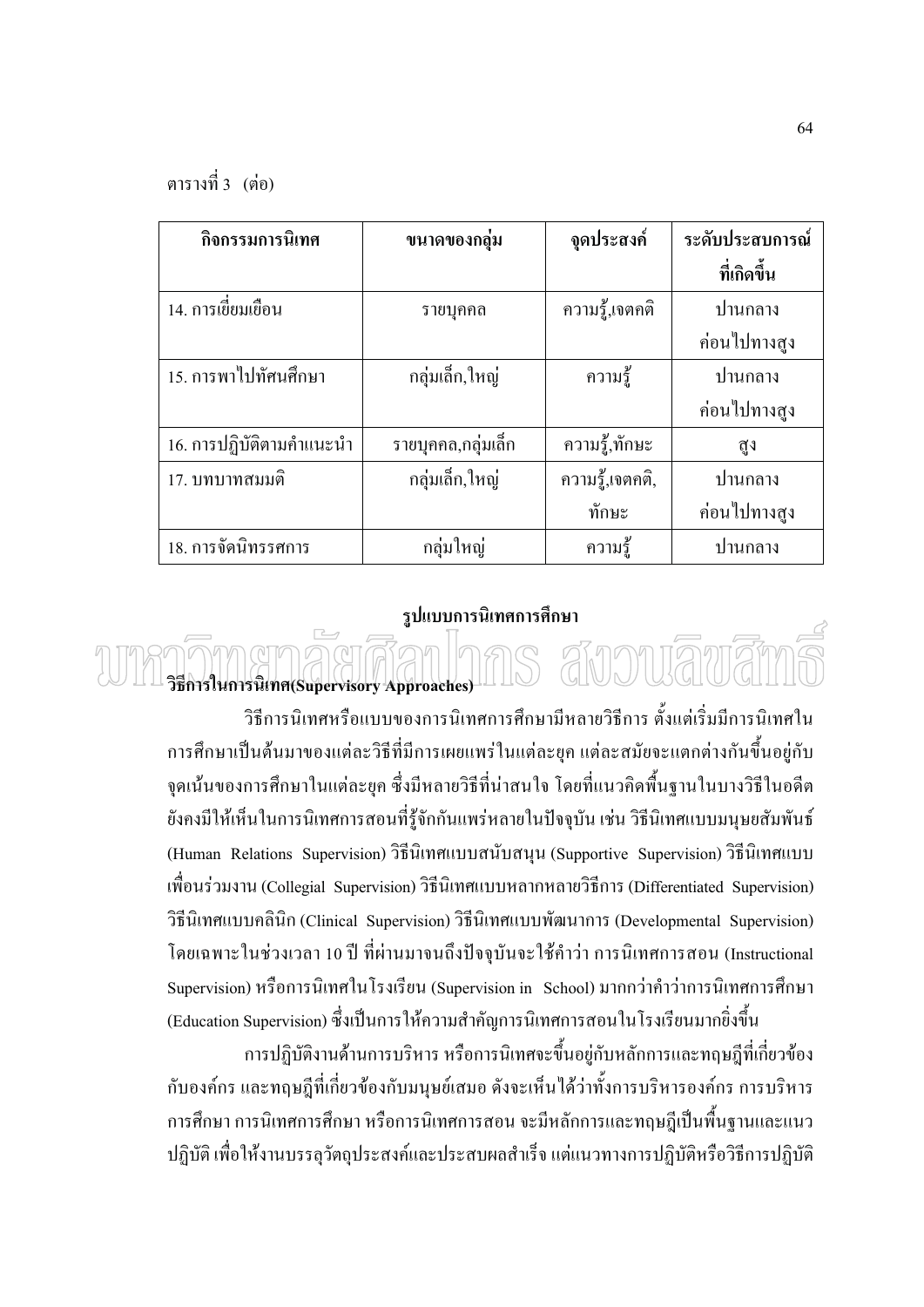ในการนิเทศนั้น มีการเปลี่ยนแปลงวิวัฒนาการมาโดยตลอด โดยอาศัยแนวปฏิบัติเดิมที่ไม่บรรลุ ้เป้าหมายเท่าที่ควรเป็นจุดเริ่มต้นของการเปลี่ยนแปลง เพื่อให้งานที่ปฏิบัติในแต่ละยุคบรรลุ ้เป้าหมายและประสบผลสำเร็จยิ่งขึ้น โดยวิธีการนิเทศในหลายๆ แบบ จะมีการบรณาการหลาย ิทถุษฎีมาเป็นแนวทางในการปฏิบัติ โดยปกติทถุษฎีเกี่ยวกับการนิเทศจะประยกต์หรือปรับใช้ทฤษฎี ิการบริหารจัดการเป็นสำคัญ โดยจะนำเสนอสาระสำคัญของวิธีการนิเทศแต่ละวิธีดังนี้ <sup>71</sup>

#### การนิเทศแบบทรัพยากรมนษย์ (Human Resource Supervision)

์ จากแนวคิดวิธีการนิเทศแบบวิทยาศาสตร์ และวิธีการนิเทศแบบมนุษยสัมพันธ์ (Scientific Supervision and Human Resource Supervision) จึงเป็นที่มาของทฤษฎีใหม่ในการนิเทศ คือ การนิเทศแบบทรัพยากรมนษย์ (Human Resource Supervision) ซึ่งเป็นทฤษฎีของ แมกเกรเกอร์ (McGregor) จากความแตกต่างระหว่างวิธีการนิเทศแบบทรัพยากรมนุษย์ กับวิธีการนิเทศแบบ ้มนุษยสัมพันธ์ ซึ่งเน้นความสัมพันธ์ที่ดีต่อกัน เน้นความพึงพอใจในการปฏิบัติงาน และบรรยากาศ ีที่เป็นมิตร เป็นกันเอง ส่วนการนิเทศแบบทรัพยากรมนุษย์นั้น จะให้ความสำคัญต่อความต้องการ ี ของมนุษย์ และความพึงพอใจต่อผลงานที่เกิดขึ้น ภาวะผู้นำที่ใช้ในการนิเทศแบบทรัพยากรมนุษย์ จะไม่ใช่ทั้งการชี้นำหรือการอปถัมภ์ แต่เป็นการสนับสนน (supportive) มากกว่า คังที่ แมกเกรเกอร์ $\geq$ กล่าวว่าการบริหารจัดการต่างๆ รวมทั้งการนิเทศนั้น จะอยู่บนหลักฐานการใช้ทฤษฎีหนึ่งเป็นหลักเลมอ การนิเทศแบบทรัพยากรมนุษย์กล่าวได้ว่า ยึดทฤษฎี Y ของเมกเกรเกอร์เป็นหลักและแนวทางการ ปฏิบัติด้วยเช่นกัน ตามหลักของทฤษฎี Y นั้นจะมีการสร้างสภาพแวดล้อมที่ส่งเสริม และกระตุ้นให้ ปฏิบัติงานภายในองค์กรให้บรรลุผลสำเร็จ ด้วยความเต็มใจ นอกจากนั้น ยังจัดโอกาสให้ได้แสดง ความคิดสร้างสรรค์ ความฉลาด และการนำตนเองเพื่อให้สามารถปฏิบัติงานให้บรรลุสำเร็จตาม เป้าหมาย กล่าวได้ว่า มนุษย์ย่อมต้องการที่จะรู้สึกว่าตัวเองสำคัญเสมอ  $^{\prime\prime}$ 

ลักษณะและสาระสำคัญของการนิเทศแบบทรัพยากรมนุษย์ (Human Resources Supervision) 1)มีความเชื่อว่ามนุษย์เป็นทรัพยากรที่มีคุณค่า มีความสำคัญ และมีความหมายต่อ

 $^{72}$  Thomas J. Sergiovanni and Starratt Robert, Supervision : A Redefinition,  $5^{th}$  ed. (New York : McGraw-Hill, Inc., 1993),อ้างถึงใน วัชรา เล่าเรียนดี, <u>การนิเทศการสอน</u> (Supervision of Instruction)(นครปฐม:ม.ป.พ.,2553), 94.

<sup>&</sup>lt;sup>71</sup> วัชรา เล่าเรียนดี. การนิเทศการสอ<u>น (Supervision of Instruction</u>) (นครปฐม : โรง พิมพ์มหาวิทยาลัยศิลปากร.2553). 92-93.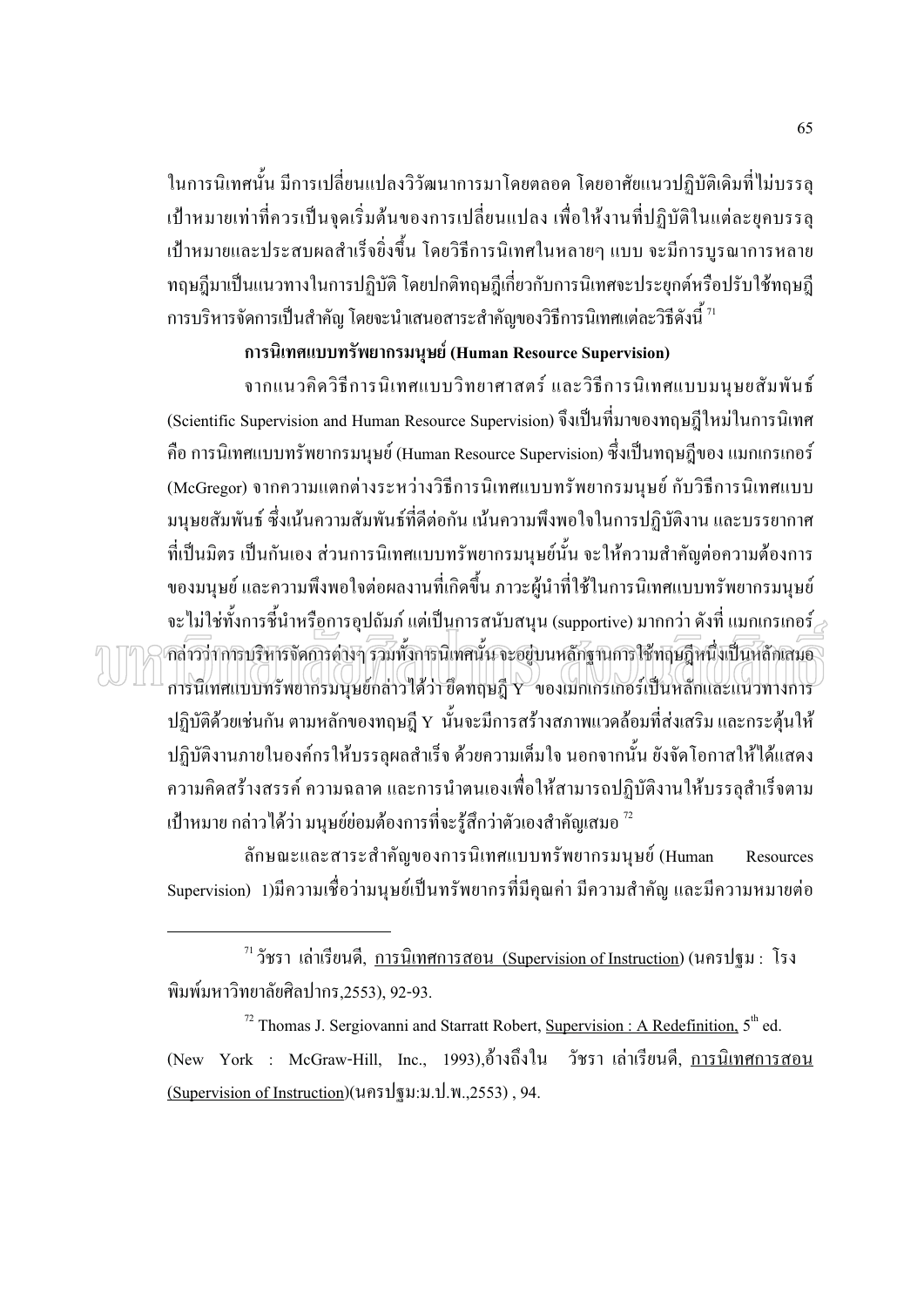้องค์กร 2) สร้างความรู้สึกที่ดีต่อตนเอง ยอมรับตนเอง รับผิดชอบตนเอง อุทิศตนเอง ผูกพันตัวเอง ้ต่อภาระหน้าที่ 3)สร้างความรู้สึกว่าองค์กรหรือโรงเรียนที่ตนเองปฏิบัติงานอยู่ว่าเป็นของทุกคน และทุกคนมีส่วนรับผิดชอบ 4) ใช้การสนับสนุนส่งเสริมมากกว่าการชี้นำ 5)มีความเชื่อว่าการ ้นิเทศที่เน้นทรัพยากรมนุษย์ ชีวิตครูจะดีขึ้น โรงเรียนมีประสิทธิภาพยิ่งขึ้น 6)มุ่งให้ทุกคนเกิดความ ึภมใจ พอใจ มีความสขจากผลสำเร็จของงานที่ปฏิบัติ 7)มีความเชื่อว่าบคคลจะร้สึกว่า ตนเองพัฒนา ี ก้าวหน้าขึ้น จากผลงานที่ปฏิบัติ 8) เน้นผลงานก่อนความสุขและความพึงพอใจ 9)มีความเชื่อว่า ี ความสุข ความพึงพอใจจะเกิดขึ้น และผลสำเร็จจะเกิดขึ้นก็ต่อเมื่อมีงานและมีการปฏิบัติงานให้ เสร็จก่อบ

1. ความพึงพอใจในการปฏิบัติงานของบคคล คือ เป้าหมายที่ต้องการเมื่อได้ทำงานนั้น และประสบผลสำเร็จ

้ความรู้สึกว่าประสบผลสำเร็จ มีความพึงพอใจ ความสุขเกิดขึ้น ซึ่งจะนำไปสู่  $2^{\circ}$ ้ความสำเร็จของโรงเรียน

่ 3. ครูมีเสรีภาพในการตัดสินใจในงานที่ปฏิบัติ มีความรู้สึกว่าเป็นส่วนหนึ่งของงาน

การนิเทศแบบสนับสนุน (Supportive Supervision)

ิการนิเทศแบบสนับสนุน เป็นแนวคิดเกี่ยวกับการนิเทศการสอนของ การูโบและ รอทส ไตน์ (Garubo and Rothstein) "ได้ให้แนวคิดเกี่ยวกับการนิเทศแบบสนับสนุนไว้ว่า เป็นสถานการณ์ ้การเรียนรู้ระหว่างครู หรือผู้รับการนิเทศ กับผู้นิเทศ โดยการเรียนรู้วิธีคิดและการกระทำใหม่ๆ ซึ่งผู้ นิเทศจะต้องเรียนรู้ที่จะเชื่อใจครู เชื่อถือ ที่ครูเห็น และสิ่งที่ครู ได้ยินมามากขึ้น ขณะเดียวกันครูก็ ด้องเรียนรู้ที่จะเชื่อใจผู้นิเทศในเรื่องที่ว่าผู้นิเทศจะใช้ข้อมูลที่เก็บรวบรวมได้มาช่วยครูให้สามารถ ช่วยปรับปรุง และพัฒนางานของตนเอง ผลของการนิเทศแบบสนับสนุนที่เห็นได้ชัดก็คือ ความเป็น ้มิตรที่ดีต่อกับความสัมพันธ์ฉันท์เพื่อน ระหว่างผู้นิเทศและครู และความเข้าใจพฤติกรรมต่างๆ ใน ชั้นเรียนดีขึ้น

ิการนิเทศแบบสนับสนุนก็คือ วิธีสอนบุคลากรทางการศึกษา หรือผู้นิเทศ และผู้รับการ นิเทศให้ปฏิบัติงานด้วยความตระหนักรู้ตลอดเวลา เป้าหมาย ก็เพื่อมุ่งให้ครู และผู้นิเทศได้รับสาระ ้ข้อมูลที่มีความหมายลึกซึ้ง ครอบคลุมมากขึ้น ว่าเกิดอะไรบ้างในการสอน และการนิเทศ ซึ่งจะช่วย ให้ครูมีทางเลือกเพิ่มมากขึ้น ในการจัดการเรียนการสอน เมื่อใดก็ตามที่การเป็นหุ้นส่วนกันและกัน ของครู และผู้นิเทศประสบผลสำเร็จ ครูจะเรียนรู้สามารถเข้าใจปัญหา และแก้ปัญหาได้ ใน ึ ขณะเดียวกันผู้นิเทศจะเกิดความคิดที่ดีขึ้นชัดเจนว่าเกิดอะไรขึ้นบ้างในชั้นเรียนต่างๆ ผลที่เกิดขึ้นกับ

<sup>&</sup>lt;sup>73</sup> Raymont C.Garubo and S.Rothstein, Ssuportive Supervision in Schools (London: Greenwood Press, 1998), 1-8.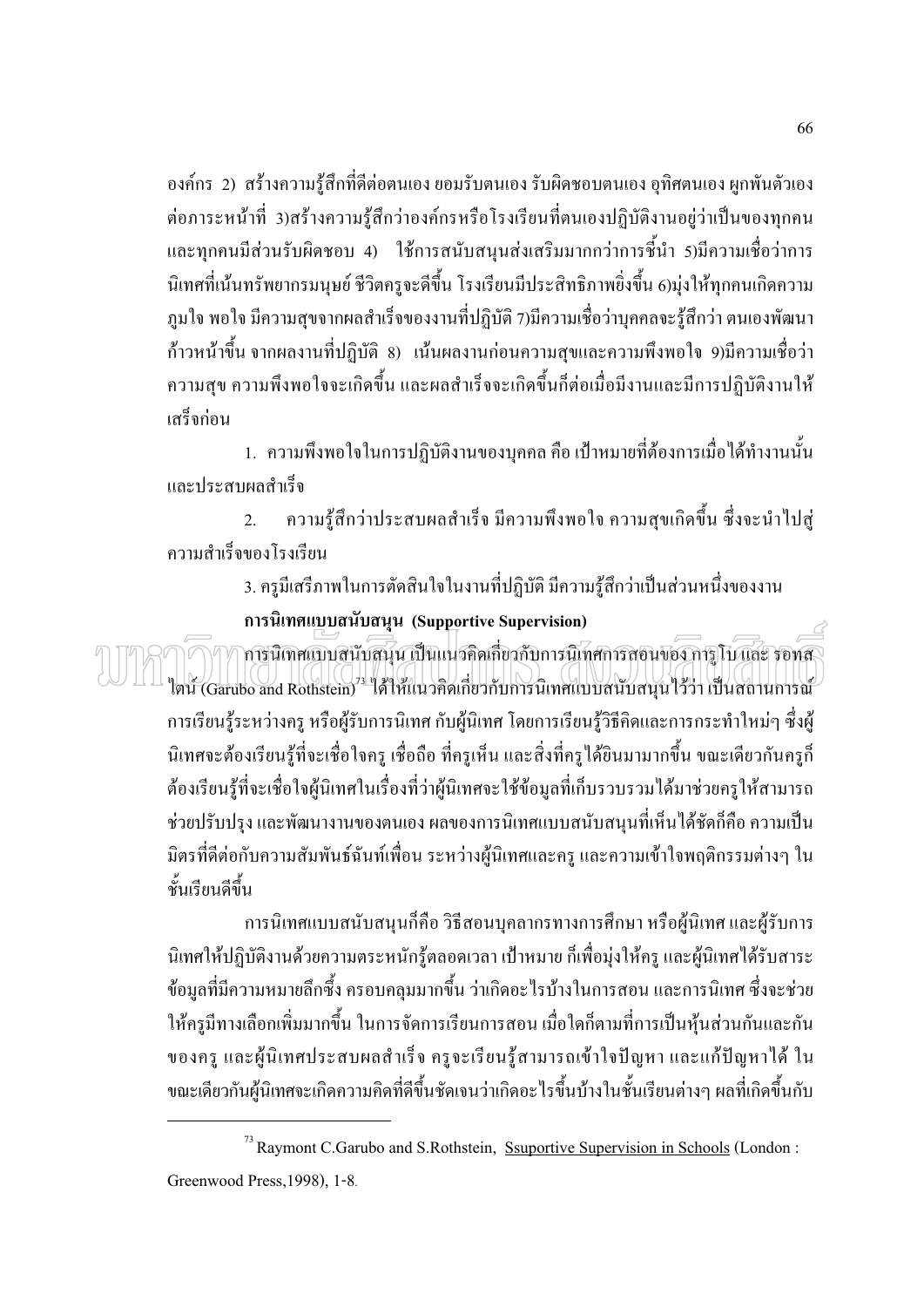ผู้นิเทศก็คือ ผู้นิเทศจะมีโอกาสที่จะคิดพิจารณาการปฏิบัติการนิเทศของตนเองมากขึ้น อย่างไรก็ตาม ้ ความรู้สึกอารมณ์และความสามารถปรับปรุงแผนการนิเทศเพื่อปรับปรุงสถานการณ์การเรียนรู้ใต้ อย่างเหมาะสมเป็นสิ่งที่สำคัญ

#### การนิเทศแบบมนุษยสัมพันธ์ (Human Relations Supervision)

้การนิเทศแบบมนุษยสัมพันธ์ มีจุดเริ่มต้นจากการเคลื่อนใหวเปลี่ยนแปลงของการ ิบริหารแบบประชาธิปไตย จากแนวคิดความเชื่อของเอลตัน เมโย (Elton Mayo) นักปรัชญาสังคม และศาสตราจารย์มหาวิทยาลัยฮาร์เวิท ซึ่งได้ชื่อว่าเป็นบิดาแห่งการนิเทศแบบมนุษยสัมพันธ์ เมโย มี แนวคิดที่ตรงกันข้ามกับแนวคิดของ เทย์เลอร์ (Frederick Tavlor) ที่เกี่ยวกับการจัดการแบบ วิทยาศาสตร์ (Traditional scientific management) โดยเมโยเชื่อว่าผลผลิตหรือผลงานของผ้ปฏิบัติ ี่สามารถจะเพิ่มขึ้นได้จากการให้ผู้ปฏิบัติงานเหล่านั้น มีส่วนร่วมในกระบวนการตัดสินใจ จากการ ้ศึกษาวิจัยความเชื้อดังกล่าว ต่อมาผลสำเร็จของวิธีการนิเทศแบบมนุษยสัมพันธ์เป็นสิ่งท้าทายทฤษฎี ้การจัดการแบบวิทยาศาสตร์มาก โดยเฉพาะเมื่อมีการนำไปใช้ในการจัดการศึกษาในโรงเรียนจะให้ ้ความสำคัญกับครในฐานะเป็นบุคคลที่มีสิทธิมากกว่าจะถกมองว่าเป็นชุดของพลังงานที่ต้องการ (packages of needed energy) มีทักษะ มีสมรรถภาพที่จะถกใช้โดยผ้นิเทศ จากการศึกษาวิจัยเกี่ยวกับ $\geq$ ้านบอสัมพันธ์จะชี้ให้เห็นถึงความสำคัญของความต้องการทางด้านสังคม (socialization) ของคร ซึ่ง ถือว่าเป็นเรื่องสำคัญที่สุด ดังนั้นในการนิเทศจะต้องการความรู้สึกพึงพอใจให้เกิดขึ้นกับครู โดยเสดง ้ความสนใจครูในฐานะเป็นบุคคลๆ หนึ่งที่มีความสำคัญมีสิทธิเท่าเทียมกัน โดยมีการสรุปว่าความพึง ี พอใจของบุคลากรจะทำให้เขาทำงานหนักมากขึ้น และง่ายที่จะร่วมทำงานด้วย ง่ายที่จะนำ และ ควบคุมการปฏิบัติงานการมีส่วนร่วม (participation) มีความสำคัญในการนิเทศแบบมนุษยสัมพันธ์ วัตถุประสงค์ของการนิเทศแบบมนุษยสัมพันธ์คือ การทำให้ครูรู้สึกว่าเขามีประโยชน์ มีความสำคัญ ้สำหรับโรงเรียน ความรู้สึกส่วนตัว และความสัมพันธ์ที่ดี เป็นคำที่สำคัญของการนิเทศแบบดังกล่าว จะเห็นใด้ว่า วิธีการนิเทศแบบมนุษยสัมพันธ์ยังคงมีใช้อยู่อย่างแพร่หลายในปัจจุบัน ้ถึงแม้ว่าจะไม่เป็นเรื่องที่สำคัญที่สุด เนื่องจากการติดตามผลการใช้ในระยะต่อมาพบว่า การเพิ่ม ี ผลผลิตและคุณภาพของผลผลิตของการศึกษาไม่บรรลุเป้หมาย และประสบผลสำเร็จได้ ถ้าเพียงแต่ มุ่งสร้างความสุข และความพอใจให้กับครูเท่านั้น ประโยชน์ของแนวคิดวิธีการการนิเทศแบบมนุษย ้สัมพันธ์ที่คงใช้ได้อยู่คือ การครองใจคน หรือครองใจเพื่อนร่วมงาน "Winning friends<sup>74</sup>

 $^{74}$  Thomas J. Sergiovanni and Starratt Robert, Supervision : A Redefinition, 5<sup>th</sup> ed. (New York : McGraw-Hill, Inc., 1993),อ้างถึงใน : วัชรา เล่าเรียนดี, การนิเทศการสอน (Supervision of Instruction)(นครปฐม : โรงพิมพ์มหาวิทยาลัยศิลปากร,2553), 94.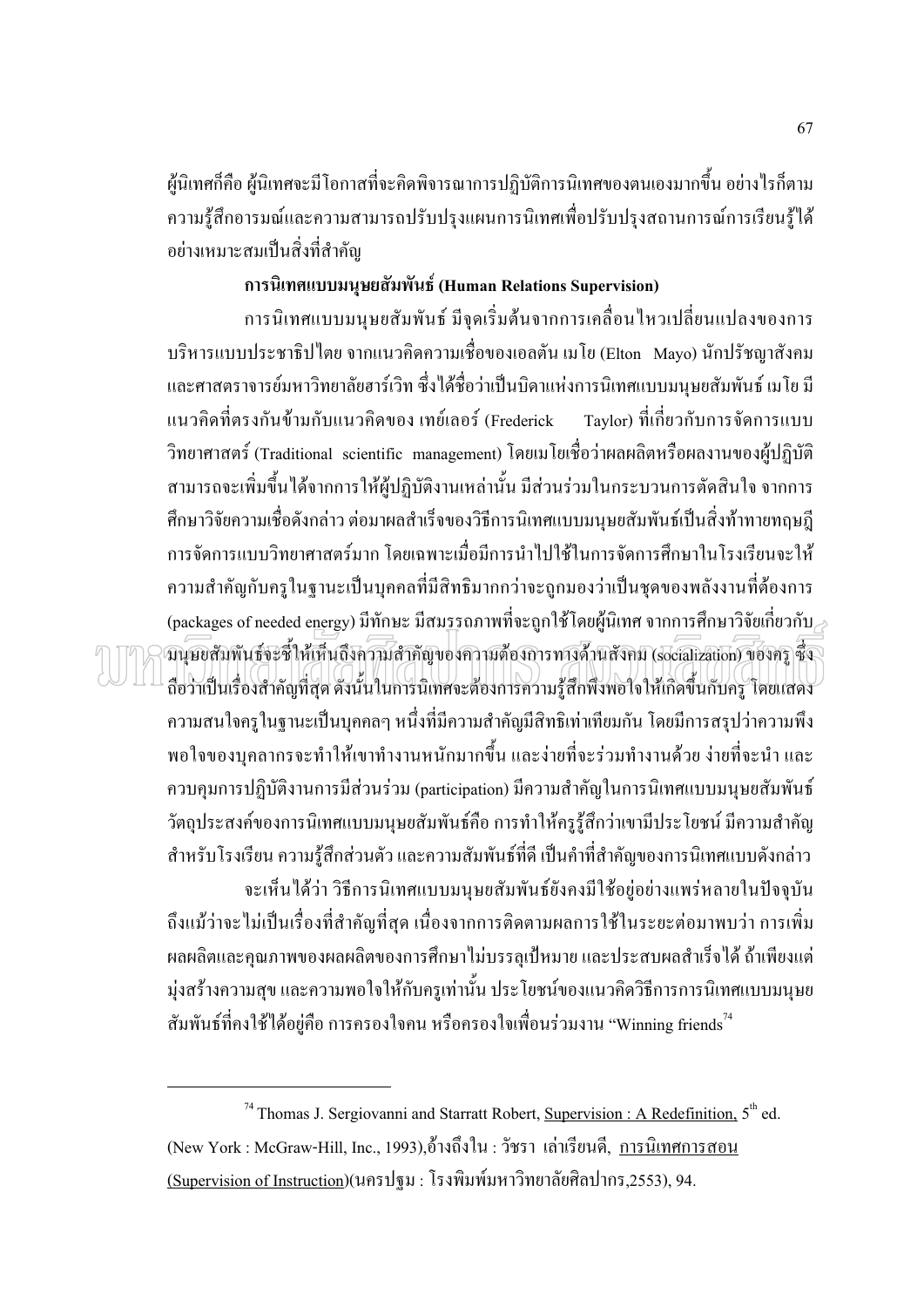ิสรุปลักษณะและสาระสำคัญและแนวดำเนินการของการนิเทศ วิธีนิเทศแบบมนุษยสัมพันธ์ ้มีความเชื่อว่า ถ้าบุคคลในองค์กรมีความสุข มีความ (Human Relation Supervision) ได้แก่ 1. ี่ พึ่งพอใจ เขาจะทำงานหนักมากขึ้น ง่ายต่อการร่วมทำงานด้วย และติดต่อการบริหารจัดการ 2. เน้น เน้นความสำคัญของบุคคลมากกว่าผลงาน 4. ครูมี การบริหารจัดการแบบประชาธิปไตย 3. ี ความสำคัญ มีสิทธิเสรีภาพในการคิดและการปฏิบัติ 5. ยึดทฤษฎีความต้องการของมนุษย์ ของ มาสโลว์ (Maslow) และทฤษฎี Y ของแมกเกรเกอร์ (McGregor) 6. ้ต่อต้านแนวคิดและทฤษฏี แบบวิทยาศาสตร์ 7. มุ่งสร้างความสุขและความพึงพอใจของครูในการปฏิบัติงาน 8. เน้น ี ความต้องการทางด้านสังคม และความรู้สึกของบุคคลมากขึ้น 9. เน้นการสร้างความรู้สึกว่า ิตนเองมีความสำคัญ และมีค่าต่อองค์กร โดยการสร้างขวัญกำลังใจและความพึงพอใจให้เกิดขึ้นกับ ี ครู 10. ผู้นิเทศทำงานร่วมกับครู โดยเน้นที่การมีความสัมพันธ์ที่ดีต่อกันในการปฏิบัติงาน

#### การนิเทศแบบพัฒนาการ (Developmental Supervision)

การนิเทศแบบพัฒนาการ (Developmental Supervision) หรืออีกนัยหนึ่งก็คือ การนิเทศ ี่ ที่คำนึงถึงหลักการพัฒนาของมนุษย์เป็นหลักสำคัญ การนิเทศแบบพัฒนาการเป็นการนิเทศที่ คำนึงถึงธรรมชาติของมนุษย์ ศักยภาพของมนุษย์ ตลอดจนความแตกต่างกันในด้านต่างๆ ของ $\geq$ ์ มินุษิย์ โดยเฉพาะมนุษิย์ที่เป็นผู้โหญิ (Adult) โดยมีความเชื่อพื้นฐานที่ว่ามนุษย์สามารถพัฒนา ตนเอง ได้ มนุษย์มีความแตกต่างกันด้านความสามารถในการคิดเชิงนามธรรม (Abstract Thinking) ิมนุษย์มีความรู้สึกที่ผูกพันต่อภาระหน้าที่แตกต่างกัน (Commitment) มนุษย์มีความเชี่ยวชาญต่างกัน (Expertise) และมนุษย์มีแรงจงใจ และเป้าหมายที่แตกต่างกันตามวัย  $^{\text{75}}$ 

ิ การนิเทศแบบพัฒนาการ เป็นแนวคิดทฤษฎีในการนิเทศการสอนของ กลิ๊กแมน และ กลิ๊ก แมน กอร์ดอน และรอสกอร์ดอน ซึ่งมีการเผยแพร่ และนำไปใช้ในสถานศึกษา มานานจนถึง ี ปัจจบัน เนื่องจากมีหลักการ แนวคิด วิธีดำเนินการที่ทันสมัย ทันต่อเหตุการณ์ และทันต่ออนาคต ี และเน้นที่มนุษย์คือ ครู และนักเรียนเป็นเป้าหมายสำคัญ การนิเทศแบบพัฒนาการของกลิ๊กแมนและ ้ คณะยังมีการนำหลักการ ทฤษฎี แนวคิดหลายๆ อย่างในการนิเทศ จากที่เคยใช้ในอดีต เช่น การนิเทศ แบบวิทยาศาสตร์ การนิเทศ ที่เน้นมนุษยสัมพันธ์ การนิเทศที่เน้นทรัพยากรมนุษย์ การนิเทศแบบ ้ มนุษยนิยม ซึ่งหลักการแนวคิดของวิธีการนิเทศแบบต่างๆ ดังกล่าวที่สำคัญ ได้มีการนำมาบูรณาการ กับการนิเทศแบบพัฒนาการจนอาจกล่าวได้ว่า เป็นวิธีการนิเทศที่สอดคล้องกับสภาพปัจจุบันมาก

<sup>&</sup>lt;sup>75</sup> Carl D., Glickman, Stephen P. Gordon and Jovita M. Ross-Gordon, Supervision and Instructional Leadership: a Developmental Approach (Boston: Allyn and Bacon, 2001: 1995), 185-190.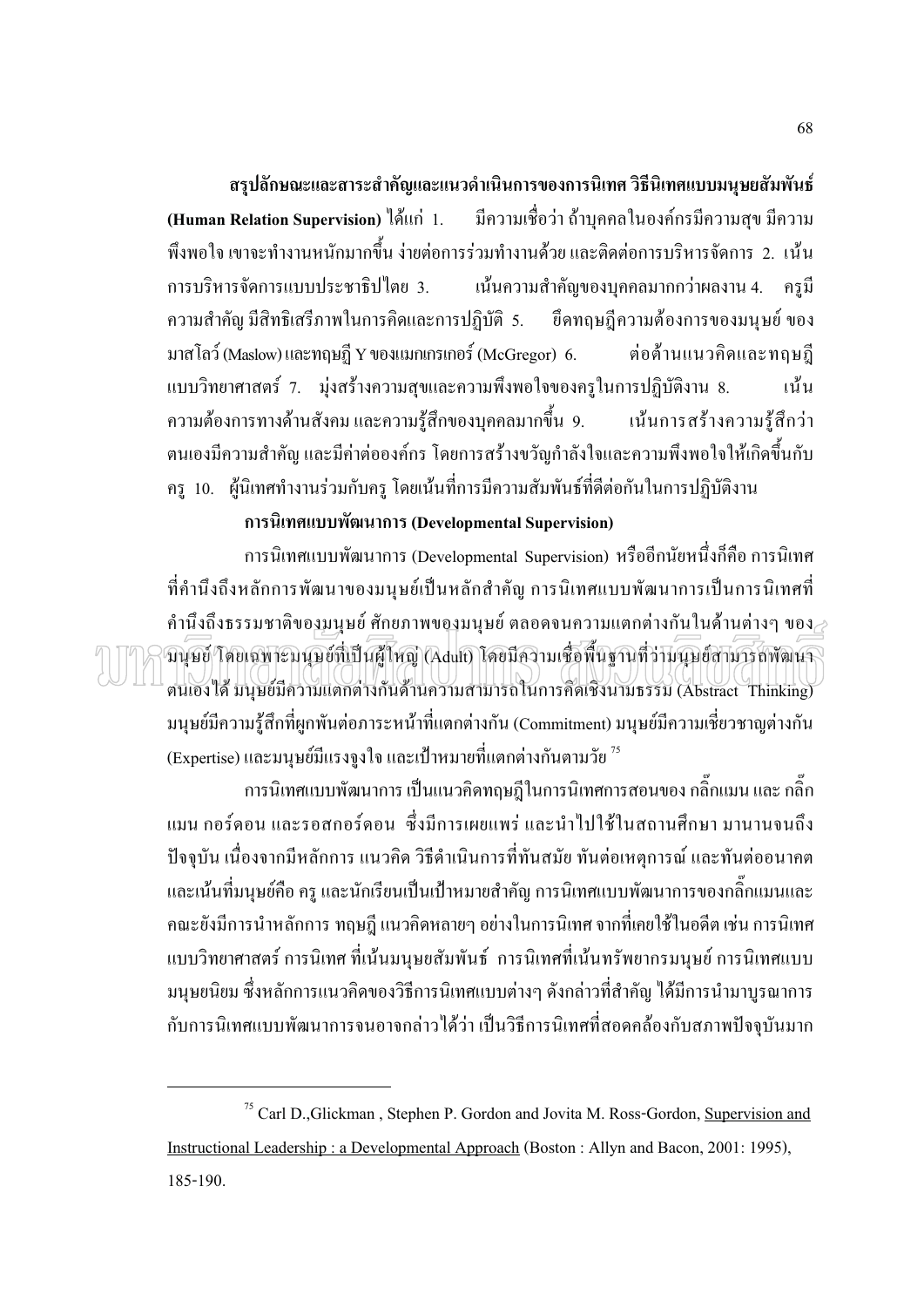ี่ที่สุดแบบหนึ่ง และสามารถใช้ได้อย่างมีประสิทธิภาพและประสิทธิผล ซึ่งในบทนี้จะนำเสนอ รูปแบบ องค์ประกอบที่สำคัญ หลักการแนวทางการปฏิบัติที่สำคัญ สำหรับเป็นแนวทางการนำ ความรู้และเทคนิคการนิเทศแบบพัฒนาการไปใช้ต่อไป<sup>76</sup>

#### หลักการเหตุผลในการนิเทศแบบพัฒนาการ

Supervision) ตั้งอยู่บนความเชื่อที่ว่าครูมี การนิเทศแบบพัฒนาการ (Developmental ้ลักษณะแตกต่างกัน ทั้งในด้านความรู้ ความเชี่ยวชาญ ความสามารถในการเรียนรู้ ความคิด ้ความสามารถในการคิด ประสบการณ์ เจตคติ ความสามารถในการมองเห็นปัญหา และแสวงหา ่ ทางเลือก และแรงจูงใจในการพัฒนาวิชาชีพที่แตกต่างกัน สืบเนื่องจากการนิเทศการศึกษาและการ ้นิเทศการสอนมีความจำเป็นในยคแห่งการเปลี่ยนแปลง บคลากรทกฝ่ายทกคนที่เกี่ยวข้องกับ ึการศึกษาต้องมีการปรับเปลี่ยนและพัฒนา ที่สำคัญคือ การจัดการศึกษาและการพัฒนาการศึกษาใน โรงเรียน ดังนั้น ความแตกต่างของบุคลากรในโรงเรียนในด้านต่างๆ สามารถมองเห็นได้ชัดเจน การ ้คำเนินการนิเทศ เพื่อช่วยปรับปรุงและพัฒนาคุณภาพการศึกษาและการจัดการเรียนการสอนของครู จึงควรดำเนินการด้วยวีการนิเทศที่แตกต่างกันให้สอดคล้องเหมาะสมกับความแตกต่างในด้านต่างๆ ของครู เช่น ระดับความสามารถในการพัฒนาตนเอง (Developmental level) ระดับความสามารถใน $\geq$ การคิดเชิงนามธรรม (Abstract Thinking) และแรงจงใจในการผักพันต่อพันธะหน้าที่(Commitment) รวมทั้งระดับ ความรู้ความสามารถ (Expertise) และประสบการณ์ด้านการสอน (Experienced teachers) $^{77}$ 

#### จุดมุ่งหมายของการนิเทศแบบพัฒนาการ

ึการนิเทศแบบพัฒนาการ มีจุดมุ่งหมาย เพื่อช่วยครูให้สามารถปรับปรุงพัฒนาตนเอง และงานในวิชาชีพของตนเองได้อย่างต่อเนื่อง และเกิดประสิทธิผลสงสดต่อผ้เรียนในที่สด จุดมุ่งหมายอีกประการหนึ่งก็คือ เพื่อสร้างโรงเรียนที่มีคุณภาพ ซึ่งหมายถึงโรงเรียนที่ประสบ ี ผลสำเร็จ (Successful) ที่สามารถสร้างผู้เรียนที่มีประสิทธิภาพ มีผลการเรียนรู้ที่ได้มาตรฐานตามที่ ี คาดหวัง โดยการคำเนินงานนิเทศในด้านต่างๆ ต่อไปนี้ ให้บรรลุเป้าหมาย และประสบผลสำเร็จ ซึ่ง ประกอบด้วยงานด้านการให้การช่วยเหลือครูโดยตรง (Direct Assistance) งานพัฒนากลุ่ม (Group

 $^{76}$  Glickman, Glickman and others, 1990, 1995, 1997, 2001 และ 2004, อ้างถึงใน วัชรา เล่าเรียนดี, การนิเทศการสอน (Supervision of Instruction), 127.

 $^{77}$  Glickman, Glickman and others, 1990, 1995, 1997, 2001 และ 2004, อ้างถึงใน วัชรา เล่าเรียนดี. การนิเทศการสอน (Supervision of Instruction). 130.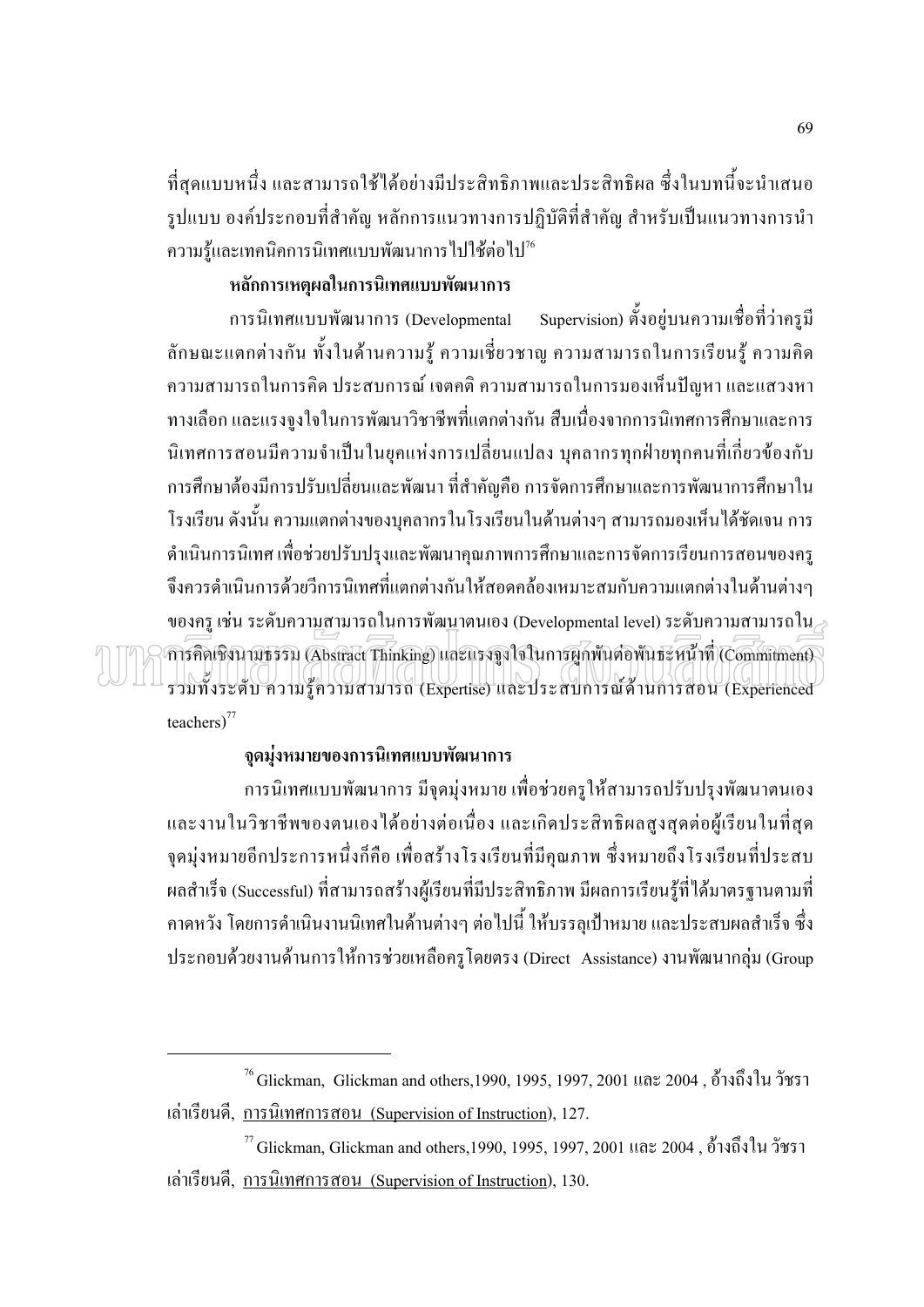Development) งานพัฒนาวิชาชีพ (Professional Development) งานพัฒนาหลักสูตร (Curriculum Development) และงานวิจัยเชิงปฏิบัติการ (Action Research) $^{78}$ 

#### องค์ประกอบและรูปแบบของการนิเทศแบบพัฒนาการ

ในการนิเทศแบบพัฒนาการตามแนวคิดของ กลิ๊กแมน และคณะนั้น ผู้นิเทศจะต้องเป็นผู้ ี่ที่มีความรู้ ความสามารถ ด้านเทคนิค และทักษะในการปฏิบัติงานหลายด้าน ดังนั้นการที่ผู้นิเทศ หรือผู้ทำหน้าที่นิเทศจะสามารถนำการนิทศแบบพัฒนาการ (Developmental Supervision) ไปใช้ให้ ประสบผลสำเร็จบรรลุเป้าหมายนั้น จะต้องรู้ เข้าใจ มีทักษะ มีความสามารถในการปฏิบัติในเรื่อง ้ต่างๆ ตามรูปแบบและองค์ประกอบของการนิเทศแบบพัฒนาการ ดังนี้

# ามากาวิทายาลัยศิลปากร สังวนลิขสิท

 $^{78}$ เรื่องเคียวกัน.132.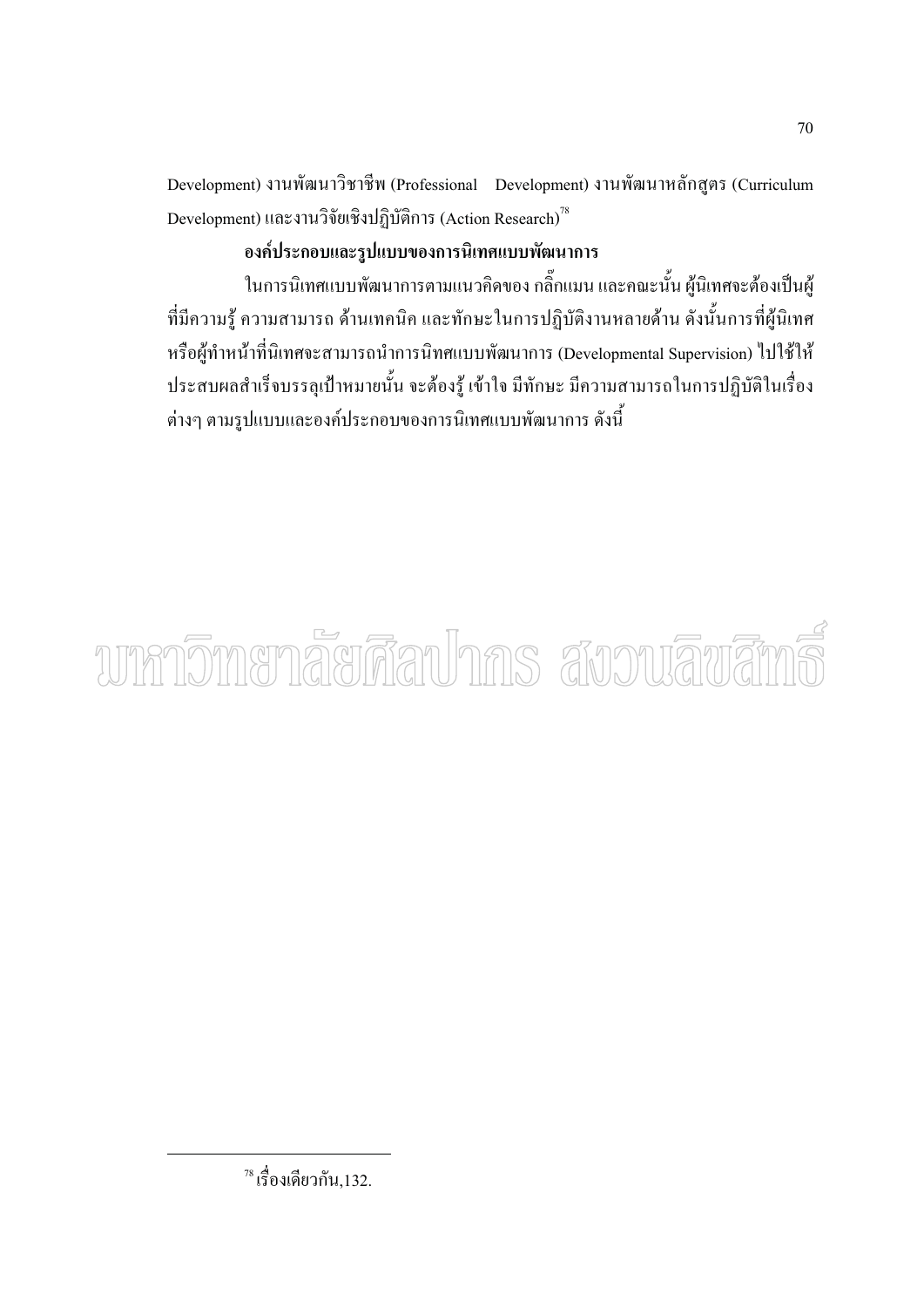

**Model of Supervision for Successful Schools** 

แผนภูมิที่ 3 Model of Supervision for Successful School

ที่มา: C.D. Glickman, S.P. Gordon and J.N. Ross-Grodon, Supervision and Instructional Leadership, 8 th ed . 2009, 1995 : 8, อ้างถึงใน วัชรา เล่าเรียนดี, <u>การนิเทศการสอน</u> (Supervision of Instruction)(นครปฐม: โรงพิมพ์มหาวิทยาลัยศิลปากร,2553), 122.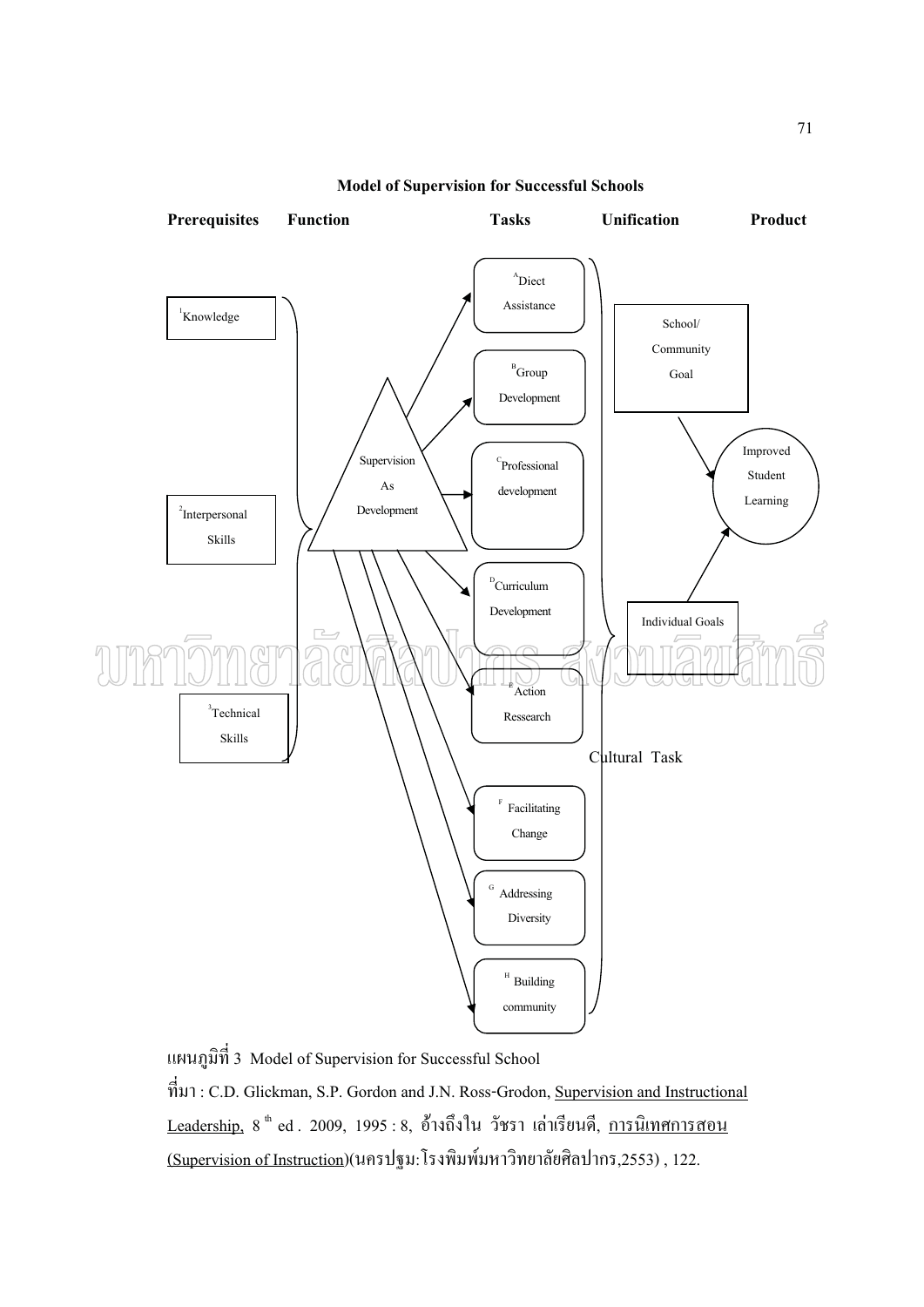จากรูปแบบการนิเทศแบบพัฒนาการซึ่งประกอบด้วยส่วนสำคัญ 5 ส่วน กือ

1. ความรู้ที่สำคัญ และจำเป็นเบื้องต้น สำหรับการนิเทศแบบพัฒนาการ (Prerequisites)

2. บทบาทหน้าที่ของการนิเทศแบบพัฒนาการ คือ การพัฒนา (Supervision as Development) 1

3. งานการนิเทศการศึกษา และงานการนิเทศการสอน (Task of Supervision)

4. การรวมกันเป็นหนึ่งเดียวของเป้าหมายองค์กรและความต้องการจำเป็นของครู (Unification)

5. ผลผลิต หรือผลลัพธ์ที่พึงประสงค์ (Product) ซึ่งก็คือ ผู้เรียนมีพัฒนาการด้านการ เรียนรู้ (Improved Student Learning)

#### **พัฒนาการของครู (Teacher Development)**

่ จากผลการวิจัยพบว่า พัฒนาการทางสติปัญญา คุณธรรม ความคิดรวบยอด และ บุคลิกภาพสามารถพัฒนาได้ในวัยผู้ใหญ่ (Adult) โดยทั่วไป มนุษย์มีพัฒนาการตามลำดับขั้น รวมทั้งการพัฒนาการทางด้านความกิด ความสามารถในการกิด จากความสามารถในการกิดง่ายๆ ֚֚֡<br>֧֚֚֝<br>֧֚֝ ธรรมดา มีความคิดอยู่ในระดับต่ำไปสู่การคิดที่ละเอียด ซับซ้อน และเป็นนามธรรมมากขึ้น จากความ ĺ สนใจ ใส่ใจแต่ตัวเอง เป็นการสนใจต่อบุคคลอื่น นอกจากนั้น ความรู้ที่เกี่ยวกับทฤษฎีพัฒนาการ  $\overline{a}$ Ï และผลการวิจัยที่เกี่ยวข้องกับการพัฒนามนุษย์ในวัยต่างๆ โดยเฉพาะวัยผู้ใหญ่มีประโยชน์ต่อการ  $\ddot{\phantom{a}}$ ֚֚֡ นิเทศการสอนมาก เนื่องจากการนิเทศเป็นการทำงานร่วมกับมนุษย์ร่วมกับครู และบุคลากรต่างๆ ที่  $\ddot{\phantom{a}}$ ֺ֝ มีความแตกต่างกันหลาย<mark>ค้า</mark>น

จึงสรุปไว้ว่า เนื่องจากความแตกต่างกันสร้างแรงจูงใจการยอมรับในการเปลี่ยนแปลง และพัฒนา ให้ความร่วมมือ มีความรับผิดชอบ มีผลต่อการนิเทศแบบพัฒนาการ และการเลือกใช้ พฤติกรรมการนิเทศแต่ละวิธีด้วย

ระดับความคิดเชิงนามธรรม (Level of Abstraction) กลิ๊กแมนให้ความหมายเกี่ยวกับ ระดับความคิดเชิงนามธรรมว่า หมายถึง ความสามารถในการเปรียบเทียบความเหมือนความ แตกต่างของข้อมูล และประสบการณ์ เพื่อนำไปสู่ทางเลือกที่หลากหลาย เพื่อใช้ในการตัดสินใจ นอกจากนั้น ครูยังมีความแตกต่างในด้านความสามารถในการพัฒนาตนเอง (Development level) ֚֚֡֝<br>֚֚֚֚ ความผูกพันในภาระหน้าที่แตกต่างกัน (Commitment)  $^{\rm 79}$  $\overline{a}$ 

ี **ความสามารถในการพัฒนาตนเอง (Development level)** ครูที่มีความสามารถในการ พัฒนาตนเองสูง จะมีลักษณะที่ปรับตัวได้ง่าย มีความยืดหยุ่นใช้รูปแบบการสอนที่หลากหลาย มี

<sup>&</sup>lt;sup>79</sup> Edward. Pajak, Approaches to Clinical Supervision : Alternativees for Improving. Instruction (Norwood: M.A.Christopher-Gordon Puplishers, 1992),242-243.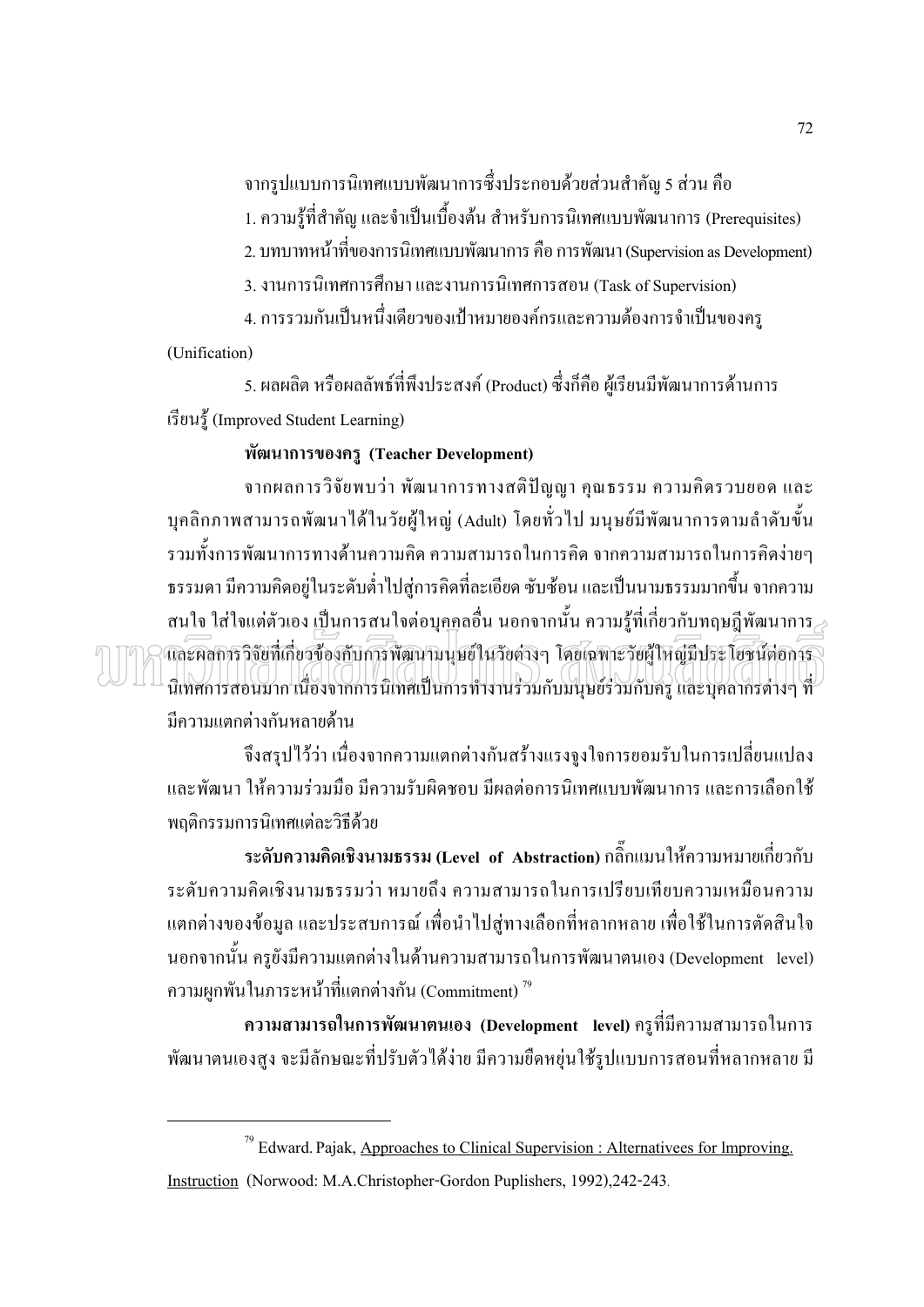้ทักษะด้านความคิดรวบยอด เป็นตัวของตัวเอง ไม่ต้องการการดูแลช่วยเหลือ มีความร่วมมือสูง และ มีส่วนร่วมในการปฏิบัติงานของตนเองสูง

ระดับความเชี่ยวชาญหรือชำนาญการ (Expertise) ครูที่มีความเชี่ยวชาญจะเป็นผู้ที่มี ้ ความรู้ ความสามารถสูงในวิชาชีพ ปฏิบัติงานได้ด้วยตนเองไม่ต้องมีใครแนะนำ หรือชี้นำ มีความ ิสร้างสรรค์ชี้นำตนเองและสามารถแนะนำผู้อื่นได้ มีความสามารถในการตัดสินใจมีระดับ พัฒนาการสูงหลากหลายในการสอน ให้ความสำคัญกับนักเรียน และวิธีสอน

้ คังนั้น ในการเลือกใช้พฤติกรรมการนิเทศจึงต้องคำนึงถึงลักษณะต่างๆ คังกล่าวของครู ้เป็นสำคัญ ดังตารางแสดงให้เห็นถึงขั้นตอนการพัฒนา ระดับความสามารถในการพัฒนา ้ ความสามารถในการพัฒนา ความใส่ใจของคร และการเลือกใช้พฤติกรรมการนิเทศที่เหมาะสมกับ องค์ประกอบดังกล่าวแล้ว

| $\blacksquare$ | ം പ്ര |                                                              |  |  |
|----------------|-------|--------------------------------------------------------------|--|--|
|                |       | ตารงที่ 4   ล้าคับขั้นการพัฒนาของครูและวริการนเทศแบบพัฒนาการ |  |  |
|                |       |                                                              |  |  |

| ระดับขั้นการพัฒนาของครู  | คำ            | ปานกลาง                   | สูง                     |
|--------------------------|---------------|---------------------------|-------------------------|
| ความสนใจใส่ใจของครูตาม   | ใส่ใจตัวเอง   | ใส่ใจแต่ชั้นเรียนตนเอง    | ใส่ใจ สนใจนักเรียนและ   |
| ระดับขั้นของการพัฒนาครู  |               |                           | เพื่อนครูอื่นๆ          |
| พฤติกรรมการนิเทศที่ใช้   | พฤติกรรมการ   | พฤติกรรมการนี้เทศแบบ      |                         |
| สำหรับครูแต่ละระดับ      | นิเทศแบบชี้นำ | ร่วมมือ                   | ไม่ชี้นำ                |
| ตัวอย่างพฤติกรรมการนิเทศ | แสดงแบบให้ดู  | นำเสนอข้อมูลมี            | ้ตั้งใจฟัง ทำความเข้าใจ |
| สำหรับครูแต่ละระดับการ   | ชี้แนะ แนะนำ  | ปฏิสัมพันธ์ที่ดีต่อกันและ | และกระตุ้นส่งเสริมให้   |
| พัฒนา                    | และติดตามผล   | ร่วมกันปฏิบัติ            | ปฏิบัติ                 |

ี สรุปก็คือ การนิเทศแบบพัฒนาการ จะต้องพยายามส่งเสริมสนับสนุนให้ครูไปสู่การ ้พัฒนาระดับสงสด นั่นคือ สามารถพัฒนาตนเองใด้ มีระดับความสามารถในความคิดเชิงนามธรรม สูงขึ้น มีความรู้สึกผูกพันต่อภาระหน้าที่สูงขึ้น และให้ความร่วมมือมากขึ้น

#### การนำการนิเทศแบบพัฒนาการไปใช้

ิ การปฏิบัติในการนิเทศแบบพัฒนาการจะต้องผสมผสานปรัชญาการศึกษาและหลักการ ี ความเชื่อที่นำไปสู่การให้การนิเทศด้วยวิธีการหลายวิธี เช่น การนิเทศด้วยการชี้นำ (Directive approach) ซึ่งประกอบด้วยการนิเทศแบบชื่นำควบคม (Directive Control Approach) และการนิเทศ แบบชี้นำให้ข้อมูล ((Directive Information Approach) การนิเทศแบบร่วมมือ (Collaborative approach) และการนิเทศแบบไม่ชี้นำ (Nondirective) approach) ทั้ง 4 วิธี จะยังคงใช้ได้ตราบเท่าที่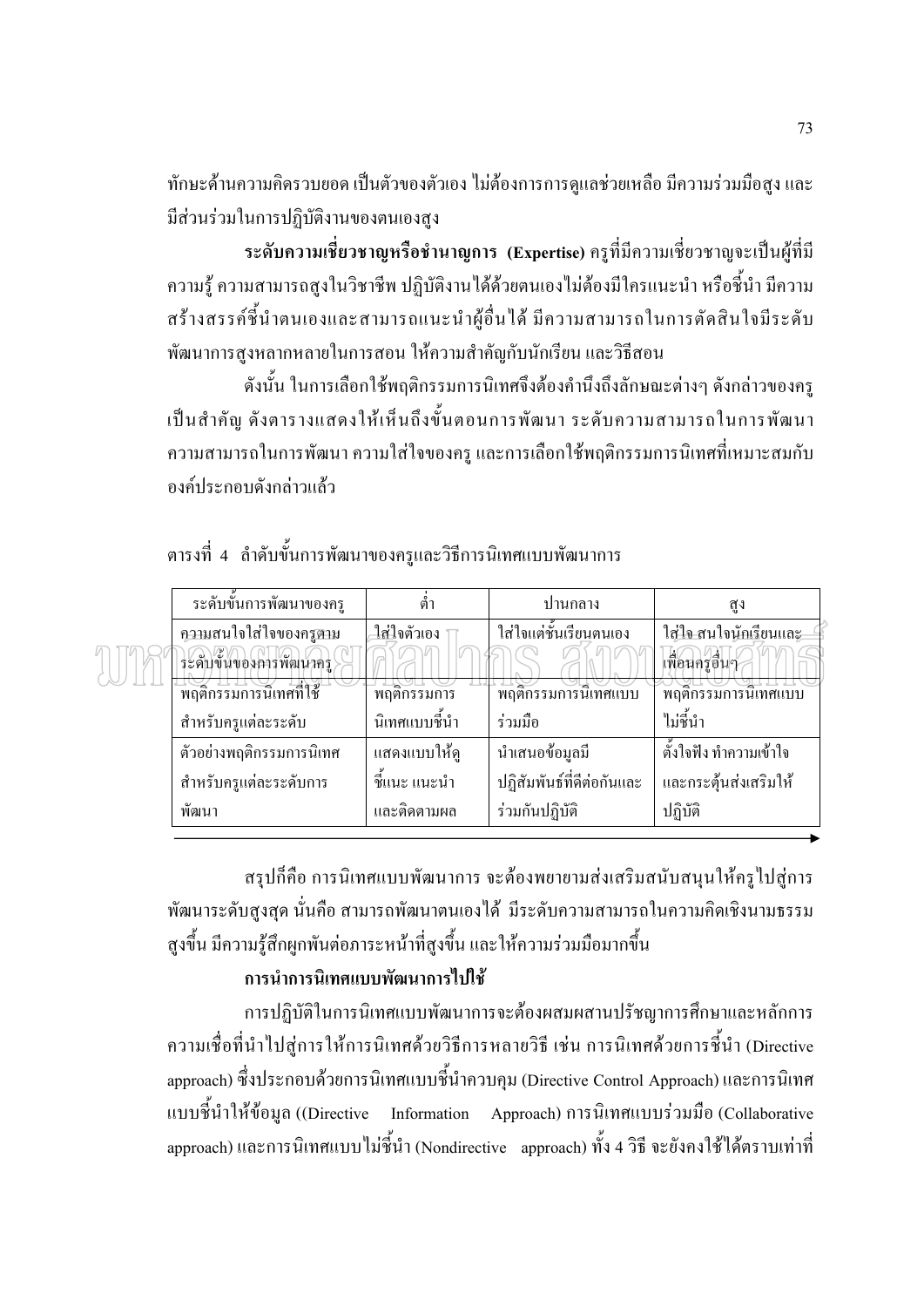ึการนิเทศมีเป้าหมายเพื่อ เพิ่มพูน หรือพัฒนาความสามารถ ในการนำตัวเองให้แก่ครู ดังนั้น ี พฤติกรรมในการนิเทศจึงควรค่อยๆ เพิ่มทางเลือก และ โอกาสในการปรับปรุงการจัดการเรียนการสอน ของตัวเองให้แก่ครู โดยที่ครูจะสามารถพัฒนาตนเองได้ยิ่งขึ้นเรื่อยๆ จนถึงขั้นที่สามารถพัฒนา ้ตนเองได้ด้วยตนเอง และมีความผูกพันต่อภาระหน้าที่ด้วยความเต็มใจในที่สุด

ขั้นตอนการนำการนิเทศแบบพัฒนาการไปใช้

ในการใช้วิธีการในการนิเทศแบบพัฒนาการมีขั้นตอนดังต่อไปนี้

์ ขั้นที่ 1 เลือกวิธีนิเทศที่ดีที่สุด และเหมาะสมที่สุด การเลือกวิธีที่ดีและเหมาะสมที่สุด ี ด้วยการประเมินระดับพัฒนาการของครู ระดับความเชี่ยวชาญ และระดับความผูกพันต่อภาระหน้าที่ ทำได้โดยการสังเกตครขณะทำการสอน หรือทำงานร่วมกับครและอีกวิธีหนึ่งก็คือ อภิปรายกับคร ี พดคยถามความคิดเห็นเกี่ยวกับนักเรียนการ ปรับปรงการเรียนการสอน และสังเกตการสอน

้ขั้นที่ 2 นำวิธีนิเทศที่ได้เลือกแล้ว ไปใช้ปฏิบัติ ซึ่งวิธีการนิเทศแต่ละแบบใน 4 แบบนั้น ้จะเหมาะสมที่สุดกับครูแต่ละคนแตกต่างกัน ซึ่งผลการวิจัยใด้ข้อค้นพบ และยืนยันว่ามี ์ ความสัมพันธ์กันทางบวกระหว่างระดับพัฒนาการของครกับวิธีการนิเทศแต่ละแบบ $^{\rm{so}}$ 

ขั้นที่ 3 ขั้<u>น</u>ส่งเสริมพัฒนาการ<u>ข</u>องครู วิธีการส่งเสริมพัฒนาการของครู ก็คือ โดยการ<sub>~</sub> ชิวยเหลือด้วยการชี้นำ แนะนำ โดยครงให้แก่ครู พยายามกระตุ้นให้คิด แลคงความคิดเห็นมากขึ้น และให้มีส่วนร่วมในกระบวนการตัดสินใจเพิ่มมากขึ้น อีกวิธีหนึ่งที่จะช่วยส่งเสริมพัฒนาการของ ี ครูก็คือ 1) การแนะนำข้อมูลความรู้ใหม่ๆ เกี่ยวกับการเรียนรู้ของนักเรียน 2) แนะนำยุทธวิธีสอน และนวัตกรรมใหม่ๆ 3) แนะนำวิธีแปลกใหม่ในการแก้ปัญหา โดยปฏิบัติใหม่ๆ ให้แก่ครู ควรจะ ให้เชื่อมโยงกับความรู้ประสบการณ์และค่านิยมที่มีมาก่อน และ 4) จัดครูให้เข้ากลุ่มกันและร่วมกัน ้ตัดสินใจ หรือให้เข้ากลุ่มกัน และร่วมกันตัดสินใจ หรือให้เข้ากลุ่มร่วมกันเรียนรู้ซึ่งแต่ละคนในกลุ่มมี ระดับพัฒนาการที่แตกต่างกันบ้างเล็กน้อย และ ได้ร่วมปฏิบัติงานกับผู้ที่มีระดับพัฒนาการที่สูงกว่า ้อาจจะสามารถช่วยพัฒนาผู้ที่มีความสามารถต่ำกว่าให้สูงขึ้นจากเดิมได้ แต่ผลปรากฏว่า กลุ่มที่ ประกอบด้วย ครูที่มีระดับพัฒนาการต่ำกว่า มีแนวโน้มที่จะดึงสมรรถภาพของกลุ่มต่ำลง<sup>ย</sup>

<sup>&</sup>lt;sup>80</sup> Glickman, Glickman and others, 1990, 1995, 1997, 2001 และ 2004, อ้างถึงใน วัชรา เล่าเรียนดี, การนิเทศการสอน (Supervision of Instruction), 127.

 $^{\text{81}}$  Glickman, Glickman and others, 1990, 1995, 1997, 2001 และ 2004, อ้างถึงใน วัช รา เล่าเรียนดี. การนิเทศการสอน (Supervision of Instruction). 127.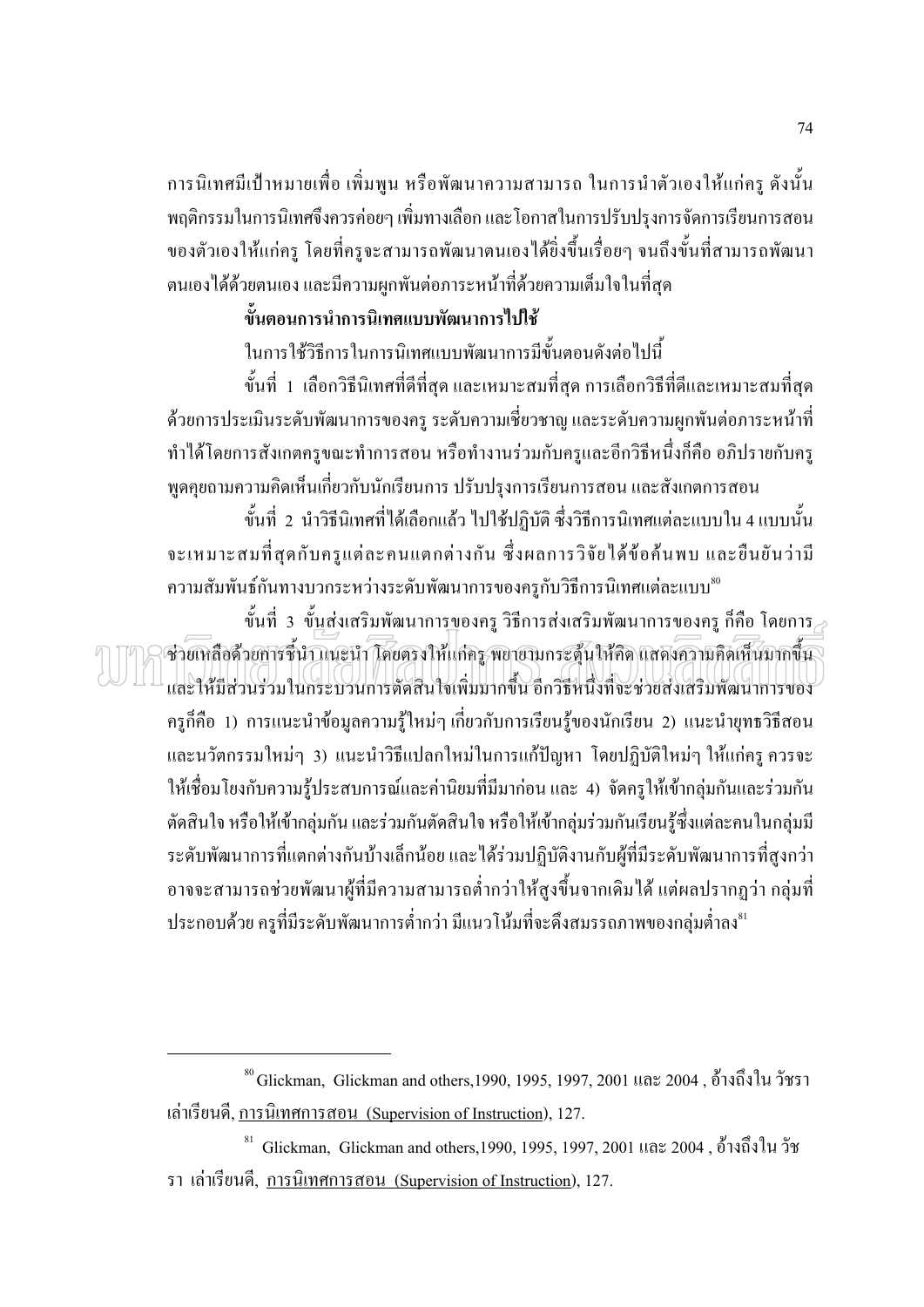#### วิธีการนิเทศหรือแบบของการนิเทศแบบพัฒนาการ (Supervisory Approach in

#### **Developmental Supervision)**

ในการนิเทศแบบพัฒนาการนั้น กลิ๊กแมน และคณะ (Glickman and othets) ใค้กำหนด ้วิธีการนิเทศ หรือพฤติกรรมการนิเทศ 4 แบบ ซึ่งแต่ละแบบจะใช้ได้อย่างมีประสิทธิภาพ และ ประสิทธิผล ถ้าคำนึงถึงระดับความสามารถในการพัฒนาของครู ความผูกพันต่อภาระหน้าที่ และ ระดับความเชี่ยวชาญของครู ซึ่งครูแต่ละคน แต่ลุกลุ่ม จะมีความแตกต่างกันในเรื่องดังกล่าว

- 1. วิธีให้การนิเทศแบบชื้นำควบคุม (Directive Control Approach)
- 2. วิธีให้การนิเทศแบบชื้นำให้ข้อมูล (Directive Informational Approach)
- 3. วิธีให้การนิเทศแบบร่วมมือ (Collaborative Approach)
- 4. วิธีให้การนิเทศแบบไม่ชี้นำ (Non-directive Approach)<sup>82</sup>

พฤติกรรมการนิเทศแบบชื้นำควบคุม (Directive Control Behaviors)

ี พฤติกรรมการนิเทศ ซึ่งก็หมายถึง การประพฤติปฏิบัติด้วยการพดการใช้ภาษาท่าทาง ้ต่างๆ ในการให้คำแนะนำช่วยเหลือครูในการปรับปรุง และพัฒนาการจัดการเรียนการสอน ซึ่ง ี สามารถที่กระทำได้กับครูเป็นรายบุคคล และเป็นกลุ่ม ซึ่งพฤติกรรมการนิเทศแบบชี้นำควบคุมมี $_{\rm c2}$ ำกี่ขณะและการปฏิบัติ ดังนี้

 $\Box$ 1. การนำเสนอ (Presenting) เพื่อให้เข้าใจปัญหาโคยผู้นิเทศเป็นผู้เริ่มพูดถึงความจำเป็น และปัญหาที่เกิดขึ้นจากการสังเกตการสอน หรือได้ข้อมูลจากแหล่งต่างๆ เพื่อพยายามที่จะบอกครู ว่ามีปัญหาในการจัดการเรียนการสอนของครูที่จำเป็นต้องปรับปรุงแก้ไข

2. การสร้างความเข้าใจตรงกัน (Clarifying) เพื่อให้ครูได้แสดงความคิดเห็นเกี่ยวกับ ้ปัญหา มองเห็นและยอมรับปัญหา ดังกล่าวว่าครูคิดอย่างไรกับปัญหานั้น

3. การฟัง (Listening) เพื่อทำความเข้าใจกับความคิดเห็นของคร โดยพยามฟังและ รวบรวมข้อมูลให้ได้มากที่สุดในเวลาน้อยที่สุด ผู้นิเทศจะต้องตั้งใจฟัง เพื่อให้เข้าใจมุมมองและ ้ความคิดเห็นของครู และแน่ใจว่าครูยอมรับว่ามีความจำเป็นต้องแก้ปัญหานั้น

4. การแก้ปัญหา (Problem solving) ผู้นิเทศพยายามคิดพิจารณาแนวทางที่เป็นไปได้ใน ึการช่วยครูแก้ปัญหานั้น โดยคิดหาแนวทางการแก้ไขที่เหมาะสมที่สุดก่อนที่จะเสนอแนะให้แก่ครู

5. การชื่นำแนะนำวิธีปฏิบัติ (Directing) เพื่อชี้แนะนำวิธีปฏิบัติให้แก่ครูว่าควรจะต้องทำ ้อย่างไรบ้าง อธิบายวิธีการให้ครูได้เข้าใจ ตั้งความคาดหวังว่าครูควรทำอะไรอย่างไรบ้างให้ได้ผล อย่างไร

 $32\,$  เรื่องเดียวกัน.131.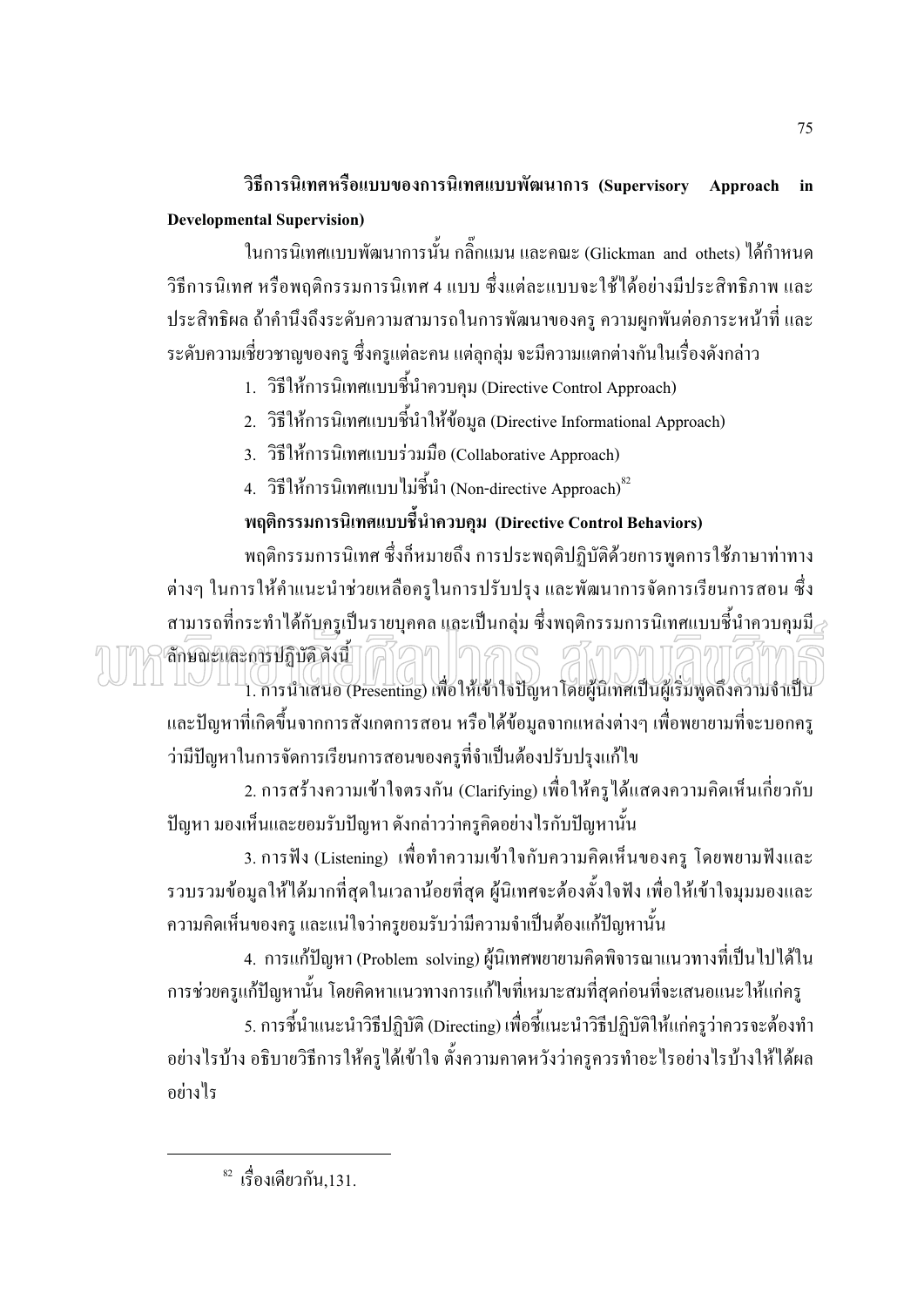6. การสร้างความเข้าใจตรงกัน (Clarifying) ซักถามครูเกี่ยวกับวิธีการปฏิบัติที่ได้รับการ

แนะนำและความคาดหวังจากการปฏิบัติ เพื่อสร้างความเข้าใจให้ชัดเจนตรงกันก่อนการปฏิบัติ 7. การกำหนดมาตรฐาน (Standardizing) เพื่อกำหนดตัวบ่งชี้ ตามความคาดหวังหลังจาก ี่ ที่ทำความเข้าใจตรงกันเกี่ยวกับความคาดหวัง และแนวทางการปฏิบัติ ผู้นิเทศย้ำเกี่ยวกับแผนการ ปฏิบัติให้การช่วยเหลือแนะนำ จัดสื่อที่จำเป็น ให้กำหนดเกณฑ์พิจารณาความสำเร็จ ระบุเวลาที่จะ ให้บริการด้านต่างๆ กำหนดวันและเวลาการติดตามช่วยเหลือ

8. การกระตุ้นเสริมแรง (Reinforcing) พูดย้ำถึงความคาดหวัง สิ่งนี้ต้องปฏิบัติทบทวน แผนปฏิบัติงาน และวันเวลาการติดตามผล ปิดประชุมเมื่อแน่ใจว่าทุกเรื่องเป็นที่เข้าใจตรงกัน

#### ข้อแนะนำสำหรับผู้นิเทศในการเลือกใช้การนิเทศแบบชี้นำ

ผู้นิเทศควรเลือกใช้วิธีการนิเทศหรือพฤติกรรมการนิเทศแบบชี้นำควบคุมในกรณี <sub>ต่อไปนี</sub>้

1. ครูมีระดับความสามารถในการปฏิบัติงาน และระดับพัฒนาการต่ำมาก

่ 2. ครูมีความรู้น้อย มีแนวโน้มที่จะปฏิบัติตามที่ผู้นิเทศแนะนำ และคิดว่าเป็นสิ่งที่ควร

ปฏิบัติตาม

้<br>3. ในกรณีที่ผู้นิเทศมีหน้าที่รับผิดชอบโดยตรงในการแก้ปัญหาเรื่องนั้น หรือกรณีที่ครู ด้องการให้ผู้นิเทศเป็นผู้ตัดสินใจวิธีดำเนินการ !!! !! >> GIUU GIOUGI !! !!

4. ในกรณีที่เป็นเรื่องเร่งด่วน ผู้นิเทศไม่มีเวลาพอที่จะมาให้การนิเทศแก่ครู โดยตรง และ ต่อเบื้อง

#### พฤติกรรมการนิเทศแบบชื้นำให้ข้อมูล (Directive Informational Behaviors)

พฤติกรรมการนิเทศแบบชื้นำให้ข้อมูลคำเนินการใช้พฤติกรรมตามลำคับเช่นเดียวกัน ้กับการนิเทศแบบชี้นำ ควบคุม เพียงแต่ไม่ชี้นำ หรือไม่แนะนำวิธีการให้ปฏิบัติ แต่ให้ข้อมูล และ ้วิธีการหลายวิธีให้ครูได้เลือกปฏิบัติ ซึ่งผู้นิเทศควรจะต้องพยายามลดพฤติกรรมการนิเทศแบบชี้นำ ้ควบคุมให้น้อยลง และพยายามส่งเสริมครูในการตัดสินใจมากขึ้นเรื่อยๆ จนครูสามารถที่จะร่วมคิด ร่วมปฏิบัติงานใด้กับบุคคลอื่น โดยไม่ต้องอาศัยผู้นิเทศช่วยแนะนำตลอดเวลาต่อไป ซึ่งพฤติกรรม ึการนิเทศแบบชื้นำให้ข้อมูลมีลักษณะและการปฏิบัติดังนี้

1.การนำเสนอ (Presenting) : เป็นการนำเสนอข้อมูลจากการสังเกตการสอนของผู้นิเทศ ้ เพื่อให้ครูเข้าใจ และยอมรับเป้าหมายที่จะต้องเปลี่ยนแปลงจากปัญหาในการจัดการเรียนการสอน ของครู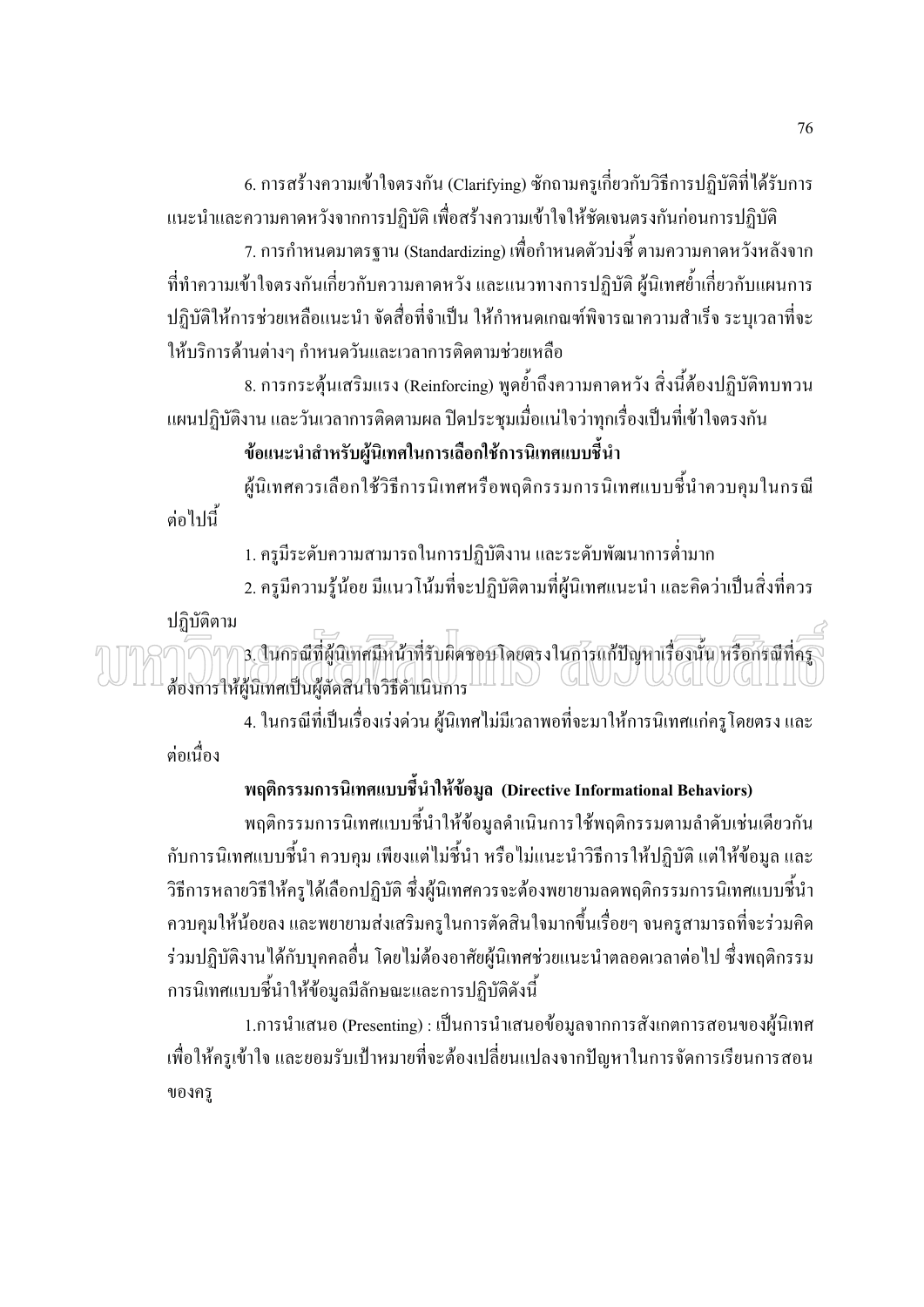2.การสร้างความเข้าใจตรงกัน (Clarifying) : ผู้นิเทศจะถามความคิดเห็นของครูเกี่ยวกับ ้เป้าหมายที่จะเปลี่ยนแปลง ความจำเป็นที่ต้องเปลี่ยนแปลง และวิธีการที่จะเปลี่ยนแปลงจากการ นำเสนอข้อมูลรายละเอียดที่ได้สังเกตและบันทึก

3.การฟัง (Listening) : ผู้นิเทศตั้งใจฟังความคิดเห็นมุมองของครู เพื่อให้เข้าใจว่าครู ้มองเห็น และยอมรับเป้าหมายที่จะต้องเปลี่ยนแปลง และปรับปรง

4. การแก้ปัญหา (Problem solving) : ผู้นิเทศพิจารณาแนวทางการแก้ปัญหาที่เป็นไปได้ เพื่อให้ครูเลือก และให้ครูอธิบายสาเหตุของปัญหาให้ชัดเจน

5.การชื้นำแนะนำวิธีปฏิบัติ (Directing) : ผู้นิเทศเสนอแนวทางการแก้ปัญหาที่เป็นไปได้ ให้ครูเลือกวิธีที่เหมาะสมที่สุด พร้อมกับบอกเหตุผลที่เลือกวิธีนั้น

6.การฟัง (Listening) : ผู้นิเทศถามครูเกี่ยวกับแนวทางและวิธีการที่ครูเลือกใช้พร้อมกับ ้ บอกเหตผล ผู้นิเทศให้ข้อมลเพิ่มเติมเกี่ยวกับแนวทางที่ครเลือกไว้

7.การแนะนำ (Directing) : ผู้นิเทศกำหนดขอบข่ายหรือกรอบที่ครูจะต้องปฏิบัติ และ ้คำเนินการ โดยพูดแนะนำครูเกี่ยวกับวิธีการที่ครูเลือกใช้

 $8.$ การสร้างความเข้าใจตรงกัน (Clarifying) : เพื่อให้เข้าใจตรงกันกับกิจกรรมต่างๆ ที่คร $_{\geq}$ จะปฏิบัติผู้นิเทศให้ครูอธิบายซ้ำ และอธิบายเพิ่มเติมเกี่ยวกับวิธีการ และกิจกรรมที่จะปฏิบัติ 9.การกำหนดมาตรฐาน (Standardizing) : ผู้นิเทศช่วยครูกำหนดเกณฑ์การปฏิบัติที่ เหมาะสมสำหรับพฤติกรรมที่จะแก้ไข และเกณฑ์การตัดสินผลสำเร็จตามเป้าหมาย และกำหนดวัน-เวลา ที่จะแล้วเสร็จ

ผู้นิเทศสรุปการประชุมทบทวนเป้าหมายของการ 10.การเสริมแรง (Reinforcing) : เปลี่ยนแปลง กิจกรรม เกณฑ์ประเมินความสำเร็จตามเป้าหมาย วัน-เวลาการติดตามผล และสังเกต การสอนของคร

ี สำหรับการใช้พฤติกรรมการนิเทศแบบชี้นำให้ข้อมูล ผู้นิเทศต้องระลึกเสมอว่าครู จะต้องมีส่วนรับผิดชอบในการเลือกในการเลือกวิธีการ หรือการปฏิบัติที่เหมาะสมด้วยตนเอง เพราะการนิเทศแบบพัฒนาการนั้น มีเป้าหมายเพื่อช่วยให้ครูสามารถพัฒนาตนเองได้ด้วยตัวเอง ซึ่ง หมายถึงการพัฒนาขึ้นในทุกด้าน ทั้งทางด้านความคิด ความสามารถในการตัดสินใจ และความ ชำนาญในการปฏิบัติในการจัดการเรียนการสอน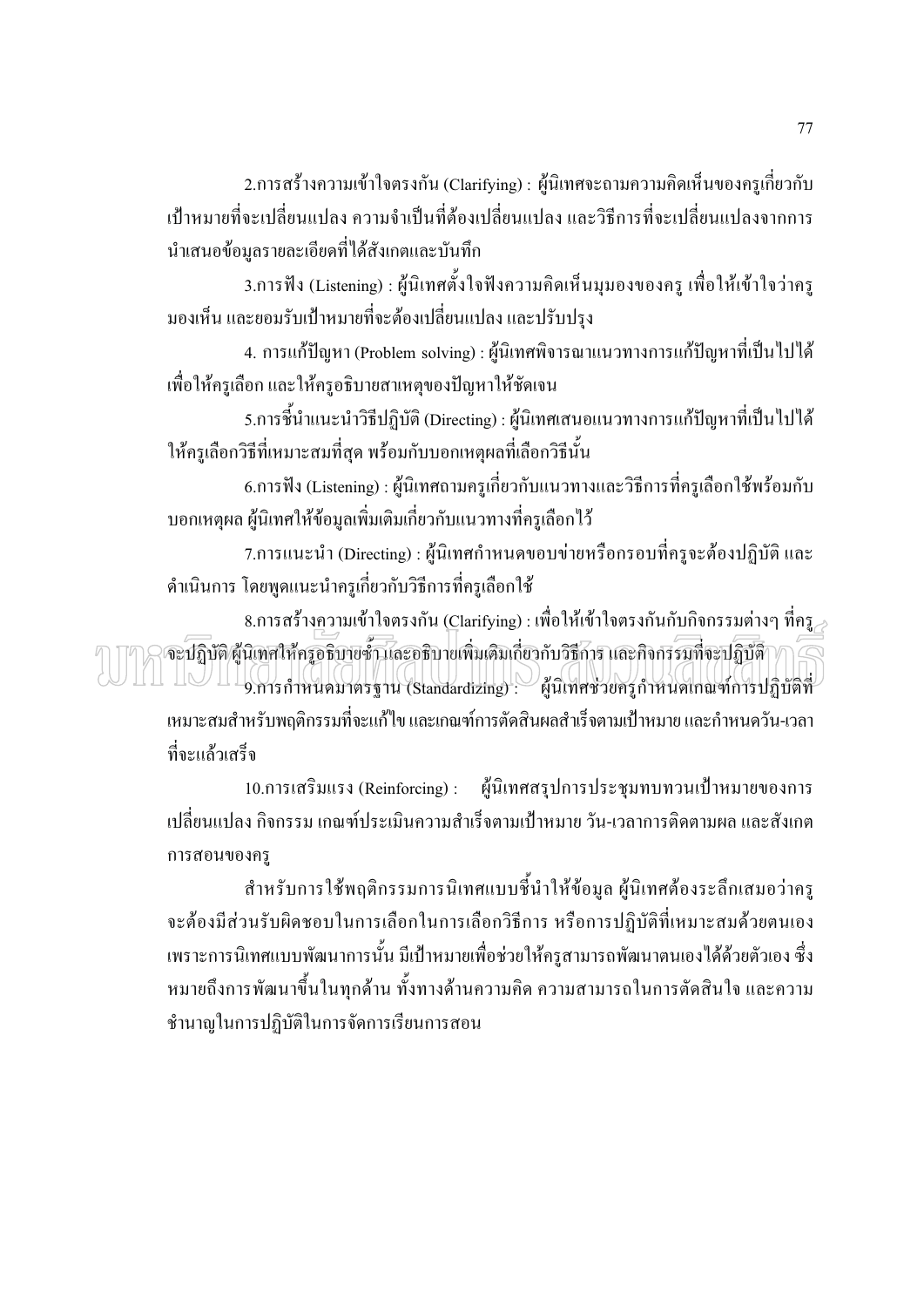#### ข้อแนะนำสำหรับผู้นิเทศในการเลือกใช้การนิเทศแบบชื้นำให้ข้อมูล

เนื่องจากพฤติกรรมการนิเทศแบบชื้นำ ให้ข้อมูลจะเป็นการพัฒนาความเชี่ยวชาญ ความ ้ เชื่อมั่นในตัวเองให้แก่ครู แต่ยังจำกัดทางเลือกให้แก่ครู ดังนั้น การนำพฤติกรรมการนิเทศแบบชี้นำ ให้ข้อมลไปใช้ จึงพิจารณาในเรื่องต่างๆ ดังนี้

1. ครูมีระดับพัฒนาการ และความสามารถในการปฏิบัติงานอยู่ในระดับค่อนข้างต่ำ

่ 2. ครู ไม่มีความรู้เกี่ยวกับเรื่องที่เป็นปัญหาในการสอนของตนเองเท่ากับผู้นิเทศ

3. ครูมีความสัมพันธ์ ขาดประสบการณ์หลายประเด็น ในขณะที่ผู้นิเทศรู้และเข้าใจดีทุกเรื่อง

4. ผู้นิเทศมีความเต็มใจที่จะร่วมรับผิดชอบในวิธีการแก้ปัญหาที่ครูเลือกใช้

5. ครมีความเชื่อมั่นในตัวผู้นิเทศ

6. มีเวลาจำกัดทกเรื่องชัดเจนแล้ว และการปฏิบัติจริงจำเป็นต้องคำเนินการอย่างเร่งด่วน ข้อแนะนำบางประการสำหรับการใช้พฤติกรรมการนิเทศแบบชี้นำควบคุม และชี้นำให้ ข้อมูล ผู้นิเทศต้องพยายามส่งเสริม และพัฒนาครูให้สามารถเรียนระดับความสามารถในการพัฒนา ิตนเองให้สงขึ้นเรื่อยๆ จนถึงจุดสงสุดที่นิเทศตัวเองได้

พฤติกรรมการนิเทศแบบร่วมมือ (Collaborative Behaviors)

/ในการนิเทศแบบร่วมมือนั้น ทั้งผู้นิเทศ และครูจะรวมกันตัดสินใจ ในวิธีการแก้ปัญหา และการปฏิบัติงานตลอดเวลา ทั้งครู และผู้นิเทศจะให้ข้อเสนอแนะแก้กันและกัน เพื่อร่วมกับ ้พิจารณาหาข้อตกลงร่วมกันในการปฏิบัติ ซึ่งพถติกรรมการนิเทศแบบร่วมมือมีลักษณะและการ ปฏิบัติดังนี้ คือ

1. การสร้างความเข้าใจตรงกัน (Clarifying) ผู้นิเทศทำความเข้าใจกับปัญหาที่ครูพูดถึง ้ เพื่อให้เกิดความเข้าใจตรงกันเกี่ยวกับปัญหาที่ครูได้นำเสนอ โดยพยายามกระตุ้นให้ครูระบุสาเหตุ ของปัญหา และประเด็นของปัญหาให้ชัดเจน

2. การฟัง (Listing ) ผู้นิเทศฟังอย่างตั้งใจ เพื่อให้เกิดความเข้าใจชัดเจนมากขึ้น เกี่ยวกับ ้ปัญหาความคิดเห็นของครูที่มีต่อปัญหาการสอนของตนเอง ก่อนที่จะคิดพิจารณาแนวทางการแก้ไข ปัญหานั้น

3. การตอบสนอง (Reflecting) เพื่อความเข้าใจมากขึ้นเกี่ยวกับปัญหา และรายละเอียดของ ้ปัญหาที่ครูนำเสนอ ผู้นิเทศต้องตอบสนองด้วยการรับรู้และปัญหาของครู เพื่อให้แน่ใจว่าเข้าใจ ตรงกันว่าปัญหาที่แท้จริงของครูคืออะไร

4. การนำเสนอ (Presenting) ผู้นิเทศเสนอทรรศนะและความคิดเห็นของตนเองให้ข้อมูล ี่สนับสนุนปัญหาอุปสรรค ที่อาจจะเกิดขึ้นจากการแก้ปัญหาตามความคิดเห็นของครูเสนอข้อมูลที่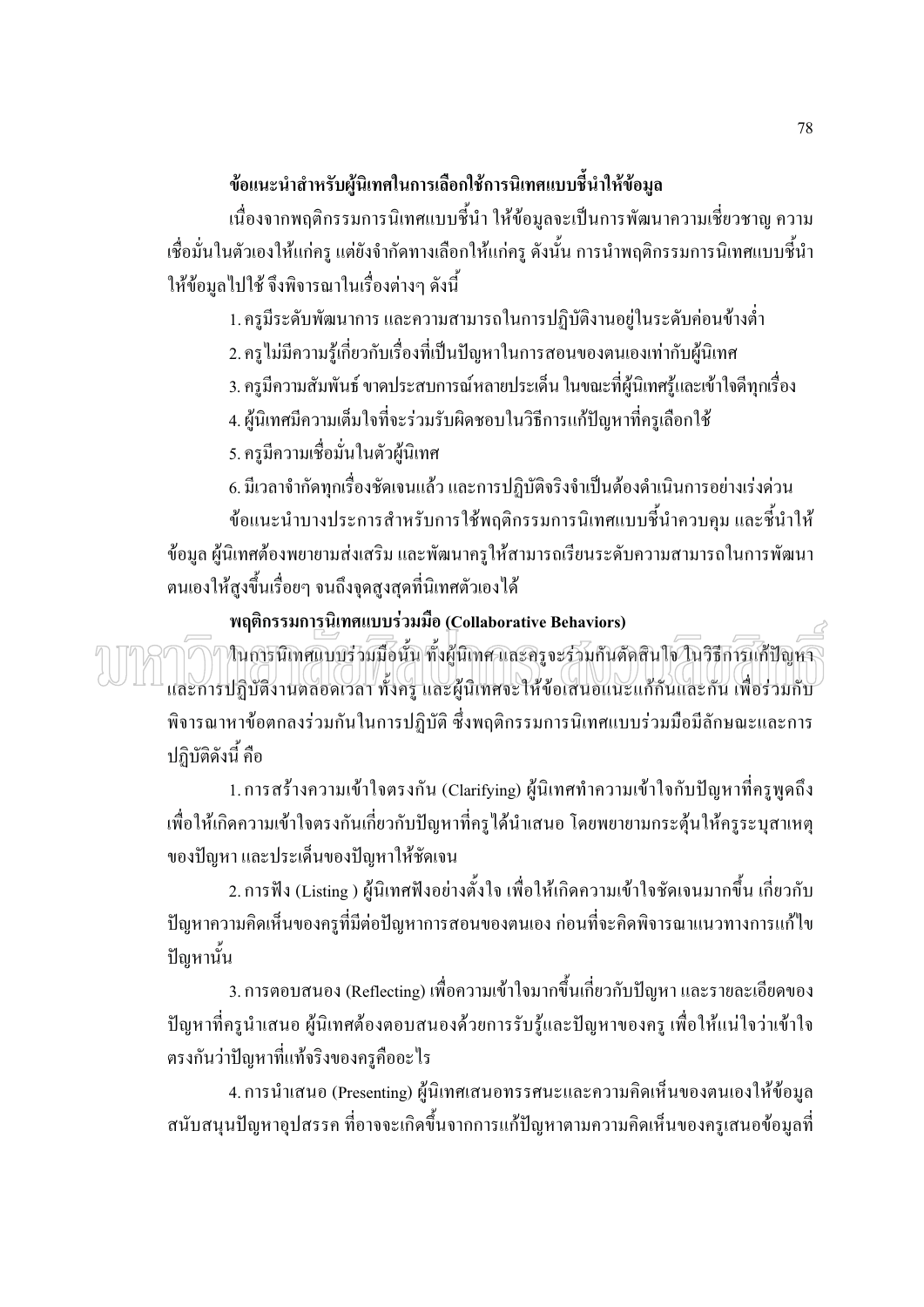้ ครูอาจจะมองข้ามความสำคัญ การเสนอความคิดเห็นของตนเองของผู้นิเทศในขั้นที่จะช่วยให้ครูได้ ี ข้อมูลเกี่ยวกับปัญหาเพิ่มขึ้น และมองเห็นสาเหตุและแนวทางการแก้ปัญหาที่ชัดเจนมากขึ้น

5. การสร้างความเข้าใจตรงกัน (Clarifying) โดยผู้นิเทศพยายามทำให้ครูเข้าใจความ ้คิดเห็น การรับรู้ของผู้นิเทศให้ชัดเจนมากขึ้น เพื่อปรับความเข้าใจตรงกันและมีแนวคิดในการ แก้ปัญหาไปในทิศทางเดียวกัน

6. การแก้ปัญหา (Problem solving) ทั้งผู้นิเทศและครูมีการแลกเปลี่ยนข้อแนะนำและ ี ทางเลือกใหม่ๆ ในการแก้ปัญหา ก่อนที่จะร่วมกันสรุปเกี่ยวกับวิธีแก้ปัญหา หรือเลือกทางเลือกใน การแก้ปัญหาที่เป็นไปได้และเหมาะสม

7. การกระตุ้นส่งเสริม (Encouraging) เป็นการกระตุ้นส่งเสริมการยอมรับข้อโต้แย้งที่ ้อาจจะเกิดขึ้น เมื่อมีข้อขัดแย้งเกิดขึ้น ผ้นิเทศต้องยอมรับข้อขัดแย้ง และหาทางประนีประนอม เพื่อ หาข้อยติกันต่อไป เพราะความขัดแย้ง ความเห็นไม่ตรงกัน สามารถจะได้มา ซึ่งวิธีแก้ปัญหาที่ดี และ เหมาะสมที่สด

8. ขั้นการเจรจาตกลงร่วมกันเพื่อหาข้อยุติ (Negotiating) เป็นการเจรจาเพื่อหาข้อตกลง ร่วมกันเกี่ยวกับแนวทางการแก้ปัญหาที่เป็นยอมรับของครู และผู้นิเทศ เพื่อให้ทั้ง 2 ฝ่าย เห็นด้วยกับ $\geq$  $\widehat{\sigma}$ ายละเอียดของแนวทางการปฏิบัติ อาจมีการอภิปราย ซึ่งแนวทางที่ได้ช่วยกันเลือก $\eta$  TT  $\widehat{\sigma}$  T 9. การกำหนดมาตรฐาน (Standardizing) การกำหนดมาตรฐานการปฏิบัติเป็นการตกลง ร่วมกันในรายละเอียดของแนวทางและแผนปฏิบัติ รวมทั้งกำหนด วัน เวลา สถานที่ที่จะดำเนินการ ิตามแผน ใช้สื่ออะไรบ้าง มีใครบ้าง เป็นผู้ร่วมงาน รายละเอียดเหล่านี้ต้องเจรจาปรึกษาหารือกันให้ ชัดเจน

10. การตอบสนอง (Reflecting) เป็นการสรุปแผนขั้นสุดท้าย ผู้นิเทศสรุปแนวทาง และ ้แผนปฏิบัติงานโดยครูยอมรับเข้าใจตรงกันในทุกเรื่อง อาจจะให้ครูทบทวนแผนและแนวทางการ ปฏิบัติอีกครั้ง และมีการจดบันทึกข้อตกลงร่วมกันในการปฏิบัติงานเพื่อแก้ปัญหาการยอมรับนัด หมายการคำเนินการทุกขั้นตอนตามแผนก่อนนัคการประชุม

#### ข้อแนะนำสำหรับผู้นิเทศในการเลือกใช้การนิเทศแบบร่วมมือ

ผู้นิเทศควรเลือกใช้วิธีการนิเทศแบบร่วมมือในกรณีต่อไปนี้

1. ในกรณีที่ครู หรือคณะครูมีระดับพัฒนาการ ความสามารถในการคิดเชิงนามธรรม และ ้ ความเชี่ยวชาญอยู่ในระดับปานกลาง แต่อาจจะยังไม่กล้าตัดสินใจเอง โดยเด็ดขาดด้วยตัวเอง

่ 2. ในกรณีที่ครู คณะครู และผู้นิเทศมีความรู้ความสามารถ ความสำคัญเท่าเทียมกัน หรือถ้า ้ ครูเข้าใจปัญหามากที่สุดในเรื่องหนึ่ง ผู้นิเทศรู้และเข้าใจมากอีกเรื่องหนึ่ง การนิเทศแบบร่วมมือจะ ช่วยให้ได้แลกเปลี่ยนความรู้ความคิดเห็นซึ่งกันและกัน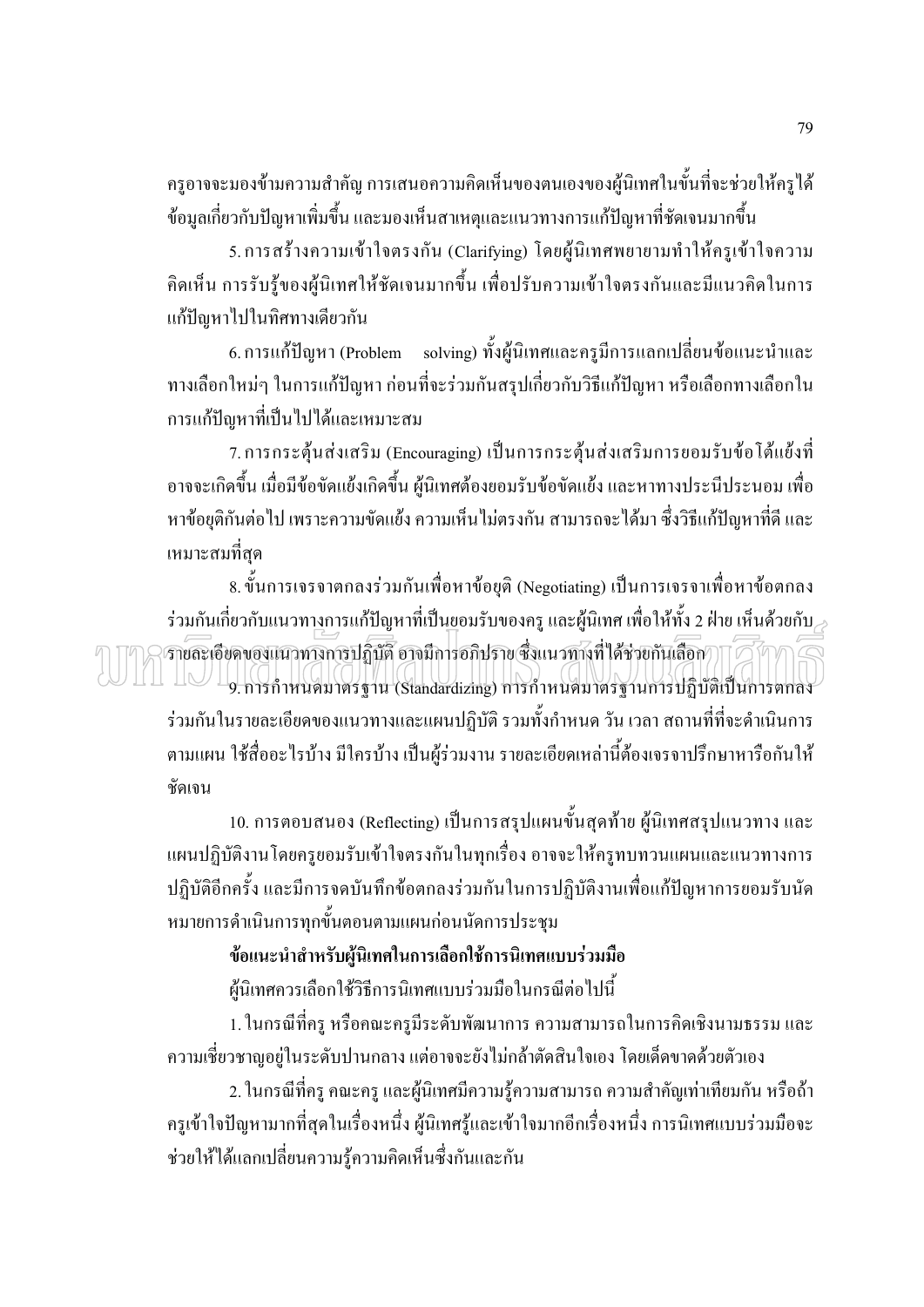3. ในกรณีที่ผู้นิเทศและครูจะต้องมีการตัดสินใจร่วมกัน และต้องมีความรับผิดชอบร่วมกัน ในเรื่องที่จะส่งผลถึงผู้ปกครอง ชุมชน หรือผู้บังคับบัญชาระดับสูงขึ้นไป

4. ในกรณีที่ครู และผู้นิเทศขอมรับต่อการมีภาระหน้าที่ร่วมกัน ในการแก้ปัญหาเฉพาะ ้เรื่อง หรือบางเรื่องที่ครูต้องการมีส่วนร่วมในการแก้ปัญหา และตัดสินใจ แต่ไม่ให้ครูมีส่วนร่วม อาจเกิดปัญหาขึ้นได้

#### พฤติกรรมการนิเทศแบบไม่ขึ้นำ (Nondirective Behaviors)

้วิธีการนิเทศแบบไม่ชี้นำ ผู้นิเทศจะใช้พฤติกรรมในการพูดคุยทำงานร่วมกับครู โดยที่ครู ้จะเป็นผู้ตัดสินใจด้วยตัวเอง ผู้นิเทศเป็นเพียงผู้ช่วยในการสนับสนุนในเรื่องต่างๆ ที่ครูร้องขอ เท่านั้น ซึ่งพฤติกรรมในการนิเทศแบบไม่ชี้นำมีลักษณะและการปฏิบัติดังนี้

1. การฟัง (Listening) ผู้นิเทศฟังครพด ครเสนอ แนวคิดความต้องการอย่างตั้งใจ และ ี พยายามทำความเข้าใจ กับเรื่องที่ครูพูดให้มากที่สุด

2. การตอบสนอง (Reflecting) ผู้นิเทศพูดสรุปความคิดเห็นตามความต้องการของครุ หรือ ้ปัญหาของครุ แสดงความเห็นใจ สนใจ แต่ไม่ควรแสดงความคิดเห็นส่วนตัวใดๆ พยายามจับ ใจความสำคัญในเรื่องที่ครูพูดให้มากที่สุด

3.การสร้างความเข้าใจให้ตรงกัน (Clarifying) ผู้นิเทศต้องพยายามทำความเข้าใจกับปัญหา เรื่องราวที่ครูพูดให้ละเอียด และชัดเจนตรงกันให้มากที่สุด อาจจะให้ข้อมูลเพิ่มเติมที่เกี่ยวกับปัญหา หรือเรื่องราวที่ครูพูด เพื่อให้สามารถมองปัญหาหลายมุม และเพื่อให้ครูได้แนวคิดมุมมองมากขึ้น

4. การกระตุ้นส่งเสริม (Encouraging) ผู้นิเทศต้องแสดงออกด้วยความสนใจเต็มใจที่จะรับ ้ ฟังเรื่องราวต่างๆ ของครู ในขณะที่ครูพยายามพูดแสดงความคิดเห็น ความเข้าใจเกี่ยวกับปัญหา หรือเรื่องราวนั้นๆ ให้การกระตุ้น ด้วยคำพูดใช้ท่าทางประกอบรวมทั้งพูดเสริมกำลังใจ สนับสนุน ซึ่งจะช่วยให้ครูสามารถตัดสินใจได้ด้วยความมั่นใจ

5. การตอบสนอง (Reflecting) ผู้นิเทศ ต้องมีการตอบสนองต่อการพูด การเสนอ ของครู ี ตลอดเวลา พร้อมกับทบทวนความเข้าใจของตนเองเกี่ยวกับเรื่องที่ครูพูด เพื่อตรวจสอบความเข้าใจ ิตรงกัน แต่ไม่จำเป็นต้องถอดข้อความการพูดของครูทุกครั้ง

6. การแก้ปัญหา (Problem Solving) ผู้นิเทศพยายามพูดกระตุ้นให้ครูพิจารณาแนวทางการ ปฏิบัติ หรือแนวทางการแก้ปัญหาอื่นๆ โดยให้ครูคิดหาวิธีการแก้ปัญหาด้วยตัวเอง สอบถามใน รายละเอียดของแนวทางการแก้ปัญหา กระตุ้นให้คิดทางเลือกให้หลากหลายเพื่อเปรียบเทียบ และ ให้ได้ซึ่งวิธีที่เหมาะสมที่สุด โดยให้เวลาในการคิดและพูดอย่างพอเพียง

7. การแก้ปัญหา (Problem - Solving) หลังจากที่ครูได้แนวทางการแก้ปัญหาแล้วผู้นิเทศ ึกระตุ้นให้ครูพูดอธิบายถึงผลที่อาจจะเกิดขึ้น จากการนำวิธีนั้นไปแก้ปัญหา รวมทั้งอาจจะให้อธิบาย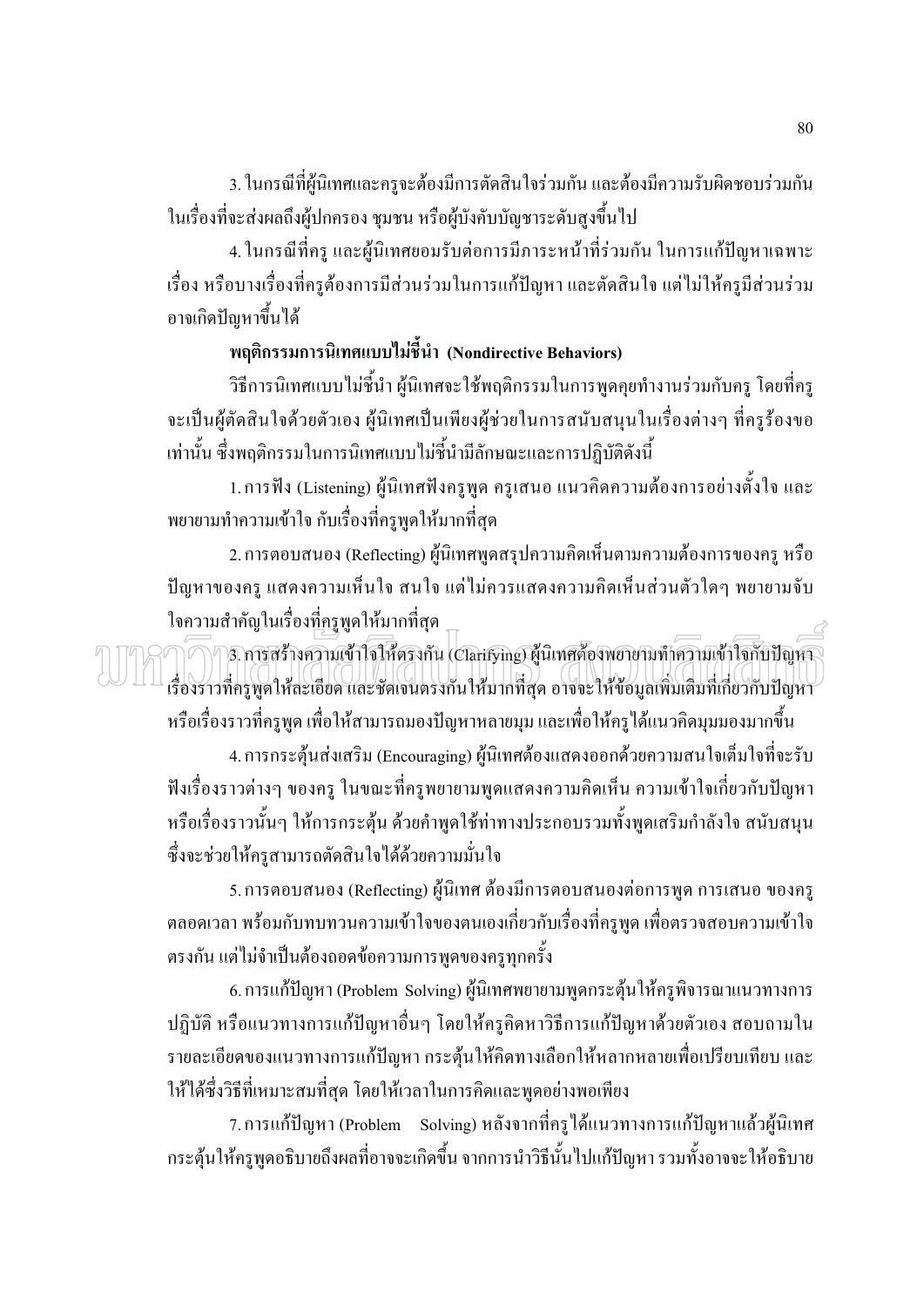ผลที่จะเกิดขึ้นจากวิธีนั้นๆ ที่ไม่ได้เลือก เพื่อให้ครูมีโอกาสคิดเปรียบเทียบแต่ละแนวทางการ แก้ปัญหาจากผลที่คาดว่าจะเกิดขึ้นในการใช้แต่ละวิธี

8. การนำเสนอ (Presenting) ผู้นิเทศให้ครูนำเสนอปัญหาและแนวทาง หรือวิธีการ แก้ปัญหาอีกกครั้ง พยายามพูดให้ครูเต็มใจ ตั้งใจที่จะปฏิบัติและยอมรับว่าเป็นความผูกพัน และ ิภาระหน้าที่ในเรื่องที่ครได้ตัดสินใจไปแล้ว โดยพยายามให้ครเลือกวิธีที่ปฏิบัติได้จริงด้วยตัวเอง ภายในระยะเวลาพอควรและรับผิดหอบในการดำเนินการ

9. การกำหนดมาตรฐาน (Standardizing) ผู้นิเทศให้ครูกำหนดเกณฑ์ในการปฏิบัติงาน ้กำหนดเวลาแล้วเสร็จ ระบุมาตรฐานของผลงานที่ปฏิบัติงานใดควรเริ่มต้นหลังและจะเสร็จเมื่อใด ้ต้องการสื่อ อุปกรณ์ใดบ้างที่จำเป็น เมื่อใดที่ครูสามารถอธิบายและตอบคำถามต่างๆ เหล่านี้ ให้ ชัดเจน การประชมการนิเทศใกล้จะสมบรณ์

10. การตอบสนอง (Reflecting) เป็นการตอบสนองทบทวนเกี่ยวกับแผนการปฏิบัติงาน ี ของครู ก่อนจบการประชุม ผู้นิเทศต้องให้ครูสรุป แผนการปฏิบัติรายละเอียดของวิธีดำเนินงานอีกครั้ง ี หลังจากนั้น ครูสามารถเริ่มดำเนินการตรมโครงการและแผนปฏิบัติงานนั้นได้

ข้อแนะนำสำหรับผ้นิเทศในการเลือกใช้การนิเทศแบบไม่ชี้นำ

)<br>ในการเลือกใช้วิธีนิเทศ และพฤติกรรมการนิเทศแต่ละประเภท ต้องอาศัยข้อมูลที่เกี่ยวกับ ตัวครู หลายด้านจนเข้าใจว่าครูแต่ละคน แต่ละกลุ่ม เหมาะสมกับวิธีนิเทศและพฤติกรรมการนิเทศ ี แบบใคมากที่สุด จึงค่อยเริ่มดำเนินการสำหรับการเลือกใช้พฤติกรรมการนิเทศแบบไม่ชี้นำ ควร ้คำนึงถึงเรื่องต่างๆ ดังนี้

1. ในกรณีที่ครู หรือคณะครูผู้ร่วมโครงการนิเทศ มีความรู้ มีความสามารถในการ ปฏิบัติงาน มีความเชี่ยวชาญมีระดับความคิดและระดับพัฒนาการสูงมาก

2. ในกรณีที่ครู หรือคณะครูมีความรู้ ความเชี่ยวชาญในเรื่องที่ตัดสินใจจะดำเนินการมาก และผู้นิเทศมีความรู้ความเชี่ยวชาญเรื่องนั้นน้อย

่ 3. ในกรณีที่ครู หรือคณะครูต้องรับผิดชอบโดยตรงในการตัดสินใจในเรื่องนั้นๆ และผู้นิเทศมี ส่วนร่วมน้อย

4. ในกรณีที่ครู หรือคณะครูมีความตั้งใจ และต้องการจะแก้ปัญหาในเรื่องนั้นๆ ถึงแม้ว่าจะ ใม่ใช่ปัญหาสำคัญ ที่ผู้นิเทศต้องเข้าไปมีส่วนร่วม แต่ช่วยเปิดโอกาสส่งเสริม สนับสนุนให้ครูได้มี โอกาสตัดสินใจเอง และจัดดำเนินการเอง โดยผู้นิเทศคอยสนับสนุนและบริการตามที่ถูกร้องขอ $^{\mathrm{83}}$ 

สรุปก็คือ ในการนิเทศแบบไม่ชี้นำนั้น ครูจะเป็นผู้ที่มีบทบาทสำคัญที่สุดในการตัดสินใจ ้ ค้วยตัวเอง มีอิสระในการคิดการปฏิบัติ ผู้นิเทศจะเป็นผู้ที่คอบสนับสนุน คอยให้ข้อมูลเพิ่มเติม และ

 $\stackrel{\text{\tiny 83}}{ }$ วัชรา เล่าเรียนดี, <u>การนิเทศการสอน (Supervision of Instruction</u>), 133-161 .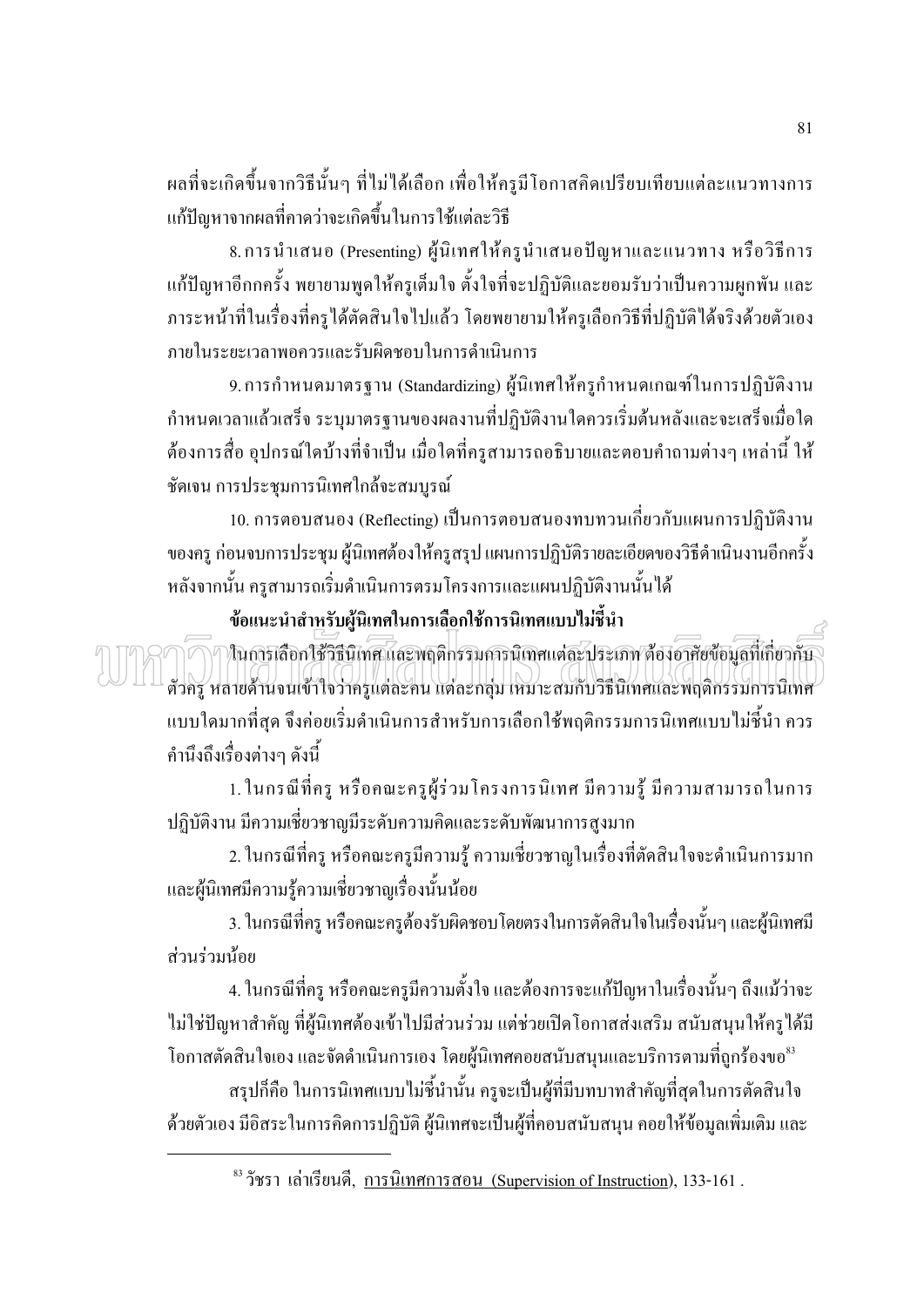ี พยายามช่วยส่งเสริมสนับสนุนให้ครูได้แนวทางวิธีการปฏิบัติที่เหมาะสมที่สุด โดยที่ครูไม่ให้ ่ ความรู้สึกว่าถูกแนะนำ มีงานวิจัยที่เกี่ยวข้องแสดงถึงความสำคัญจำเป็น ประ โยชน์ และรูปแบบการ นิเทศที่หลากหลาย ดังต่อไปนี้ งานวิจัยที่เกี่ยวข้องกับรูปแบบการนิเทศการศึกษาของสำนักงานเขต ้พื้นที่การศึกษายังไม่มีงานวิจัยที่เกี่ยวข้องโดยตรงนัก อย่างไรก็ตามผู้วิจัยได้ขอเสนอผลงานวิจัยที่ ้เกี่ยวข้องอื่นๆ ดังนี้

พันธ์ประภา พูนสิน ได้ศึกษาการบริหารงานนิเทศการศึกษาของเขตพื้นที่การศึกษา ี พบว่าการบริหารงานนิเทศการศึกษาของสำนักงานเขตพื้นที่การศึกษาได้แก่ งานธุรการ งานพัฒนา หลักสูตรการศึกษาขั้นพื้นฐานและกระบวนการเรียนรู้ งานวัดและประเมินผลการศึกษา งาน ้ ส่งเสริมพัฒนาสื่อนวัตกรรมและเทคโนโลยีทางการศึกษา งานนิเทศติดตามและประเมินผลระบบ บริหารและการจัดการศึกษา งานส่งเสริมพัฒนาระบบการประกันคุณภาพการศึกษาและเลขานุการ ึคณะกรรมการติดตามตรวจสอบ ประเมินผลผลและการนิเทศการศึกษาอยู่ในระดับดีมาก แต่ ี แนวคิดเกี่ยวกับการบริหารงานนิเทศการศึกษาของสำนักเขตพื้นที่การศึกษาในปัจจบัน ผ้บริหาร และศึกษานิเทศก์เห็นว่าควรให้ความสำคัญกับงานส่งเสรอมพัฒนาหลักสูตรการศึกษาขั้นพื้นฐาน และกระบวนการเรีย<u>นรู้</u> การใช้สื่อนวัต<u>ก</u>รรม เทคโนโลยีและแหล่งการเรียนรู้ การวัดและ<sub>2</sub> ประเมินผลการศึกษาเพื่อการประกันคณภาพภายใน ส่งเสริมกัลยาณมิศรการนิเทศภายใน สถานศึกษา การนิเทศแบบฝังตัว การนิเทศทางใกลผ่านเครือข่ายอินเทอร์เนต \*4 | | | | | | | | | | |

ประสาน ลักษณาวงศ์ ได้ศึกษาความสัมพันธ์ระหว่างทักษะการนิเทศการศึกษาของ ผู้บริหารกับการประกันคุณภาพภายในโรงเรียน สังกัดสำนักงานเขตพื้นที่การศึกษา ประจวบคีรีขันธ์ เขต 1 พบว่า 1)ทักษะการนิเทศการศึกษาของผู้บริหารโดยภาพรวมอยู่ในระดับ มาก 2) การประกันคุณภาพภายในโรงเรียน โดยภาพพรวมอยู่ในระดับมาก 3)ความสัมพันธ์ ระหว่างทักษะการนิเทศการศึกษาของผู้บริหารกับการประกันคุณภาพภายในโรงเรียน โดยภาพรวม มีความสัมพันธ์กันอย่ในระดับมาก อย่างมีนัยสำคัญทางสถิติที่ระดับ .01 $^{\mathrm{ss}}$ 

<sup>85</sup> ประสาน ลักษณาวงศ์, "ความสัมพันธ์ระหว่างทักษะการนิเทศการศึกษาของผ้บริหาร ้กับการประกันคุณภาพภายในโรงเรียน สังกัดสำนักงานเขตพื้นที่การศึกษาประจวบคีรีขันธ์ เขต 1"(วิทยานิพนธ์ปริญญาศึกษาศาสตรมหาบัณฑิต สาขาการบริหารการศึกษา บัณฑิตวิทยาลัย มหาวิทยาลัยศิลปากร.2546). ง.

<sup>&</sup>lt;sup>84</sup>พันธ์ประภา พนสิน, "การบริหารงานนิเทศการศึกษาของเขตพื้นที่การศึกษา" (วิทยานิพนธ์ปริญญาศึกษาศาสตรมหาบัณฑิต สาขาการบริหารการศึกษา บัณฑิตวิทยาลัย มหาวิทยาลัยศิลปากร.2547). ง.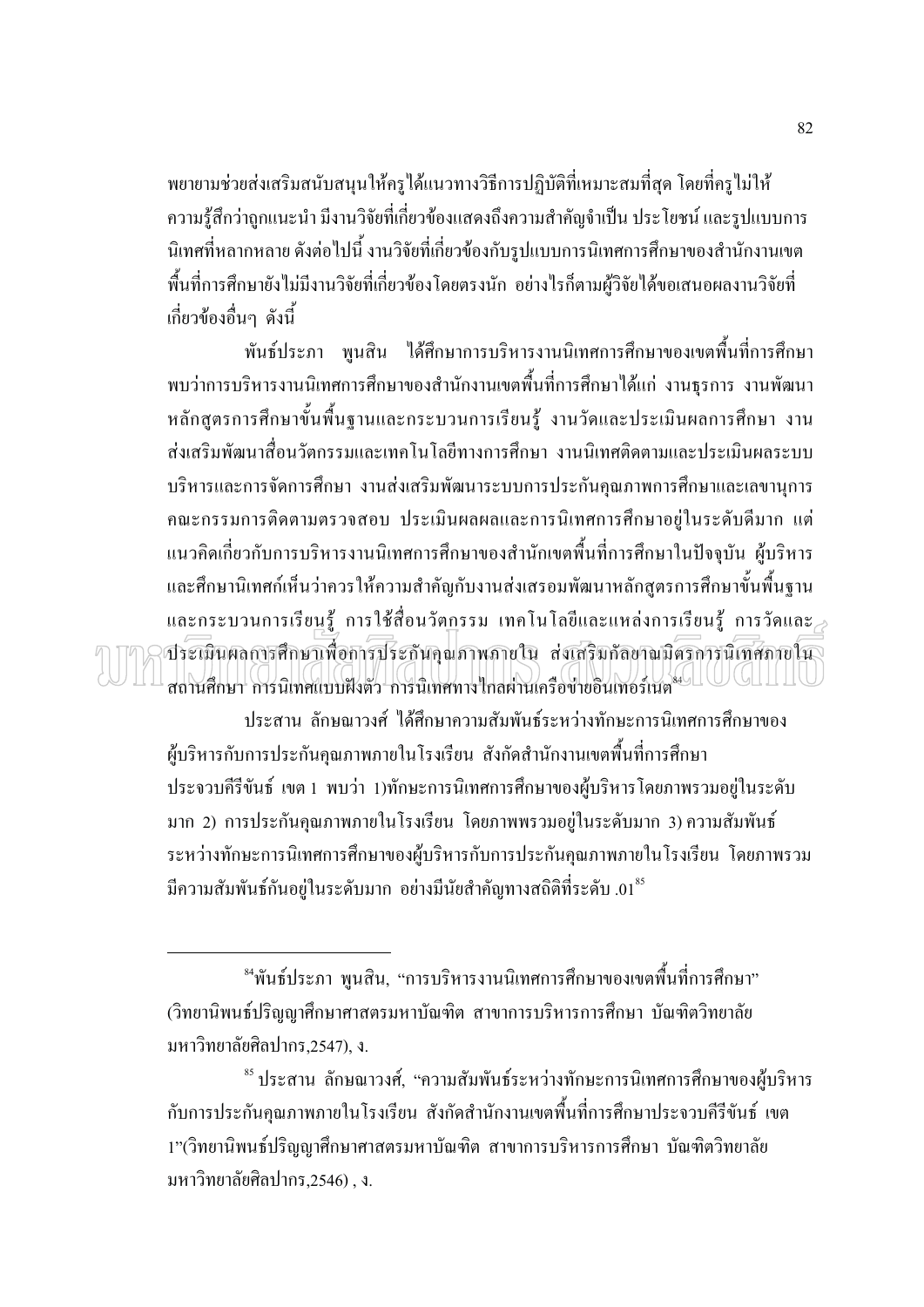้บัณฑิต เสาวคนธ์ ได้ศึกษา ความสัมพันธ์ระหว่างภารกิจการนิเทศกับการปฏิบัติเชิง ประสิทธิภาพของผู้บริหารโรงเรียนประถมศึกษา จังหวัดนครปฐม พบว่า 1) ภารกิจการนิเทศของ ผู้บริหารโรงเรียนประถมศึกษาจังหวัดนครปฐม อยู่ในระดับมาก 2)การปฏิบัติเชิงประสิทธิภาพ ของผู้บริหารโรงเรียนประถมศึกษาจังหวัดนครปฐม อยู่ในระดับมาก 3) ความสัมพันธ์ระหว่าง ภารกิจการนิเทศกับการปฏิบัติเชิงประสิทธิภาพของผ้บริหารโรงเรียนประถมศึกษาจังหวัดนครปฐม มีความสัมพันธ์กันในระดับมาก $^{\rm 86}$ 

ี อรสา อินทร์ภิรมย์ ได้ศึกษาสมรรถภาพผู้นิเทศที่ส่งผลต่อการปฏิบัติการนิเทศการสอน ในโรงเรียนมัธยมศึกษา สังกัดกรมสามัญศึกษา เขตการศึกษา 1 พบว่า 1)สมรรถภาพผู้นิเทศใน ้ภาพรวมอย่ในระดับมาก ส่วนการปฏิบัติการนิเทศการสอน ในโรงเรียนมัธยมศึกษา เขตการศึกษา 1 โดยภาพรวมมีการปฏิบัติอยู่ในระดับปานกลาง และเมื่อแยกพิจารณาเป็นรายด้านพบว่า สมรรถภาพด้านความรู้พื้นฐานอยู่ในระดับปานกลาง ส่วนสมรรถภาพด้านทักษะการนิเทศและ ี่ สมรรถภาพด้านคุณธรรมและจริยธรรมอยู่ในระดับมาก 2) สมรรถภาพผู้นิเทศกับการปฏิบัติการ นิเทศการสอนในโรงเรียนมัธยมศึกษา เขตการศึกษา 1 โดยภาพรวมมีความสัมพันธ์อย่างมี ินัยสำคัญทางสถิติที่ระดับ .01 และมีความสัมพันธ์กันอย่ในระดับปานกลาง โดยมีค่าสหสัมพันธ์ ี่ เท่ากับ 6311 (3)สมรรถภาพผู้นิเทศที่ส่งผลต่อการปฏิบัติการนิเทศการสอนภาพรวมลือ สมรรถภาพด้านความรู้พื้นฐาน โดยมีประสิทธิภาพในการทำนาย ร้อยละ 44.80 และสมรรถภาพ รายด้านการประเมินผลการสอน ด้านการจัดหาสื่อการเรียนการสอน ด้านเทคนิควิธี ด้านความเป็น ผู้นำทางวิชาการและด้านมนุษยสัมพันธ์ โดยมีประสิทธิภาพในการทำนายร้อยละ 50.90 $^{\mathrm{s}\mathrm{7}}$ 

สมศักดิ์ วงศ์จำปา ได้ศึกษา พฤติกรรมการนิเทศในการปฏิบัติงานนิเทศการศึกษาของ ์ศึกษานิเทศก์ สำนักงานการประถมศึกษาจังหวัด ในเขตการศึกษา 1 พบว่า 1) ศึกษานิเทศก์ ี สำนักงานการประถมศึกษาอำเภอใช้พฤติกรรมการนิเทศแบบร่วมมือกันมากที่สดคือ พฤติกรรม ึการนิเทศ คือ การกระทำ การปฏิบัติหรือลักษณะในการปฏิบัติงานหรือการแสดงออกในการนิเทศ ่ 4 แบบ คือ พฤติกรรมการนิเทศแบบชื้นำควบคุม พฤติกรรมการนิเทศแบบชื้นำสาระข้อมูล ี พฤติกรรมการนิเทศแบบร่วมมือกันและพฤติกรรมการนิเทศแบบไม่ชี้นำในการปฏิบัติงานนิเทศ ทั้ง

์<sup>86</sup>บัณฑิต เสาวคนธ์ , " ความสัมพันธ์ระหว่างภารกิจการนิเทศกับการปฏิบัติเชิง ประสิทธิภาพของผู้บริหารโรงเรียนประถมศึกษา จังหวัดนครปฐม" (วิทยานิพนธ์ปริญญาศึกษา ิศาสตรมหาบัณฑิต สาขาการบริหารการศึกษา บัณฑิตวิทยาลัย มหาวิทยาลัยศิลปากร.2545). ง.

<sup>87</sup> อรสา อินทร์ภิรมย์ , "สมรรถภาพผู้นิเทศที่ส่งผลต่อการปฏิบัติการนิเทศการสอนใน โรงเรียนมัธยมศึกษา สังกัดกรมสามัญศึกษา เขตการศึกษา 1" (วิทยานิพนธ์ปริญญาศึกษาศาสตร ้ มหาบัณฑิต สาขาการบริหารการศึกษา บัณฑิตวิทยาลัย มหาวิทยาลัยศิลปากร.2542). ง.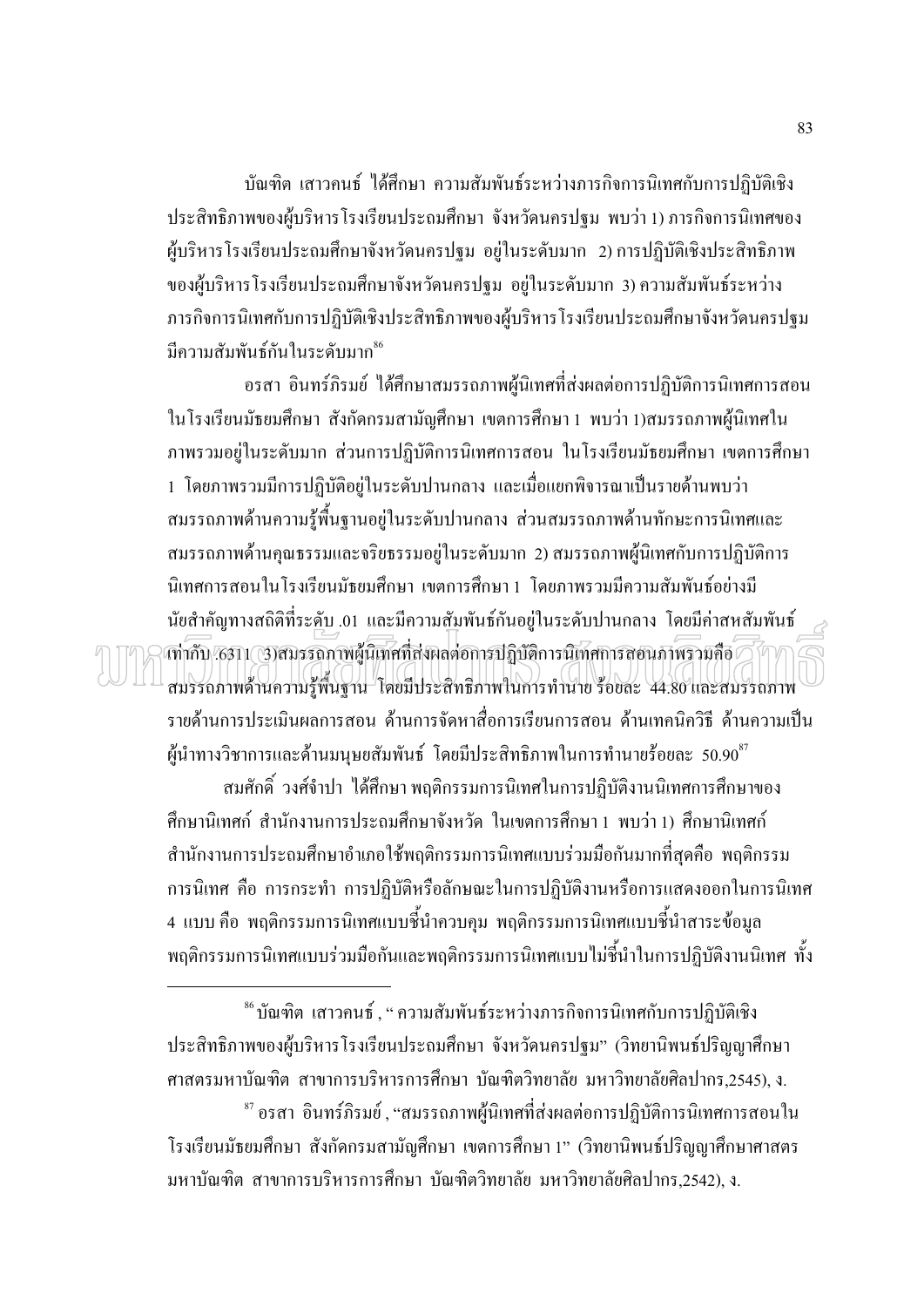5งาน คือ งานช่วยเหลือครู งานฝึกอบรม ครูประจำการพัฒนาหลักสูตร งานพัฒนากลุ่มและ งานวิจัยเชิงปฏิบัติการ 2) การปฏิบัติงานของครูสังกัดสำนักงานการประถมศึกษาจังหวัดในเขต ึการศึกษา 1 อยู่ในระดับคุณภาพเชี่ยวชาญมากที่สุด ซึ่งระดับคุณภาพครูมี 5 ระดับคือ ครู ี ปฏิบัติการ ครูชำนาญการ ครูเชี่ยวชาญ ครูเชี่ยวชาญพิเศษ และครูผู้ทรงคุณวุฒิ<sup>รร</sup>

ใพโรจน์ กลิ่นกหลาบ\* ใค้รวบรวมข้อค้นพบของงานวิจัยที่ทำโดยนิสิตระดับปริณณา ้มหาบัณฑิต ของมหาวิทยาลัยศรีนครินทรวิโรฒ ระหว่างปี 2535 – 2542 ทำให้ทราบว่าผลงานวิจัย ้ก่อให้เกิดความรู้ความเข้าใจ ที่จะนำไปใช้ปฏิบัติงานการนิเทศการศึกษาในลักษณะดังนี้ 1) ้คุณลักษณะของผู้นิเทศการศึกษาว่าจะต้อง มีคุณลักษณะที่พึงประสงค์ในด้านบุคลิกภาพ ด้าน ้วิชาการ ด้านวิชาชีพ และด้านคณธรรม จริยธรรม กล่าวคือ ต้องเป็นผ้ยึดมั่นในสถาบัน ชาติ ศาสนา และพระมหากษัตริย์ รู้จักเคารพสิทธิเสรีภาพของผู้อื่น มีความซื่อสัตย์สุจริต มีความยุติธรรม มีความ ้รับผิดชอบในหน้าที่การงาน ไม่เอาเปรียบเพื่อนร่วมงาน อทิศเวลาและเสียสละเพื่อส่วนรวม เป็นต้น ่ 2) ทักษะที่จำเป็นของผ้นิเทศทางการศึกษายังมีความต้องการเสริมทักษะ ทั้งทางด้านการเป็นผ้นำ ้ด้านมนุษย์สัมพันธ์ ด้านกระบวนการกลุ่ม ด้านการบริหารงานบุคคล และด้านการประเมินผล รวมทั้งต้องการเสริมความรู้ และสมรรถภาพในการนิเทศการศึกษาด้านหลักสูตร การจัดการเรียน $_{\geq}$ การสอนสื่อการเรียนการสอน การวัดประเมินผลการจัดกิจกรรมเสริมหลักสตรและการจัดงานนิเทศ การศึกษา 3) การปฏิบัติงานของผู้นิเทศในด้านของศึกษานิเทศก์ที่ปฏิบัติมากที่สุด ได้แก่ การสร้าง ้คลังข้อสอบ ผู้บริหารโรงเรียนมีความเห็นว่าการปฏิบัติงานมีประสิทธิภาพในระดับมาก ส่วน ครูผู้สอนมีความเห็นว่าอยู่ในระดับปานกลาง 4) สภาพการจัดการนิเทศการศึกษา ผู้บริหาร โรงเรียน และครูมีความต้องการในการจัดการนิเทศการศึกษาอยู่ในระดับมาก ได้แก่ ด้านหลักสูตร ด้าน ้ เนื้อหาวิชา ด้านกิจกรรมการเรียนการสอน ด้านสื่อการเรียนการสอน และด้านวัดผล ประเมินผล 5) ิสภาพปัญหาในการจัดนิเทศการศึกษา พบว่า ครูมีความรู้ความเข้าใจในนโยบายการนิเทศการศึกษา ไม่ตรงกัน กรอบแผนงานไม่ชัดเจน ขาดผู้เชี่ยวชาญด้านการนิเทศ การนิเทศขาดความต่อเนื่องและ ขาดการติตามประเมินผลอย่างจริงจัง

<sup>&</sup>lt;sup>88</sup> สมศักดิ์ วงศ์จำปา, " พฤติกรรมการนิเทศในการปฏิบัติงานนิเทศการศึกษาของ ์ ศึกษานิเทศก์ สำนักงานการประถมศึกษาจังหวัด ในเขตการศึกษา 1 "( วิทยานิพนธ์ปริญญาศึกษา ิศาสตรมหาบัณฑิต สาขาการบริหารการศึกษา บัณฑิตวิทยาลัย มหาวิทยาลัยศิลปากร.2545). ง.

<sup>&</sup>lt;sup>89</sup> ใพโรจน์ กลิ่นกุหลาบ<u>,การนิเทศการศึกษา : ทฤษฎีและการปฏิบัติ(</u>กรุงเทพฯ : ้มหาวิทยาลัยศรีนครินทรวิโรฒ, 2542), 215.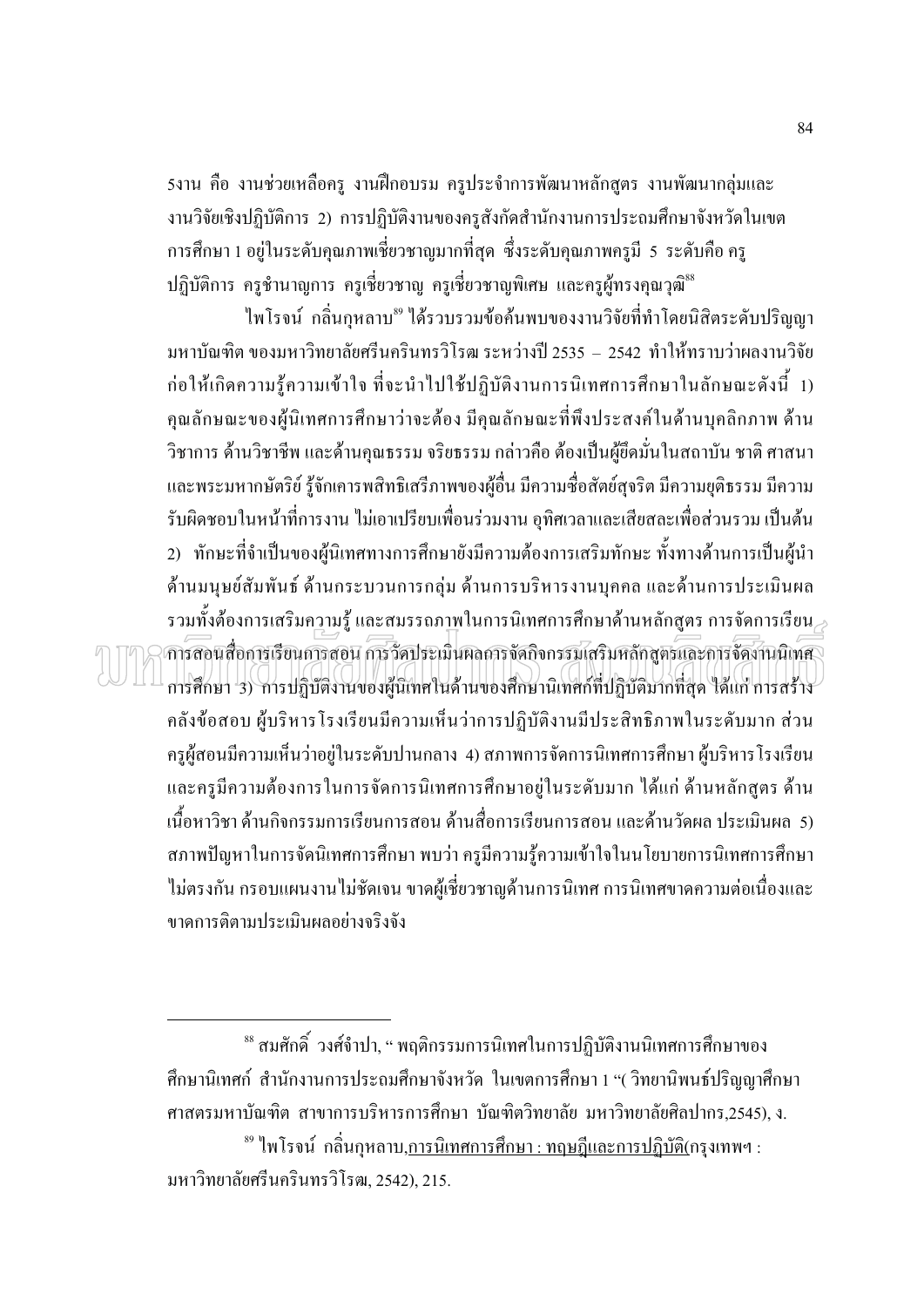ประดิษฐ์ พงหงส์" ใด้ศึกษาความต้องการการนิเทศการศึกษาของข้าราชการครูใน โรงเรียนประถมศึกษา สังกัดสำนักงานการประถมศึกษา อำเภอบ้านดุง จังหวัดอุดรธานี พบว่า ความ ้ต้องการการนิเทศการศึกษาของข้าราชการครูในโรงเรียนประถมศึกษา สังกัดสำนักงานการ ี ประถมศึกษา อำเภอบ้านคุง จังหวัดอุครธานี โดยภาพรวมทุกด้านอยู่ในระดับมากทุกด้าน ที่เป็น ้เช่นนี้อาจเป็นเพราะว่า สภาพการนิเทศการศึกษาที่ผ่านมายังขาดประสิทธิภาพไม่ทั่วถึง และไม่ สามารถช่วยแก้ปัญหาในการจัดการเรียนการสอนให้แก่ข้าราชการครูได้ ส่วนข้าราชการครูที่มี ประสบการณ์ในการทำงานต่ำกว่า 10 ปี กับ มีความต้องการการนิเทศการศึกษาทั้งโดยภาพรวมและ เป็นรายด้านไม่แตกต่างกัน ทั้งนี้อาจเนื่องมาจากข้าราชการครูที่มีประสบการณ์ในการทำงานต่ำกว่า 10 ปี กับ ข้าราชการครูที่มีประสบการณ์ในการทำงาน 10 ปีจึ้นไป มีความรู้ความเข้าใจในด้าน หลักสูตรการเรียนการสอน สื่อการเรียนการสอน และการวัดผล พอๆกัน และต่างก็ต้องการการ ้นิเทศการศึกษาทกด้านมากเช่นเดียวกัน และข้าราชการครในโรงเรียนประถมศึกษา สังกัดสำนักงาน ้การประถมศึกษา อำเภอบ้านคง จังหวัดอครธานี ที่ปฏิบัติงานในโรงเรียนขนาดเล็ก ขนาดกลาง และ ี ขนาดใหญ่ มีความต้องการการนิเทศการศึกษา ทั้งโดยภาพรวมและเป็นรายด้านทั้ง 4 ด้านไม่ แตกต่างกัน ทั้งนี้อาจเป็นเพราะข้าราชการครูที่ปฏิบัติงานในโรงเรียนขนาดเล็กขนาดกลาง และ $_\geq$ ้จนาคใหญ่ มีความรู้ ทักษะ และความสามารถในการสอนใกล้เคียงกัน เนื่องจากข้าราชการครูที่ ปฏิบัติงานในโรงเรียนขนาดต่างกัน ต่างก็ได้รับการพัฒนาในด้านความรู้ ทักษะต่างๆจากสำนักงาน ึการประถมศึกษาอำเภอบ้านคุง และสำนักงานการประถมศึกษาจังหวัดอุครธานี ตลอคทั้งจาก หน่วยงานที่เกี่ยวข้องอย่างเท่าเทียมกัน

<sup>&</sup>lt;sup>90</sup>ประดิษฐ์ พงหงส์, "ความต้องการการนิเทศการศึกษาของข้าราชการครในโรงเรียน ประถมศึกษา สังกัดสำนักงานการประถมศึกษา อำเภอบ้านคุง จังหวัดอุดรธานี" (รายงานการศึกษา ้ค้นคว้าอิสระ กศ.ม.การบริหารศึกษา มหาสารคาม บัณฑิตวิทยาลัย มหาวิทยาลัยมหาสารคาม ถ่าย เอกสาร. 2542).  $118 - 124$ .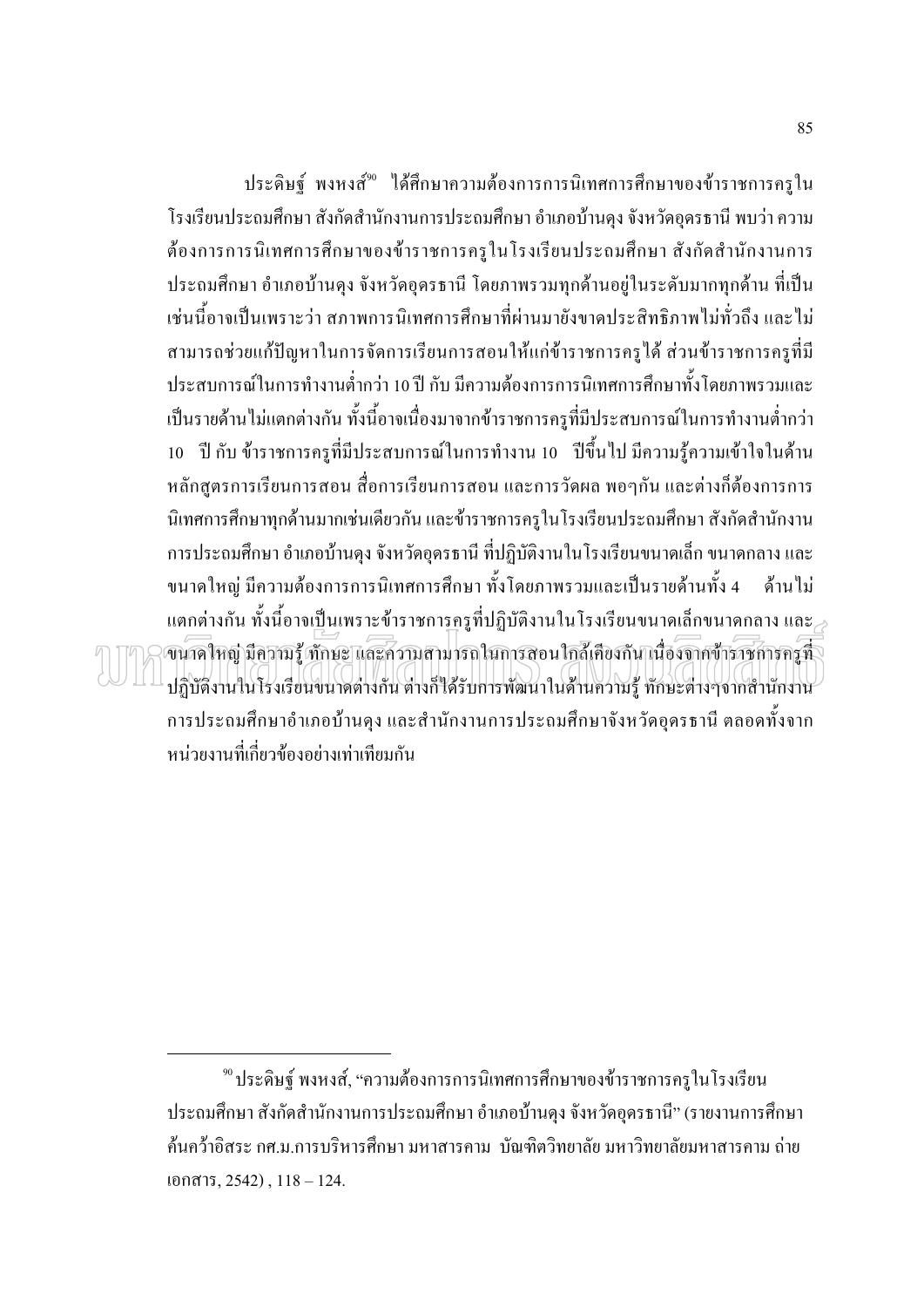ิบรรดล เมืองโคตร<sup>ุงเ</sup> ได้ศึกษาความต้องการการนิเทศการศึกษาของครูโรงเรียนประถมศึกษา สังกัดสำนักงานประถมศึกษาจังหวัดมุกดาหาร พบว่า

1. ความต้องการการนิเทศการศึกษาด้านการจัดกิจกรรมการเรียนการสอน โดยส่วนรวม ้อยู่ในระดับมากเป็นลำดับที่ 1 น่าจะมีสาเหตุมาจากการจัดกิจกรรมการเรียนการสอนนั้นเป็นภารกิจ หลักของครูผู้สอนที่ปฏิบัติเป็นประจำ จึงทำให้ครูมีความสนใจที่จะเพิ่มพูนความรู้และประสบการณ์ เพื่อปรับปรุง และพัฒนาการจัดกิจกรรมการเรียนการสอนของตนให้ดีขึ้นประกอบ กับการจัด ้กิจกรรมการเรียนการสอนตามแนวทางหลักสูตรประถมศึกษา พุทธศักราช 2521 (ฉบับ ปรับปรุง พ.ศ. 2533) ยังมุ่งเน้นด้านทักษะกระบวนการการสอนที่มุ่งเน้นผู้เรียนเป็นศูนย์กลาง การจัดกิจกรรม การเรียนการสอนที่มุ่งให้ผู้เรียนได้มีส่วนร่วมและฝึกปฏิบัติจริง นอกจากนี้นโยบายเร่งรัดคุณภาพ ึการจัดการศึกษาของสำนักงานคณะกรรมการการประถมศึกษาแห่งชาติ กำหนดให้ปรับปรง ประสิทธิภาพครผ้สอนให้คียิ่งขึ้น

2. ค้านเอกสารประกอบหลักสูตร จากผลการศึกษาความต้องการการนิเทศการศึกษา ้ค้านเอกสารประกอบหลักสูตร ประกอบค้วยคู่มือครู แผนการสอน กำหนดการสอน ตลอคจน เนื้อหาสาระต่างๆ เอกสารหรือตำราเกี่ยวกับหลักสูตรประถมศึกษา พบว่า ครูผู้สอนต้องการได้รับ $_{\geq}$ การนิเทศการศึกษาโดยส่วนรวมอยู่ในระดับมากเป็นสำคับที่ 2 เพราะกรมวิชาการและหน่วยงานต้น สั่งกัดได้จัดส่งตัวอย่างเอกสารตำราที่เป็นเอกสารประกอบหลักสูตรมาเพื่อใช้ประกอบการใช้ หลักสูตรเพิ่มมากขึ้นกว่าในระยะแรกๆ แต่ก็ยังไม่เพียงพอจึงส่งเสริมและสนับสนุนให้ครูจัดทำขึ้น และพัฒนาเป็นผลงานทางวิชาการ ได้อีกด้วย ครูจึงมีความต้องการที่จะ ได้รับการนิเทศการศึกษาด้าน เอกสารประกอบหลักสูตรอยู่ในระดับมาก

3. ด้านการวัดและประเมินผลการเรียน จากผลการศึกษาความต้องการการนิเทศการศึกษา ้ด้านการวัดและประเมินผลการเรียน พบว่า ครูผู้สอนต้องการใด้รับการนิเทศการศึกษาด้านการวัด และประเมินผลการเรียน โดยส่วนรวมอยู่ในระดับมากเป็นลำดับที่ 3 อาจเป็นเพราะว่า การวัดและ ประเมินผลการเรียนตามแนวหลักสูตรประถมศึกษา พุทธศักราช 2521 (ฉบับปรับปรุง พ.ศ. 2533) ได้มีการปรับปรุงพัฒนาไปจากเคิม โดยเน้นการวัดและประเมินผลสภาพที่แท้จริงของนักเรียน โดย ใช้แฟ้มสะสมงานซึ่งเป็นแนวโน้มใหม่ของการวัดและประเมินผลที่กำลังได้รับความสนใจทั่วไป นอกจากนี้น่าจะมีสาเหตุมาจากความขาดแคลนเอกสาร เครื่องมือ การวัดผลการเรียนรู้ที่กรมวิชาการ แจกให้โรงเรียนและเอกสารดังกล่าวไม่มีรายละเอียดเพียงพอแก่การนำไปใช้

<sup>&</sup>lt;sup>91</sup> บรรดล เมืองโคตร, " ความต้องการนิเทศการศึกษาของครูโรงเรียนประถมศึกษา สังกัดสำนักงานการประถมศึกษาจังหวัดมุกดาหาร" (วิทยานิพนธ์. ศษ.ม. วิชาการบริหารการศึกษา บัณฑิตวิทยาลัย มหาวิทยาลัยขอนแก่น ถ่ายเอกสาร. 2540) . 109 – 113.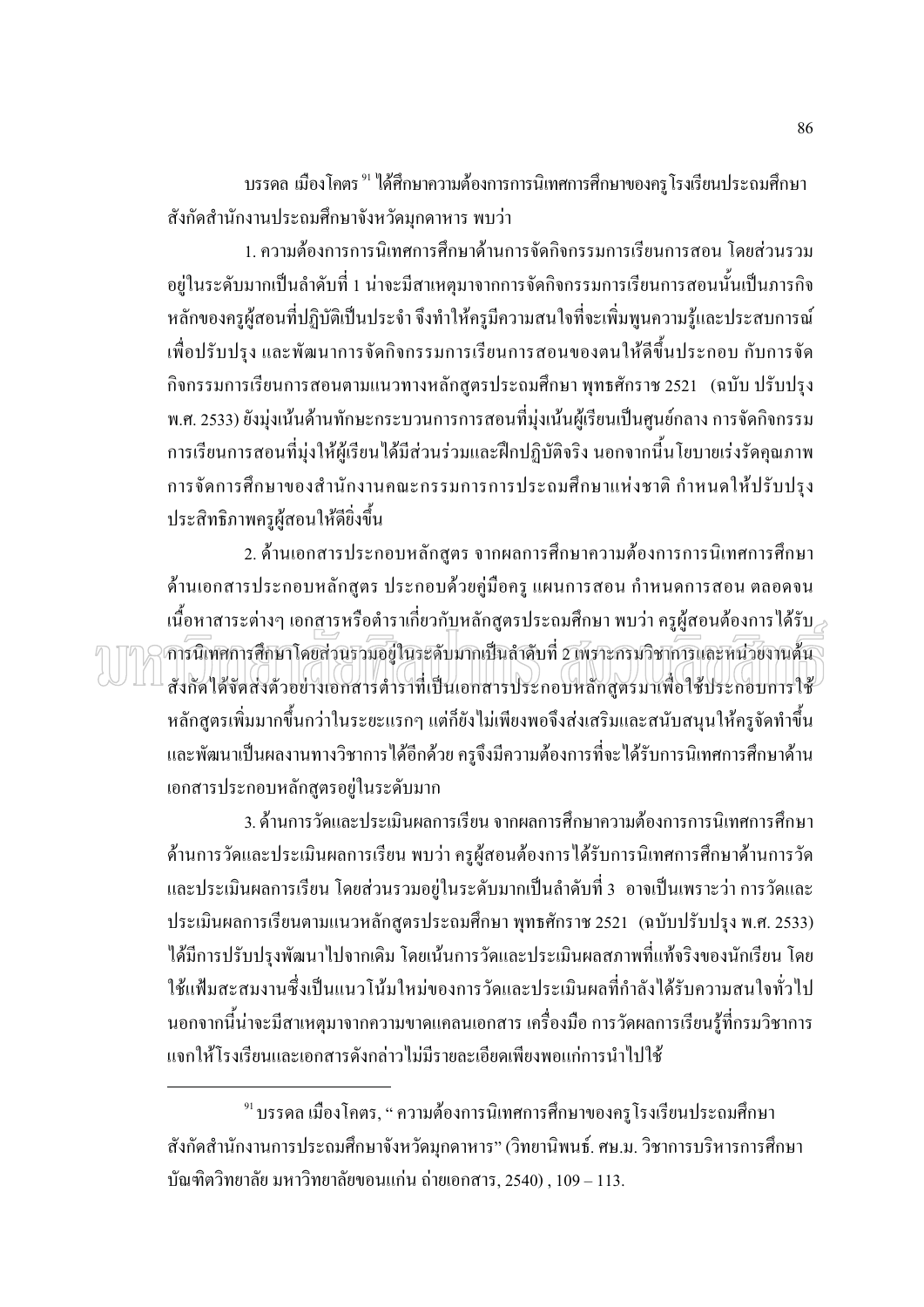4. ความต้องการการนิเทศการศึกษาด้านสื่อ และนวัตกรรมการเรียนการสอน จากผล การศึกษาพบว่า ครูผู้สอนต้องการใด้รับการนิเทศการศึกษาด้านสื่อและนวัตกรรมการเรียนการสอน โดยส่วนรวมอยู่ในระดับมากเป็นลำดับที่ 4 อาจเป็นเพราะว่า การเรียนการสอนตามแนวหลักสูตร ประถมศึกษา พุทธศักราช 2521 (ฉบับปรับปรุง พ.ศ. 2533) นั้น ครูผู้สอนใด้ลดบทบาทของตนเอง โดยมุ่งให้ผู้เรียนได้เรียนรู้งากการจัดกิจกรรมการเรียนการสอน และการใช้สื่อการเรียน

5. ความต้องการการนิเทศการศึกษาด้านหลักสูตร จากผลการศึกษาพบว่า ครูโรงเรียน ประถมศึกษามีความต้องการนิเทศการศึกษาด้านหลักสูตร โดยมีส่วนรวมอยู่ในระดับมากเป็นลำดับ ี่ ที่ 5 ทั้งนี้น่าจะมีสาเหตุมาจาก ได้รับการบริหารหลักสตรโดยโรงเรียนมีการดำเนินงานด้านการ <u>บริหารหลักสตรตามกิจกรรมต่างๆได้ชัดเจนยิ่งขึ้น</u>

้คำนวณ สมบรณ์ <sup>92</sup> ได้ศึกษาการดำเนินงานด้านการนิเทศการศึกษาของหัวหน้า ประถมศึกษาอำเภอ สังกัดสำนักงานการประถมศึกษาจังหวัดอุดรธานี พบว่า สภาพการปฏิบัติงาน ้ด้านการนิเทศการศึกษา โดยภาพรวมและรายด้าน มีการปฏิบัติอย่ในระดับมาก เรียงตามลำดับดังนี้ ด้านบริหารโครงการ ด้านการประสานงานและเผยแพร่เอกสารทางวิชาการ ด้านนิเทศติดตามและ ประเมินผลทางการศึกษา ด้านบริการทางการศึกษาและเทคโนโลยี ด้านพัฒนาการนิเทศและด้าน

mm

การศึกษาค้นคว้าวิเคราะห์ วิจัย

ผดง เฉลี่ยวศิลป์" ใด้ศึกษาปัญหาการนิเทศการศึกษาของหน่วยศึกษานิเทศก์ สำนักงาน ึการประถมศึกษาอำเภอ พบว่า ระดับปัญหาการนิเทศการศึกษาของหน่วยศึกษานิเทศก์ สำนักงาน ้การประถมศึกษาอำเภอ ในเขตการศึกษา 11 โดยภาพรวมมีระดับปัญหาปานกลาง เมื่อพิจารณาเป็น รายด้าน พบว่า ด้านที่มีระดับปัญหามากคือ ด้านการสร้างสื่อ เครื่องมือและพัฒนาการวิธีการ และ ้เมื่อเปรียบเทียบระดับปัญหาการนิเทศการศึกษาของหน่วยศึกษานิเทศก์ สำนักงานการประถมศึกษา ้อำเภอในเขตการศึกษา 11 ตามความคิดเห็นของศึกษานิเทศก์ สำนักงานการประถมศึกษาอำเภอที่มี ี ขนาดต่างกัน โดยภาพรวมแตกต่างกันอย่างไม่มีนัยสำคัญทางสถิติ และเมื่อพิจารณาเป็นรายด้าน ิตามขนาดของสำนักงานการประถมศึกษาอำเภอ คือ ขนาดเล็กมาก ขนาดกลาง ขนาดใหญ่ และ

 $^{92}$  คำนวณ สมบูรณ์, "การศึกษาการดำเนินงานด้านการนิเทศการศึกษาของหัวหน้า ประถมศึกษาอำเภอ สังกัดสำนักงานการประถมศึกษาจังหวัดอุดรธานี"( วิทยานิพนธ์ ศษ.ม. การ ิบริหารการศึกษา บัณฑิตวิทยาลัย มหาวิทยาลัยของแก่นถ่ายเอกสาร, 2540 ), 73 – 86.

<sup>&</sup>lt;sup>93</sup> ผดุง เฉลียวศิลป์ , "ปัญหาการนิเทศการศึกษาของหน่วยศึกษานิเทศก์ สำนักงานการ ประถมศึกษาอำเภอ ในเขตการศึกษา 11" (วิทยานิพนธ์ กศ.ม. การบริหารหารศึกษา บัณฑิต วิทยาลัย มหาวิทยาลัยมหาสารคาม ถ่ายเอกสาร. 2540). 111 – 119.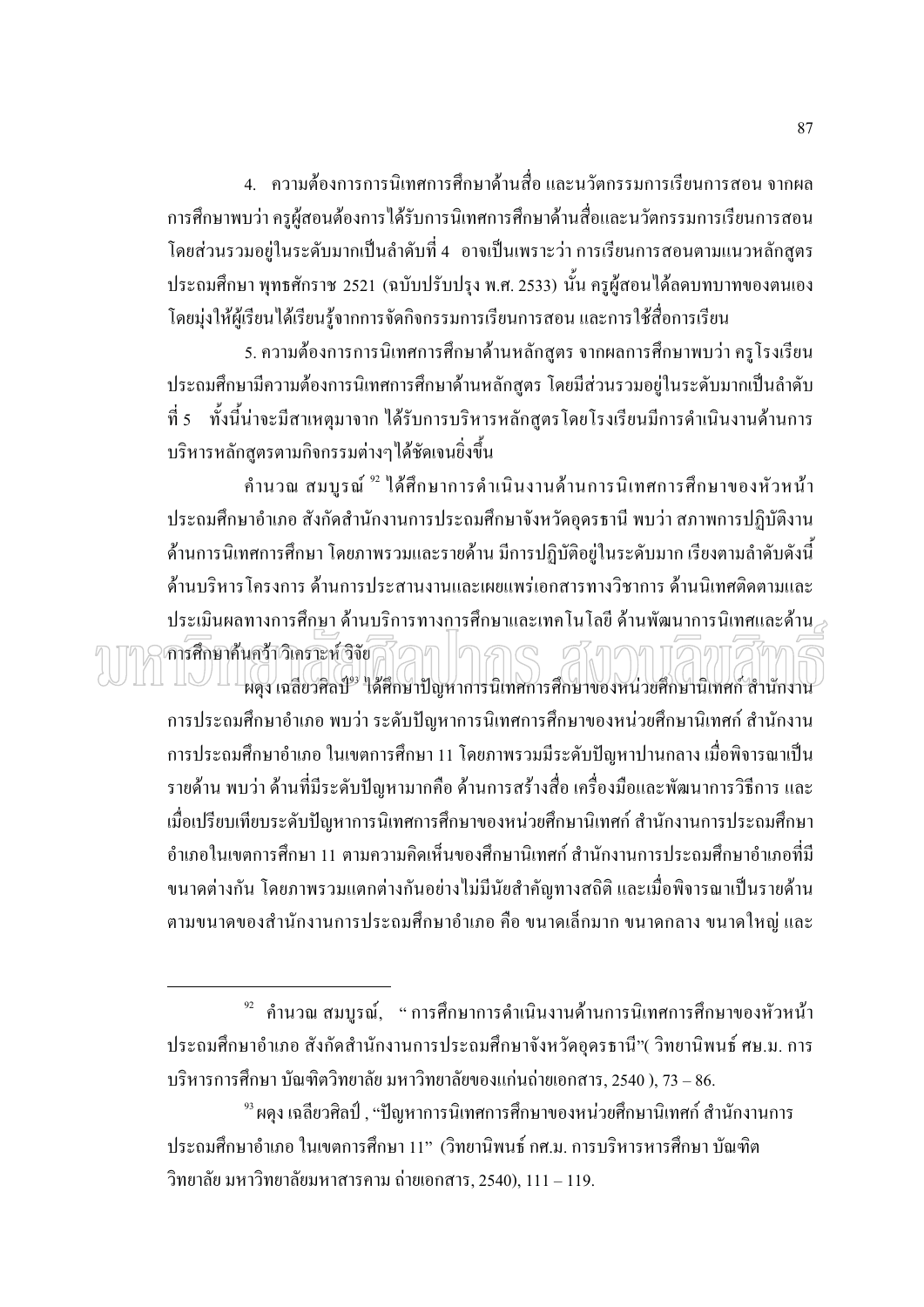ี ขนาดใหญ่มาก พบว่า แตกต่างกันอย่างไม่มีนัยสำคัญทางสถิติ แสดงว่าสภาพปัญหาที่พบในแต่ละ ด้านของทุกขนาดมีลักษณะคล้ายคลึงกัน

วุฒิสาร พุทธวงศ์ <sup>ว4</sup>ได้ศึกษาปัญหาและแนวทางแก้ปัญหาการปฏิบัติหน้าที่ของ ี่ ศึกษานิเทศก์ กรมสามัญศึกษาจังหวัด ในเขตการศึกษา 9 ผลการศึกษาค้นคว้าพบว่า (1) ปัญหาการ ี ปฏิบัติหน้าที่ของศึกษานิเทศก์ กรมสามัญจังหวัด ในเขตการศึกษา 9 โดยภาพรวมมีปัญหาด้านการ ี ผลิตสื่อ คู่มือ เอกสารวิชาการ และวัสคุอุปกรณ์การเรียนการสอน และด้านการนิเทศบุคลากรภายใน โรงเรียน (2) แนวทางการแก้ปัญหาการปฏิบัติหน้าที่ของศึกษานิเทศก์ กรมสามัญศึกษาจังหวัด ใน ้ เขตการศึกษา 9 – ด้านการนิเทศบคลากรในโรงเรียน สังกัดกรมสามัญศึกษา มีปัญหาที่สำคัญคือ ี่ ศึกษานิเทศก์มีจำนวนน้อย แนวทางการแก้ปัญหาคือ เพิ่มอัตรากำลังศึกษานิเทศก์ ด้านการผลิตสื่อ ้คู่มือ เอกสารวิชาการ และวัสคุอุปกรณ์การเรียนการสอน มีปัญหาที่สำคัญ คือ ขาดงบประมาณ แนวทางแก้ปัญหา คือ จัดสรรงบประมาณเพิ่มเติม ขอการสนับสนนจากภาคเอกชน ด้านศึกษา ้ค้นคว้า สำรวจ ทดลอง วิจัย ติดตามผล ประเมินผล ในเรื่องเกี่ยวกับการเรียนการสอน แนวทาง แก้ปัญหา คือ จัดซื้อ จัดหา จัดทำเอง ค้นคว้าในห้องสมุดของสถาบันอื่น จัดทำศูนย์วิชาการห้องสมุด สำหรับค้นคว้าระดับเขตและควรจัดส่งงานวิจัยให้ศึกษานิเทศก์ ด้านการประชุม อบรม สัมมนาครู – $_\geq$ อาจารย์และผู้บริหาร แนวทางแก้ปัญหาคือ จัดงบประมาณให้เพียงพอให้หลักการและแนวคิดเพื่อ ย่นระยะเวลานิเทศ ติดตามผลเอกสาร และขอสนับสนุนจากหน่วยงานที่รับการนิเทศและหน่วยงาน ี่ที่เกี่ยวข้อง ด้านการประสานงานกับหน่วยงานที่เกี่ยวข้อง แนวทางแก้ปัญหาคือ ใช้พาหนะส่วนตัว ควรจัดสรรงบประมาณให้ และใช้ร่วมกับโรงเรียน สำนักงานสามัญศึกษาจังหวัด ด้านการ ปฏิบัติงานอื่นที่ได้รับมอบหมาย แนวทางแก้ปัญหา คือ หัวหน้าหน่วยศึกษานิเทศก์จังหวัด ต้องเป็น ้แกนนำในการชี้แจงให้หน่วยงานอื่นรู้บทบาทหน้าที่ของศึกษานิเทศก์

ือภิวันทน์ พินทอง<sup>ร </sup>ได้ศึกษาการบริหารงานการนิเทศการศึกษาของหน่วยศึกษานิเทศก์ ในสำนักงานการประถมศึกษาอำเภอเขตการศึกษา 5 เพื่อศึกษาสถานะและปัญหาการบริหารงาน ของหน่วยศึกษานิเทศก์สำนักงานการประถมศึกษาอำเภอเขตการศึกษา 5 โดยสร้างแบบสอบถาม ถามหัวหน้าการประถมศึกษาอำเภอ ผู้ช่วยหัวหน้าการประถมศึกษาอำเภอหัวหน้าหน่วย

ั<sup>ว</sup> วุฒิสาร พุทธวงศ์ ,อ้างถึงในอภิวันท์ พินทอง, <u>การบริหารงานนิเทศการศึกษาของ</u> หน่วยศึกษานิเทศก์ในสำนักงานการประถมศึกษาอำเภอเขตการศึกษา 5 [online], accessed 21 November 2004. Available from http://www.riclib.nrct.go.th/scripts/abs/t105691.pdf.

 $\,$ " อภิวันท์ พินทอง, การบริหารงานนิเทศการศึกษาของหน่วยศึกษานิเทศก์ในสำนักงาน การประถมศึกษาอำเภอเขตการศึกษา 5 [online], accessed 21 November 2004. Available from http://www.riclib.nrct.go.th/scripts/abs/t105691.pdf.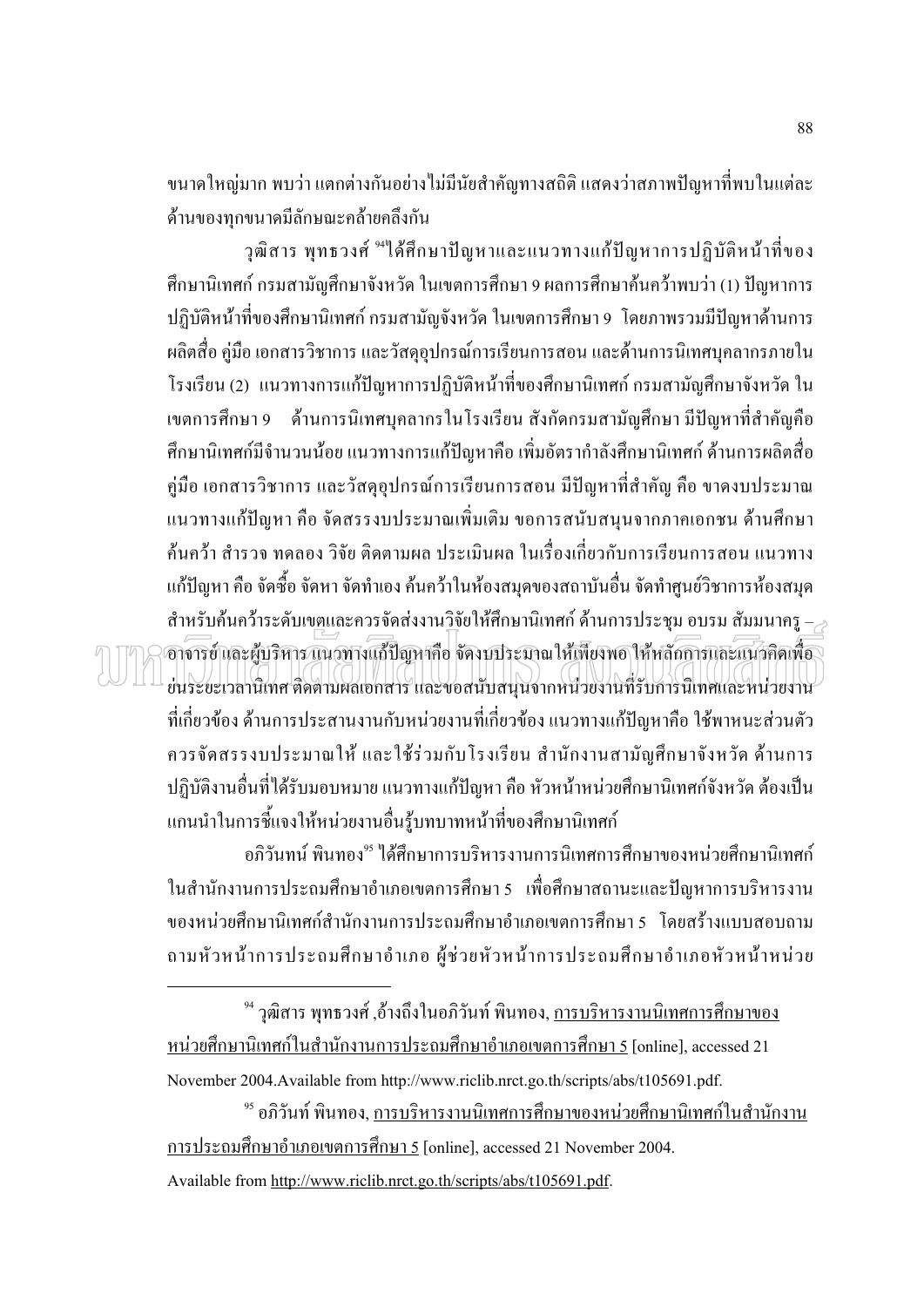์ ศึกษานิเทศก์ จำนวน 153 คน พบว่าการบริหารงาน 7 ด้านของ Gregg คือ การตัดสินใจสั่งการ ้เกี่ยวกับการนิเทศการจัดการเรียนการสอนใด้ใช้วิธี การวางแผนโดยศึกษานิเทศก์ทุกคน การจัด ้องค์กรยึดแผนปฏิบัติการและกำหนดการไว้ชัดเจน การติดต่อสื่อสารกับโรงเรียนใช้วิธีแจ้งหนังสือ ไปให้ทราบ การให้อิทธิพลกระตุ้นให้บุคลากรทำงานใด้ใช้การฝึกอบรมเกี่ยวกับการพัฒนาการ ้นิเทศ การประสานงานในการประชมชี้แจง การประเมินผลงานใช้วิธีการสังเกตหรือสัมภาษณ์ ้ปัญหาการนิเทศ ขาดข้อมูลในการตัดสินใจสั่งการขาดงบประมาณโรงเรียนให้ข้อมูลไม่ตรงกับ ิสภาพจริง ครูไม่พัฒนาไม่เปลี่ยนพฤติกรรมการสอน การนิเทศภายในไม่เป็นระบบ เวลาไม่พอ ใน ้การนิเทศและประเมินคณภาพ ไม่มีสิ่งอำนวยความสะดวกขาดการประสานงานที่ดี การประเมินผล ไม่เป็นระบบและขาดการติดตามอย่างต่อเนื่อง การวิจัยสำนักงานมีน้อย<sup>81</sup>

ี นิติมา เนียมทอง<sup>%</sup> ศึกษาภาวะผ้นำของผ้บริหารเขตพื้นที่การศึกษาในทศวรรษหน้า ี พบว่า คณลักษณะส่วนตนด้านความเชื่อถือ คือ เป็นผู้มีความฉลาดและมีวิสัยทัศน์กว้างไกล มีทักษะ ในการสื่อสาร สามารถเข้าถึงได้ มีความเชื่อมั่นในหลักการ มีความกล้าม่งมั่นต่อความสำเร็จ และ ้ความสามารถเชิงการบริหารจัดการคือ ความสามารถในการวิเคราะห์ วางแผนการวิสัยทัศน์ร่วม ความสามารถในการบริหารทรัพยากร ความสามารถในการเสริมขวัญกำลังใจความสามารถในการ $\mathbb{R}^3$ ติดตามและประเมินผลการดำเนินงาน  $\Box$ ) (Q

ประภิส แก้วงาม" ศึกษาความต้องการนิเทศของครูระดับก่อนประถมศึกษาโรงเรียน ้เอกชนในจังหวัดกระบี่ สร้างแบบสอบถาม ถามครู 138 คน จาก 11 โรงเรียน ผลการวิจัย พบว่า อยู่ ในระดับมากทั้ง 5 ด้าน คือ ด้านพัฒนาหลักสูตร ด้านการจัดกิจกรรมการเรียนการสอน ด้านการจัด ่ สื่อการเรียนการสอนได้ ด้านการจัดสภาพแวดล้อมการเรียนการสอนด้านการวัดและประเมินผล

ึ่งริยา แก้วหนองเสม็ด" ใด้ศึกษาความต้องการการนิเทศการสอนที่เน้นผู้เรียนเป็นสำคัญ ี ของครูโรงเรียนมัธยมศึกษา สังกัดกรมสามัญศึกษา จังหวัดกระบี่ ใช้แบบสอบถาม ถามครู 300 คน ี พบว่า ปัจจุบันความต้องการการนิเทศการสอนที่เน้นผู้เรียนเป็นสำคัญ 4 ด้าน คือ ด้านการพัฒนา

<sup>%</sup> นิติมา เนียมทอง ,ศึกษาภาวะผู้นำของผู้บริหารเขตพื้นที่การศึกษาในทศวรรษหน้า [online], accessed 21 November 2004. Available from http://www.buu.lib.ac.th.

<sup>97</sup> ประภิส แก้วงาม, <u>ความต้องการนิเทศของครระดับก่อนประถมศึกษาโรงเรียนเอกชน</u> ในจังหวัดกระบี่ [online],accessed 10 Septembere2007. Available from http://www.riclib.nrct.go.th/scripts/abs/t146509.pdf.

<sup>98</sup> จริยา แก้วหนองเสม็ด, ความต้องการการนิเทศการสอนที่เน้นผู้เรียนเป็นเป็นสำคัญ ของครู โรงเรียนมัธยมศึกษาสังกัดกรมสามัญศึกษาจังหวัดกระบี่ [online], accessed 10 Septembere2007. Available from http://www.riclib.nrct.go.th/scripts/abs/t134018.pdf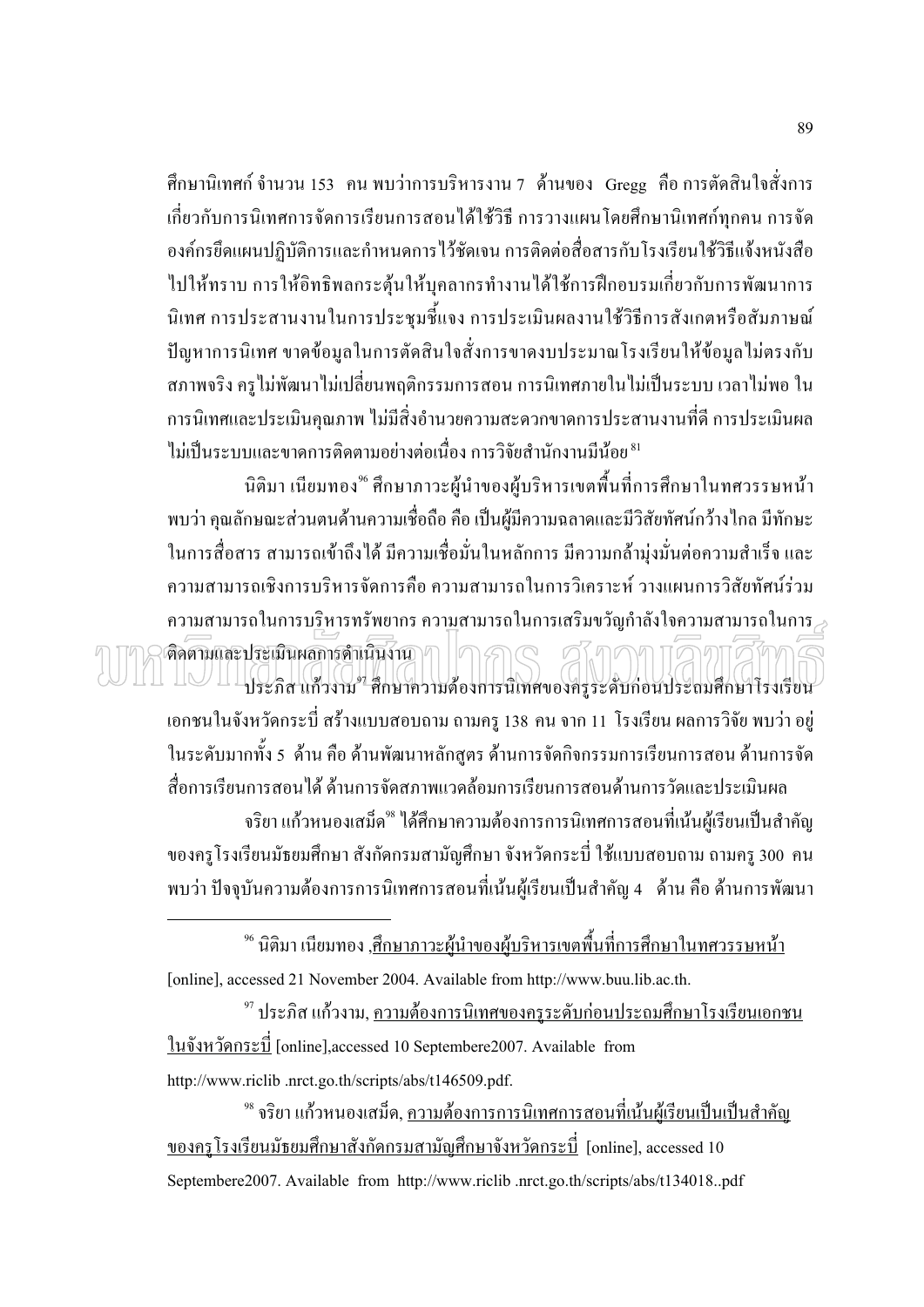หลักสูตร มีการนิเทศในระดับปานกลาง ครูต้องการระดับมากและต้องการสูงสุด คือ จัดทำแผนการ ิสอนด้านการพัฒนาการเรียนการสอน มีการนิเทศในระดับปานกลาง ครูมีความต้องการการนิเทศใน ้ระดับมากและต้องการสูงสุดคือเทคนิคการสอนที่เน้นผู้เรียนเป็นสำคัญ ด้านการพัฒนาการเรียนการ ี่ สอนมีการนิเทศระดับปานกลาง ครูมีความต้องการระดับมาก ต้องการสูงสุดคือการใช้ ้สื่อคอมพิวเตอร์ช่วยสอน ด้านการวัดผลและประเมินผลมีการนิเทศในระดับปานกลาง ครูต้องการ ในระดับปานกลาง และต้องการสูงสุดคือความรู้พื้นฐานเกี่ยวกับการวัดและประเมินผล อนึ่งมีครู ร้อยละ 8 ไม่ต้องการนิเทศทั้ง 4 ด้าน แสดงให้เห็นถึงความต้องการได้รับการนิเทศในระดับมาก

ีพิสิฐ สุนทรวิภาต<sup>?</sup> ศึกษาสภาพปัญหาการนิเทศการจัดการเรียนการสอนในโรงเรียน ี ประถมศึกษา สำนักงานเขตพื้นที่การศึกษาสุพรรณบุรี เขต 2 พบว่า สภาพการนิเทศการเรียนการ ี สอนที่เน้นผู้เรียนเป็นสำคัญอย่ในระดับมาก ทั้ง 10 ด้าน ตามลักษณะงานของ Harris ส่วนปัญหาการ ้นิเทศที่อยู่ในระดับน้อยถึงปานกลาง คือ การพัฒนาหลักสูตร การจัดระบบการเรียนการสอน การ จัดหาวัสดอปกรณ์ การจัดหาวัสดอปกรณ์การเรียนการสอน และการฝึกอบรมครประจำการ สำหรับ ี ปัญหาอยู่ในระดับน้อยที่สุด ได้แก่ การบริหารงานบุคคล การจัดสิ่งอำนวยความสะดวก การ ปฐมนิเทศครูใหม่ การจัดบริการพิเศษแก่ครูการสร้างความสัมพันธ์กับชุมชนและการประเมินผล ิจรัสเนตร ซูววิทยา<sup>100</sup> (2539) : บทคัดย่อ) ศึกษาการปฏิบัติงานนิเทศการศึกษาภายใน โรงเรียน ของผู้บริหารโรงเรียนประถมศึกษาสังกัดสำนักงานคณะกรรมการการประถมศึกษาเอกชน

้เขตการศึกษา 6 พบว่า โรงเรียนขนาดเล็กผู้บริหารโรงเรียน สังกัดสำนักงานคณะกรรมการการ ี ประถมศึกษาเอกชน เขตการศึกษา 6 มีการปฏิบัติงานอยู่ในระดับปานกลาง แทบทุกเรื่องในด้านการ พัฒนาหลักสูตรการจัดระบบการเรียนการสอน การจัดหาวัสดุอุปกรณ์ ความสัมพันธ์กับชุมชน และ ้การประเมินผลการสอน ด้านที่เหลือทุกประเด็น ปฏิบัติงานในระดับน้อย สำหรับโรงเรียนขนาด ้กลางและขนาดใหญ่ ผู้บริหารมีการปฏิบัติงานอยู่ในระดับมากแทบทุกเรื่องเกือบทุกด้าน ยกเว้นด้าน การจัดบริการพิเศษแก่ครูและความสัมพันธ์กับชุมชนปฏิบัติในระดับปานกลาง

ั<sup>"</sup> พิสิจุ สุนทรวิภาต, <u>ศึกษาสภาพปัญหาการนิเทศจัดการเรียนการสอนในโรงเรียน</u> <u>ประถมศึกษา สำนักงานเขตพื้นที่การศึกษาสุพรรณบุรี. กระบี่</u> [online],accessed 10 Septembere2007. Available from http://www.riclib.nrct.go.th/scripts/abs/t150737.pdf

 $^{100}$ จรัสเนตร ยุววิทยา, "การปฏิบัติงานนิเทศการศึกษาภายในโรงเรียนของผู้บริหาร โรงเรียนประถมศึกษา สังกัดสำนักงานการประถมศึกษาจังหวัด เขตการศึกษา 6" (วิทยานิพนธ์ ปริญญาศึกษามหาบัญฑิต สาขาบริหารการศึกษา มหาวิทยาลัยเกษตรศาสตร์. 2535).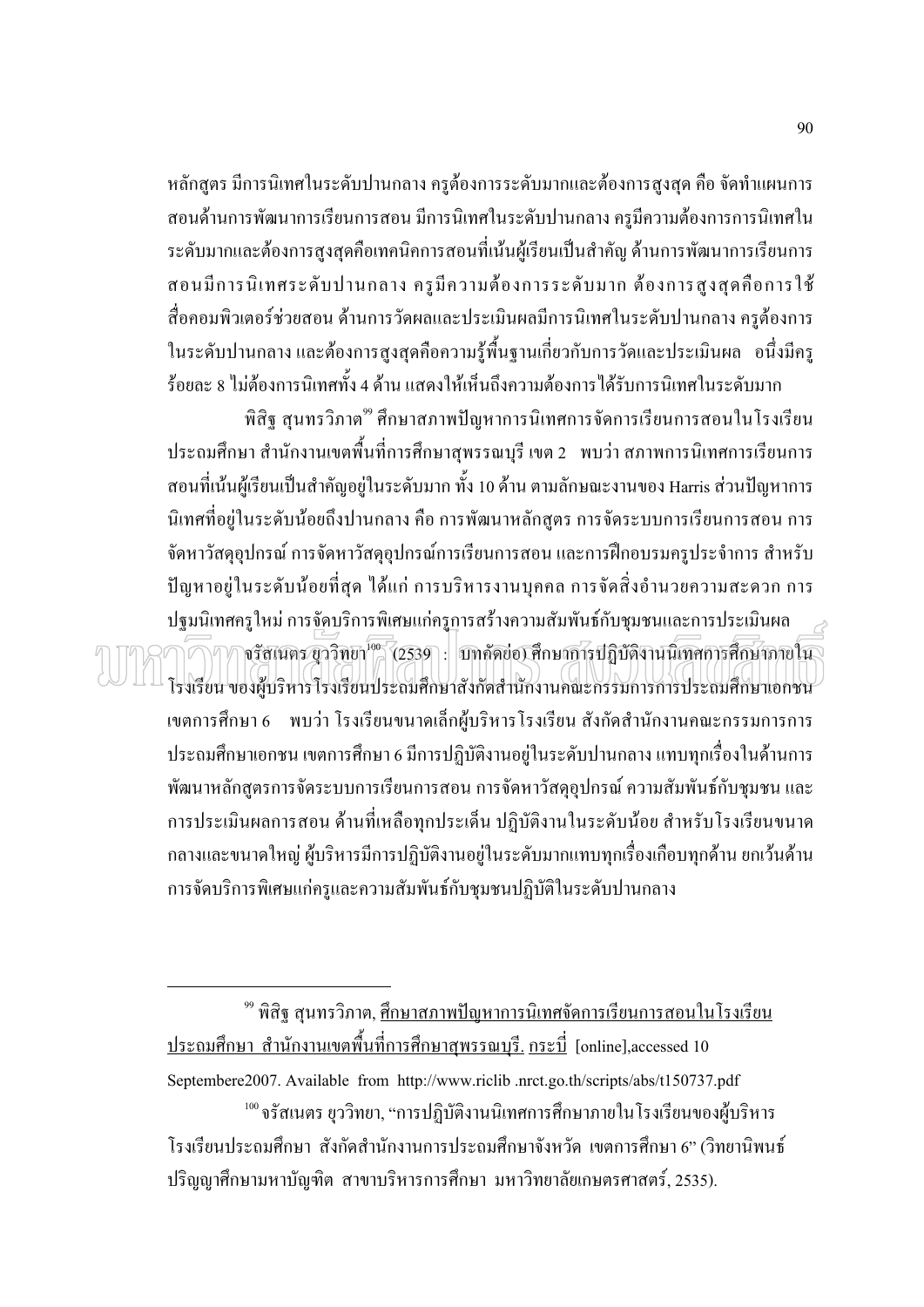ินวล เชาวนปรีชา <sup>101</sup>(2539 : ฆ) ศึกษาพฤติกรรมความเป็นผ้นำทางวิชาการของผ้บริหาร โรงเรียนที่ส่งผลต่อการปฏิบัติงานนิเทศการศึกษาภายในโรงเรียนมัธยมศึกษา สังกัดมัธยมศึกษา เขต ึการศึกษา 5 พบว่า พฤติกรรมความเป็นผู้นำทางวิชาการ และการปฏิบัติงานนิเทศการศึกษาภายใน โรงเรียนของผู้บริหารโรงเรียนในภาพรวมอยู่ในระดับปานกลาง พฤติกรรมความเป็นผู้นำทาง วิชาการกับการปฏิบัติงานนิเทศการศึกษาภายในโรงเรียน พบว่า มีความสัมพันธ์กันทางบวกและ พฤติกรรมความเป็นผู้นำทางวิชาการ ของผู้บริหาร โรงเรียนส่งผลต่อการปฏิบัติงานนิเทศการศึกษา ิภายในโรงเรียนโดยภาพรวม 3 ด้าน คือ การตรวจสอบความก้าวหน้าของนักเรียน ส่งเสริมให้มีการ พัฒนาวิชาชีพ และการจัดให้มีสิ่งส่งเสริมสภาพการเรียนรู้ส่งผลต่อการปฏิบัติงานนิเทศการศึกษา ภายใบโรงเรียบ

ีนิตยา อัศวศุภฤกษ์<sup>แอ </sup>ได้ศึกษา "สมรรถภาพทางการนิเทศของผู้บริหาร และพฤติกรรม ึการสอนของครูที่ส่งผลต่อผลสัมฤทธิ์ทางการเรียน ของนักเรียนในโรงเรียนมัธยมศึกษาสังกัดกรม ิสามัญศึกษา เขตการศึกษา 5" ผลการวิจัย พบว่า สมรรถภาพทางการนิเทศของผ้บริหาร ไม่มี ี ความสัมพันธ์กับผลสัมถทธิ์ทางการเรียนของนักเรียน โดยภาพรวมและสมรรถภาพทางการนิเทศ ของผู้บริหารไม่ส่งผลต่อผลสัมฤทธิ์ทางการเรียนของนักเรียนทั้งโดยภาพรวมและตามรายวิชา $_{\geq}$ และอัลลิสัน (Allison)<sup>103</sup> แห่งมหาวิทยาลัยวอชิงตัน สหรัฐอเมริกา ได้วิจัยเกี่ยวกับรูปแบบการนิเทศ แบบบรรยาย โดยมีจุดมุ่งหมายเพื่อให้ครูใหญ่ในโรงเรียนประถมศึกษาได้เข้าใจบทบาทในด้านการ ้เป็นผู้นำด้านการเรียนการสอน การพัฒนาทักษะด้านต่างๆ ของครู และการพัฒนาแผนการเรียนโดย ทคลองใช้กับกลุ่มตัวอย่าง จำนวน 3 กลุ่ม โดยแบ่งเป็นผู้บริหารโรงเรียนที่มีประสบการณ์เข้ารับฟัง ี การบรรยายจำนวน 16 คน และกลุ่มที่เข้าฟังการบรรยายจำนวน 97 คน โดยสอนความรู้พื้นฐานก่อน ้ทั้ง 3 กลุ่ม และเมื่อบรรยายกับกลุ่มทดลองแล้ว ให้นำกลับไปปฏิบัติแล้วกลับมาทดสอบอีกครั้งหนึ่ง

 $^{102}$  นิตยา อัศวศภฤกษ์, "สมรรถภาพทางการนิเทศของผ้บริหาร และพฤติกรรมการสอน ี ของครูที่ส่งผลต่อผลสัมฤทธิ์ทางการเรียน ของนักเรียนในโรงเรียนมัธยมศึกษาสังกัดกรมสามัญ ้ศึกษา เขตการศึกษา 5 " (วิทยานิพนธ์ปริญญาการศึกษามหาบัณฑิต สาขาวิชาการบริหารการศึกษา ้ำนิฆฑิตวิทยาลัย มหาวิทยาลัยศิลปากร.2539).

<sup>103</sup> Mary Holly. Alison, "The Elementary School Principal as the Instructional Leader: The Efficiency of the Definitive Model of Supervision," Dissertation Abstracts International 46,2 (June 1982): 4881-A.

 $^{101}$ นวล เชาวนปรีชา, "พฤติกรรมความเป็นผ้นำทางวิชาการของผ้บริหารโรงเรียนที่ ส่งผลต่อการปฏิบัติงานนิเทศการศึกษาภายในโรงเรียนมัธยมศึกษา" (วิทยานิพนธ์ปริณณาศึกษา ิศาสตรมหาบัณฑิต สาขาวิชาหลักสูตรและการนิเทศ บัณฑิตวิทยาลัย มหาวิทยาลัยศิลปากร, 2539),ฆ.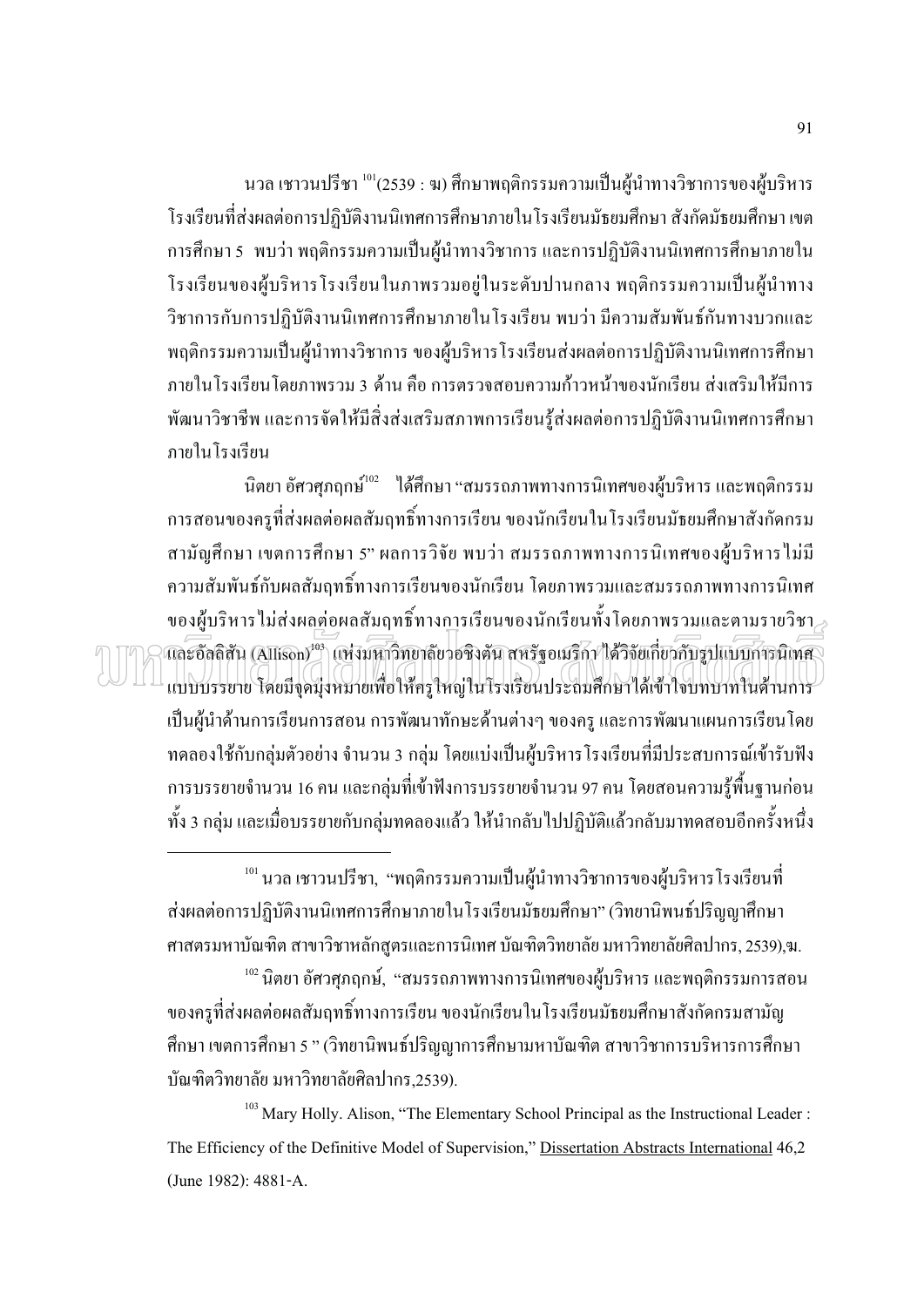ี่ผลการวิจัยพบว่า รูปแบบการนิเทศแบบบรรยายมีผลต่อกล่มผ้บริหารโรงเรียนที่มีประสบการณ์แต่ ไม่แตกต่างจากเดิมอย่างมีนัยสำคัญทางสถิติ และเมื่อเปรียบเทียบทั้ง 2 กลุ่ม ปรากฏว่าไม่แตกต่างกัน

ี เจรัน (Jeran)<sup>104</sup> ได้ทำการวิจัยเรื่องบทบาทที่คาดหวังผู้นิเทศในโรงเรียนประถมศึกษา ินอกระบบโรงเรียนที่เน้นการทำงานเป็นทีมและรายบคคล โดยมีจดม่งหมายจะศึกษาว่าการที่ให้ โรงเรียนบริหารด้านการนิเทศ จะเป็นการช่วยปรับปรุงการเรียนการสอนในโรงเรียนประถมศึกษา ินอกระบบโรงเรียนใค้มากที่สุด โดยสอบถามจากกลุ่มนิเทศ ครูใหญ่ และครู ในรัฐโคโรราโค ผลการวิจัยปรากฏว่า

1. ประชากรทั้งสาม มีความเห็นตรงกันว่า การให้ความช่วยเหลือ และการส่งเสริม เป็น การให้บริการที่ต้องบาก่อบสิ่งอื่น

่ 2. ครูใหญ่กับศึกษานิเทศก์ มีความเห็นตรงกันมากกว่าครูใหญ่กับครู หรือ ศึกษานิเทศก์ กับคร

่ 3. ครใหญ่กับศึกษานิเทศก์ มีความสำคัญต่อบทบาทของผู้นิเทศในอันที่จะติดต่อกับ ้ครูใหญ่ เพื่อวางแผนเกี่ยวกับนักเรียนและคณะครู สูงกว่ากลุ่มครู

่ 4. ครใหญ่มีความเห็นว่าการพบปะกับผ้นิเทศ เป็นสิ่งสำคัญมากเกี่ยวกับปัญหาการ เรียนการสอนก1 5. ครูได้ให้ความสำคัญสูง ในเรื่องที่จะให้ผู้นิเทศ ช่วยเสริมสร้างบรรยากาศในการเรียน

การสอน

ี่ทีลาฮัน (Tilahun)<sup>105</sup> ได้ทำการวิจัยเรื่อง การจัดกิจกรรมนิเทศภายในโรงเรียนที่พึงประสงค์ ของการพัฒนาประเทศเอธิโอเปีย กลุ่มตัวอย่างใด้แก่ ครู ศึกษานิเทศก์และนักวิชาการผลการวิจัย สรุปว่า

1. ครู ศึกษานิเทศก์ และนักวิชาการ มีความเห็นสอดคล้องกันว่ากิจกรรมที่ใช้ในการนิเทศ ิภายในโรงเรียน เรียงลำดับจากมากไปหาน้อย ได้แก่ การฝึกอบรม แนะนำการฝึกอบรมปฏิบัติการ ิการสาธิตการสอนโดยศึกษานิเทศก์ การประชุมกลุ่มย่อยครู การเยี่ยมชั้นเรียน และการสังเกตการสอน

<sup>104</sup> Danienl.Jeran, "Role Expectation of Elementary Schoool Principal as Instructionl Leader: The Efficiency of the Definitive Model of Supervision," Dissertation Abstracto Internationnal46,6(June 1982):4881-A.

<sup>105</sup> Tilahan, Beyenc, "The Kind of School Supervision Need in Developing Countries Case Study Ethiopia,"Dissertation Abstractc Internationnal46,7(January 1983):2163-A.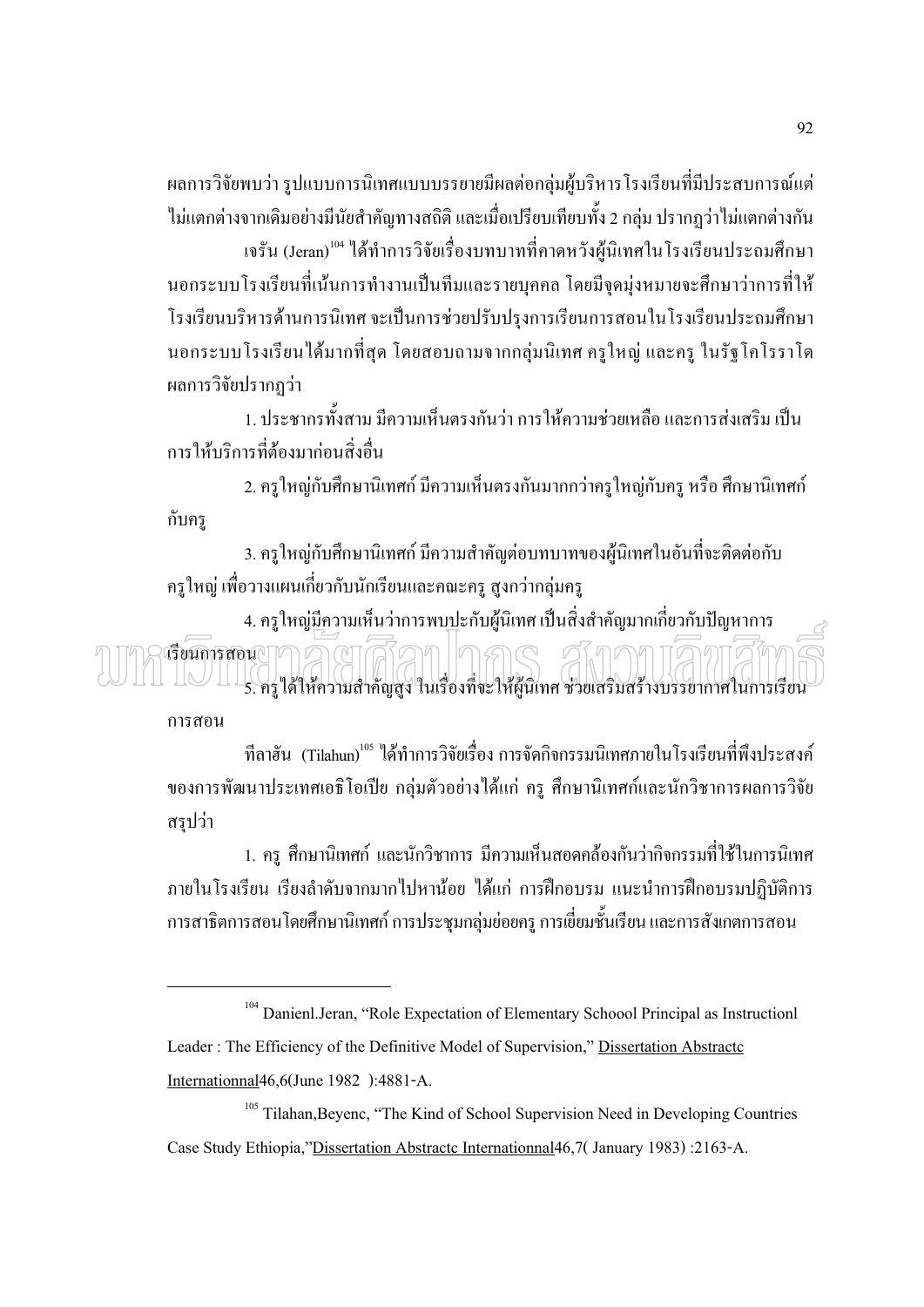2. ครู ศึกษานิเทศก์ และนักวิชาการ มีความเห็นสอดคล้องกันว่า การจัดกิจกรรมการ นิเทศภายในโรงเรียนมีการปฏิบัติอยู่ในระดับปานกลาง

จากการศึกษางานวิจัยสรุปใด้ว่าปัญหาการปฏิบัติงานนิเทศการศึกษาภายในโรงเรียน ้ ส่วนใหญ่ ได้แก่ เอกสารหลักสูตรมีไม่เพียงพอสำหรับครูที่จะศึกษา ครูผู้สอนบางคนไม่ ้ เปลี่ยนแปลงพฤติกรรมการสอน บคลากรมีคณสมบัติไม่ตรงกับความต้องการของโรงเรียนขาด ึ่งบประมาณสนับสนุนสิ่งอำนวยความสะดวกภายในโรงเรียน ขาดสื่อการเรียนการสอน ขาดการ ฝึกอบรมตลอดจนขาดการส่งเสริมความสัมพันธ์ในการปฏิบัติงานร่วมกัน

้อัลมาดิ ซเอค<sup>ูเง</sup> ได้ศึกษามิติการนิเทศของโรงเรียนในทรรศนะของกระทรวงศึกษาธิการ ซาอดิอารเบีย และศึกษานิเทศก์โรงเรียนประจำเขตเมืองริยาร์ด จากการตอบแบบสอบถามของ ์ศึกษานิเทศก์ 202 คน และวิเคราะห์เอกสาร ผลแสดงให้เห็นช่องว่างของศึกษานิเทศก์และการนิเทศ ี ของกระทรวงศึกษาธิการที่เกี่ยวกับการพัฒนาหลักสตรการพัฒนาการนิเทศ การพัฒนาทีมงาน ภาวะ ้ผ้นำ การสร้างความสัมพันธ์ การคมนาคมและ การประเมินผล พบว่า ไม่แตกต่างกัน ที่เกี่ยวกับตัว แปร ประสบการณ์ทำงาน ระดับการศึกษาขนาดโรงเรียนที่รับผิดชอบตำแหน่ง เห็นว่า การนิเทศ ิตามนโยบาย ไม่กระทบต่อการปฏิบัติการนิเทศ แสดงให้เห็นถึงกระทรวงศึกษาธิการสามารถลด $\scriptstyle\mathcal{A}$ ชื่องวิกงโดยให้อิสระทางความคิดแก่การปฏิบัติงานนิเทส<sup>ุงง</sup> วั $\left\{\eta\cap\Pi\right\}$  $\pm\pm\frac{1}{2}$ กเลียม ครูสแคมป์ $^{\rm{107}}$ ฯส์ศึกษาบทบาทของศึกษานิเทศก์ที่กองดูแล โรงเรียนมัธยม ปลายโดยศึกษา 3 โรงเรียน ทดลองนิเทศภายในของครู และเพื่อนครู โดยใช้การสัมภาษณ์โดยตรง ้เพื่อ (1) ดูความขัดแย้งจากประสบการนิเทศตามบทบาทและตอบข้อสงสัยสองนัย ระหว่างการนิเทศ

โดยครู และศึกษานิเทศก์ (2) ดูความตระหนักในการนิเทศภายในของโรงเรียน (3) การให้ ้ ความสำคัญกับการนิเทศภายในของผู้บริหารเช่น งบประมาณ สื่อ เครื่องมือ พบว่า ผู้บริหาร โรงเรียนมัธยมใม่รู้ตัวว่าใม่สนับสนุนงบประมาณเกี่ยวกับการปฏิบัติการนิเทศ และมีบทบาทที่ ตรวจสอบขัดแย้งกับการนิเทศ

 $106$  Saad M.Al-Madhi, The dimensions school supervision as Viewed by Saudi Arabia' Misinitry of Education and Riyadh School District supervisors [online], accessed 22 December 2007Available from http://www.umi.com/ dissertations/fullcit/3114807

<sup>107</sup>William H. Kruskamp, Instructional supervision and the role of high school department chairs [online], accessed 22 December 2007Available from http://www.lib.umi.com/dissertations/fullcit/3115457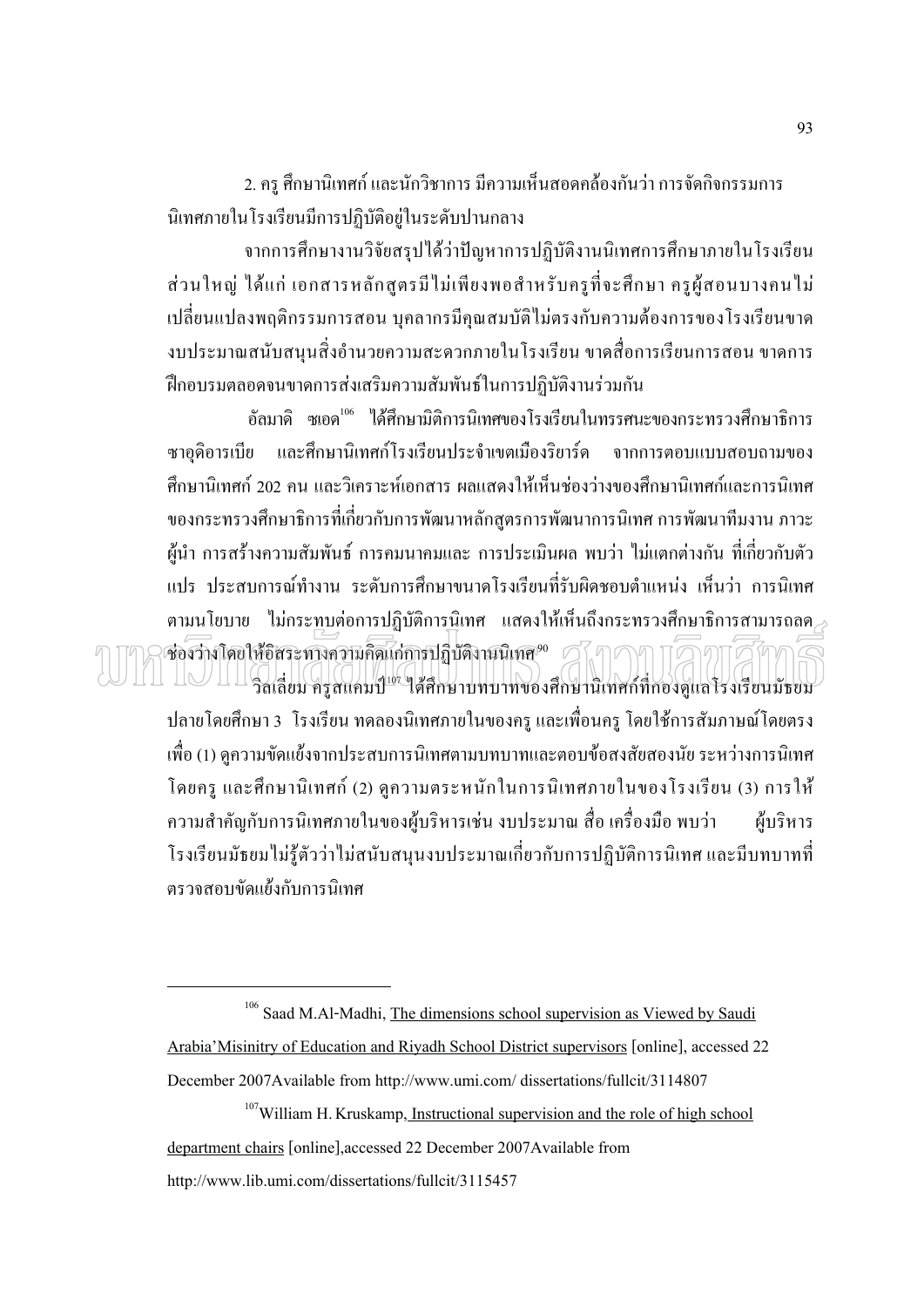แอน คลาร์ก<sup>าง</sup> ศึกษาประสบการณ์ตรงในการนิเทศและประโยชน์ของความยั่งยืน ้ค้นหาภาวะผู้นำต่อประสิทธิภาพของงานนิเทศการศึกษาที่สามารถสร้างความสำเร็จและรักษาไว้ใค้ ้อย่างยั่งยืนจากการใช้เวลาในการศึกษาการนิเทศทางไกลผ่านอินเทอร์เน็ต การปฏิสัมพันธ์ผ่าน ึ่งคหมายอิเล็กทรอนิกส์ในโรงเรียนชนบท โดยให้ผู้มีส่วนร่วมใช้เวลา 9 เดือนตรวจดูคุณภาพของ ึการนิเทศโดยวิเคราะห์ข้อมลจากจดหมายอิเล็กทรอนิกส์รวมทั้งการให้ข้อมลย้อนกลับจากการมี ส่วนร่วมของผู้ให้การนิเทศและผู้รับการนิเทศ จัดข้อความที่ได้รับเป็นหมวดหมู่ จากการประชุม ้ บันทึกผลการวิจัยพบว่า การนิเทศก่อให้เกิดความไว้วางใจทั้งคู่ต้องเปิดเผย จริงใจ และใช้อำนาจ ออกแบบให้มีการเห็นถึงความมีมนษย์สัมพันธ์

ึ่งอห์น ริซโซ<sup>เ®</sup> ได้ศึกษามมมองของครและศึกษานิเทศก์เกี่ยวกับแนวคิดในการนิเทศ ึการศึกษาและการติดตามผลในปัจจบัน โดยใช้แบบสอบถามของ 43 รายการ ถามคร 345 คน และ ี่ ศึกษานิเทศก์ 58 – คน ผลการศึกษาพบว่าความแตกต่างระหว่างแนวคิดของครและศึกษานิเทศก์ ้เกี่ยวกับงานนิเทศในปัจจบันอย่างมีนัยสำคัญ ความคิดเห็นที่สอดคล้องกัน คือ การเข้าใจพื้นที่ที่ดแล ้การรู้จักสภาพปัจจุบันและความแตกต่างของโรงเรียน การเป็นที่ปรึกษาที่ชาญฉลาด ไว้ใจได้ ใช้ ความหลากหลายของวิธีการนิเทศ ความสัมพันธ์ของครและผู้นิเทศ การมีส่วนร่วมของคร ผลที่ $\scriptstyle\mathcal{A}$ ้ออกมาชื่บอกความแตกต่างของการพัฒนาการนิเทค การเข้าถึงความหลากหลายของโรงเรียนาการ มาเชี่ยมบ่อยมากกว่า ความสัมพันธ์ส่วนตัว ทำให้โรงเรียนมองมาตรจานการปฏิบัติที่เป็นข้อแตกต่าง ชัดเจน และการดูแลความเป็นอยู่ของครูเป็นส่วนหนึ่งของกระบวนการพัฒนาการนิเทศ

โจเอลเลน ไบเลย์<sup>แง</sup> ได้ศึกษากระบวนการนิเทศต่อการใช้เทคโนโลยีและเทคนิคการ ิสอน โดยสัมภาษณ์ และรวบรวมเอกสารของครูหลังการใช้เว็บจัดระบบการเรียนรู้ ในการสอน ้นักเรียนโดยมีผู้นิเทศจากมหาวิทยาลัยดูแลจัดโปรแกรมให้ครู 7 คน สมัครร่วมโครงการ 8 สัปดาห์ โดยสมัครใจเข้าไปศึกษาโฮมเพจของมหาวิทยาลัยนอทอีสเทอร์น (northeastern) ที่ได้จัดเนื้อหา ีสาระ บทนำ การดูแล คำแนะนำ และทรัพยากร ซึ่งค้นคว้าวิจัยจากคณะอาจารย์ 4 คน เรื่องราวที่ครู

http://www.lib.umi.com/dissertations/fullcit/3110901

<sup>110</sup> Bailey, JoEllen. A dichotomy in supervisionry transtormation: Technology and the art of teaching [online] accessed 22 December 2004. Available from http://www.lib.umi.com/dissertations/fullcit/3110901

 $108$  Ann T.Clark, An expioration of combined distance and direct supervision experiences [online], accessed 22 December 2007Available from wwlib.umi.com/dissertations/fullcit/3115457

<sup>&</sup>lt;sup>109</sup> John F. Risso, Techers' and supervisors' perceptions of current and experiences [online], accessed 22 December 2007Available from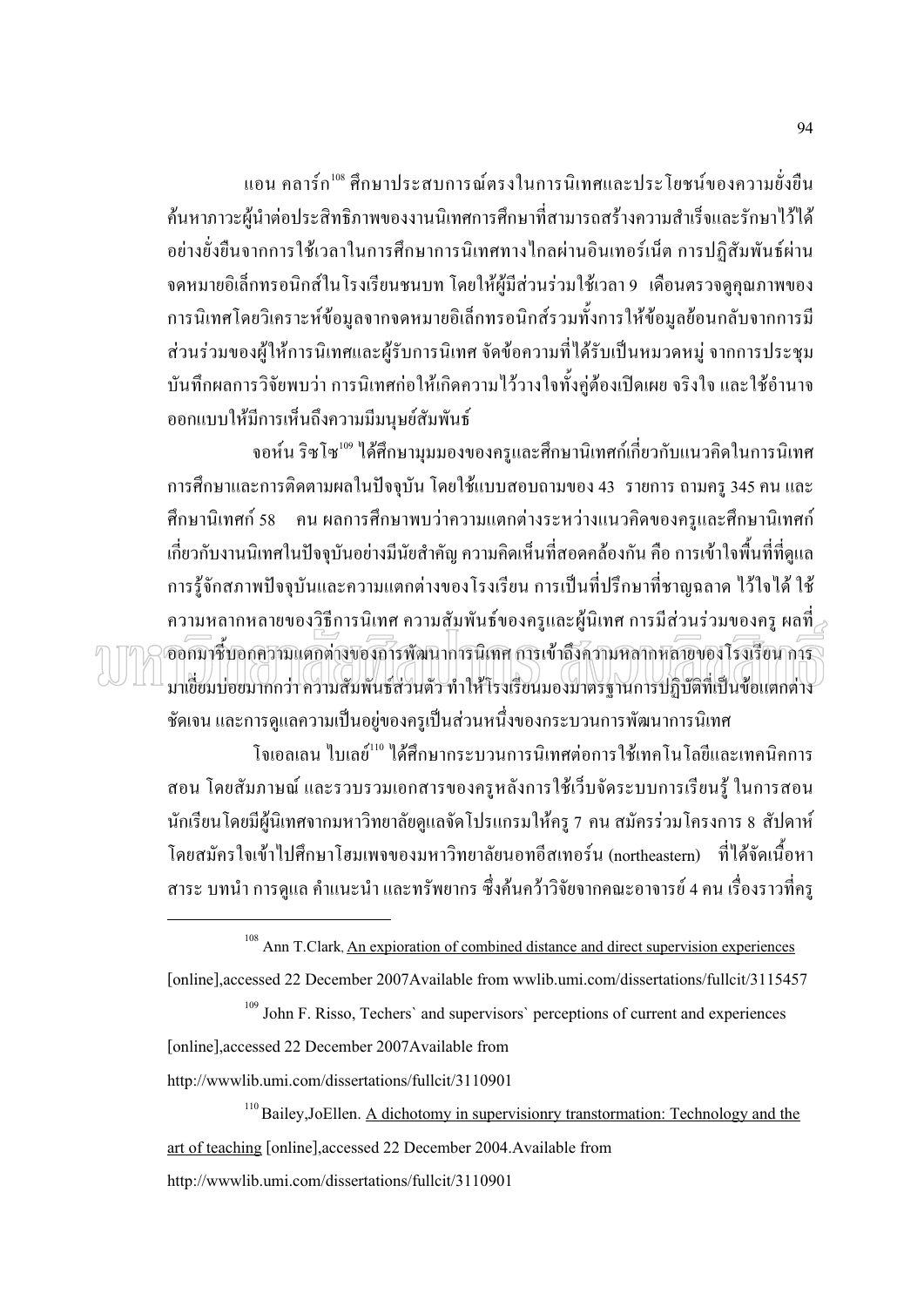ปรึกษาแนะนำให้เขาใช้ทรัพยากรจากอินเทอร์เน็ต การใช้ทรัพยากรที่มีอย่มากน้อยขึ้นอย่กับความ ิชำนาญของครูในการใช้คอมพิวเตอร์ เป็นการปรึกษาที่ไว้ใจได้ หลังจากนั้นได้สัมภาษณ์และ ้ รวบรวมเอกสารบันทึกข้อมูล ผลการศึกษา พบว่า การที่ครูเข้าไปค้นหาแสดงว่าครูกำลังร่วมมือ เรียนรู้ที่จะปรึกษาใช้ทรัพยากรในอินเทอร์เน็ตซึ่งมีเอกสารอ้างอิงเกี่ยวกับศิลปการสอนและครูที่ไม่ ้ร่วมมือจะไม่มีการแลกเปลี่ยนประสบการณ์เมื่อสิ้นสดโปรแกรมให้กล่ม 7 คน หาเครือข่ายเพิ่ม 3 คน

ฟิดเลอร์ (Fidler ) $^{\rm 111}$  ศึกษาวิจัยเกี่ยวกับทักษะทางการนิเทศ ความรู้และค่านิยมที่ ี่ ศึกษานิเทศก์ทางการศึกษาพิเศษและครูเห็นว่ามีความสำคัญ กลุ่มตัวอย่างในงานวิจัยนี้ได้แก่ ี่ ศึกษานิเทศก์ทางการศึกษาพิเศษ จำนวน 12 คน และครูผู้รับการนิเทศ จำนวน 36 คน โดยใช้วิธีการ สัมภาษณ์ศึกษานิเทศก์เพื่อตรวจสอบความร้ความเข้าใจเกี่ยวกับบทบาทหน้าที่ศึกษานิเทศก์และ ้ทักษะ ความร้และค่านิยมที่พวกเขาเห็นว่าสำคัญที่เขาควรได้รับการฝึกอบรมก่อนให้บริการ หรือสิ่ง ีที่เข้าเห็นว่าควรได้รับการปรับปรุงมากที่สุด นอกจากนี้ยังให้ศึกษานิเทศก์จำนวนดังกล่าว และครู 36 คน ตอบแบบสอบถามที่เกี่ยวกับกระบวนการทางการนิเทศที่คล้ายคลึงกับแบบสัมภาษณ์ ผลจาก ี การวิเคราะห์เชิงเนื้อหาข้อมูลจากการสัมภาษณ์ และการสรุปข้อมูลจากแบบสอบถาม ปรากฎว่า ศึกษานิเทศก์เห็นว่าการติดต่อสื่อสาร การปฏิบัติงานที่มีลักษณะยืดหย่นและทักษะการแก้ปัญหาข้อ $\scriptstyle\mathtt{\sim}$ จัดแข้งมีความสำคัญที่สุดในกระบวนการนิเทศในเรื่องที่เกี่ยวกับความรู้ด้านต่างๆ สิ่งที่สำคัญที่สุด คือ คุณลักษณะที่จะสามารถเข้าในสิ่งต่างๆและทักษะเชิงเทคนิคความจริงใจก็เป็นค่านิยมที่เห็นว่ามี ้ ความสำคัญมาก สิ่งที่ศึกษานิเทศก์มีความเห็นว่าพวกเขาใด้รับมากที่สุดจากการฝึกอบรมนั้น เป็น เรื่องของการพัฒนาทักษะเชิงเทคนิค

แมคคาร์ทนีย์ (Mccartnery )<sup>112</sup> ได้ศึกษาวิจัยเพื่อพัฒนากระบวนการสำหรับการนิเทศค<u>ร</u>ู การศึกษาพิเศษขึ้น เพราะในขณะที่ทำการวิจัยนั้นยังไม่ปรากฎว่ามีกระบวนการเฉพาะที่พัฒนาขึ้น ้มาเพื่อการนิเทศและการปรับปรุงพัฒนาการสอนของครูการศึกษาพิเศษ กระบวนการที่พัฒนาขึ้นนี้ ี ครอบคลุมด้านต่างๆ 3 ต่ำน คือ ทักษะการสอน ทักษะการติดต่อสื่อสาร และความรู้ในด้านที่ เกี่ยวกับวิชาชีพครู เช่น การจัดทำโปรแกรมการสอนเฉพาะบุคคล (individualized education program :IEP) การแปลผลแบบทดสอบและข้อมูลที่ได้รับรายงาน ความเข้าใจเกี่ยวกับกฎหมายของ รัฐบาลกลาง แนวทางการจัดการศึกษาของกลุ่มโรงเรียนและผลการวิจัยในปัจจุบัน และได้มีการนำ

<sup>&</sup>lt;sup>111</sup> Dagny A. Fidler, "Supervisiory skill, Knoeledge, and values Perecived as Important by Specciel Education Sopervisors and Their Teacher" (PH.D.dissertation, University of Illinois at Urbarn-Phi Delta Kappa, 1973), 259.

<sup>&</sup>lt;sup>112</sup> Phyllis E. Macartney, "The Development of a Process for the Supervision of Special Education Teachers" PH.D. dissertation. University of Colorado at Boulder. 1987). 145.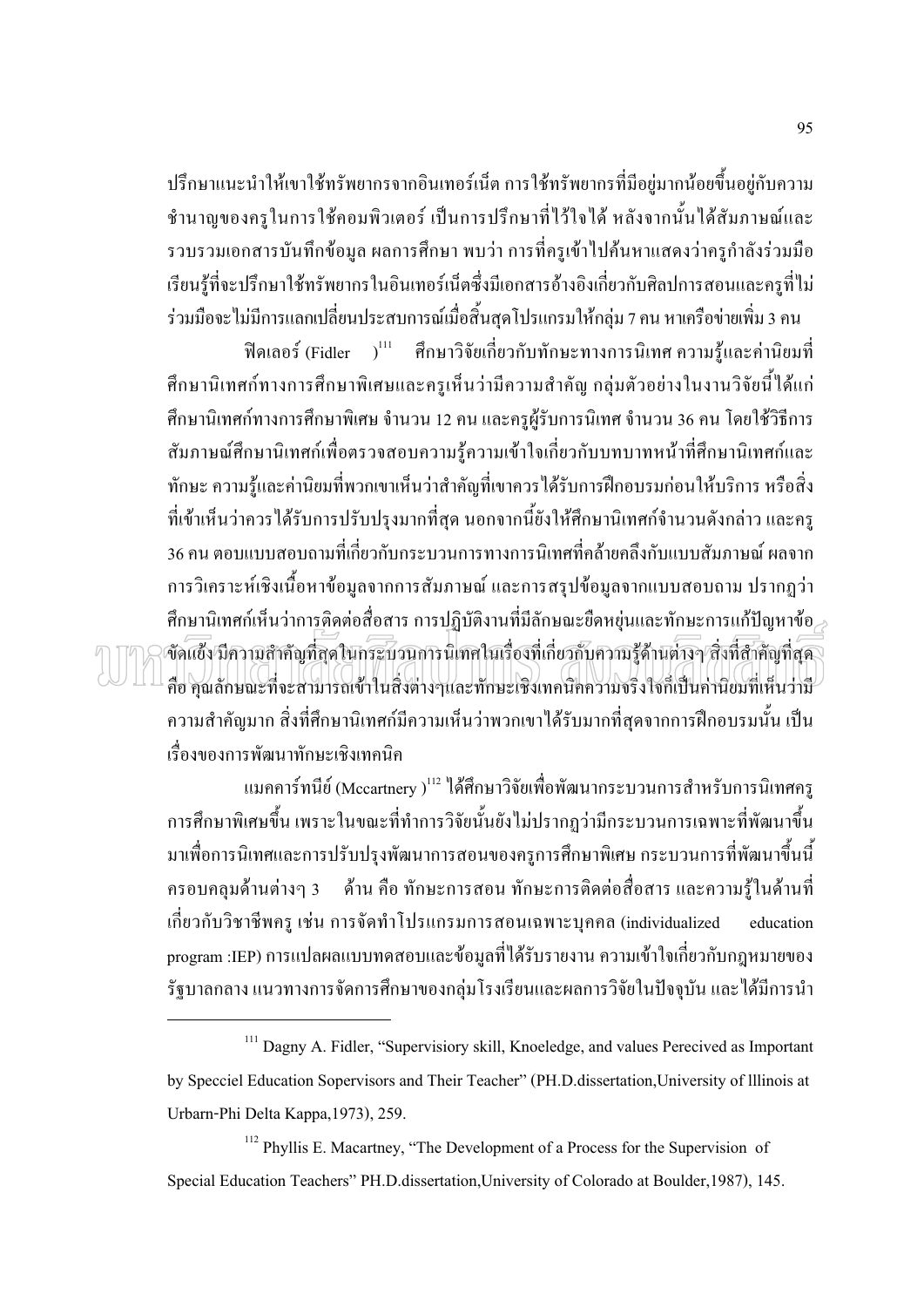้กระบวนการนี้ไปให้ครูการศึกษาพิเศษ จำนวน 10 คน ที่ให้บริการเด็กพิเศษเรียนร่วม 3 ประเภท คือ เด็กที่มีปัญหาทางการเรียนรู้ (the learning disabled : LD) เด็กปัญญาอ่อนประเภทเรียนได้ (the educable mentally retarded : EMR) และเด็กที่มีปัญหาทางอารมณ์ (the emotionally disturbed : ED) ี ทคลองใช้เป็นเวลา 1 ภาคเรียน ผลจากการสัมภาษณ์ การสังเกต การประชม และการปฏิบัติงานเพื่อ ิบรรลวัตถประสงค์ที่วางไว้ ปรากฏว่า ระบบการให้บริการสอนของครพัฒนาขึ้น และครผ้สอนมี ความพึ่งพกใจกับการพัฒนาขคงตนเคง

เวลแมน (Wellman 1988 ) <sup>บรง</sup>ได้ศึกษาเรื่ององค์ประกอบที่เกี่ยวข้องกับการทำหลักสุตร ิภาษาอังกถษในฐานะที่เป็นภาษาที่สองไปใช้ในโรงเรียนมัธยมศึกษา ของรัฐนิวยอร์ค โดยเก็บ รวบรวมข้อมูลจากครูผู้สอนจำนวน 964 คน ผลการวิจัยพบว่า องค์ประกอบที่เกี่ยวข้องกับการนำ หลักสูตรไปใช้ ได้แก่ 1) การสนับสนุนจากผู้บริหารโรงเรียน 2) การรับรู้เกี่ยวกับหลักสูตรของครู ้เอง ความพร้อมด้านวัสด อปกรณ์ และเวลาที่สอนมีเพียงพอ 3) วฒิทางการศึกษาของคร

ี เจอรัล ( Jerun)<sup>114</sup> ศึกษาเกี่ยวกับบทบาทที่คาดหวังของผู้นิเทศในการนิเทศการศึกษา ภายในโรงเรียน แบบนอกระบบโรงเรียนที่ทำงานเป็นทีมและรายบุคคล ผลการวิจัย พบว่า การ ให้บริการและให้ความช่วยเหลือต้องมาก่อน การพบปะกับผ้นิเทศการศึกษาเป็นสิ่งสำคัญมาก ทั้งนี้ $\mathbin{\nearrow}$ เพื่อจะใส้ปรึกษาปัญหาเกี่ยวกับการเรียนการสอนและครยังให้ความสำคัญอย่างภากในเรื่องที่จะให้ผั (GEW)N/ U3(GEW) (GEFFEN นิเทศการศึกษาช่วยสร้างบรรยากาศในการเรียนการสอน

นิสคา (Nisca)<sup>115</sup> ศึกษาเรื่องการทดสอบและการฝึกตามรูปแบบการพัฒนานิเทศ โดย การเรียนรู้แบบร่วมมือกัน ผลการศึกษา พบว่า ด้านตัวผู้บริหารควรเพิ่มพูนทักษะด้านความรู้ทางการ ้นิเทศให้มีประสิทธิภาพ เพื่อนำไปปรับปรุงพัฒนาการรับรู้และการนิเทศแบบร่วมมือกัน นอกจากนี้ ้ผู้บริหารควรศึกษาเพิ่มเติมในเรื่องการนิเทศแบบร่วมมือกัน เพื่อพัฒนางานนิเทศภายในโรงเรียน

<sup>&</sup>lt;sup>113</sup> Lauric. Wellman, "Factors Relation to the Implementation of the New York State Curiculum of Enligh a Second Language in Secondary School" Dissertation Abstracts International (December 2007):1427.

<sup>&</sup>lt;sup>114</sup> Daniel. Jeran, "Rol Expectation of Elementary School Supervisions in Open speced School Which Emphasized Team Team Teaching and Individualiized Instruction" Dissertation Abstracts International 36,5 (August 1975): 694-695.

<sup>&</sup>lt;sup>115</sup> John, M. Niska, "Ph.d. Examination of a Cooperative Leaning Supervision Training and Development Mode" Dissertation Abatracts International, 52(May 1992) : 3789-A.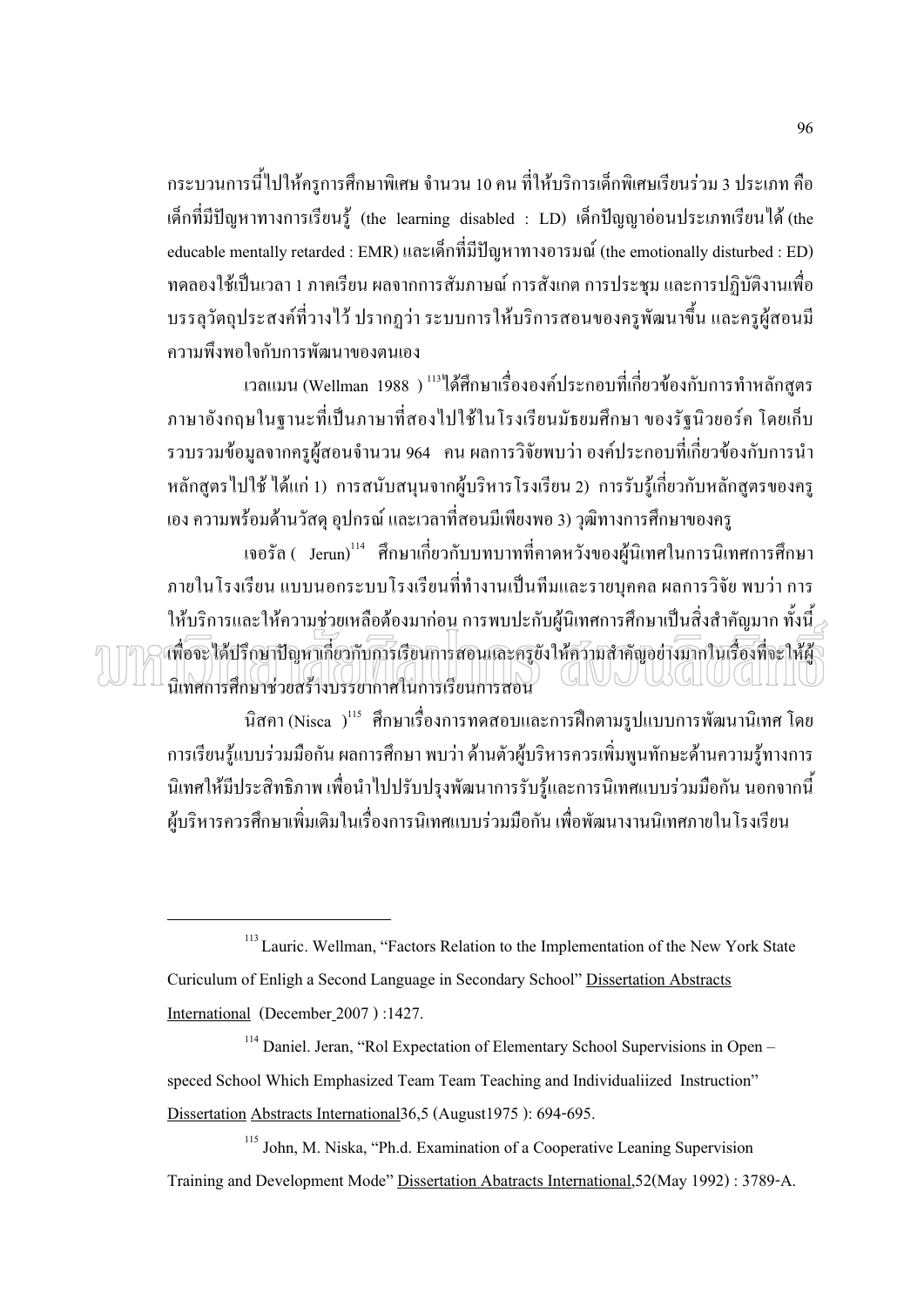คิว (Dew ) $^{\rm 116}$  "ได้ศึกษาเกี่ยวกับ "ความรู้ความเข้าใจของครูผู้สอนกับบทบาทการให้ ความรู้ในกระบวนการนิเทศการศึกษา" ผลการวิจัย พบว่า ครูผู้สอนมีความสนองตอบต่อการให้ คำแนะนำจากศึกษานิเทศก์เกี่ยวกับความรู้จากกระบวนการนิเทศการศึกษาจำแนกได้ดังนี้ 1) ครูที่มี ประสบการณ์สอนสูงและมีวุฒิการศึกษาให้ความสนใจต่อการนิเทศหารสอนมาก 2) ครูส่วนใหญ่มี ความเข้าใจตรงกันในการให้กานิเทศแนะนำด้านความรู้จากผู้นิเทศ 3) ครูส่วนใหญ่ซึ่งสอนหลายๆ กลุ่มวิชาสนับสนุนในการให้ความรู้ของศึกษานิเทศก์ในการพัฒนาการเรียนการสอน 4) ครูที่มี ประสบการณ์ในการสอนสูงให้ความสำคัญในการรับความรู้จากศึกษานิเทศก์สูงกว่าครูฝึกหัด

เคล้าส์ (Clouse)<sup>117</sup> ได้ศึกษาเกี่ยวกับ "ความคิดเห็นทั่วไปของครูกับรูปแบบในการนิเทศ การศึกษา" ผลการวิจัย พบว่า ในการทำร่วมกันระหว่างครูและศึกษานิเทศก์แม้ครูจะไม่มีตำแหน่ง ทางการนิเทศ แต่ก็สามารถให้คำแนะนำเสนอแนะข้อคิดเห็นต่างๆ ซึ่งช่วยให้ศึกษานิเทศก์นำไป  $\ddot{\cdot}$ ปรับปรุงในงานด้านการศึกษาที่เกี่ยวข้องกับการเรียนการสอนในอนาคตได้  $\overline{a}$ 

ริกซ์ (Rick ) <sup>บรง</sup>ได้ศึกษาเรื่องการพัฒนาและฝึกความเชี่ยวชาญสำหรับครูโรงเรียนเอกชน  $\begin{array}{c} \n\end{array}$ ผลการศึกษา พบว่า ความรู้ในการนิเทศเป็นพื้นฐานที่สำคัญในการพัฒนาการนิเทศ โดย ĺ ประกอบด้วยการนิเทศการศึกษา การให้คำปรึกษาทางการนิเทศ และการส่งเสริมเจตคติในการ

øín

ปฏิบัติงานนิเทศ  $\Box$  $\Box$  แซียริ่งเจ้น (Searingen ) แข่ ได้สรุปหน้าที่ของศึกษานิเทศก์ไว้ 8 ประการ คือ (1) ส่งเสริม ֚֚֚֡ การประสานงาน (2) ส่งเสริมการเป็นผู้นำ (3) ส่งเสริมให้มีการแลกเปลี่ยนประสบการณ์ (4) ส่งเสริมค้านความคิดสร้างสรรค์ (5) ส่งเสริมค้านการปรับปรุงเปลี่ยนแปลงให้เจริญขึ้น (6) ส่งเสริม ให้มีการวิเคราะห์สภาพการเรียนการสอน (7) ส่งเสริมพัฒนาวิชาชีพของครู (8) สร้างขวัญกำลังใจ

116 Dew Debra, "Teacher Perceptions of the Rol of Content Knowelege in the Supervisory Process" Dissertation Abatracts International 54 , 8 (February 1994) : 2815-A-2816-

A.<br><sup>117</sup> Thomas L. Clouse, "Special Education Teacher. Opinions of Generic and Program Models of Supervision" <u>Dissertation Abatracts International</u> ,54 ( 7 January 1994) : 22533-A.<br><sup>118</sup> Beryl Louise Rick, " Professional Development and Burnout of Social Workers in

Private Practice" <u>Dissertation Abstracts.</u> MAI 34/01 (February 1996) : 164.<br><sup>119</sup> Mildsed E. Searingen, <u>Supervision Foundation and Dimension</u> (Boston : Allyn and Bacon Inc,. 1962), 162.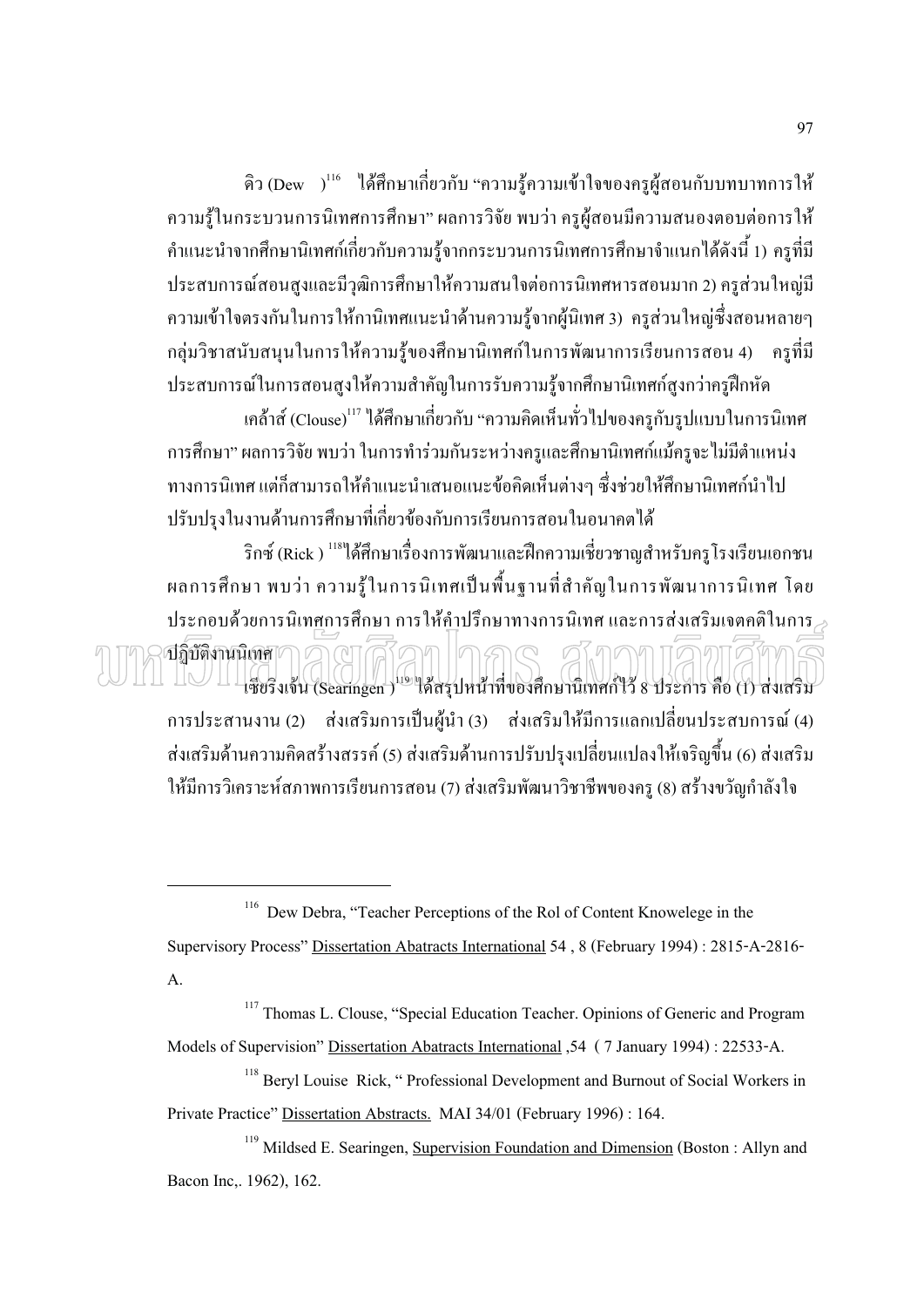พาร์สัน (Parson )<sup>120</sup> ได้ทำการสำรวจครูจำนวน 566 คน เกี่ยวกับทัศนคติของครูต่อ ี พฤติกรรมการนิเทศแบบดั้งเดิมของศึกษานิเทศก์ การวิจัยพบว่า ครูได้ระบุว่าความใจแคบของ ้ศึกษานิเทศก์ต่อครูนั้น เป็นปัญหาและอุปสรรคที่ทำให้ขาดประสิทธิภาพในการนิเทศ

อดัมส์และโบวี่ (Adams and Bowie ) $^{121}$  ได้ศึกษาวิจัยเรื่อง How We Learn : Inplication for Supervision พบว่า การนิเทศการศึกษามีหน้าที่เกี่ยวข้องกับการปรับปรงคณภาพการเรียนการ ิสอน ซึ่งผู้มีหน้าที่ในการนิเทศศึกษา มีหน้าที่รับผิดชอบในการให้บริการแก่ครู

แคเนียล เจอรัล (Daniel Jerun) <sup>122</sup> ศึกษาเกี่ยวกับบทบาทที่คาดหวังของผู้นิเทศในการ ้นิเทศการศึกษาภายในโรงเรียน แบบนอกระบบโรงเรียนที่ทำงานเป็นทีมและรายบคคล โดยมี ิจคม่งหมายเพื่อการศึกษาว่าการให้บริการค้านการนิเทศการศึกษาจะเป็นการปรับปรงการเรียนการ ี สอนในโรงเรียนประถมศึกษาแบบนอกระบบโรงเรียนได้ดีที่สด โดยสอบถามจากกล่มศึกษานิเทศก์ ิ ครใหญ่ และครในรัฐโคโลราน่า ผลการวิจัย พบว่า การให้บริการและให้ความช่วยเหลือต้องมาก่อน ึการพบปะกับผู้นิเทศการศึกษาเป็นสิ่งสำคัญมาก ทั้งนี้ เพื่อจะได้ปรึกษาปัญหาเกี่ยวกับการเรียนการ ิสอนและครูยังให้ความสำคัญอย่างมากในเรื่องที่จะให้ผู้นิเทศการศึกษาช่วยสร้างบรรยากาศในการ เรียนการสอน

พัฒนาตนเอง และงานในวิชาชีพของตนได้อย่างต่อเนื่อง และเกิดประสิทธิภาพสูงสุดต่อผู้เรียน ้ดังนั้นผู้นิเทศจะต้องมีความรู้ความเข้าใจทั้งในตัวผู้รับการนิเทศ และวิธีการนิเทศ โดยในตัวผู้รับการ นิเทศจะต้องมีความรู้ในหลักการส่งเสริม และพัฒนาการเรียนรู้ของผู้ใหญ่ ต้องคำนึงถึง ้องค์ประกอบในหลายด้าน เช่น ความต้องการธรรมชาติตามวัย และพัฒนาการการเรียนรู้ที่มีความ แตกต่างกัน จึงจะสามารถชื้นำให้ปฏิบัติงานในหน้าที่ได้สำเร็จ ในด้านวิธีการนิเทศจะต้องศึกษา เรียนรู้วิธีการหรือพฤติกรรมการนิเทศที่หลากหลาย กลิ๊กแมน ได้เสนอวิธีการนิเทศ 4 แบบ คือ แบบ ์ ชี้นำควบคุม แบบชี้นำให้ข้อมูล แบบร่วมมือ และแบบไม่ชี้นำ โดยรูปแบบหรือพฤติกรรมการนิเทศ ้ทั้ง 4 วิธีนั้น จะต้องนำมาพิจารณาให้เหมาะสมกับผู้รับการนิเทศ ซึ่งมีความแตกต่างกันในแต่ละ

 $120$  Parson G.L, Supervision : Teacher Views of Supervisory Roles in School System. John's Newfoundland : 1972, 125.

<sup>121</sup> Adams. Grace L. and Bowie, <u>Incile How Lean: Implication for Supervision</u>

Education 78, 16 (December 1957): 1227.

<sup>122</sup> Daniel Jerun, "Rol Expectation of Elementary School Supervisions in open Space Schools which Enphasize Team Teacing and Individualiized Instruction " Dissertation Abstracta International 24 12 (August 1974) : Abstract.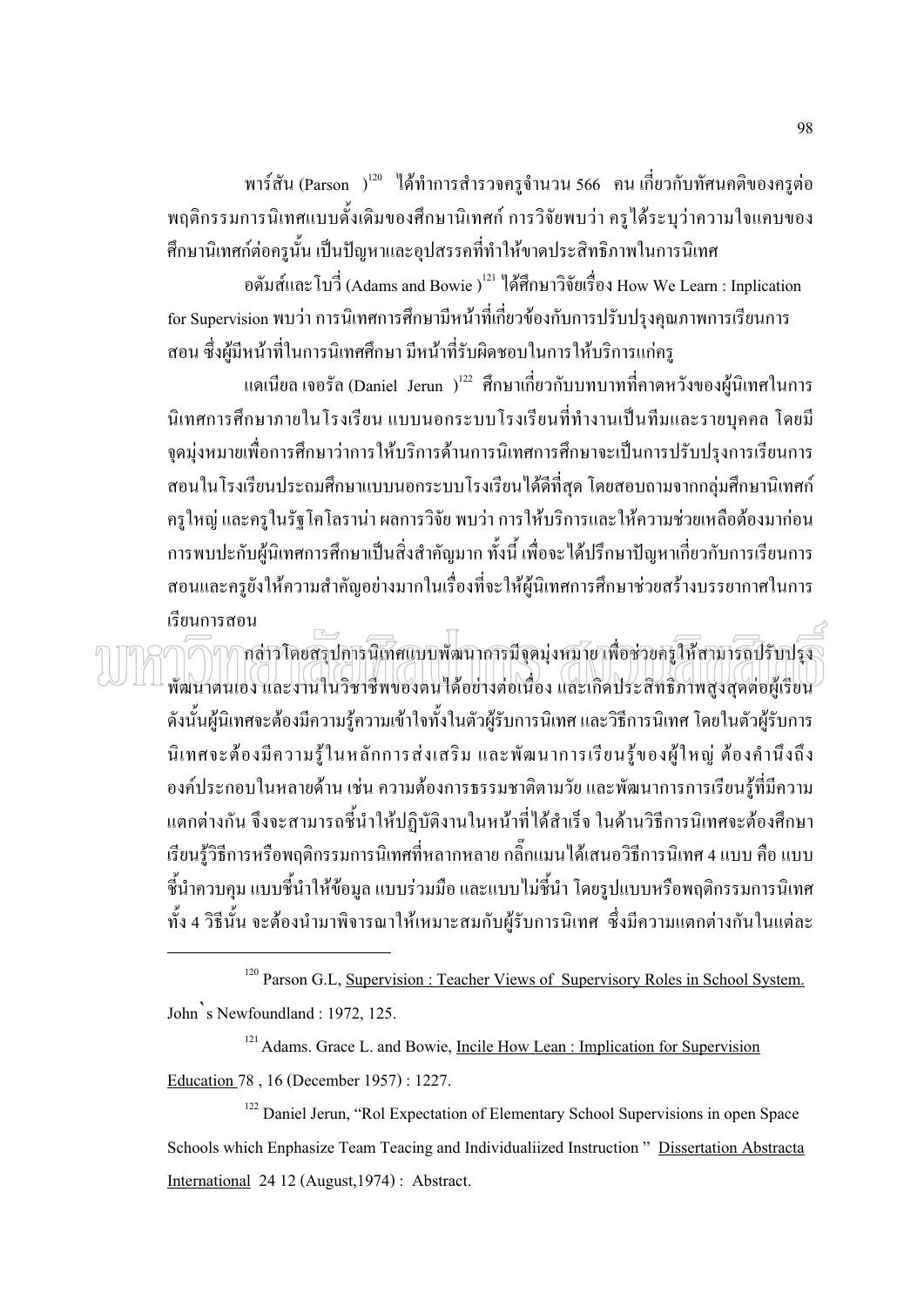ึกลุ่ม แต่ละบุคคล ดังนั้นในการตัดสินใจเลือกตั้งการนิเทศให้เหมาะสมกับครูจะต้องคำนึงถึงระดับ พัฒนาการของครู ความรู้ความเชี่ยวชาญความรับผิดชอบต่อภาระหน้าที่ รวมถึงการยอมรับ และ ผกพันต่อภาระหน้าที่

ในการนิเทศแบบพัฒนาการประกอบด้วยงานหลัก 5 งาน คือ งานการให้การช่วยเหลือ ้ครูโดยตรง งานการพัฒนากลุ่ม งานการพัฒนาบุคลากร งานการพัฒนาหลักสูตรและการวิจัยเชิง ู ปฏิบัติการ ดังนั้น การนิเทศแบบพัฒนาการจำเป็นต้องดำเนินการให้เหมาะสมกับจุดมุ่งหมายของแต่ละงาน ้เพื่อให้บังเกิดผลสูงสุดตามวัตถุประสงค์ของงานดังกล่าว

## สำนักงานเขตพื้นที่การศึกษา

## ิ ความเป็นมาและภารกิจของเขตพื้นที่การศึกษา

ิการปฏิรูปการศึกษาครั้งยิ่งใหญ่ของประเทศไทย ได้เกิดขึ้นตามเจตนารมณ์ของทุกฝ่าย ในสังคมไทย โดยปรากฏในรัฐธรรมนณแห่งราชอาณาจักรไทย พทธศักราช 2540 ซึ่งเป็นที่มา ของพระราชบัญญัติการศึกษาแห่งชาติ พ.ศ.2542 ที่มุ่งหวังยกระดับการศึกษาของชาติให้ได้ นาศรฐานและจัดใค้อย่างทั่วถึงและมีคุณภาพ จึงกำหนดให้มีการปฏิรูปการศึกษาทั้งระบบ คือ ปฏิรูปการเรียนรู้ ปฏิรูประบบบริหารและการจัดการศึกษา ปฏิรูปครู อาจารย์ และบุคลากร ทางการศึกษา ปฏิรูประบบทรัพยากรและการลงทุนเพื่อการศึกษา ซึ่งถือเป็นการเปลี่ยนแปลงที่ไม่ ้เคยมีมาก่อนของการศึกษาไทย โดยเฉพาะอย่างอิ่งการปฏิรประบบบริหารและการจัดการศึกษาซึ่ง ใค้หลอมรวมงานทางการศึกษา คือ ทบวงมหาวิทยาลัย สำนักงานคณะกรรมการศึกษาแห่งชาติ และกระทรวงศึกษาธิการเป็นหน่วยงานเดียวกัน โดยมีโครงสร้างใหม่เป็นระดับกระทรวงและ ระดับพื้นที่การศึกนา<sup>123</sup>

้เขตพื้นที่การศึกษาเป็นรูปแบบการบริหารและจัดการศึกษาขั้นพื้นฐานระดับต่ำกว่า ปริญญาตรี ใช้ภาษาอังกฤษว่า "The Educational Service Areas" มีหน้าให้บริการด้านการจัด ึการศึกษาในพื้นที่มากกว่าการบริหารเองมีฐานะเป็นหน่วยงานการบริหารส่วนกลางทำหน้าที่เป็น ้ตัวแทนกระทรวงในระดับพื้นที่จังหวัด<sup>เ24</sup> ซึ่งเป็นการกระจายอำนาจ ด้วยการปฏิรูปการศึกษาตาม

<sup>&</sup>lt;sup>123</sup> กระทรวงศึกษาธิการ<u>,คู่มือการปฏิบัติงานสำนักงานเขตพื้นที่การศึกษา</u>(กรุงเทพฯ:โรง พิมพ์คุรุสภา,2546), 1.

 $^{124}$  สมศักดิ์ คลประสิทธิ์, การแบ่งเขตพื้นที่การศึกษา [online ], acsessed 5 October 2007. Available from http://www.moe.go.th/main2/article-somsak//somsak06/htm.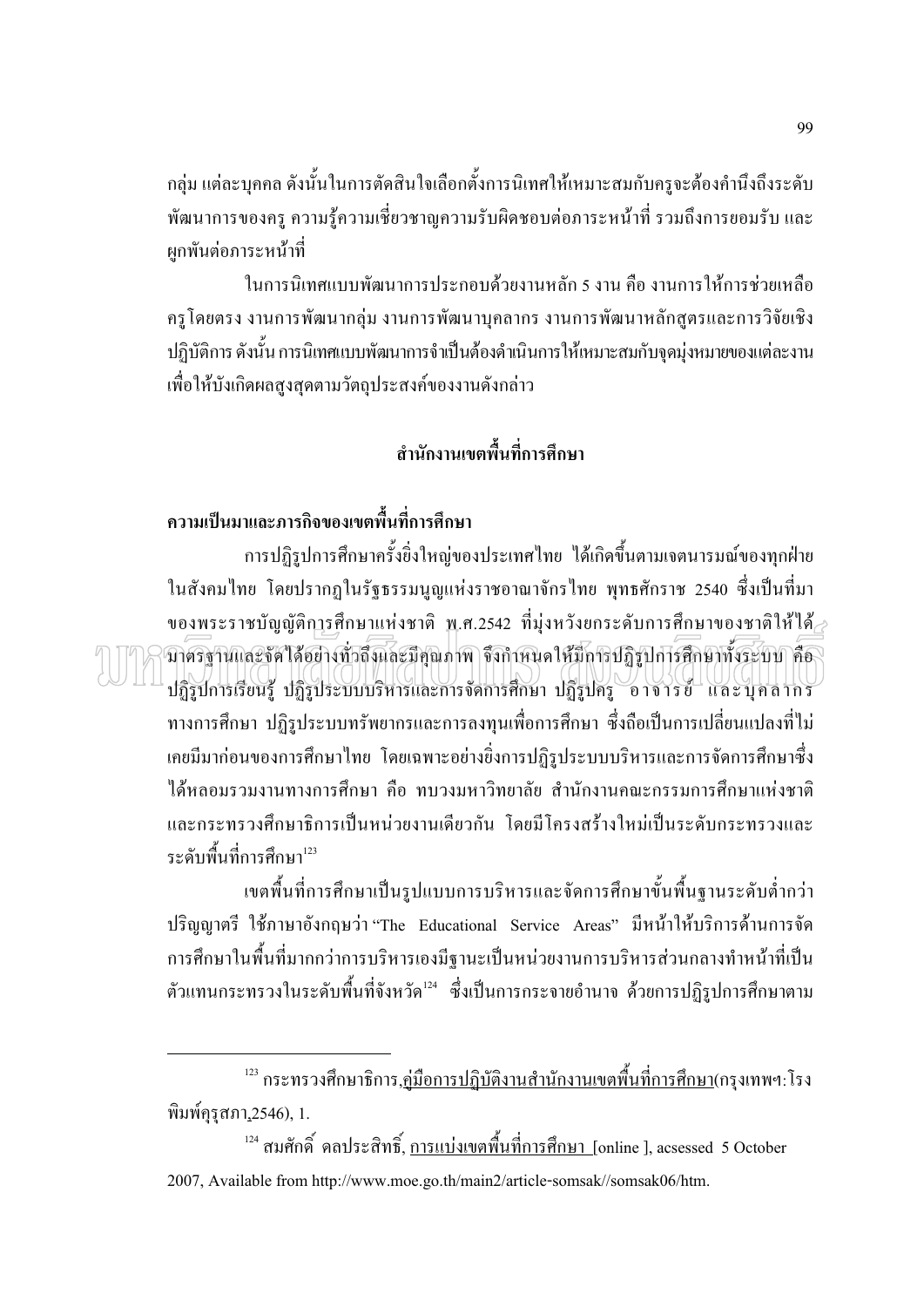พระราชบัญญัติการศึกษาแห่งชาติ พ.ศ. 2542 และการแก้ไขเพิ่มเติม (ฉบับที่ 2) พ.ศ. 2545 เป็นการ ปรับเปลี่ยนครั้งสำคัญของการศึกษาไทยทั้งแนวคิด โครงสร้างกระบวนการ ด้วยความมุ่งมั่นที่จะ ียกระดับคุณภาพการศึกษาและคุณภาพของคนใทยโดยรวม รวมทั้งเป็นการปรับเปลี่ยนที่เกี่ยวข้อง ี่ ส่งผลโดยตรงต่อครูและบุคลากรทางการศึกษา โดยระดับกระทรวง มีหน่วยงานหลัก 5 ส่วน ราชการ ใด้แก่ (1) สำนักงานปลัดกระทรวงศึกษาธิการ (2) สำนักงานเลขาธิการสภาการศึกษา (3) สำนักงานคณะกรรมการการศึกษาขั้นพื้นฐาน (4) สำนักงานคณะกรรมการการศึกษาขั้นพื้นฐาน (5) สำนักงานคณะกรรมการการอาชีวศึกษา และองค์กรมหาชน<sup>125</sup> ในส่วนของสำนักงาน ึ คณะกรรมการการศึกษาขั้นพื้นฐานที่รับผิดชอบการจัดการศึกษาในระดับต่ำกว่าปริญญาตรี มีแนว ี การบริหารที่ยึดเขตพื้นที่การศึกษาเป็นฐานมาใช้ในการแก้ปัญหาเรื่องคุณภาพการศึกษา ความทั่วถึง และประสิทธิภาพการบริหารจัดการ จึงได้กระจายอำนาจการบริหารจัดการการศึกษาขั้นพื้นจานส่ เขตพื้นที่การศึกษา เพื่อลดความซ้ำซ้อนแนวนอน (vertical and horizontal repetition) ใช้ทรัพยากร ี่ ที่มีให้เกิดประโยชน์สูงสุด (resource sharing) ขั้นตอนการสั่งการกระจายอำนาจการตัดสินใจ (hierarchy of authority) นำเทคโนโลยีมาใช้ในการบริหารจัดการ(ICT: information and communication technology) เวลาในการตัดสินใจ มากน้อยเพียงใด (decision making pantene) มื ความโปร่งใสในการบริหารจัดการ (transparency) สร้างความรับผิดชอบ (accountability) และลด ค่าใช้จ่ายในการจ่ายในการทำงาน (cost reduction) จึงกระจายอำนาจการบริหารสู่เขตพื้นที่การศึกษา ้ทั้งด้านบริหารทั่วไป วิชาการ ด้านงบประมาณและด้านบุคลากร เพื่อให้การปรับเปลี่ยนครั้งสำคัญนี้ ้จำเป็นต้องคำเนินการบนพื้นฐานของปรัชญา สภาพที่เป็นจริง ความเป็นไปได้รวมทั้งใช้ ยุทธศาสตร์การปรับเปลี่ยนที่เหมาะสม กระทรวงศึกษาธิการจึงใด้กำหนดให้มีโครงการนำร่อง ปฏิรูปการศึกษาในเขตพื้นที่การศึกษาขึ้น โดยมีพื้นที่เป้าหมายในการคำเนินโครงการนำร่อง ใน ทุกภูมิภาค ได้แก่ ภาคเหนือจังหวัดพิษณุโลก แบ่งเป็น 5 เขต ภาคตะวันออกเฉียงเหนือจังหวัด ้อำนาจเจริญแบ่งเป็น 2 เขต ภาคตะวันออกจังหวัดชลบุรีแบ่งเป็นเขตเดียว ภาคกลางจังหวัดเพชรบุรี แบ่งเป็นเขตเดียว และภาคใต้จังหวัดภูเก็ต แบ่งเป็นเขตเดียว <sup>126</sup> ในเดือนธันวาคมพุทธศักราช 2544 ึ คณะกรรมการประเมินโครงการนำร่องปฏิรูปการศึกษาในเขตพื้นที่การศึกษา เพื่อประเมิน ประสิทธิภาพ พันธกิจ ประเมินความเหมาะสมของขนาด และรูปแบบ ประเมินสภาพปัญหา อุปสรรคและแนวทางแก้ปัญหาเขตพื้นที่และสถานศึกษา และจากการรายงานติดตามและ

<sup>126</sup> สำนักงานงานโครงการนำร่องปฏิรูปการศึกษาในเขตพื้นที่การศึกษา, <u>โครงการนำ</u> ร่องปฏิรปการศึกษาในเขตพื้นที่การศึกษา (กรงเทพฯ :โรงพิมพ์การศาสนา. 2544). 3-11.

<sup>&</sup>lt;sup>125</sup>Ministry of Education, Ministry of Education's Structuer [Online], acsessed 5

November 2007. Available from http://www.moe.org.th/45.doc.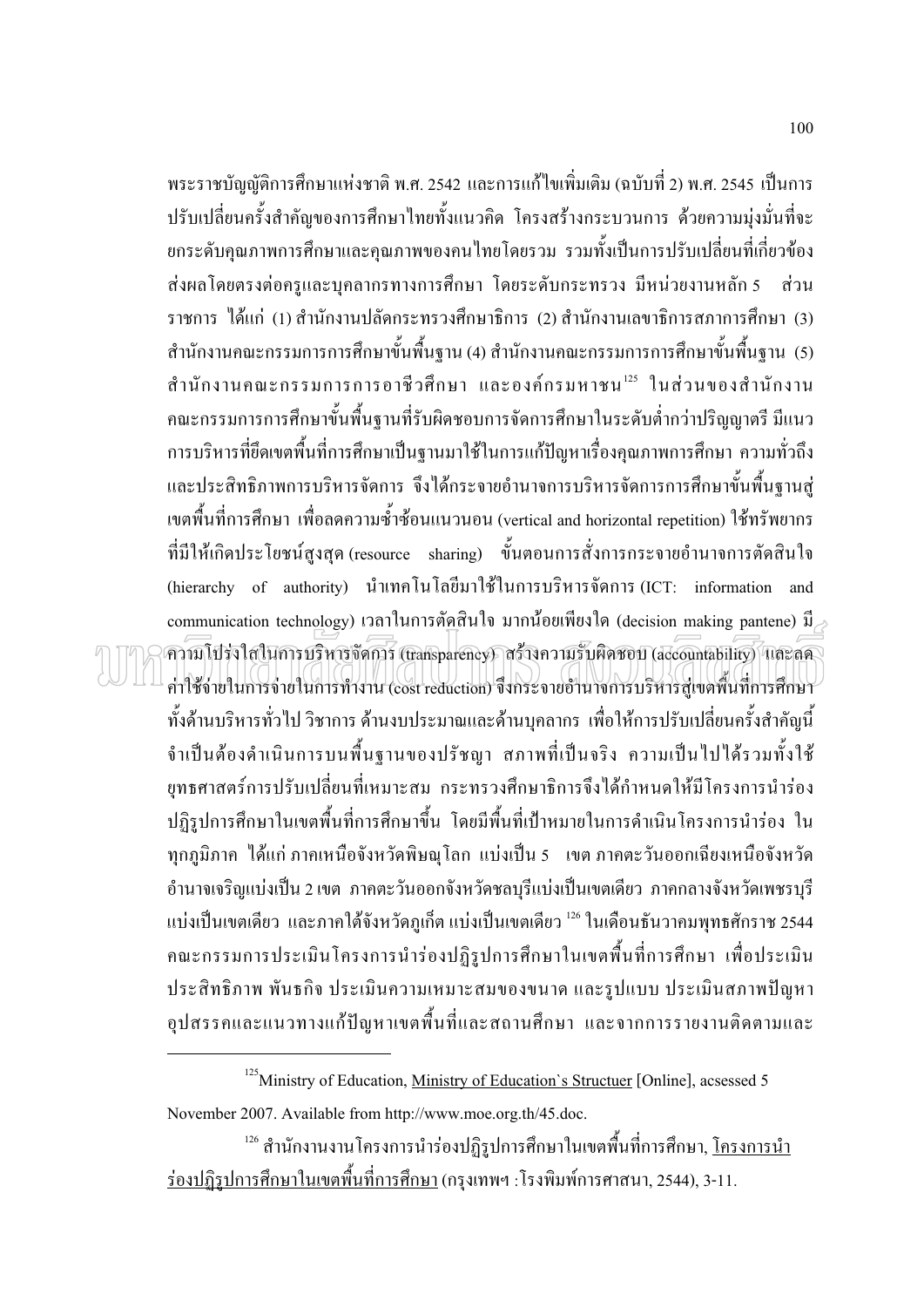ประเมินผลโครงการนำร่องปฏิรูปการศึกษาในเขตพื้นที่การศึกษาให้ข้อเสนอแนะว่า การปฏิบัติงาน ในเขตพื้นที่ต้องบริหารทั้งด้านวิชาการ ด้านบุคลากร ด้านงบประมาณ และด้านบริหารงานทั่วไป ีตลอดจนเกี่ยวข้องกับระเบียบข้อกฎหมาย ควรมีศึกษานิเทศก์เขต<sup>เ27</sup> กล่าวได้ว่าการนิเทศการศึกษา มีความจำเป็นและต้องดำเนินการให้สัมพันธ์สอดคล้องกับการปฏิรูปการศึกษาหลังจากมี พระราชบัญญัติระเบียบบริหารกระทรวงศึกษาธิการ ประกาศใช้ในวันที่ 3 กรกฎาคม 2546 ้กระทรวงศึกษาธิการได้ปรับโครงสร้างใหม่เป็นระดับกระทรวงและระดับเขตพื้นที่การศึกษา โดย ระดับกระทรวงมีอำนาจหน้าที่เกี่ยวกับการส่งเสริมและกำกับดูแลการศึกษาทุกระดับและทุก ประเภท กำหนดนโยบายและแผนมาตรฐานการศึกษา การสนับสนุนทรัพยากร การติดตาม ี ตรวจสอบและประเมินผล มีหน่วยงานหลักที่เป็นนิติบคคล 5 ส่วนราชการ ได้แก่ (1) สำนักงาน ปลัดกระทรวงศึกษาธิการ (2) สำนักงานเลขาธิการสภาการศึกษา (3) สำนักงานคณะกรรมการ การศึกษาขั้นพื้นฐาน (4) สำนักงานคณะกรรมการการศึกษาขั้นพื้นฐาน (5) สำนักงาน ึ คณะกรรมการการอาชีวศึกษา<sup>128</sup> ในส่วนของเขตพื้นที่การศึกษา มีผลให้หลอมรวมสำนักงาน ้ศึกษาธิการจังหวัด สำนักงานศึกษาธิการอำเภอ สำนักงานสามัญศึกษาจังหวัดและสำนักงานการ ี ประถมศึกษาจังหวัด สำนักงานการประถมศึกษาอำเภอและกิ่งอำเภอ จัดตั้งเป็นสำนักงานเขตพื้นที่ <u>คารศึกษาเป็นหน่วยงานอยู่ภายใต้การดูแลของสำนักงานคณะกรรมการการศึกษาขั้นพื้นจานมี )</u> หน้าที่ดำเนินการให้เป็นไปตามอำนาจหน้าที่ของสำนักงานเขตพื้นที่การศึกษา มาตรา 38– แห่ง พระราชบัญญัติการศึกษาแห่งชาติ พ.ศ. 2542 ที่แก้ไขเพิ่มเติม (ฉบับ 2) พ.ศ. 2545 และมาตรา 37 แห่งพระราชบัญญัติระเบียบบริหารกระทรวงศึกษาธิการพุทธศักราช 2546 มีอำนาจหน้าที่ดังนี้ (1) จัดทำนโยบายแผนพัฒนาและมาตรฐานการศึกษาของเขตพื้นที่การศึกษาให้สอดคล้องกับนโยบาย ิมาตรฐานการศึกษา แผนการศึกษา แผนพัฒนาการศึกษาขั้นพื้นฐานและความต้องการท้องถิ่น (2) วิเคราะห์การจัดตั้งงบประมาณเงินอุดหนุนทั่วไปของสถานศึกษาและหน่วยงานในเขตพื้นที่ ึการศึกษา แจ้งจัดสรรงบประมาณที่ได้รับให้หน่วยงานข้างต้นรับทราบและกำกับ ตรวจสอบ ติดตาม การใช้งบประมาณของหน่วยงานดังกล่าว (3) ประสานส่งเสริมสนับสนนและพัฒนาหลักสตร ร่วมกับสถานศึกษาในเขตพื้นที่การศึกษา (4) กำกับดูแลติดตามและประเมินผลสถานศึกษาขั้นพื้น ์ ฐาน (5) ศึกษาวิเคราะห์ วิจัยและรวบรวมข้อมูลสารสนเทศด้านการศึกษาในเขตพื้นที่

 $^{127}$ สำนักนโยบายและแผนการศึกษา ศาสนา และวัฒนธรรม กระทรวงศึกษาธิการ, ้ รายงานการติดตามและประเมินผลโครงการนำร่องปฏิรปการศึกษาในเขตพื้นที่การศึกษา (กรุงเทพฯ : โรงพิมพ์คุรุสภา, 2546), 46.

<sup>128</sup> Ministry of Education, *Ministry of Education's Structuer* [Online], acsessed 10 September 2007. Available from http://www.moe.org.th/10009 45.doc.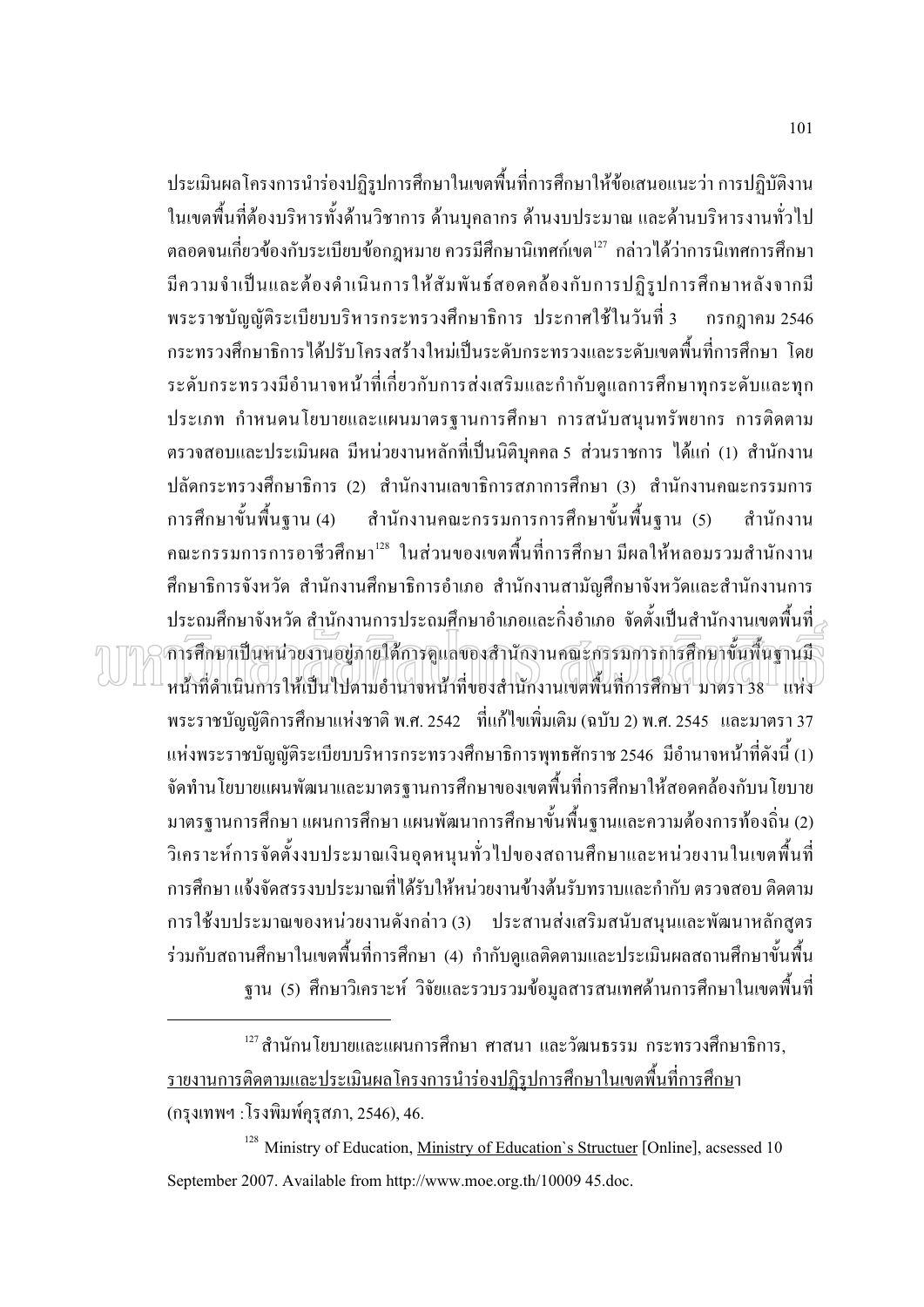ประสานการระดมทรัพยากรด้านต่างๆ รวมทั้งทรัพยากรบุคคล เพื่อส่งเสริม การศึกษา (6) ีสนับสนุนการจัดและพัฒนาการศึกษาในเขตพื้นที่การศึกษา (7) จัดระบบการประกันคุณภาพ ึการศึกษา และประเมินผลสถานศึกษาของสถานศึกษาของเอกชน (8) ประสานส่งเสริมสนับสนน ึการจัดการศึกษาของสถานศึกษาของเอกชน องค์กรปกครองส่วนท้องถิ่น รวมทั้งบุคคลองค์กร ี ชุมชน องค์กรวิชาชีพ สถาบันการศึกษา สถานประกอบการ และสถาบันอื่นที่จัดรูปแบบที่ หลากหลายในเขตพื้นที่การศึกษา (9) คำเนินการ ประสาน ส่งเสริม สนับสนุนการวิจัยและพัฒนา ึการศึกษาในเขตพื้นที่การศึกษา (10) ประสานส่งเสริมการดำเนินงานของคณะอนุกรรมการและ ึ คณะทำงานด้านการศึกษา ประสานการปฏิบัติราชการทั่วไป กับองค์กร หน่วยงานของรัฐ เอกชน และองค์กรปกครองส่วนท้องถิ่นในฐานะสำนักงานผู้แทนกระทรวงศึกษาธิการในเขตพื้นที่ ึการศึกษา (11) ปฏิบัติหน้าที่อื่นที่เกี่ยวกับกิจการภายในเขตพื้นที่การศึกษาที่มิได้ระบุให้เป็นหน้าที่ ของผู้ใดโดยเฉพาะหรือปฏิบัติหน้าที่งานอื่นที่ได้รับมอบหมายในที่สุด กระทรวงศึกษาธิการได้ กำหนดให้มีเขตพื้นที่การศึกษา ประกอบด้วย 6 กลุ่มงาน คือ (1) กลุ่มอำนวยการ (2) กลุ่ม บริหารงานบุคคล (3) กลุ่มนโยบายและแผน (4) กลุ่มส่งเสริมการจัดการศึกษา (5) กลุ่มนิเทศ ติดตามและประเมินผลการจัดการศึกษา (6) กลุ่มส่งเสริมประสิทธิภาพการจัดการศึกษา

# หลักการบริหารและจัดการศึกษาในเขตพื้นที่การศึกษาและสถานศึกษา

ิบริบทเขตพื้นที่ (1) เป็นรูปแบบของเขตพื้นที่ตามแนวคิดของการปฏิรูปการศึกษาคือ ้เป็นเขตให้บริการทางการศึกษาที่กำหนดขึ้นโดยปริมาณของสถานศึกษา จำนวนประชากรเป็นหลัก และความเหมาะสมด้านอื่น (2) ทรัพยากรการศึกษาและทรัพยากรบคคลระหว่างสถานศึกษาและ ี เขตพื้นที่การศึกษาได้รับการให้อย่ในสถานศึกษาใกล้เคียง (3) สำนักงานเขตพื้นที่การศึกษาเป็น องค์กรเฉพาะทางด้านการกำกับ ดูแล สนับสนุน ส่งเสริม ประสานงานเชิงนโยบาย (4) ิสถานศึกษาในแต่ละเขตพื้นที่การศึกษามีศักยภาพเพียงพอที่จะดำเนินการได้ด้วยตนเองอย่างมี ประสิทธิภาพพอสมควร สถานศึกษาใคไม่อย่ในสภาพที่จะคำเนินการได้อย่างมีประสิทธิภาพ หรือไม่คุ้มค่ากับการลงทุน ควรยุบหรือรวม หรือแปรสภาพเป็นแหล่งบริการทางการศึกษาใน ิสถานศึกษาในแต่ละเขตพื้นที่การศึกษามีความใกล้ชิดและมีความสะดวกที่ รปแบบอื่น (5) ดิดต่อสื่อสารประสานงานและร่วมมือกันจัดบริการและพัฒนาการศึกษาให้เข้มแข็ง  $^{129}$ 

<sup>&</sup>lt;sup>129</sup> สำนักงานปฏิรูปการศึกษา<u>,แนวทางการบริหารและจัดการศึกษาในเขตพื้นที่การศึกษา</u> และสถานศึกษา (กรงเทพฯ : โรงพิมพ์ครสภา, 2545), 1.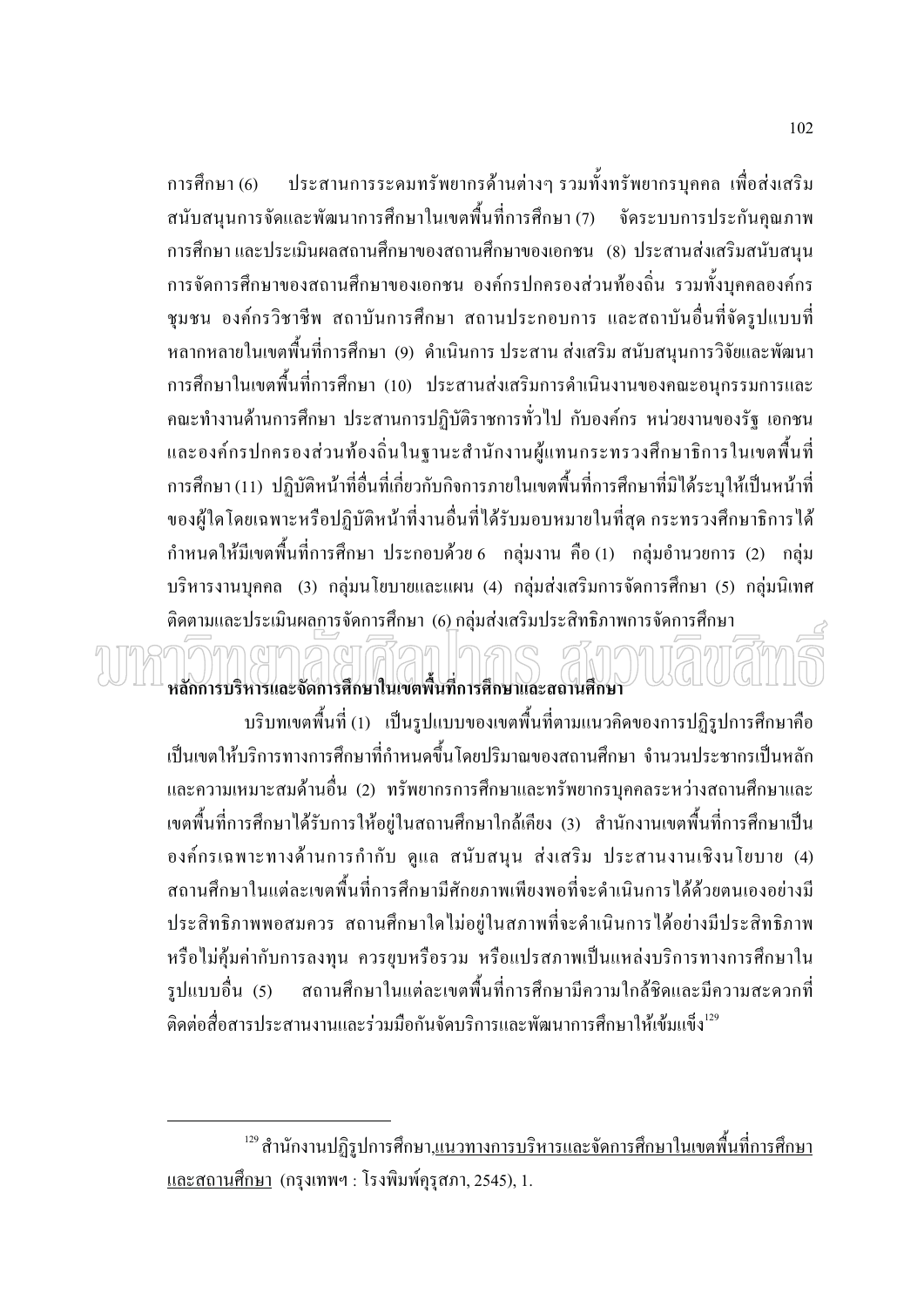## ้คุณลักษณะของสำนักงานเขตพื้นที่การศึกษา

ึคณลักษณะ (1) เป็นหน่วยงานที่มีความเชี่ยวชาญเป็นที่ยอมรับในด้านการวิเคราะห์แผน นโยบายของหน่วยเหนือและสถานศึกษา มีศักยภาพเพียงพอที่จะกำหนดนโยบายและจัดทำ ้แผนพัฒนาการศึกษาในเขตพื้นที่ รวมทั้งเป็นองค์กรนำการพัฒนาการศึกษาในเขตพื้นที่การศึกษา ้ดังนั้นสำนักงานเขตพื้นที่การศึกษาจึงเป็นองค์กรที่เน้นความเชี่ยวชาญเฉพาะทางในลักษณะการ ้พัฒนามากกว่าการปฏิบัติงานตามนโยบายและแนวปฏิบัติที่หน่วยเหนือกำหนด (2) มีศักยภาพ และความคล่องตัวเพียงพอที่จะกำกับคูแลการปฏิบัติงานในเชิงนโยบาย สนับสนุนส่งเสริมและ ประสานงานเพื่อพัฒนาคุณภาพการศึกษาในเขตพื้นที่การศึกษา ดังนั้นสำนักงานเขตพื้นที่การศึกษา ้จึงจำเป็นต้องมีบคลากร เครื่องมือ และแผนการปฏิบัติการที่มีประสิทธิภาพและมีศักยภาพเพียง พอที่จะสนับสนน ส่งเสริมและประสานงานเพื่อพัฒนาคณภาพการศึกษาและสถานศึกษาในเขต ้พื้นที่การศึกษาภาคใต้ (3) บุคลากรของสำนักงานเขตพื้นที่การศึกษาตั้งแต่คณะกรรมการเขตพื้นที่ ึการศึกษา ผู้อำนวยการเขตพื้นที่การศึกษาและบุคลากรในสังกัดควรเป็นที่ยอมรับของสถานศึกษา และผู้มีส่วนร่วมในแต่ละเขตพื้นที่การศึกษาทั้งในด้านความชำนาญการ ความเชี่ยวชาญ และ คุณธรรม คังนั้นสำนักงานเขตพื้นที่การศึกษาควรเป็นองค์กรเปิด มีอิสระและมีวิธีการสรรหา $_{\geq}$ ที่ชำนาถการหรือผู้เชื่อวชาญ และผู้มีคณสมบัติเหมาะสม โดยมีการหมนเวียนภาปฏิบัติภูนิและใช้ วิธีการและหลักเกณฑ์ที่เน้นคุณภาพไม่ใช่เกิดจากการแต่งตั้ง (4) เขตพื้นที่การศึกษาควรเป็นแหล่ง ้บริการข้อมูลข่าวสารเกี่ยวกับการศึกษาควบคู่กับการกำกับดูแลสถานศึกษา ดังนั้นเครื่องมืออุปกรณ์ และเทคโนโลยี ข่าวสาร และศักยภาพของบุคลากรจะต้องใด้รับการพัฒนาอย่างต่อเนื่องสอดคล้อง กับการพัฒนาการศึกษา เศรษฐกิจ และสังคมในระดับประเทศและระดับสากล<sup>ูเว</sup>็

## หลักการบริหารงานเขตพื้นที่การศึกษาด้านการบริหารงานวิชาการ

แนวคิด (1) ยึดหลักให้สถานศึกษาจัดทำหลักสูตรสถานศึกษาให้เป็นไปตามกรอบ หลักสูตรแกนกลางการศึกษาขั้นพื้นฐานและสอดคล้องกับปัญหาและความต้องการของชุมชนและ ้สังคมอย่างแท้จริง โดยมีครู ผู้บริหาร ผู้ปกครอง และชุมชนมีส่วนร่วมในการดำเนินงาน (2) มุ่ง ี่ ส่งเสริมสถานศึกษาให้จัดกระบวนการเรียนรู้ โดยถือว่าผู้เรียนมีความสำคัญที่สุด (3) มุ่งส่งเสริมใช้ ี่ ชุมชนและสังคมมีส่วนร่วมในการกำหนดหลักสูตร กระบวนการเรียนรู้ รวมทั้งเป็นเครือข่ายและ แหล่งเรียนรู้ (4) มุ่งจัดการศึกษาให้มีคุณภาพและมาตรฐานโดยจัดให้มีดัชนีชี้วัดคุณภาพการจัด

<sup>&</sup>lt;sup>ี เร</sup>็ตำนักงานปฏิรูปการศึกษา<u>,แนวทางการบริหารและจัดการศึกษาในเขตพื้นที่การศึกษา</u> และสถานศึกษา. 2-3.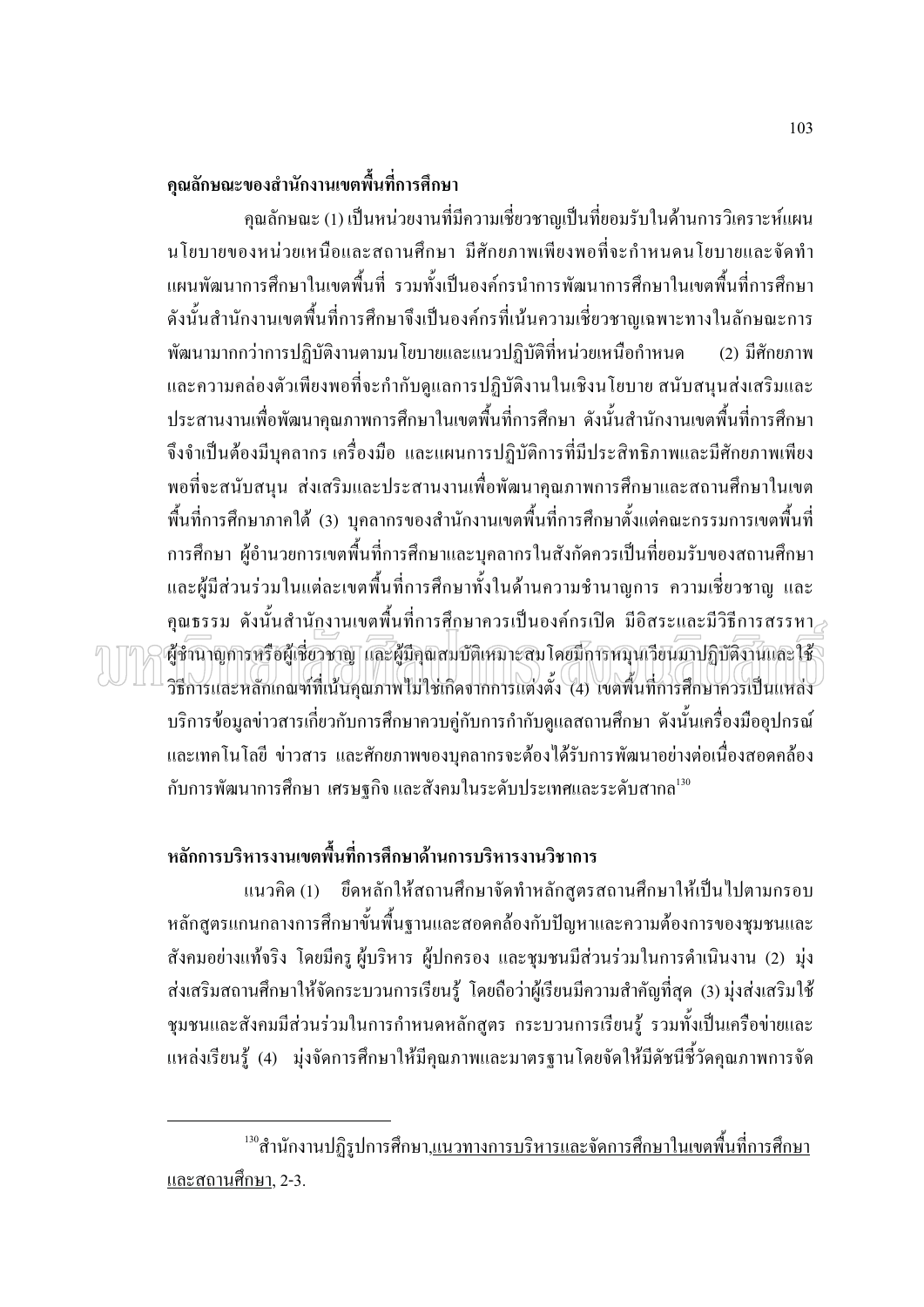หลักสูตรและกระบวนการเรียนรู้ และสามารถตรวจสอบคุณภาพการจัดการศึกษาได้ทุกช่วงชั้นทั้ง ี ระดับเขตพื้นที่การศึกษาและสถานศึกษา (5) มุ่งส่งเสริมให้มีการร่วมมือเป็นเครือข่าย เพื่อเพิ่ม ประสิทธิภาพและคุณภาพในการจัดและพัฒนาการศึกษา โดยมีขอบข่ายและภารกิจ (1)การพัฒนา หลักสูตรสถานศึกษา (2) การพัฒนากระบวนการเรียนรู้ (3) การวัดประเมินผลและเทียบโอน ึการศึกษา (4) การประกันคณภาพภายในและมาตรฐานการศึกษา (5) การพัฒนาและใช้สื่อและ ี เทคโนโลยีเพื่อการศึกษา (6) การพัฒนาและส่งเสริมให้มีแหล่งเรียนรู้ (7) การวิจัยเพื่อพัฒนา ึคุณภาพการศึกษา (8) การส่งเสริมให้ชุมชนมีความเข้มแข็งทางวิชาการ<sup>เม</sup>

### ขอบข่ายและภารกิจของงานนิเทศการศึกษา

ซึ่งมีขอบข่ายภารกิจของงาน ดังนี<sup>้ เ32</sup>

#### งานธรการ

โครงสร้างงานได้แก่ (1) ศึกษา วิเคราะห์ วางแผนจัดระบบข้อมูลสารสนเทศและการ ึบริหารงานของกล่มให้สามารถดำเนินงานตามภารกิจได้อย่างมีประสิทธิภาพ (2) ศึกษาวิเคราะห์  $\,$ สภาพของกลุ่ม และออกแบบ ระบบงานสารบรรณให้เหมาะสม และสอดคล้องกับการบริหารงาน $_{\rm \odot}$ ของกลุ่ม (3) ดำเนินการเกี่ยวกับการประชุมภายในกลุ่ม (4) ประสานงานกับกลุ่มอื่นในสำนักงาน หน่วยงาน และสถานศึกษาในงานธุรการ ที่เกี่ยวข้องกับการบริหารงานของกลุ่ม (5) ประสานการ ้คำเนินงานประชาสัมพันธ์ ข้อมูลข่าวสารและผลงานของกลุ่ม ให้ครู บุคลากรทางการศึกษา และ ประชาชนทั่วไป (6) จัดทำรายงานผลการคำเนินงานของกลุ่ม โดยมีความคาดหวังให้การปฏิบัติงาน ของบคลากรในกล่มงานเป็นระบบรวดเร็ว และมีประสิทธิภาพ

## งานพัฒนาหลักสูตรการศึกษาขั้นพื้นฐานและกระบวนการเรียนรู้

งานพัฒนาหลักสูตรการศึกษาขั้นพื้นฐานและกระบวนการเรียนรู้ โครงสร้างงาน ประกอบด้วย (1) งานส่งเสริมพัฒนาหลักสูตรการศึกษาปฐมวัย การศึกษาพิเศษ ผู้ด้อยโอกาส และผู้มี ิ ความสามารถพิเศษ (1.1) ศึกษานโยบายของรัฐบาล กระทรวงศึกษาธิการ และสำนักงานคณะกรรมการการศึกษา ขั้นพื้นฐาน รวมทั้งวิเคราะห์แนวโน้มและทิศทางในการจัดการศึกษาปฐมวัยการศึกษาพิเศษ (1.2) ้ศึกษาหลักสูตรการศึกษาปฐมวัย การศึกษาพิเศษ ผู้ด้อยโอกาส และผู้มีความสามารถพิเศษ ทั้งใน และต่างประเทศ (1.3) ส่งเสริมและสนับสนุนให้สถานศึกษามีความพร้อมในการจัดการศึกษา

<sup>&</sup>lt;sup>131</sup>เรื่องเดียวกัน, 12-13.

<sup>&</sup>lt;sup>132</sup> กระทรวงศึกษาธิการ, <u>ค่มือปฏิบัติงานสำนักงานเขตพื้นที่</u> (กรุงเทพฯ : โรงพิมพ์ องค์การรับส่งสินค้าและพัสด (ร.ส.พ.), 2546), 213-232.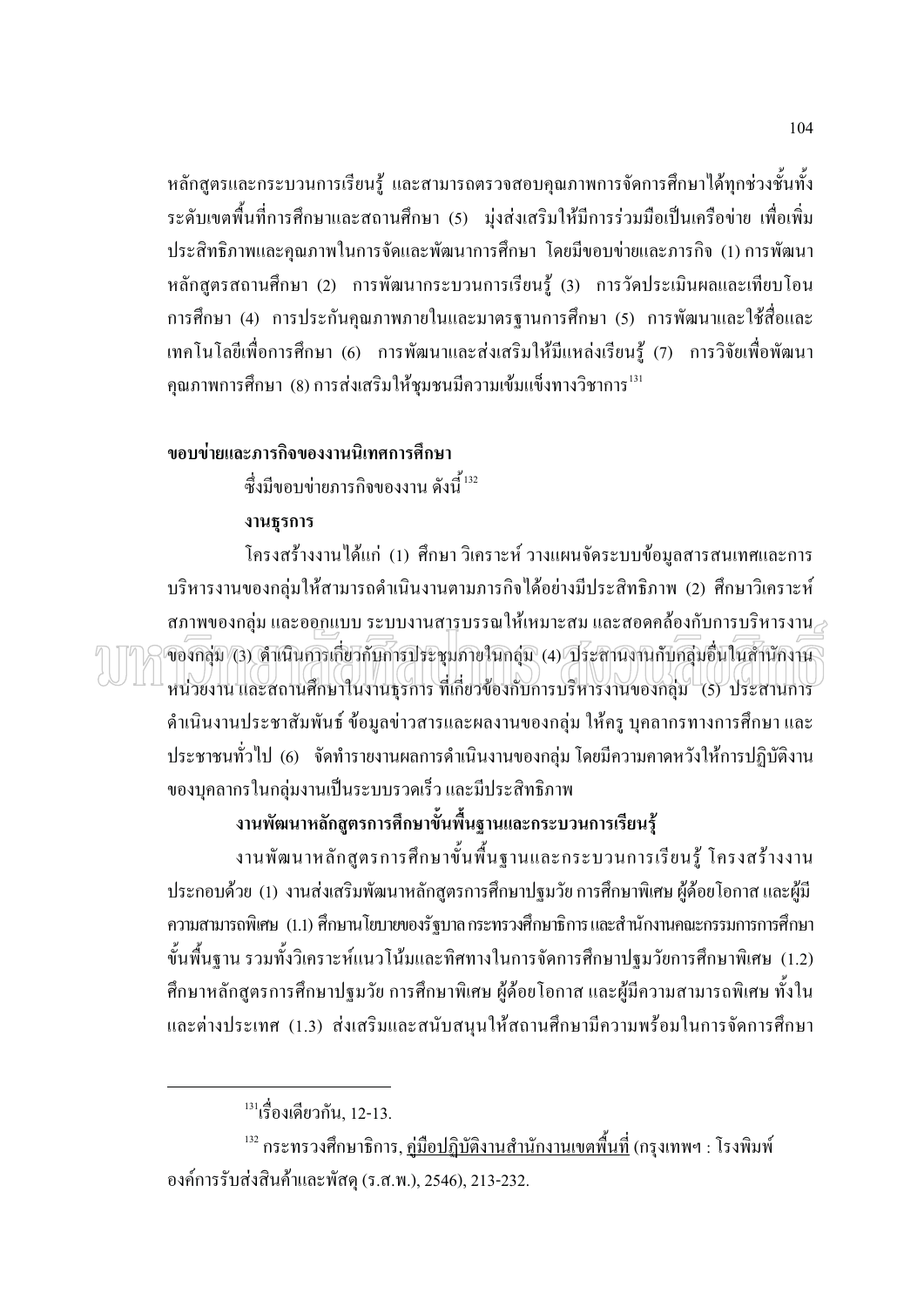ปฐมวัย การศึกษาพิเศษ ผู้ด้อยโอกาส และผู้มีความสามารถพิเศษในรูปแบบที่เหมาะสมกับศักยภาพ ของสถานศึกษา (1.3.1) พัฒนาครู ผู้บริหาร ให้มีความรู้ ความเข้าใจ สามารถจัดการศึกษาปฐมวัย ิการศึกษาพิเศษ ผู้คือยโอกาส และผู้ความสามารถพิเศษ และคำเนินการวิจัยในชั้นเรียน เพื่อพัฒนา หลักสูตรได้ (1.3.2) การมีส่วนร่วมของผู้ปกครองชุมชน คณะกรรมการสถานศึกษาและหน่วยงาน ี ที่เกี่ยวข้องในการจัดทำหลักสูตรการศึกษาปฐมวัย การศึกษาพิเศษ ผู้ด้อยโอกาส และผู้มี ้ความสามารถพิเศษ (1.4) นิเทศติดตาม และพัฒนาหลักสูตรการศึกษาปฐมวัย การศึกษาพิเศษ ผู้ค้อยโอกาส และผู้มีความสามารถพิเศษ และให้ความช่วยเหลือสถานศึกษาในด้านการพัฒนา หลักสูตรอย่างต่อเนื่อง (1.5) ประสานความร่วมมือกับหน่วยงานอื่น ที่จัดการศึกษาปฐมวัย ึการศึกษาพิเศษ ผู้ด้อยโอกาส และผู้มีความสามารถพิเศษ เช่น องค์การปกครองส่วนท้องถิ่น เป็นต้น โดยมีความกาดหวังให้นักเรียนก่อนวัยเรียน ผู้มีความบกพร่องทางร่างกาย สติปัญญา ผู้ด้อยโอกาส และผู้มีความสามารถพิเศษ ใด้มีโอกาสเข้ารับการศึกษาอย่างทั่วถึงในสถานศึกษาที่จัดการเรียนรู้ โดยครและผ้บริหารสถานศึกษาที่มีความร้ ความเข้าใจ และมีความสามารถในการพัฒนาหลักสตร ให้เหมาะสมกับกลุ่มเป้าหมาย และมีความทันสมัยอยู่เสมอ (2) งานส่งเสริมพัฒนาหลักสูตร  $\,$ การศึกษาขั้นพื้นฐานได้แก่ (2.1) ศึกษาหลักสูตรการศึกษาขั้นพื้นฐาน พุทธศักราช 2544 และ $_{\geq}$ ้ามตรฐานการเรียนรู้ทั้งแปดกลุ่มสาระ รวมทั้งกิจครรมพัฒนาผู้เรียน (2.2) ศึกษารวมรวมข้อมูลและ จัดทำระบบสารสนเทศ รวมทั้งส่งเสริมให้สถานศึกษาดำเนินการดังนี้ (2.2.1) ศึกษาหลักการ แนวคิด ทฤษฎีและงานวิจัยที่เกี่ยวกับการบริหารจัดการหลักสูตร (2.2.2) พัฒนาครู แหล่งเรียนรู้ และภูมิปัญญาท้องถิ่นที่เกี่ยวกับการบริหาราจัดการหลักสูตร (2.3) พัฒนาครู ผู้บริหารสถานศึกษา ให้มีความรู้ ความเข้าใจในการจัดทำหลักสูตรสถานศึกษา (2.4) ส่งเสริมและสนับสนุนให้ ิสถานศึกษาจัดทำหลักสูตรสถานศึกษา โดยการมีส่วนร่วมของผู้มีส่วนใด้ส่วนเสียทุกฝ่าย (2.5) ส่งเสริมและสนับสนุนให้สถานศึกษาจัดหลักสูตรเฉพาะด้าน เช่น โรงเรียนสอนภาษา โรงเรียนตาม แนวพุทธ โรงเรียนกีฬา โรงเรียนวิทยาศาสตร์และเทคโนโลยี โรงเรียนอัจฉริยะ (2.6) ส่งเสริมการ พัฒนาหลักสูตรการศึกษาตามอัธยาศัย เช่น home school การศึกษาที่จัดโดยสถานประกอบการ (2.7) ส่งเสริมและสนับสนุนให้ครูออกแบบการเรียนรู้และจัดการเรียนรู้ตามแนวปฏิรูป ึกระบวนการเรียนรู้ที่เน้นผู้เรียนเป็นสำคัญ (2.8) ส่งเสริมและสนับสนุนให้สถานศึกษา พัฒนา หลักสูตรสถานศึกษา โดยใช้ข้อมูลจากการวิจัยในชั้นเรียนและการนิเทศภายใน (2.9) คำเนินการ ้นิเทศ กำกับ ติดตามการพัฒนาหลักสูตรการศึกษาขั้นพื้นฐานของสถานศึกษา และนำข้อมูลมาใช้ใน ึการวางแผน พัฒนา โดยมีความคาดหวังให้นักเรียนวัยเรียนทุกคนที่อยู่ในสถานศึกษาขั้นพื้นฐาน ใด้รับการจัดการเรียนรู้ โดยครูและผู้บริหารสถานศึกษาที่มีความรู้ ความเข้าใจการศึกษาขั้นพื้นฐาน ี่ ตามแนวปฏิรูปการเรียนรู้ และมีความสามารถในการพัฒนาหลักสูตรการศึกษาขั้นพื้นฐาน (3) งาน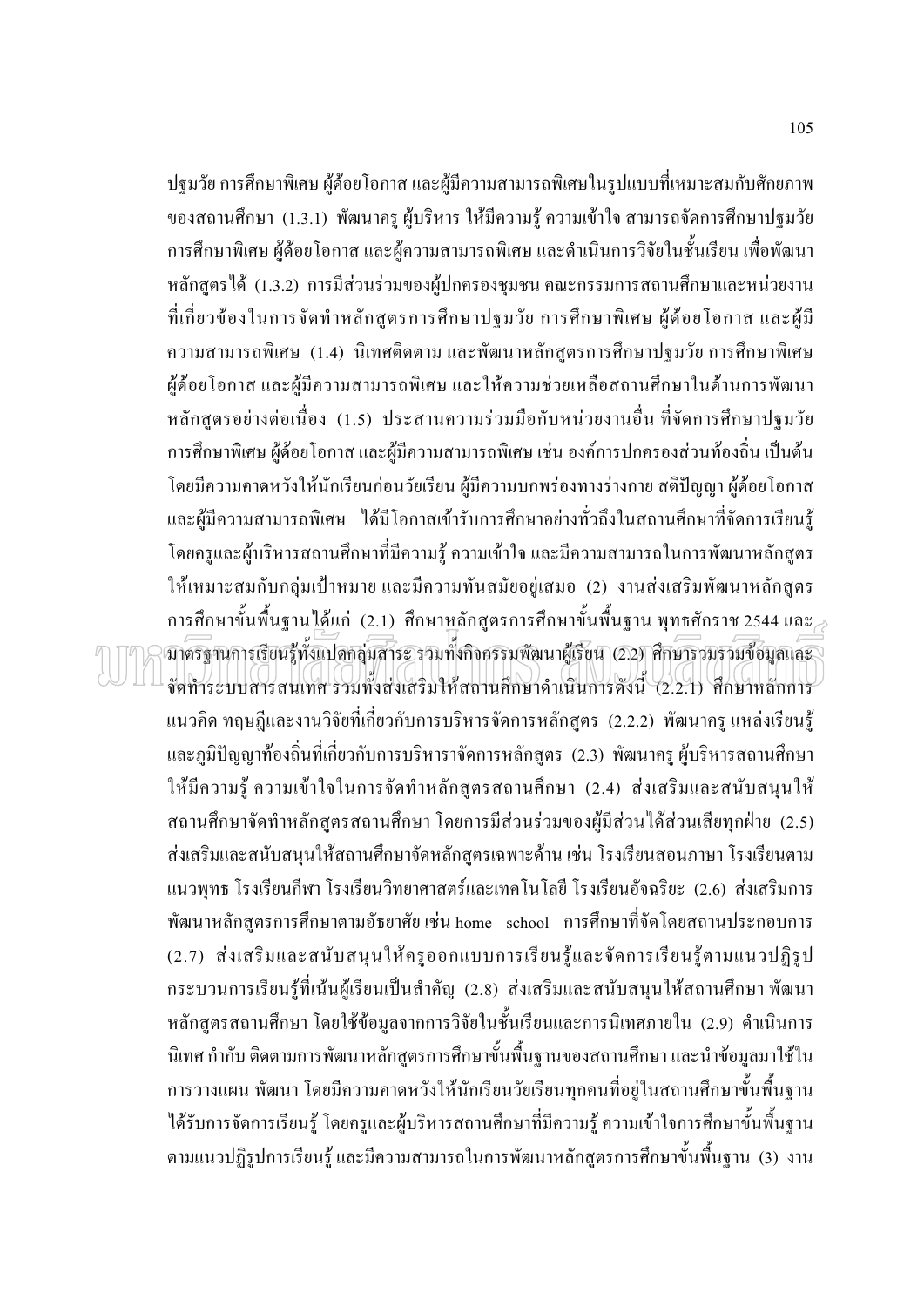์ ศึกษา ค้นคว้า วิเคราะห์ วิจัย การพัฒนาหลักสูตรและกระบวนการเรียนรู้ (3.1) ศึกษาสภาพปัญหา ึงานวิจัยเกี่ยวกับการพัฒนาหลักสูตรและกระบวนการเรียนรู้ (3.2) ดำเนินการวิจัยการบริหาร หลักสูตรและกระบวนการเรียนรู้ (3.3) สนับสนุนการศึกษา วิเคราะห์ วิจัยการพัฒนาหลักสูตรและ ี การจัดการเรียนรู้ของครู ผู้บริหารตลอดจนผู้ที่เกี่ยวข้อง (3.4) เผยแพร่ ผลงานการศึกษาวิจัย ้เกี่ยวกับการพัฒนาหลักสูตร และกระบวนการเรียนรู้ (3.5) นำผลการวิจัยไปกำหนดนโยบาย เพื่อ พัฒนางานบริหารหลักสูตรและกระบวนการเรียนรู้ โดยมีความคาดหวังให้สถานศึกษามีผล ิการศึกษา วิจัย เพื่อพัฒนาหลักสูตรและกระบวนการเรียนรู้

### งานวัดและประเมินผลการศึกษา

งานวัดผลและประเมินผลการศึกษา โครงสร้างงานประกอบด้วย (1) งานส่งเสริมการวัด และประเมินผลการจัดการศึกษา (1.1) ส่งเสริมให้ครูพัฒนาตนเอง โดยศึกษาหาความรู้เกี่ยวกับ ้วิธีการวัดผล และประเมินผลการศึกษาในระบบ การศึกษานอกระบบ และการศึกษาตามอัธยาศัย (1.2) ส่งเสริมและพัฒนาผู้บริหาร ครูให้ใช้วิธีการที่หลากหลายในการวัดและประเมินผลใน ี่ สถานศึกษาทั้งการศึกษาในระบบ การศึกษานอกระบบ และการศึกษาตามอัธยาศัย (1.3) ศึกษา วิเคราะห์ รูปแบบ วิธีการในการพัฒนาแนวทางการวัดผลและประเมินผลในสถานศึกษาทั้ง $_{\geq}$ การศึกษาในระบบ การศึกษานอีกระบบ และการศึกษาตามอัธยาสัย (1.4) จัดทำคู่มือการวัดผล เทียบโอนผลการศึกษาสำหรับการศึกษาในระบบ การศึกษานอกระบบ และการศึกษาตามอัธยาศัย โดยมีความคาดหวังให้ครู ผู้เกี่ยวข้องมีความรู้ ความเข้าใจ เกี่ยวกับการวัดผลการเรียนรู้ของนักเรียน ้ ทั้งการวัดผลการศึกษาในระบบ การศึกษานอกระบบ และการศึกษาตามอัธยาศัย พร้อมทั้งการวัดผล และประเมินสอดคล้องตามแนวทางการจัดการศึกษาตามพระราชบัญญัติการศึกษาแห่งชาติ พ.ศ. 2542 และที่แก้ไขเพิ่มเติม (ฉบับที่ 2) พ.ศ. 2545 และตามสาระการเรียนรู้ของหลักสูตรสถานศึกษา ้ขั้นพื้นฐาน และครูผู้ที่เกี่ยวข้องใช้วิธีการที่หลากหลายในการวัดผลและประเมินผล และนำผลการ วัดผลและประเมินผลไปพัฒนาศักยภาพของผู้เรียนแต่ละบุคคล (2) งานส่งเสริมและพัฒนา เครื่องมือวัดและประเมินผลการศึกษา ประกอบด้วย (2.1) รวบรวมเครื่องมือการวัดและประเมินผล การศึกษา (2.2) ศึกษา วิเคราะห์ เครื่องมือวัดและประเมินผลที่มีผู้จัดทำแล้ว คัดเลือกให้เหมาะสม ้กับเขตพื้นที่การศึกษาและสถานศึกษา (2.3) จัดประชุมเชิงปฏิบัติการการจัดทำและพัฒนาเครื่องมือ วัด และประเมินผลให้ครอบคลุมด้านต่อไปนี้ (2.3.1) เครื่องมือวัดและประเมินผลตามกลุ่มสาระ การเรียนรู้แปดกลุ่มสาระ (2.3.2) เครื่องมือวัดและประเมินผลตามประเภทของกิจกรรมพัฒนา ผู้เรียน (2.3.3)เครื่องมือวัดและประเมินผลคุณลักษณะที่พึงประสงค์ (2.3.4) เครื่องมือวัดและ ี ประเมินผลความสามารถใน การอ่าน คิด วิเคราะห์ และการเขียนสื่อความ (2.3.5) บริการเครื่องมือ วัดและประเมินผลทางการศึกษาแก่สถานศึกษา โดยมีความคาดหวังให้มีคลังเครื่องมือวัดและ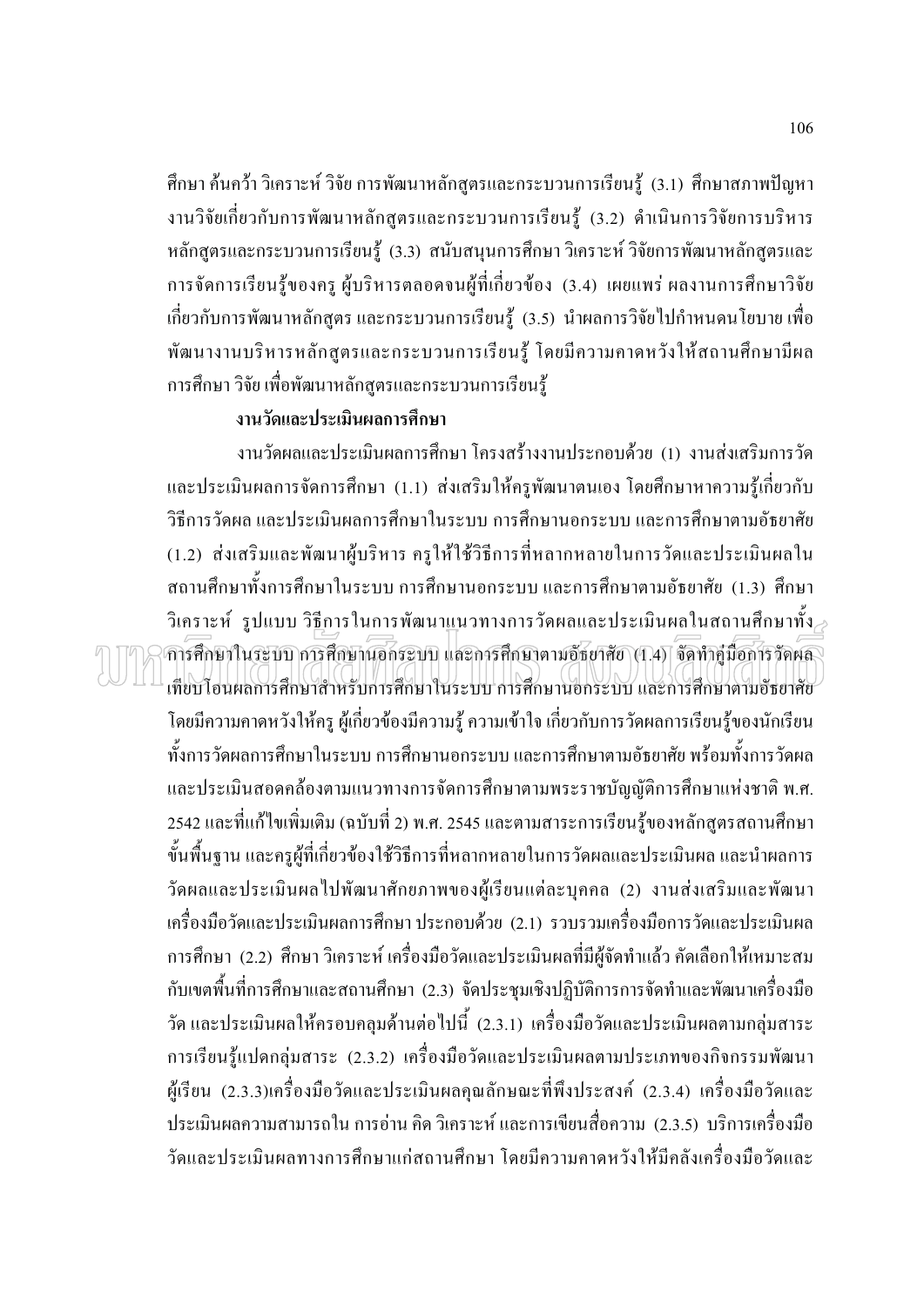ิ ประเมินผลระดับเขตพื้นที่การศึกษาที่สอดคล้องกับความต้องการของสถานศึกษา (3) งานติดตาม ีตรวจสอบและประเมินผล การวัดผลและประเมินผลการศึกษา ได้แก่ (3.1) ศึกษา วิเคราะห์ แนวทางในการตรวจสอบและประเมินผลการศึกษา (3.2) คำเนินการติดตามตรวจสอบ และ ประเมินผลการศึกษา (3.3) จัดทำรายงาน การติดตาม ตรวจสอบและประเมินผลการศึกษา (3.4) ้ เผยแพร่ผล การติดตาม ตรวจสอบและประเมินผลการศึกษา โดยมีความคาดหวังให้สถานศึกษามี ี การวัดผลและประเมินผลการศึกษาที่ถูกต้อง และมีคุณภาพ (4) งานทดสอบทางการศึกษา ได้แก่ (4.1) ศึกษา วิเคราะห์ วิจัย เกี่ยวกับระบบ วิธีการ เครื่องมือวัด และประเมินผลการศึกษา (4.2) วาง แผนการทดสอบทางการศึกษา ให้ครอบคลุมสาระการเรียนรู้ทั้งแปดกลุ่มสาระของหลักสูตร ึการศึกษาขั้นพื้นฐาน (4.3) กำหนดแนวทางในการทดสอบทางการศึกษา ให้สอดคล้องตามที่ ึกระทรวงศึกษาธิการและสถาบันทดสอบทางการศึกษาแห่งชาติกำหนด (4.4) ประสานความ ร่วมมืดกับสถาบันทดสอบทางการศึกษาแห่งชาติ (4.5) ดำเนินการทดสอบทางการศึกษาและ ให้บริการสอบวัดความรู้ ความสามารถให้กับนักเรียน (4.6) พัฒนาคลังข้อสอบมาตรฐานการศึกษา (4.7) จัดสร้างโปรแกรมเก็บข้อมูลคุณภาพการศึกษาของผู้เรียนทุกกลุ่มสาระการเรียนรู้ โดยมีความ ี คาดหวังให้มีคลังข้อสอบมาตรฐานการศึกษาระดับเขตพื้นที่การศึกษาและสถานศึกษา และมีข้อมูล คุณภาพการศึกษาของผู้เรียน งานส่งเสริมและพัฒนาสื่อ นวัตกรรมและเทคโนโลยีทางการศึกษา

ึงานส่งเสริมและพัฒนาสื่อนวัตกรรมและเทคโนโลยีทางการศึกษา โครงสร้างงาน ประกอบด้วย (1) งานส่งเสริมพัฒนาสื่อนวัตกรรมและเทคโนโลยีทางการศึกษา ได้แก่ (1.1) ี่ศึกษาความต้องการสื่อนวัตกรรมและเทคโนโลยีทางการศึกษา (1.2) ดำเนินการพัฒนาสื่อ ินวัตกรรมและเทคโนโลยี รวมทั้งสื่อต้นแบบของหน่วยงาน เพื่อสนับสนุนช่วยเหลือตามความ ้ต้องการของสถานศึกษา (1.3) ส่งเสริมและพัฒนาครู ผู้บริหารให้มีความรู้ ความสามารถในการ ี พัฒนาสื่อ นวัตกรรมและเทคโนโลยี (1.4) นิเทศ ติดตาม และประเมินผลการพัฒนาสื่อนวัตกรรม และเทคโนโลยีทางการศึกษา เพื่อนำผลมาปรับปรุงและพัฒนาให้มีประสิทธิภาพ (1.5) ประสาน ี ความร่วมมือกับหน่วยงานภาครัฐและเอกชนในการส่งเสริมการใช้สื่อนวัตกรรมและเทคโนโลยี ี ทางการศึกษา (1.6) เผยแพร่ประชาสัมพันธ์การพัฒนาสื่อนวัตกรรมและเทคโนโลยีทางการศึกษา โดยมีความคาดหวังให้สถานศึกษามีสื่อนวัตกรรมและเทคโนโลยีทางการศึกษา เพื่อใช้ในการ จัดการเรียนการสอนอย่างคุ้มค่า (2) งานศึกษาค้นคว้า วิเคราะห์ วิจัย การพัฒนาสื่อนวัตกรรมและ เทคโนโลยีทางการศึกษาได้แก่ (2.1) ศึกษา ค้นคว้า วิเคราะห์ วิจัย เกี่ยวกับการพัฒนาสื่อ นวัตกรรม และเทคโนโลยีทางการศึกษา (2.2) วิจัยเพื่อพัฒนาสื่อต้นแบบ นวัตกรรมและเทคโนโลยีทางการ ี่ศึกษาให้สอดคล้องกับความต้องการของสถานศึกษา (2.3) ส่งเสริมสนับสนุนให้สถานศึกษาที่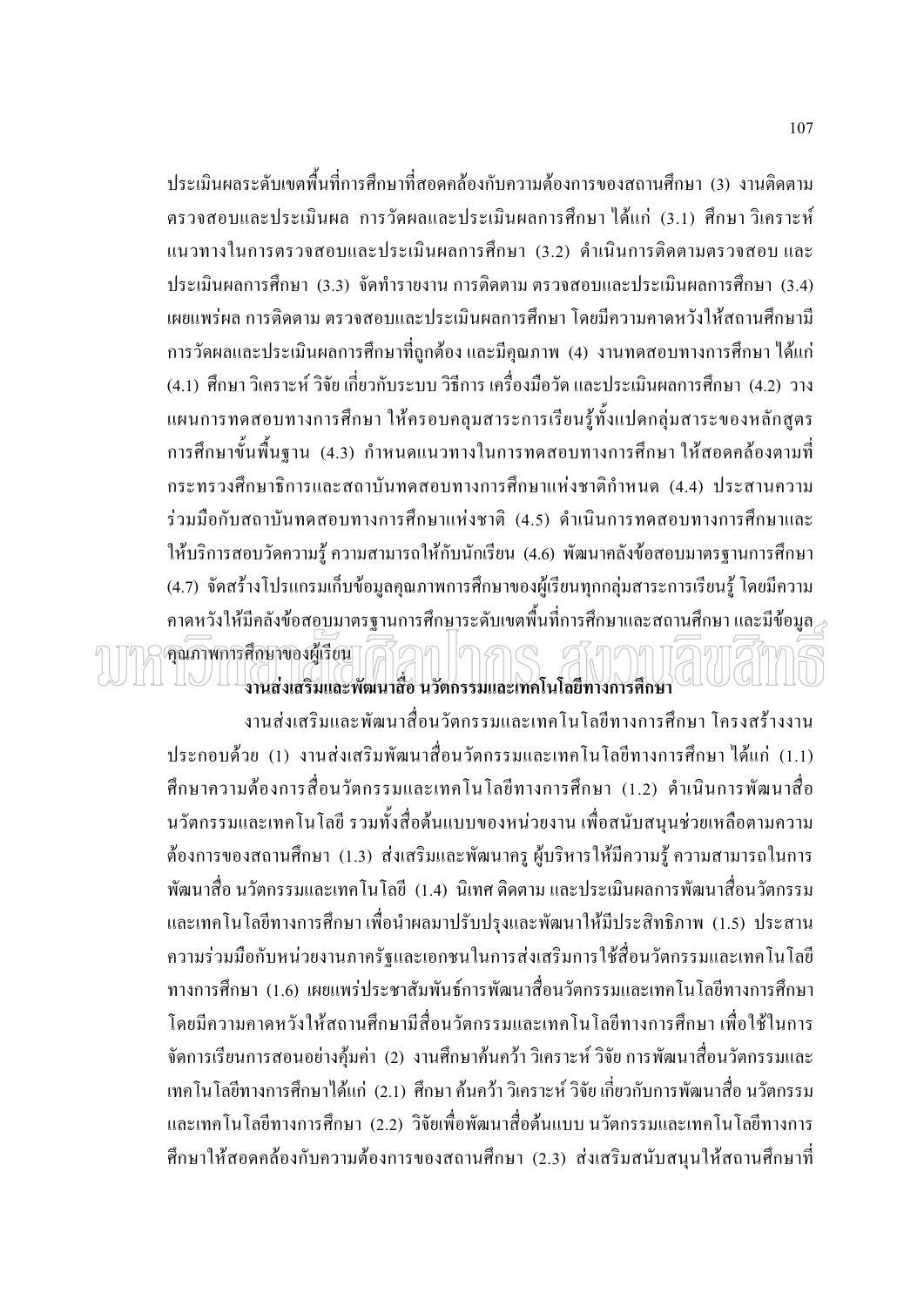้ดำเนินการ ศึกษา ค้นคว้า วิเคราะห์ วิจัย พัฒนาสื่อนวัตกรรมและเทคโนโลยีทางการศึกษา โดยมี ้ ความคาดหวังให้เขตพื้นที่การศึกษาและสถานศึกษาทุกแห้ง ได้ศึกษาและนำผลการวิเคราะห์ วิจัยไป ใช้ในการพัฒนาสื่อนวัตกรรมและเทคโนโลยีให้เหมาะสมกับสภาพของท้องถิ่น

## งานนิเทศติดตามและประเมินผลระบบบริหารและการจัดการศึกษา

งานนิเทศติดตามและประเมินผลระบบบริหารและการจัดการศึกษา โครงสร้างงาน ประกอบด้วย (1) งานส่งเสริมและพัฒนาระบบการนิเทศและการจัดกระบวนการเรียนรู้ได้แก่ (1.1) รวบรวม จัดทำ ระบบข้อมูลสารสนเทศเกี่ยวกับพัฒนาระบบการนิเทศ และการจัด ี กระบวนการเรียนรู้ (1.2) ศึกษาสภาพปัญหา ความต้องการ ของการนิเทศและการจัดกระบวนการ เรียนรู้ (1.3) จัดทำแผนการส่งเสริมและพัฒนาระบบการนิเทศและการจัดกระบวนการเรียนรู้ (1.4) ี คำเนินการนิเทศ โดยใช้โรงเรียนเป็นฐาน และโครงการเป็นฐาน ดังนี้ (1.4.1) การนิเทศ โดยใช้ โรงเรียนเป็นฐาน เช่น ส่งเสริมฝ่ายบริหารเป็นหลักในการนิเทศภายใน ส่งเสริมครูเป็นผู้สร้าง ้กัลยาณมิตรการนิเทศภายใน ส่งเสริมเครือข่ายการนิเทศครูต้นแบบ ครูแกนนำ ผู้ปกครอง ชุมชน และภูมิปัญญา ส่งเสริมการนิเทศภายนอก รวมทั้งส่งเสริมการนิเทศที่มีการรวมพลังจากทุกฝ่าย  $(1.4.2)$  การนิเทศ โดย<u>ใ</u>ช้โครงการเป็นฐาน เช่น โครงการนำร่อง (Pilot Study) โครงการร่วมพัฒนา $\geq$ (Joint || Project) เป็นต้น (11.5) จัดทำสรุปรายงานผลและเฉยแพร่เทศนิคการนิเทศ และการจัด กระบวนการเรียนรู้ที่ประสบผลสำเร็จ โดยมีความคาดหวังให้สถานศึกษาได้รับการพัฒนาการ จัดระบบการนิเทศ และการจัดกระบวนการเรียนรู้อย่างมีประสิทธิภาพ (2) งานส่งเสริมสนับสนุน เครือข่ายการนิเทศของเขตพื้นที่การศึกษาสถานศึกษา หน่วยงานที่เกี่ยวข้องและชุมชน ได้แก่ (2.1) ประสานการจัดระบบข้อมูลสารสนเทศ เกี่ยวกับเครือข่ายการนิเทศในเขตพื้นที่การศึกษา (2.2) จัดทำแผนการส่งเสริมสนับสนุนเครือข่ายการนิเทศในเขตพื้นที่การศึกษาและสถานศึกษา (2.3) ้คำเนินการและร่วมมือกับหน่วยงานที่เกี่ยวข้องพัฒนาเครือข่ายการนิเทศในรูปแบบที่หลากหลาย (2.3.1) พัฒนาห้องเรียน หรือสถานศึกษา ให้เป็นแหล่งเรียนรู้ (2.3.2) จัดตั้งและดำเนินการใน รูปแบบของเครือข่ายชุมชน (2.3.3) จัดเวทีวิชาการให้มีการแลกเปลี่ยนเรียนรู้ (2.3.4) จัดเครือข่าย ิบุคคล เช่น ครูแกนนำ ครูต้นแบบ ครูแห่งชาติ เป็นต้น (2.4) จัดทำสรุปรายงาน และเผยแพร่เทคนิค ้วิธีการ สื่อ เครื่องมือ หรือรูปแบบเครือข่ายการนิเทศ โดยมีความคาดหวังให้สถานศึกษาได้รับการ ้พัฒนาจากองค์กรเครือข่ายอย่างเป็นระบบหน่วยงาน ชมชน องค์กรเอกชนเข้ามีส่วนร่วมในการจัด ึการศึกษา (3) งานนิเทศ ติดตาม ตรวจสอบและประเมินผลการบริหารการจัดการการศึกษาขั้น ี พื้นฐานของสถานศึกษา ได้แก่ (3.1) จัดระบบข้อมูลสารสนเทศเกี่ยวกับการนิเทศและติดตามการ ิบริหารและการจัดการการศึกษาขั้นพื้นฐานของสถานศึกษา (3.2) ศึกษาวิเคราะห์ และจัดทำเกณฑ์ ้ดัชนีชี้วัดความสำเร็จในการบริหารและการจัดการการศึกษาขั้นพื้นฐานของสถานศึกษา (3.3)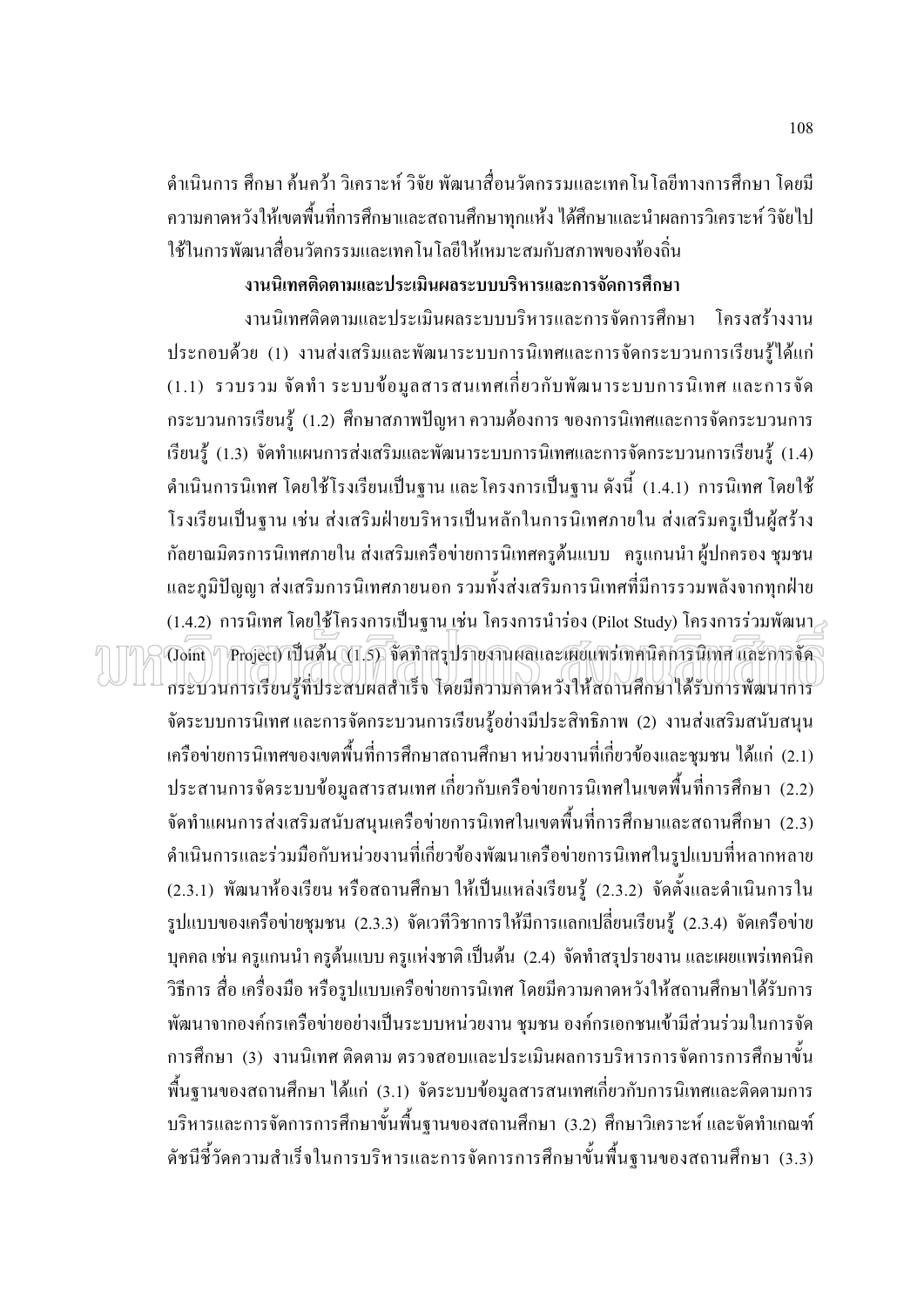ี คำเนินการนิเทศ ติดตาม ตรวจสอบและประเมินการบริหารและการจัดการการศึกษาขั้นพื้นฐานของ ิสถานศึกษา (3.4) สรุปผลการนิเทศ ติดตาม ตรวจสอบและประเมินผลและจัดทำรายงานเผยแพร่ โดยมีความคาดหวังให้สำนักงานเขตพื้นที่การศึกษาและสถานศึกษา นำผลการรายงานไปใช้ในการ พัฒนาสถานศึกษาให้ได้ (4) งานศึกษา ค้นคว้า วิเคราะห์ วิจัยการพัฒนาระบบบริหารและการจัด ึการศึกษา ได้แก่ (4.1) ศึกษา ค้นคว้า วิเคราะห์ สภาพปัญหาเกี่ยวกับการพัฒนาระบบบริหารและ ึการจัดการศึกษา (4.2) ดำเนินการวิจัยเกี่ยวกับการพัฒนาระบบบริหารและการจัดการศึกษา (4.3) การพัฒนาระบบบริหารและการจัดการศึกษา (4.4) การนิเทศ ติดตาม ประเมินผล (4.5) การพัฒนา เครือข่ายการนิเทศ (4.6) สนับสนุน ส่งเสริมและเผยแพร่การวิเคราะห์ วิจัยเกี่ยวกับการพัฒนาระบบ ี การบริหารและการจัดการศึกษา โดยมีความคาดหวังให้เขตพื้นที่การศึกษาและสถานศึกษา มีการ วิเคราะห์ วิจัย การพัฒนาระบบการบริหารและการจัดการศึกษา และนำผลงานวิจัยไปใช้ในการ พัฒนาคณภาพการศึกษา

#### งานส่งเสริมพัฒนาระบบการประกันคุณภาพการศึกษา

งานส่งเสริมพัฒนาระบบการประกันคณภาพการศึกษา โครงสร้างงานประกอบด้วย (1) งาน ส่งเสริมการพัฒนาระบบการประกันคุณภาพในสถานศึกษาได้แก่  $(1.1)$  ศึกษาระบบ $\geq$ หลักเกณฑ์ | วิธีการ การประกันคุณภาพภายในสถานศึกษา ตลอดจนกฎเกณฑ์ ระเบียบที่เกี่ยวข้อจ (1.2) ศึกษา ค้นคว้า หลักการ แนวคิด และทฤษฎีเกี่ยวกับการจัดทำมาตรฐานการศึกษา แล้วนำมา วิเคราะห์เปรียบเทียบกับมาตรฐานการศึกษาชาติและระดับเขตพื้นที่การศึกษา (1.3) ส่งเสริมและ ี่สนับสนุนให้สถานศึกษาสร้างความตระหนัก ความรู้ ความเข้าใจ เกี่ยวกับการพัฒนาคุณภาพและ ึการประกันคุณภาพการศึกษาแก่บุคลากรทุกคน (1.4) ส่งเสริมและสนับสนุนให้สถานศึกษา กำหนดมาตรฐานระดับสถานศึกษาให้สอดคล้องกับสภาพแวดล้อมและความต้องการของชุมชน และท้องถิ่น รวมทั้งการกำหนดตัวบ่งชี้และเกณฑ์ในการแปลผล และตัดสินการผ่านมาตรฐาน พร้อมทั้งจัดให้มีการแลกเปลี่ยนเรียนรู้ ระหว่างสถานศึกษาด้วยกัน (1.5) ร่วมกำหนดกลยุทธ์ใน การพัฒนาระบบประกันคุณภาพทั้งระดับเขตพื้นที่การศึกษา และระดับสถานศึกษา (1.6) ส่งเสริม ให้สถานศึกษาจัด สร้าง ระบบประกันคุณภาพภายในสถานศึกษา โดยมีหลักการและแนวคิดอยู่บน ี พื้นฐานการปรับปรุงพัฒนา (1.7) นิเทศ ติดตาม การจัด สร้าง พัฒนาระบบการประกันคุณภาพ ึภายในสถานศึกษา โดยมีความคาดหวังให้สถานศึกษามีความสามารถในการจัด สร้าง พัฒนาระบบ ึการประกันคุณภาพภายในสถานศึกษาได้อย่างมีคุณภาพ (2) งานตรวจสอบคุณภาพภายใน ี สถานศึกษา ใด้แก่ (2.1) จัดทำระบบการตรวจสอบคุณภาพภายในสถานศึกษา ระดับเขตพื้นที่ ึการศึกษา (2.2) นิเทศ สถานศึกษา เพื่อให้สามารถดำเนินการประเมินผลและตรวจสอบคุณภาพ ิภายในสถานศึกษา โดยการประเมินตนเอง (2.3) ร่วมกับสถานศึกษาวิเคราะห์ผลการประเมิน เพื่อหา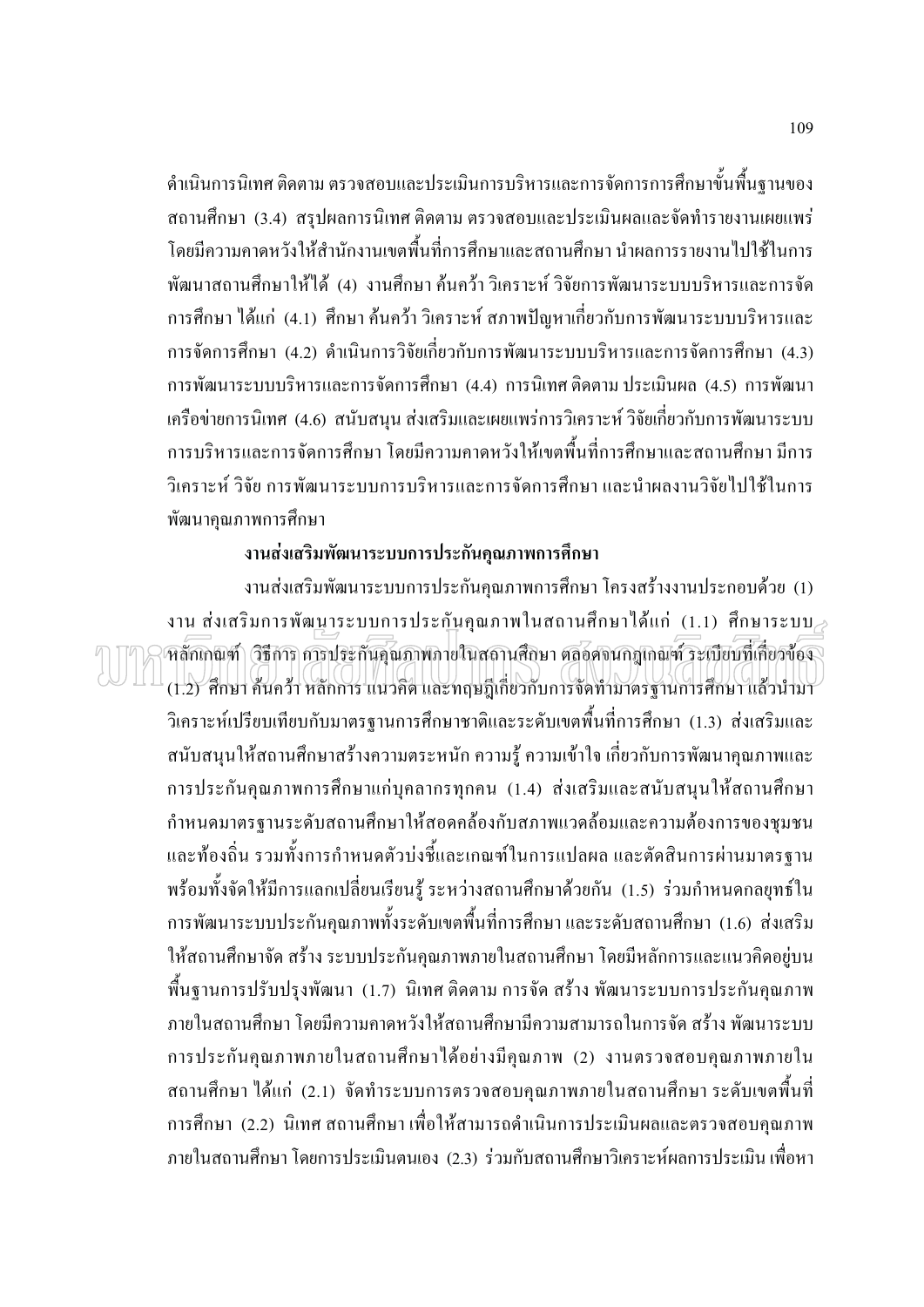จุดพัฒนาและนำมาเป็นแนวทางในการปรับปรุงสถานศึกษาที่ยังไม่ได้มาตรฐานตามเกณฑ์ (2.4) จัดตั้งคณะทำงาน เพื่อรับผิดชอบและให้ความช่วยเหลือสถานศึกษาที่ยังไม่ได้มาตรฐานตามเกณฑ์ ้อย่างเป็นระบบ (2.5) จัดตั้งคณะกรรมการระดับเขตพื้นที่การศึกษา ดำเนินการตรวจสอบ วิเคราะห์ ี ผลการประเมินคุณภาพภายในสถานศึกษา เพื่อกำหนดนโยบายในการพัฒนาการประกันคุณภาพ ภายในสถานศึกษา (2.6) จัดทำระบบสารสนเทศผลการประเมินคุณภาพภายในสถานศึกษา (2.7) จัดทำเอกสารเผยแพร่ตัวอย่างสถานศึกษาที่ผ่านเกณฑ์การประเมินมาตรฐาน จากคณะกรรมการ ระดับเขตพื้นที่การศึกษา (2.8) นิเทศ ติดตาม กำกับ สถานศึกษาทุกแห่งให้ได้มาตรฐานตามเกณฑ์ โดยมีความคาดหวังให้สถานศึกษาทุกแห่งในเขตพื้นที่การศึกษาได้รับการตรวจสอบคุณภาพภายใน ี่ สถานศึกษา ทั้งโดยวิธีการประเมินตนเองและจากคณะกรรมการระดับเขตพื้นที่การศึกษา (3) งาน ี่ ส่งเสริมและประสานงานการประกันคุณภาพภายในและภายนอกสถานศึกษา ได้แก่ (3.1) ส่งเสริม และสนับสนุนให้สถานศึกษาประเมินตนเองและจัดทำรายงานการประเมินตนเองของสถานศึกษา (3.2) พิจารณาให้ข้อเสนอแนะกับสถานศึกษาในการจัดทำรายงานการประเมินตนเองของ ี่ สถานศึกษา (3.3) ประสานงานกับสถานศึกษาที่มีความพร้อมรับการประเมินภายนอก เพื่อเสนอ  $\,$ รายชื่อสถานศึกษาต่อสำนักงานรับรองมาตรฐานและประเมินคุณภาพการศึกษา (3.4) ประสานงาน $_\odot$ ดับสำนักงานรับรองมาตรฐานและประเมินคุณภาพการศึกษาเมื่อถึงกำหนดการประเมินคุณภาพ ภายนอกของสถานศึกษา (3.5) ประสานงานติดตามผลการประเมินภายนอก เพื่อนำไปใช้ ประโยชน์ในการจัดการศึกษาขั้นพื้นฐาน โดยมีความคาดหวังให้สถานศึกษามีความพร้อมรับการ ประเมินคุณภาพภายนอก (4) งานการศึกษา ค้นคว้า วิเคราะห์ วิจัย มาตรฐานและการประกัน คุณภาพภาพการศึกษา ได้แก่ (4.1) งานศึกษา วิเคราะห์ วิจัยมาตรฐานการประกันคุณภาพภายใน และภายนอกสถานศึกษาแต่ละหน่วย (4.2) ส่งเสริม สนับสนุนให้สถานศึกษานำผลการวิจัย มาตรฐานและการประกันคุณภาพ (4.3) ส่งเสริมสนับสนุนให้สถานศึกษานำผลการวิจัยมาตรฐาน และมาใช้ในการพัฒนาระบบประกันคุณภาพภายในสถานศึกษา (4.4) รวบรวมและเผยแพร่ ี่ผลการวิจัยมาตรฐานและการประกันคุณภาพการศึกษาของสถานศึกษา (4.5) นิเทศ ติดตาม การ ้วิจัยมาตรฐานและการ และนำผลมาใช้ในการพัฒนาระบบประกันคุณภาพภายในสถานศึกษา โดยมี ้ความคาดหวังในสถานศึกษาทุกแห่ง นำผลการวิจัยมาตรฐานและการประกันคุณภาพการศึกษา มา ใช้ในการพัฒนาระบบประกันคุณภาพในสถานศึกษาให้มีประสิทธิภาพ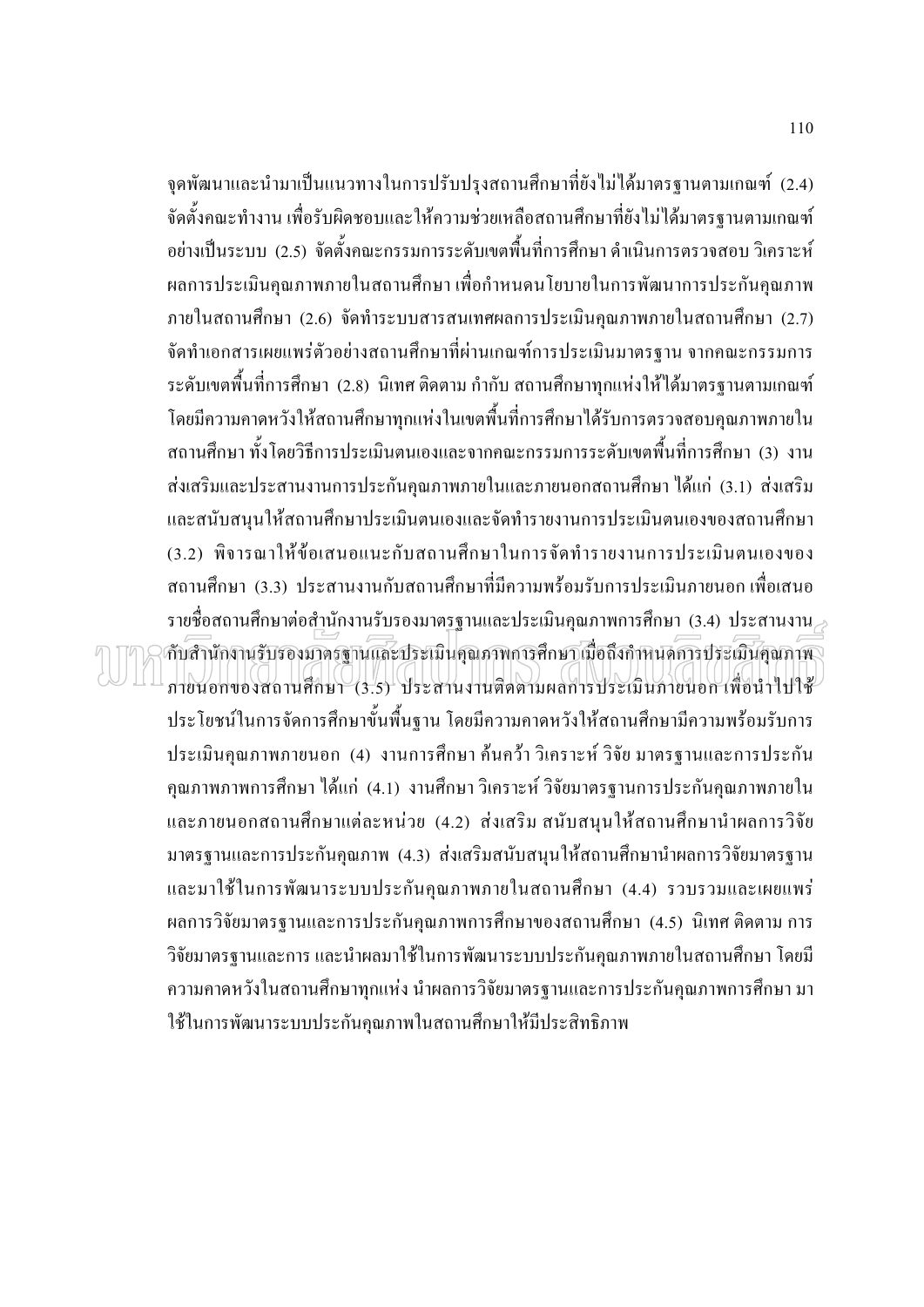#### งานเลขานุการคณะกรรมการติดตาม ตรวจสอบ ประเมินผล และนิเทศการศึกษา

ึงานเลขานุการคณะกรรมการติดตาม ตรวจสอบ ประเมินผล และนิเทศการศึกษา โครงสร้างงานประกอบด้วย (1) งานพัฒนาระบบข้อมูล และสารสนเทศ ได้แก่ (1.1) ดำเนินการ ให้มีฐานข้อมูลค้านวิชาการ บริหารงานบุคคล บริหารงบประมาณ และบริหารงานทั่วไปของเขต ี พื้นที่การศึกษา (1.2) รวบรวม วิเคราะห์ และบันทึกข้อมลทางด้านวิชาการ ด้านบริหารงานบคคล ้ด้านบริหารงานงบประมาณ และด้านบริหารงานทั่วไป ในระบบฐานข้อมูล (1.3) ปรับปรุงระบบ ี่ ฐานข้อมูลให้เป็นปัจจุบัน (1.4) เผยแพร่ข้อมูลในระบบเครือข่ายและ Internet (1.5) รายงานผล ิการวิเคราะห์ ข้อมูลต่อคณะกรรมการ ติดตาม ตรวจสอบและประเมินผลและนิเทศการศึกษาของ ้ เขตพื้นที่การศึกษา โดยมีความคาดหวังให้มีข้อมูลพื้นฐานด้านวิชาการด้านบุคลากร ด้าน ึ่งบประมาณ ค้านบริหารงานทั่วไปเป็นปัจจบัน มีสภาพพร้อมใช้งานและเขตพื้นที่การศึกษามีข้อมล ้ เพื่อพัฒนาคุณภาพการศึกษา (2) งานวางแผนการติดตาม ตรวจสอบ ประเมินผลและนิเทศ ึการศึกษาได้แก่ (2.1) รวบรวม วิเคราะห์ข้อมูลที่เกี่ยวข้องกับการบริหารและการจัดการศึกษาใน ี เขตพื้นที่การศึกษา (2.2) จัดทำแผนยทธศาสตร์การติดตาม ตรวจสอบ ประเมินผลและนิเทศ  $\,$ การศึกษา (2.3) เสนอยุทธศาสตร์ต่อคณะกรรมการติดตาม ตรวจสอบ ประเมินผลและนิเทศ $_{\geq}$ การศึกษา (2.4) ประสานงานกับคณะกรรมการติดตามตรวจสอบ ประเมินผลและนิเทศการศึกษา เพื่อคำเนินการตามแผน โดยมีความกาดหวังให้สำนักงานเขตพื้นที่การศึกษามีแผนการติดตาม ้ตรวจสอบ ประเมินผลและนิเทศการศึกษา (3) รายงานผลการติดตาม ตรวจสอบ ประเมินผลและ ้นิเทศการศึกษา ได้แก่ (3.1) รวบรวม ประมวล วิเคราะห์ข้อมูลจากเครื่องมือการนิเทศ ติดตามและ ประเมินผลการบริหารและการจัดการศึกษา (3.2) จัดทำสรุปและรายงานผลการติดตาม ตรวจสอบ ประเมินผลและนิเทศการศึกษาต่อคณะกรรมการนิเทศ ติดตาม ตรวจสอบ ประเมินผลและนิเทศ ึการศึกษา โดยมีความคาดหวังให้สำนักงานเขตพื้นที่การศึกษา สถานศึกษา หน่วยงานที่เกี่ยวข้อง ได้รับทราบข้อมูลการติดตาม และประเมินผลการบริหารจัดการศึกษา และสำนักงานเขตพื้นที่ ึการศึกษาใช้ประโยชน์จากการรายงานผล เพื่อวางแผนพัฒนาคุณภาพการศึกษา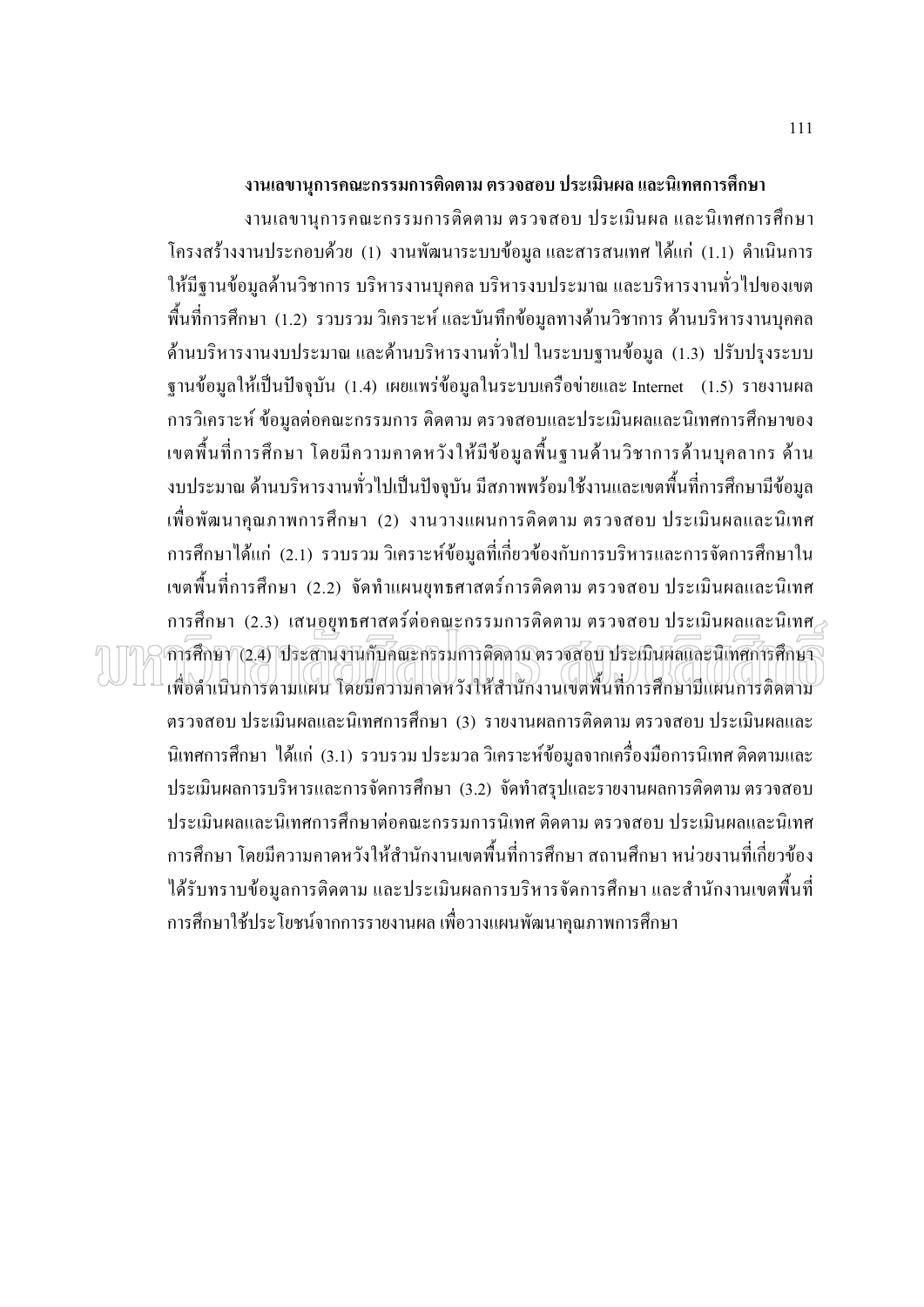ึกฎหมายที่เกี่ยวข้องกับงานนิเทศการศึกษาของเขตพื้นที่การศึกษา

พระราชบัญญัติการศึกษาแห่งชาติ พ.ศ. 2542 และที่แก้ไขเพิ่มเติม (ฉบับที่ 2) พ.ศ. 2545

ี พระราชบัญญัติการศึกษาแห่งชาติ พ.ศ. 2542 และที่แก้ไขเพิ่มเติม (ฉบับที่ 2) พ.ศ. 2545<sup>133</sup> ได้บัญญัติว่าบุคลากรทางการศึกษาหมายความถึง ผู้บริหารสถานศึกษา ผู้บริหารการศึกษา รวมถึงผู้สนับสนุนการศึกษา ซึ่งเป็นผู้ทำหน้าที่ให้บริหาร หรือปฏิบัติเกี่ยวกับการเรียนการสอน การ ้นิเทศ และการบริหารในหน่วยงานการศึกษาต่างๆ บัญญัติความมุ่งหมายและหลักการของการจัด ึการศึกษาไว้ว่า การจัดการศึกษาเป็นไป เพื่อพัฒนาคนไทยให้เป็นมนุษย์ที่สมบูรณ์ ทั้งร่างกาย จิตใจ ิสติปัญญา ความรู้ และคุณธรรม มีจริยธรรม และวัฒนธรรมในการคำรงชีวิต สามารถอยู่ร่วมกับ ้ผู้อื่นได้อย่างมีความสุข (มาตรา 6) ในการจัดการศึกษาให้ยึดหลัก (1) เป็นการศึกษาตลอดชีวิต ี่สำหรับประชาชน (2) ให้สังคมมีส่วนร่วมในการจัดการศึกษาและ (3) การพัฒนาสาระและ ึกระบวนการเรียนรู้ให้เป็นไปอย่างต่อเนื่อง (มาตรา 8) โดยกล่าวถึงสิทธิและหน้าที่ทางการศึกษา ี่ที่สำคัญไว้ว่า การจัดการศึกษาต้องจัดให้บคคลมีสิทธิ และ โอกาสเสมอกันในการับการศึกษาขั้น พื้นฐานไม่น้อยกว่าสิบสองปีที่รัฐต้องจัดให้อย่างทั่วถึง และมีคุณภาพ โดยไม่เก็บค่าใช้จ่าย (มาตรา 10) $\geq$ นอกเหนืองกรัฐ เอกชน และองค์กรปกครอง ส่วนท้องถิ่นให้บุคคล ครอบครัว องค์กรชุมชน องค์กรเอกชน องค์กรวิชาชีพ สถาบันศาสนา สถานประกอบการ และสถาบันสังคมอื่นมีสิทธิในการ ้จัดการศึกษาขั้นพื้นฐานทั้งนี้ ให้เป็นไปตามที่กำหนดในกฎกระทรวง (มาตรา 12) และมีสิทธิได้รับ ้สิทธิประโยชน์สมควรแก่กรณี (มาตรา 13) สำหรับระบบการศึกษาได้บัณณัติไว้ว่า การจัดการศึกษา ้มีสามรูปแบบ คือ การศึกษาในระบบ การศึกษานอกระบบ และการศึกษาตามอัธยาศัย (มาตรา 15) โดย แบ่งการศึกษาในระบบเป็นสองระดับ คือ การศึกษาขั้นพื้นฐาน และการศึกษาระดับอุดมศึกษา (มาตรา 16) ทั้งนี้ ในการจัดระบบโครงสร้าง และกระบวนการจัดการศึกษาให้ยึดหลัก ดังนี้ (1) มี

ีเอกภาพด้านนโยบาย และมีความหลากหลายในการปฏิบัติ (2) มีการกระจายอำนาจไปสู่เขตพื้นที่ ึการศึกษา สถานศึกษา และองค์กรปกครองส่วนท้องถิ่น (3) มีการกำหนดมาตรฐานการศึกษา และ จัดระบบประกันคุณภาพการศึกษาทุกระดับและประเภทการศึกษา (4) มีหลักการส่งเสริม ิมาตรฐานวิชาชีพครู คณาจารย์ และบุคลากรทางการศึกษา และการพัฒนาครูคณาจารย์และบุคลากร ี ทางการศึกษาอย่างต่อเนื่อง (5) ระดมทรัพยากรจากแหล่งต่างๆ มาใช้ในการจัดการศึกษา (6) การ

<sup>133</sup> กระทรวงศึกษาธิการ<u>,พระราชบัญญัติการศึกษาแห่งชาติ พ.ศ. 2542 และแก้ไขเพิ่มเติม</u> <u>(ฉบับที่ 2) พ.ศ. 2545 พร้อมกฎหมายที่เกี่ยวข้อง</u> (กรุงเทพ: องค์การรับส่งเสริมและพัสคุภัณฑ์,  $2547$ , 1-30.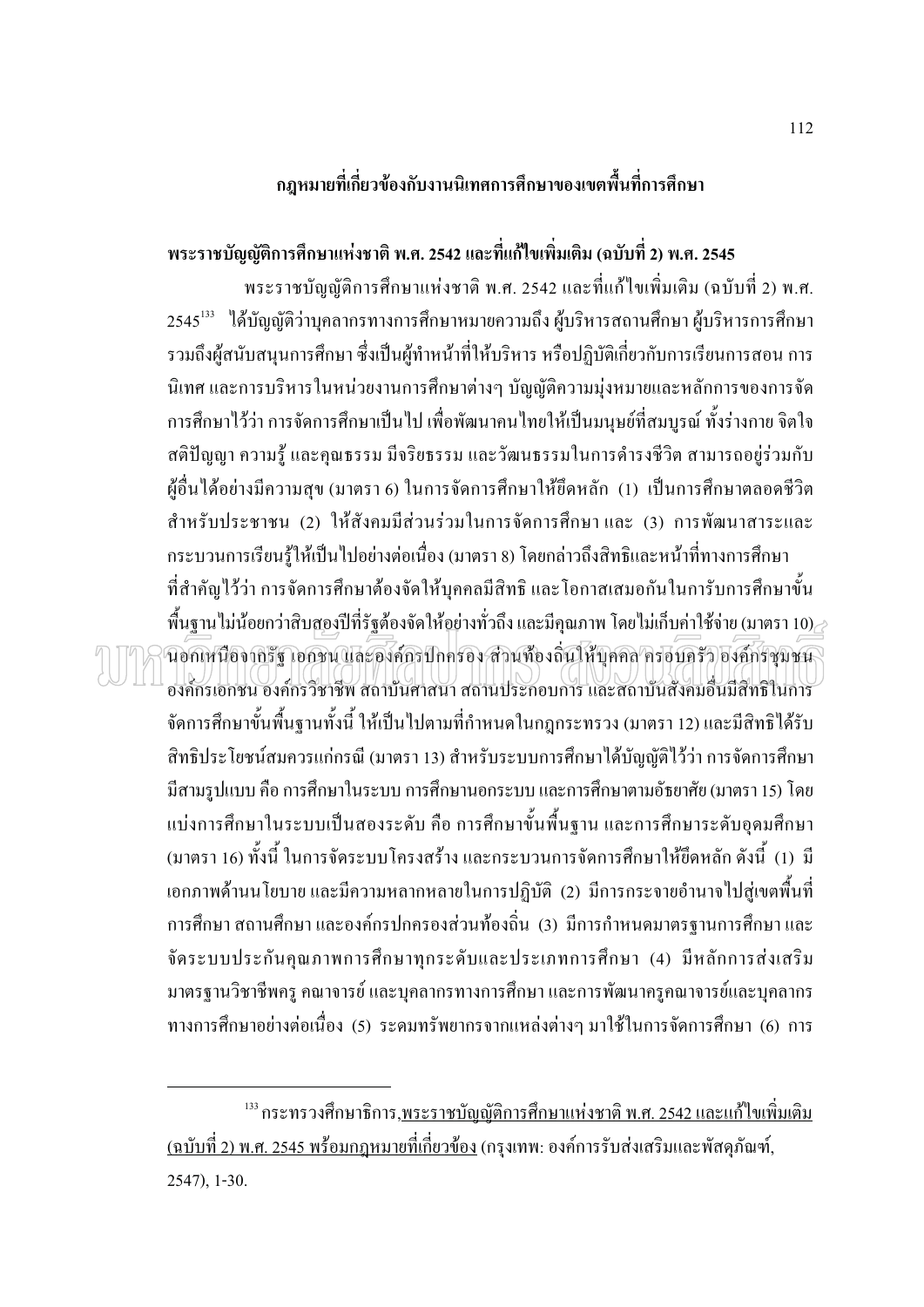้มีส่วนร่วมของบุคคล ครอบครัว ชุมชน องค์กรชุมชน องค์กรปกครองส่วนท้องถิ่น เอกชน องค์กร ้ เอกชน องค์กรวิชาชีพ สถาบันศาสนา สถานประกอบการ และสถาบันสังคมอื่น (มาตรา 9) เพื่อ ้ นำไปสู่ความมุ่งหมายและหลักการดังกล่าว ได้บัญญัติเรื่องของการบริหารและการจัดการศึกษาไว้ ใน หมวด 5 รวมทั้งกำหนดให้มีการติดตาม ตรวจสอบ และประเมินผลการจัดการศึกษา ศาสนา และวัฒนธรรม เป็นภารกิจหนึ่งขององค์กรการบริหารและการจัดการศึกษา สาระสำคัญของระบบ ้ บริหารและการจัดการศึกษามีคณะกรรมการการศึกษาขั้นพื้นฐาน มีหน้าที่พิจารณาเสนอนโยบาย ้แผนพัฒนามาตรฐานและหลักสูตรแกนกลางการศึกษาขั้นพื้นฐาน ที่สอดคล้องกับแผนการศึกษา ี ศาสนา ศิลปะ และวัฒนธรรม การสนับสนนทรัพยากร การติดตาม ตรวจสอบ และประเมินผลการ จัดการศึกษาขั้นพื้นฐาน ส่วนแนวการจัดการศึกษา การจัดการศึกษาต้องยึดหลักว่าผู้เรียนนั้นสำคัญ ที่สุด ต้องส่งเสริมให้ผู้เรียนสามารถพัฒนาตามธรรมชาติและเต็มตามศักยภาพ (มาตรา 22) ให้ ิสถานศึกษาประเมินผู้เรียน โดยพิจารณาจากพัฒนาการของผู้เรียนความประพฤติ การเข้าร่วม ้กิจกรรมและทคสอบควบค่ในกระบวนการเรียนการสอนตามความเหมาะสม ใช้การประเมิน ี พิจารณาเข้าศึกษาต่อ (มาตรา 20) ให้คณะกรรมการการศึกษาขั้นพื้นฐานกำหนดหลักสูตรแกนกลาง เพื่อความเป็นไทย ความเป็นพลเมืองคีของชาติ การคำรงชีวิต และการประกอบอาชีพ ตลอคจน $_{\leq}$ การศึกษาต่อ ให้สถานศึกษามีหน้าที่จัดทำสาระ หลักสูตร ในส่วนที่เกี่ยวข้องกับสภาพปัญหาใน ชุมชนและสังคม ภูมิปัญญาท้องถิ่น คุณลักษณะอันพึงประสงค์ เพื่อเป็นสมาชิกที่ดีของครอบครัว ี ชุมชน สังคมและประเทศชาติ (มาตรา 27) คณะกรรมการการศึกษาขั้นพื้นฐาน มีหน้าที่เสนอ นโยบาย แผนพัฒนา มาตรฐาน และหลักสูตรแกนกลางการศึกษาขั้นพื้นฐานให้สอดคล้องกับ แผนพัฒนาเศรษฐกิจและสังคมแห่งชาติ แผนการศึกษาชาติ ให้การสนับสนุนทรัพยากร การติดตาม ี่ ตรวจสอบและประเมินผลการจัดการศึกษาขั้นพื้นฐาน (มาตรา 34) การบริหารและจัดการศึกษาขั้น ้พื้นฐานให้ยึดเขตพื้นที่การศึกษา (มาตรา 37) ให้แต่ละเขตพื้นที่การศึกษามีคณะกรรมการเขตพื้นที่ การศึกษาประกอบด้วย ผู้แทนองค์กรชุมชน ผู้แทนองค์กรเอกชน ผู้แทนองค์กรปกครองท้องถิ่น ผู้แทนสมาคมผู้ประกอบวิชาชีพครู ผู้แทนสมาคมผู้ประกอบวิชาชีพผู้บริหารการศึกษา ผู้แทน ิสมาคมผู้ปกครองและครู และผู้ทรงคุณวุฒิด้านการศึกษา ศาสนา ศิลปวัฒนธรรม ผู้อำนวยการเขต ้ พื้นที่การศึกษาเป็นกรรมการและเลขานการของคณะกรรมการเขตพื้นที่การศึกษา (มาตรา 38) ให้ ึกระทรวงกระจายอำนาจการบริหารและการจัดการศึกษาทั้งด้านวิชาการ งบประมาณ บริหารงาน ี บุคคล และบริหารทั่วไปไปยังคณะกรรมการและเขตพื้นที่การศึกษาและสถานศึกษา (มาตรา 39) ให้ ้มีคณะกรรมการสถานศึกษาขั้นพื้นฐาน เพื่อทำหน้าที่กำกับและส่งเสริมสนับสนุนกิจการของ ี่ สถานศึกษา (มาตรา 40) เพื่อเป็นการรับรองมาตรฐานและการประกันคุณภาพการศึกษา ใด้ ้กำหนดให้มีระบบการประกันคุณภาพการศึกษา เพื่อพัฒนาคุณภาพและมาตรฐานการศึกษาทุกระดับ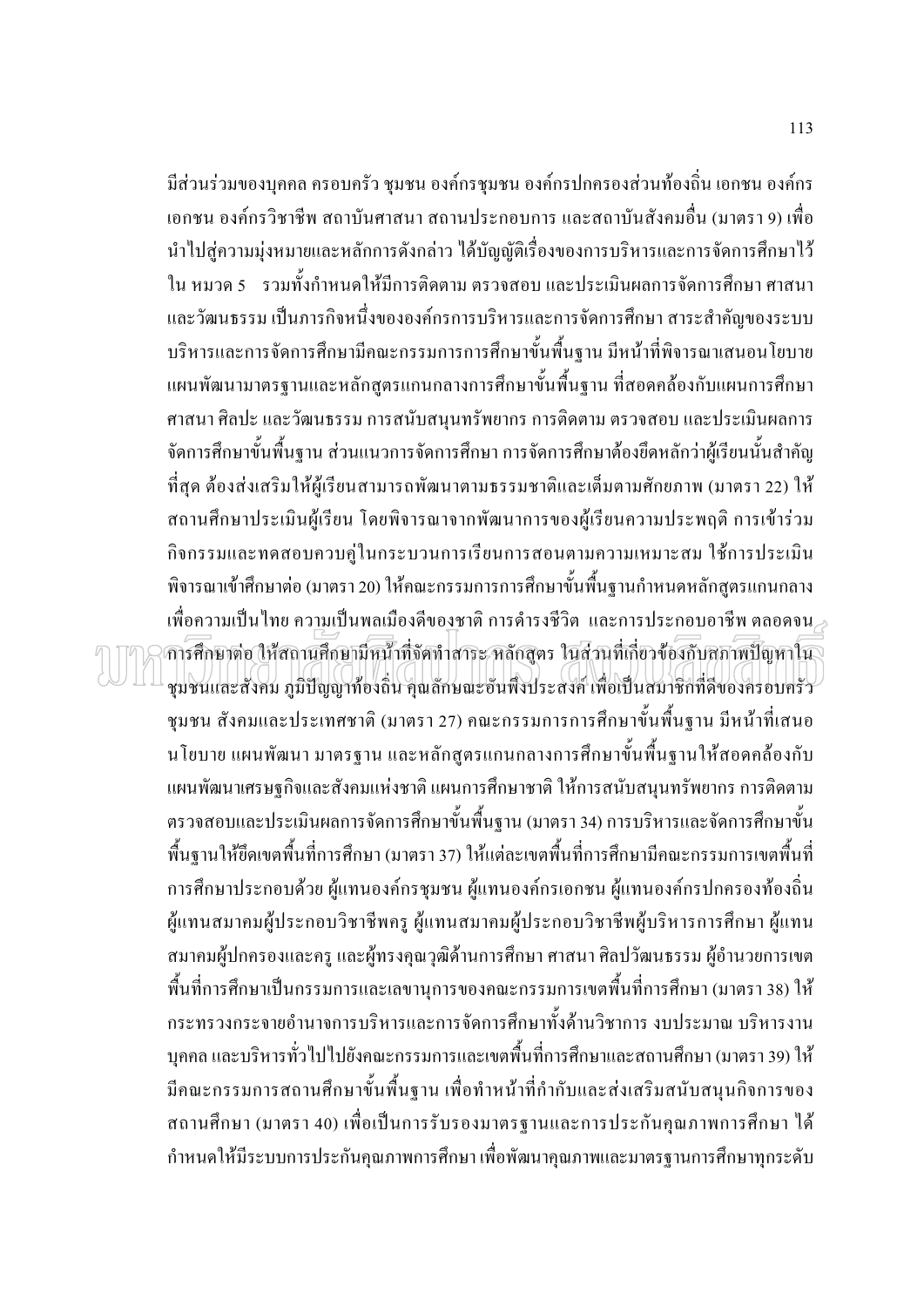ประกอบด้วย ระบบการประกันคุณภาพภายใน และระบบประกันคุณภาพภายนอก (มาตรา 47) ให้ หน่วยงานต้นสังกัดและสถานศึกษาจัดให้มีระบบการประกันคุณภาพภายในสถานศึกษา และให้ถือว่า ี การประกันคุณภาพภายในเป็นส่วนหนึ่งของกระบวนการบริหารการศึกษาที่ต้องดำเนินการอย่าง ี่ต่อเนื่อง โดยมีการจัดทำรายงานประจำปีเสนอต่อหน่วยงานต้นสังกัด หน่วยงานที่เกี่ยวข้องและ ้เปิดเผยต่อสาธารณชน เพื่อไปสู่การพัฒนาคุณภาพและมาตรฐานการศึกษา และเพื่อรองรับการ ประกันคุณภาพภายนอก (มาตรา 48) และให้มีสำนักงานรับรองมาตรฐานและประเมินคุณภาพ ิการศึกษา มีฐานะเป็นองค์การมหาชนทำหน้าที่พัฒนาเกณฑ์ วิธีการประเมินคุณภาพภายนอก และ ้ ทำการประเมินผลการจัดการศึกษา เพื่อให้มีการตรวจสอบคณภาพของสถานศึกษา โดยคำนึงถึง ้ ความมุ่งหมายและหลักการ และแนวการจัดการศึกษาในแต่ละระดับ ตามที่กำหนดไว้ใน ี พระราชบัญญัตินี้ โดยให้มีการประเมินคุณภาพภายนอกของ สถานศึกษาทุกแห่งอย่างน้อยหนึ่งครั้ง ในทุกห้าปี นับตั้งแต่การประเมินครั้งสุดท้าย และเสนอผลการประเมินต่อหน่วยงานที่เกี่ยวข้อง และ ี่สาธารณชน (มาตรา 49) ให้สถานศึกษาให้ความร่วมมือในการจัดให้สถานศึกษา ให้มีความร่วมมือ ในการจัดเตรียมเอกสารหลักฐานต่างๆ ที่มีข้อมูลเกี่ยวข้องกับสถานศึกษา ตลอดจนให้บุคลากร ึ คณะกรรมการของสถานศึกษา รวมทั้งผู้ปกครองและผู้ที่มีส่วนเกี่ยวข้องกับสถานศึกษาให้ข้อมูล $_{\geq}$ เพิ่มเติมในส่วนที่พิจารณาเห็นว่าเลี่ยวข้องกับการปฏิบัติภารกิจ ของสถานศึกษาตามคำร้องของ สำนักงานรับรองมาตรฐานและประเมินคุณภาพการศึกษา หรือบุคคล หรือหน่วยงานภายนอกที่ ี สำนักงานดังกล่าวรับรองที่ทำการประเมินคุณภาพภายนอกของสถานศึกษานั้น (มาตรา 50) ในกรณี ที่ผลการประเมินภายนอกของสถานศึกษาใดไม่ได้มาตรฐานที่กำหนด ให้สำนักงานรับรอง มาตรฐานและประเมินคุณภาพการศึกษาจัดทำข้อเสนอแนะการปรับปรุงแก้ไขต่อหน่วยงานต้น ้สังกัด เพื่อให้สถานศึกษาปรับปรุง แก้ไข ภายในระยะเวลาที่กำหนด หาก มิได้ดำเนินการดังกล่าวให้ สำนักงานรับรองมาตรฐาน และประเมินคุณภาพการศึกษารายงานต่อคณะกรรมการการศึกษาขั้น ี พื้นฐานให้มีการปรับปรงแก้ไข (มาตรา 51) ได้กำหนดให้มีระบบการตรวจสอบ ติดตาม และ ประเมินประสิทธิภาพและประสิทธิผล การใช้จ่ายงบประมาณ การจัดการศึกษาให้ สอดคล้องกับ หลักการศึกษาแนวการจัดการศึกษา และคุณภาพมาตรฐานการศึกษา โดยหน่วยงานภายในและ หน่วยงานของรัฐที่มีหน้าที่ตรวจสอบภายนอก (มาตรา 62) รัฐต้องส่งเสริมและสนับสนุนให้มีการ ี ผลิตและพัฒนาสื่อ (มาตรา 64) ให้มีการพัฒนาบุคลากรด้านผู้ผลิตและผู้ใช้เทคโนโลยี เพื่อการศึกษา (มาตรา 65) $^{134}$ 

<sup>&</sup>lt;sup>134</sup> สำนักงานปฏิรูปการศึกษา, <u>รายงานการปฏิรูปการศึกษา ภาคผนวก 2</u> (ม.